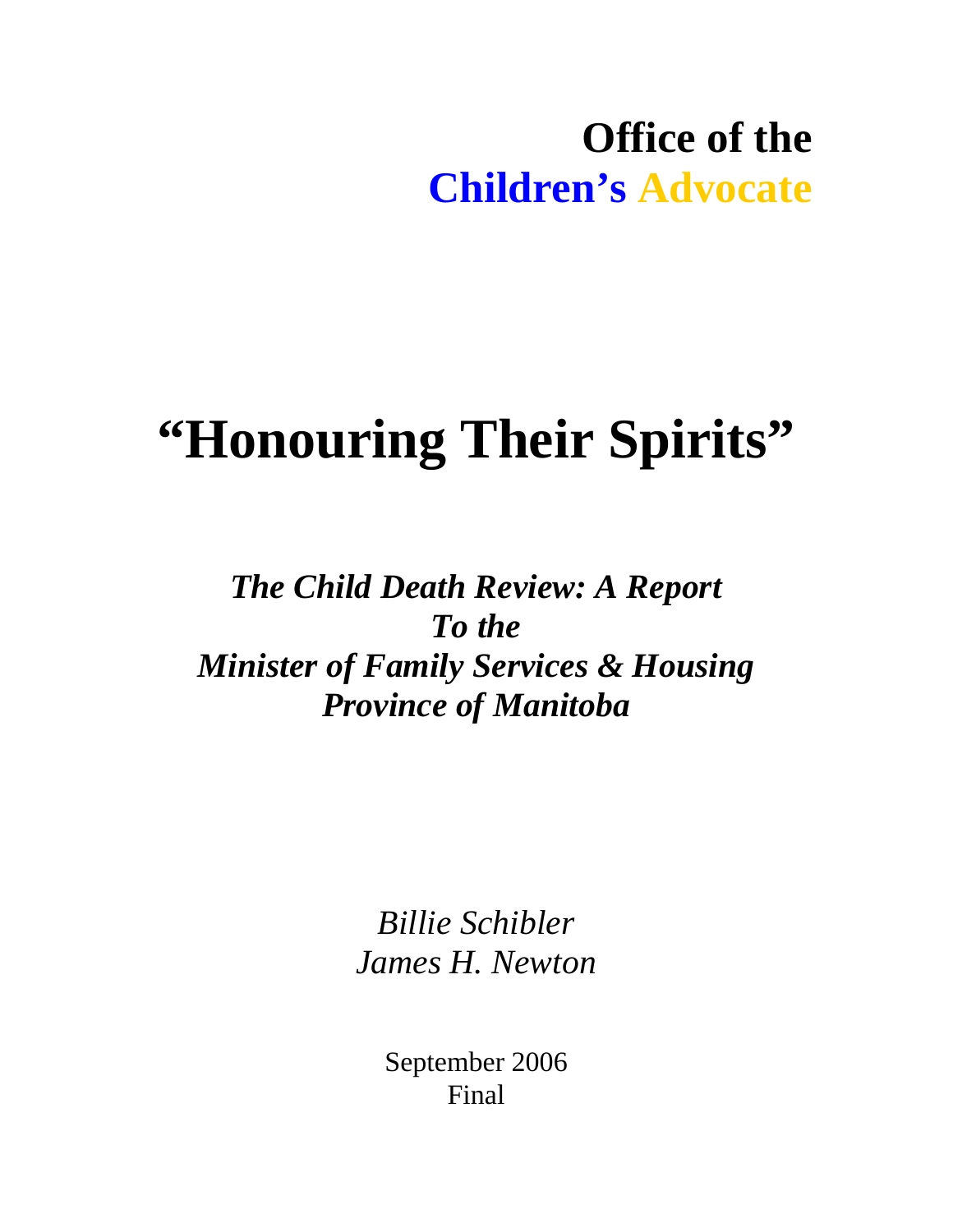## **Table of Contents**

|     |                        | Message from the Co-Chairs                                                                                                                                               | Page<br>4 |
|-----|------------------------|--------------------------------------------------------------------------------------------------------------------------------------------------------------------------|-----------|
|     |                        | <b>Child Death Review Team</b>                                                                                                                                           | 5         |
|     |                        | <b>Executive Summary</b>                                                                                                                                                 | 6         |
|     |                        | Full List of Recommendations by Theme                                                                                                                                    | 9         |
| 1.0 |                        | <b>Introduction</b>                                                                                                                                                      | 19        |
| 2.0 |                        | <b>Methodology</b>                                                                                                                                                       | 22        |
|     | 2.1                    | <b>Report from Chief Medical Examiner</b>                                                                                                                                |           |
| 3.0 |                        | <b>Overview</b>                                                                                                                                                          | 29        |
| 4.0 | 4.1                    | <b>Deaths from Natural Causes</b><br><b>Voluntary Placement Agreements</b><br><b>Related to Complex Medical Needs</b><br>4.2 Prenatal Alcohol Use<br>4.3 Deaths in Cribs | 36        |
| 5.0 |                        | <b>Accidental Deaths</b><br>5.1 Water/Bathtub Safety<br>5.2 Auto-Erotic Asphyxiation - The Choking Game                                                                  | 44        |
| 6.0 | <b>Suicides</b><br>6.1 | <b>Child-Proofing Foster Homes</b>                                                                                                                                       | 47        |
| 7.0 | 7.1<br>7.2             | <b>Homicides</b><br><b>Risk and Safety Assessments</b><br>Gang and Street Violence                                                                                       | 57        |
|     |                        |                                                                                                                                                                          |           |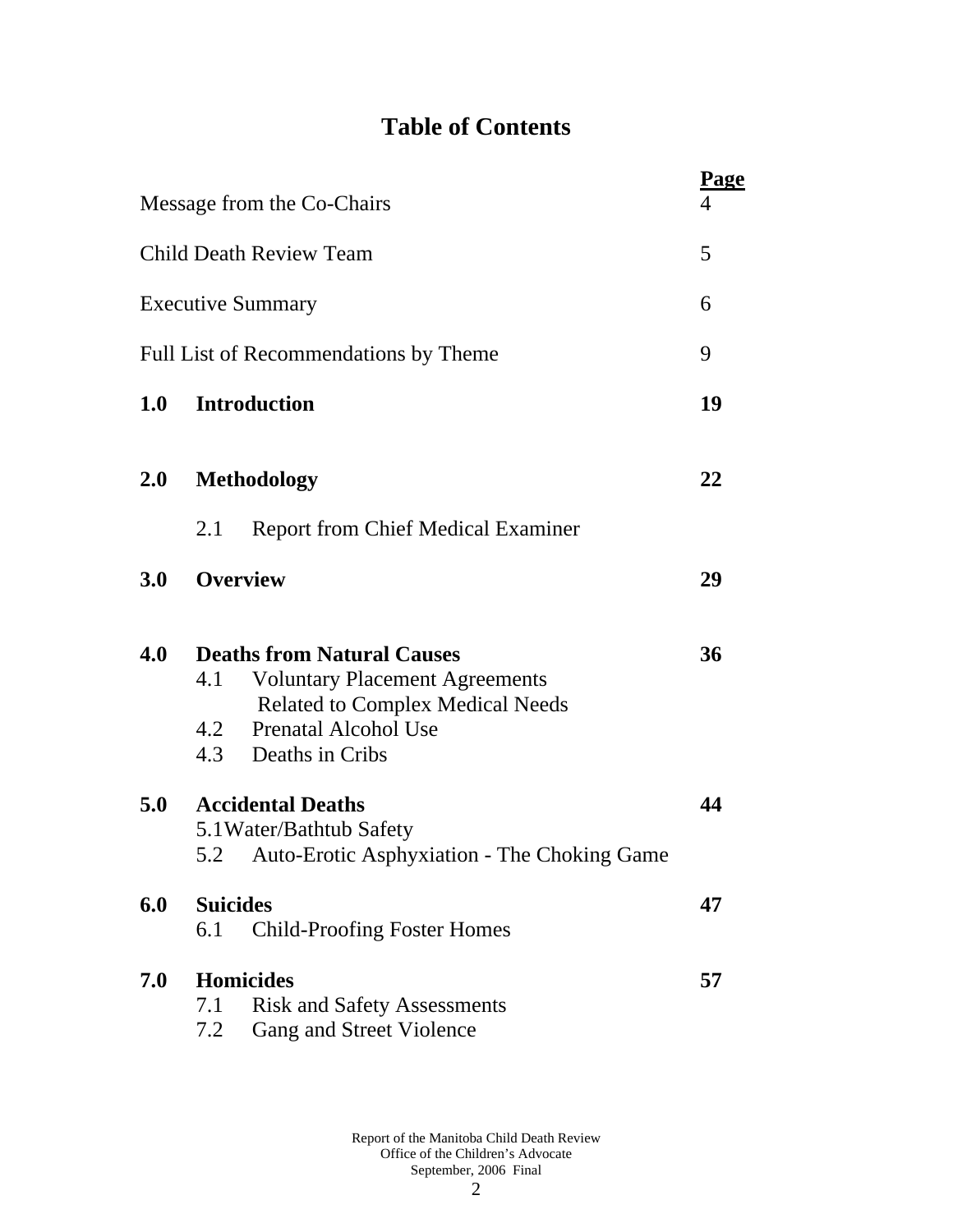| 8.0         | <b>Preventing Deaths of Children in Care in Manitoba</b><br>63 |                                                      |     |  |  |  |
|-------------|----------------------------------------------------------------|------------------------------------------------------|-----|--|--|--|
|             | 8.1                                                            | <b>Mental Health</b>                                 |     |  |  |  |
|             | 8.2                                                            | <b>Parent-Teen Conflicts</b>                         |     |  |  |  |
|             | 8.3                                                            | Aging Out of Care                                    |     |  |  |  |
|             | 8.4                                                            | Safety Planning for Missing Children and Adolescents |     |  |  |  |
|             | <b>Drug Assessment Treatment</b><br>8.5                        |                                                      |     |  |  |  |
|             | 8.6                                                            | <b>Cultural Awareness</b>                            |     |  |  |  |
|             | 8.7                                                            | Fetal Alcohol Spectrum Disorder (FASD)               |     |  |  |  |
| 9.0         | <b>System Breakdowns</b>                                       |                                                      |     |  |  |  |
|             | 9.1                                                            | <b>Interagency Communication</b>                     |     |  |  |  |
|             | 9.2                                                            | <b>Communicating with Collateral Agencies</b>        |     |  |  |  |
|             | 9.3                                                            | <b>Compliance with Provincial Standards</b>          |     |  |  |  |
|             | 9.4                                                            | Interjurisdictional Issues                           |     |  |  |  |
|             | 9.5                                                            | The Northern Experience                              |     |  |  |  |
|             | 9.6                                                            | Resources                                            |     |  |  |  |
| <b>10.0</b> |                                                                | <b>Supports after the Death of a Child</b>           | 103 |  |  |  |
|             |                                                                | 11.0 Conclusion                                      | 108 |  |  |  |
|             |                                                                |                                                      |     |  |  |  |

## Appendices

## References

Collateral Interviews and Consultations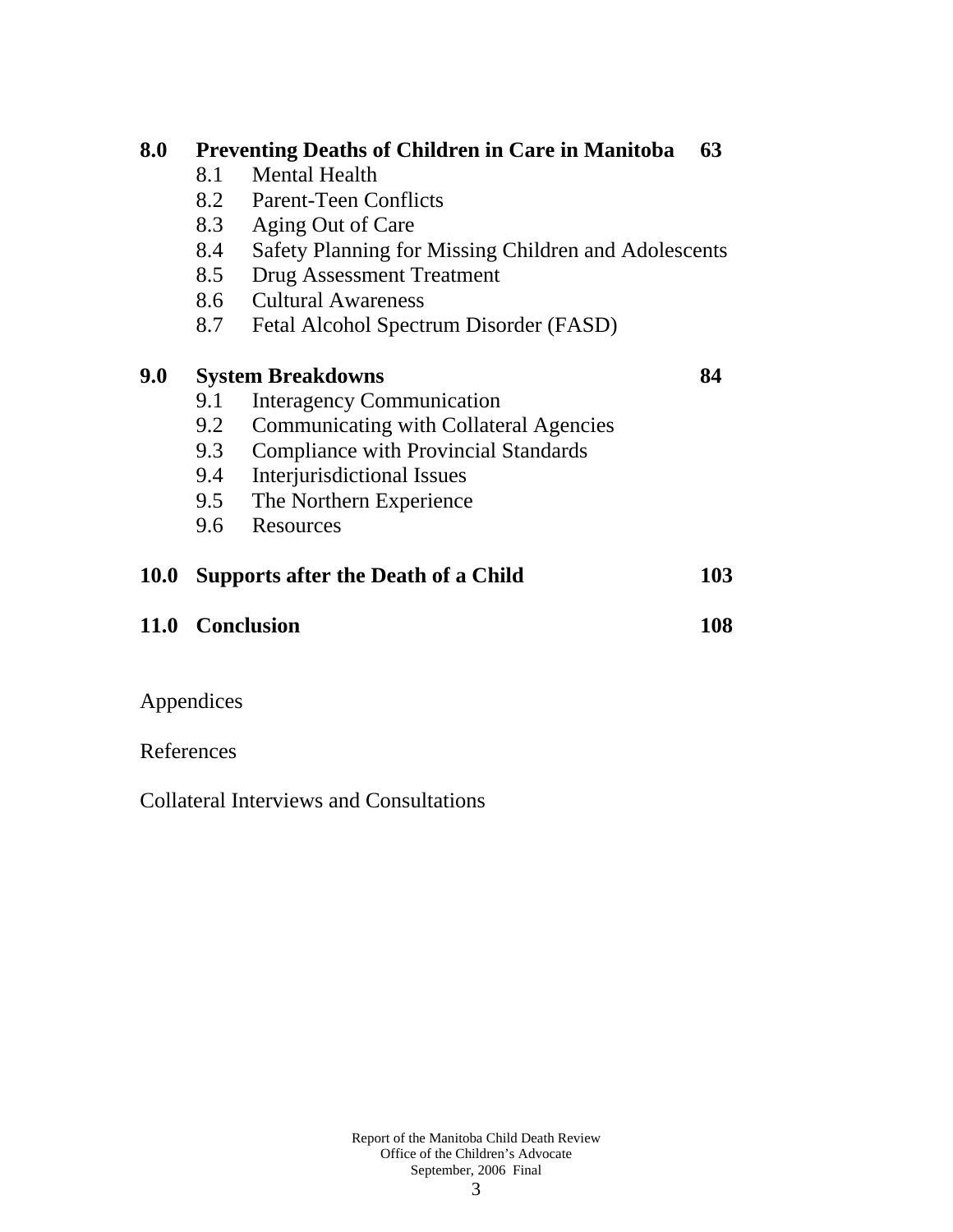## **Message from the Co-Chairs**

The following is a report of the Special Case Review specific to the unnatural deaths of children in care or receiving services from the Child and Family Services System within one year prior to their death. Those working on this special case review became known as the Child Death Review Team.

During the time devoted to the preparation of this report, each member of the Child Death Review Team has been personally touched by the many and varied circumstances of the foreshortened lives of the children who populate this report.

While the individual identities of these children remain confidential, and information has been summarized in terms of data, themes, observations regarding commonalities, trends and patterns, we have consistently reminded ourselves throughout that the lives and deaths of the children lie behind such information.

As you contemplate the findings and recommendations arising from this review, please do so within the context of our belief that the majority of child welfare workers make their decisions with the best of intentions. As this report demonstrates, best intentions on the part of even the most skillful worker will not be sufficient if not supported by both the families of the children involved and the community-at-large. Our profound belief is that Manitoba's child welfare system can and must serve children in need more effectively and that it can do so through the provision of a seamless delivery of service model. Hopefully, the recommendations contained herein will point the way to improvements to quality of care provided to children within our province's Child and Family Services system.

Each of us, who have devoted the past months to the completion of this review, have been humbled by the challenge of making a contribution to the improvement of services to children who trust that the adults responsible for helping them will do so with the utmost of skill and compassion.

We wish to acknowledge with gratitude those individuals whose care and compassion for children was evident in their willingness to share with us valuable and insightful information and, in so doing, have brought forward the voices of those who are no longer able to speak for themselves.

We also wish to acknowledge the long hours of hard work, perseverance, and heartfelt commitment freely given by the members of the Child Death Review Team throughout this emotionally demanding undertaking.

This report is dedicated to the children of Manitoba and to those whose life stories have touched us all so meaningfully.

**Billie Schibler, Children's Advocate Jim Newton, Ph.D, C.Psych**  Co-Chair Co-Chair Child Death Review Child Death Review

Report of the Manitoba Child Death Review Office of the Children's Advocate September, 2006 Final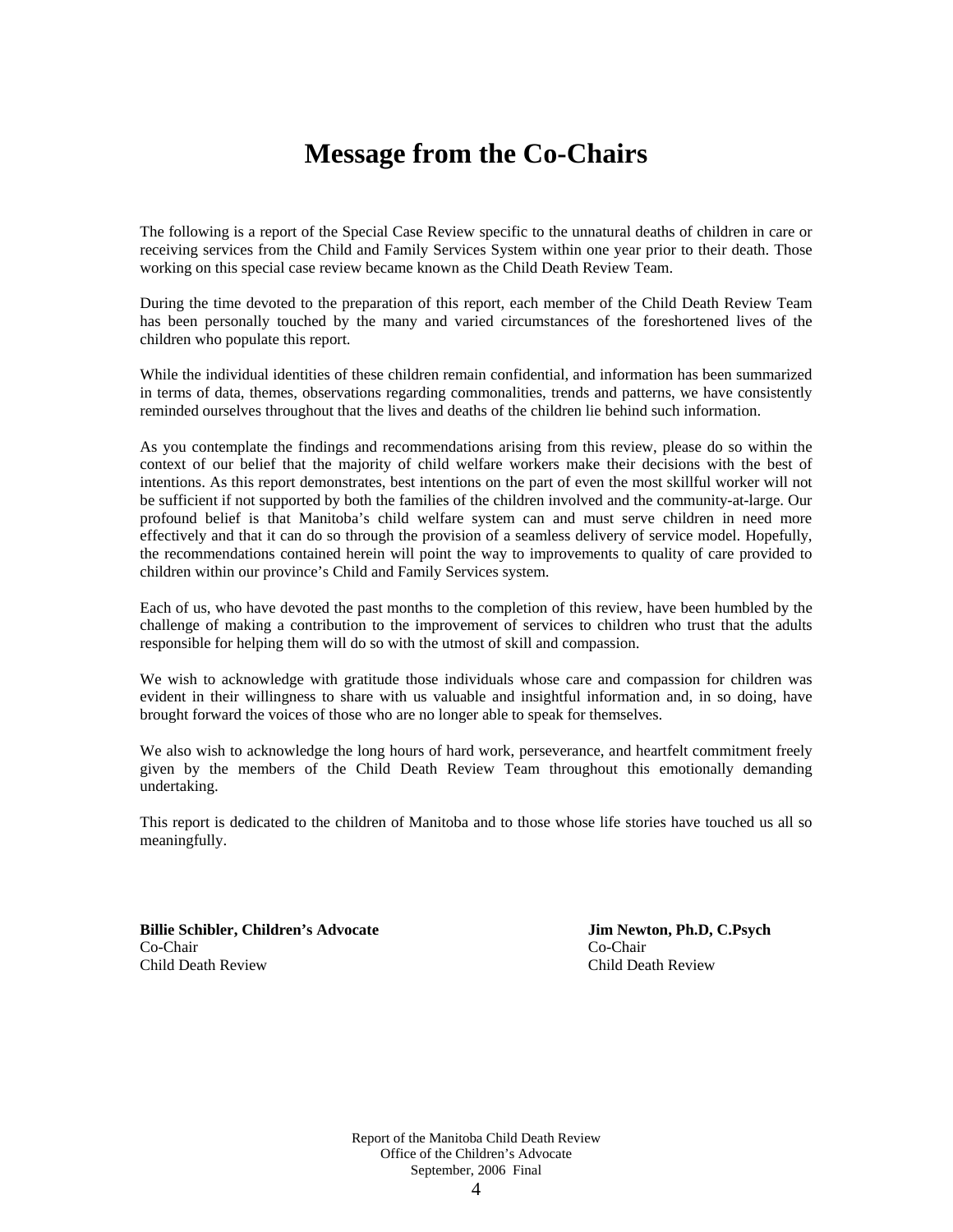## **Child Death Review Team**

## **Co-Chairs:**

Billie Schibler, Children's Advocate James H. Newton, Ph.D, C.Psych.

## **Review Team:**

Kathy Jones, Ph.D, RSW; Team Leader Cybil Williams, MSW Dave MacDonald, MSW Jocelyn Greenwood

**Consultants:**<br>Andy Koster, Child Protection Specialist, Province of Ontario John Walker, Ph.D, C.Psych. Professor, Clinical Health Psychology, University of Manitoba Faye Sasson, M.A., Mental Health Clinician Margaret and Jules Lavallee, Elders

## **Administrative Support:**

Patsy Addis-Brown, Office Manager, Children's Advocate Karen M. Kawaler Gazheek Morrisseau-Sinclair

> Report of the Manitoba Child Death Review Office of the Children's Advocate September, 2006 Final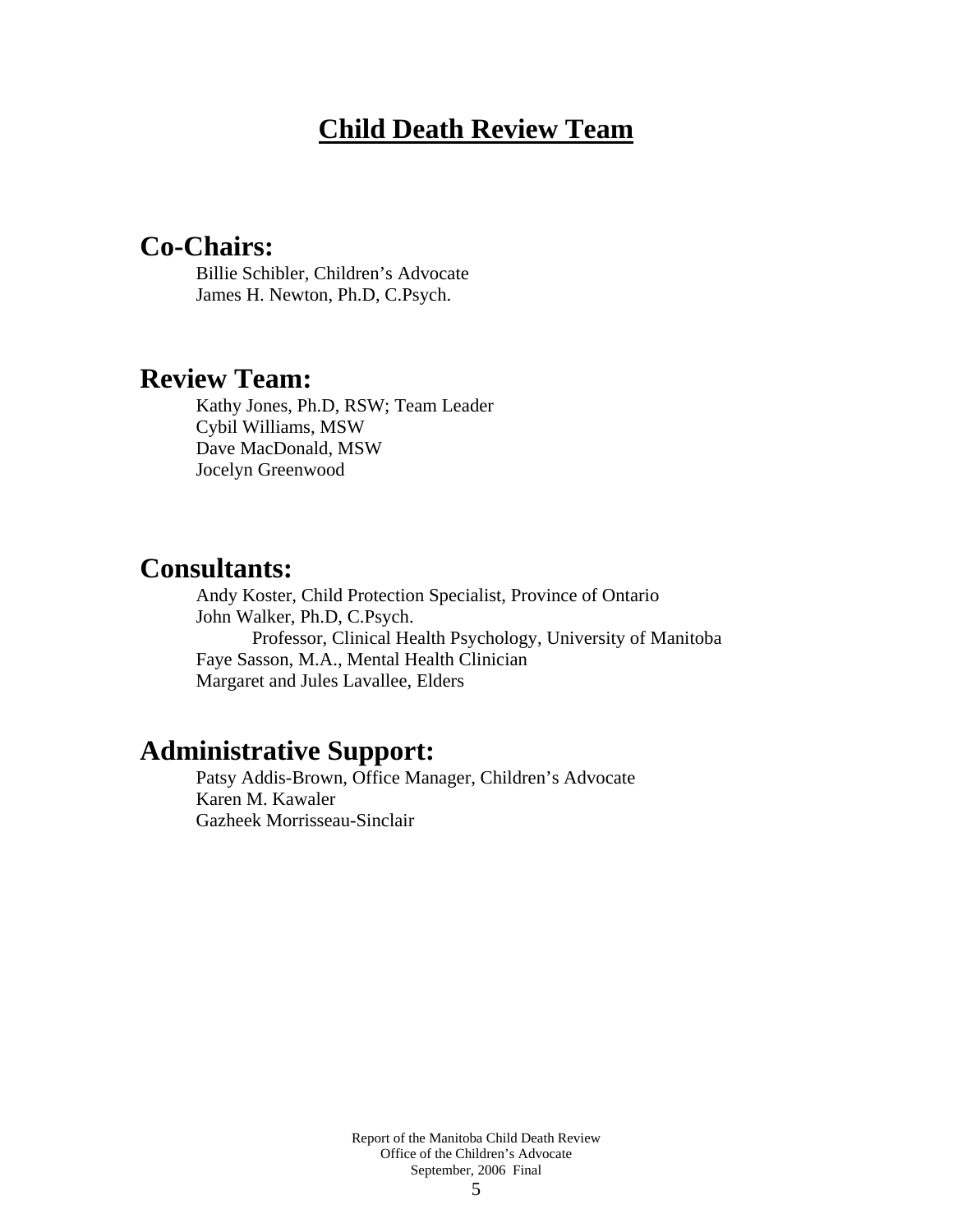## **Executive Summary**

In March 2006, Manitobans were shocked to learn of the death of five-year-old Phoenix Sinclair. Phoenix had been known to the child welfare system.

As a result, a public concern arose in respect to the safety of Manitoban's most vulnerable citizens and the responsiveness of the child protection system to ensure that they were safe from harm.

Under Subsection 4(2) of *The Child and Family Services Act,* the Director of Child Welfare or an Authority has the right to call for an independent investigation in respect to the welfare of a child dealt with under *The Act.* On March 21, 2006, the Honourable Christine Melnick, Minister of Family Services and Housing, called for an independent review of all deaths of children from January 2004 to May 2006, who were in receipt of child welfare services, within one year prior to their death. This review was chaired by Billie Schibler, Manitoba's Children's Advocate, and Jim Newton, Head of Psychology at the Manitoba Adolescent Treatment Centre. The Chairs were supported by a team of four investigators with many years of experience in working with children and families in Manitoba. The Review Team reviewed documents and conducted interviews with agency staff and collaterals related to the unexpected death of 99 children known to the child welfare system.

While the review determined that no child died as a direct result of a breakdown in the provision of child welfare services in Manitoba, it observed, rather, that various factors contributed to a pattern of difficulties that may have led to the death of the child. The review noted that, in many cases, a lack of appropriate community services or the inability to access or coordinate these services created an additional hazard for high-risk children, youth and families.

Manitoba's child welfare system has undergone unprecedented changes stemming from the implementation of the Aboriginal Justice Inquiry-Child Welfare Initiative. Since 2004, up to 70% of children in the care of a child welfare agency have been transferred and are now supported by First Nation agencies. Changes of this magnitude have created new system models, an exciting new way of working with families, but can result in some organizational challenges as new and existing systems move and reshape themselves to accommodate change.

It is within this context that this Special Case Review was undertaken. Observations from the review reflected the need to develop better coordination between agencies and community organizations, and to support areas of particular concern within the child welfare system.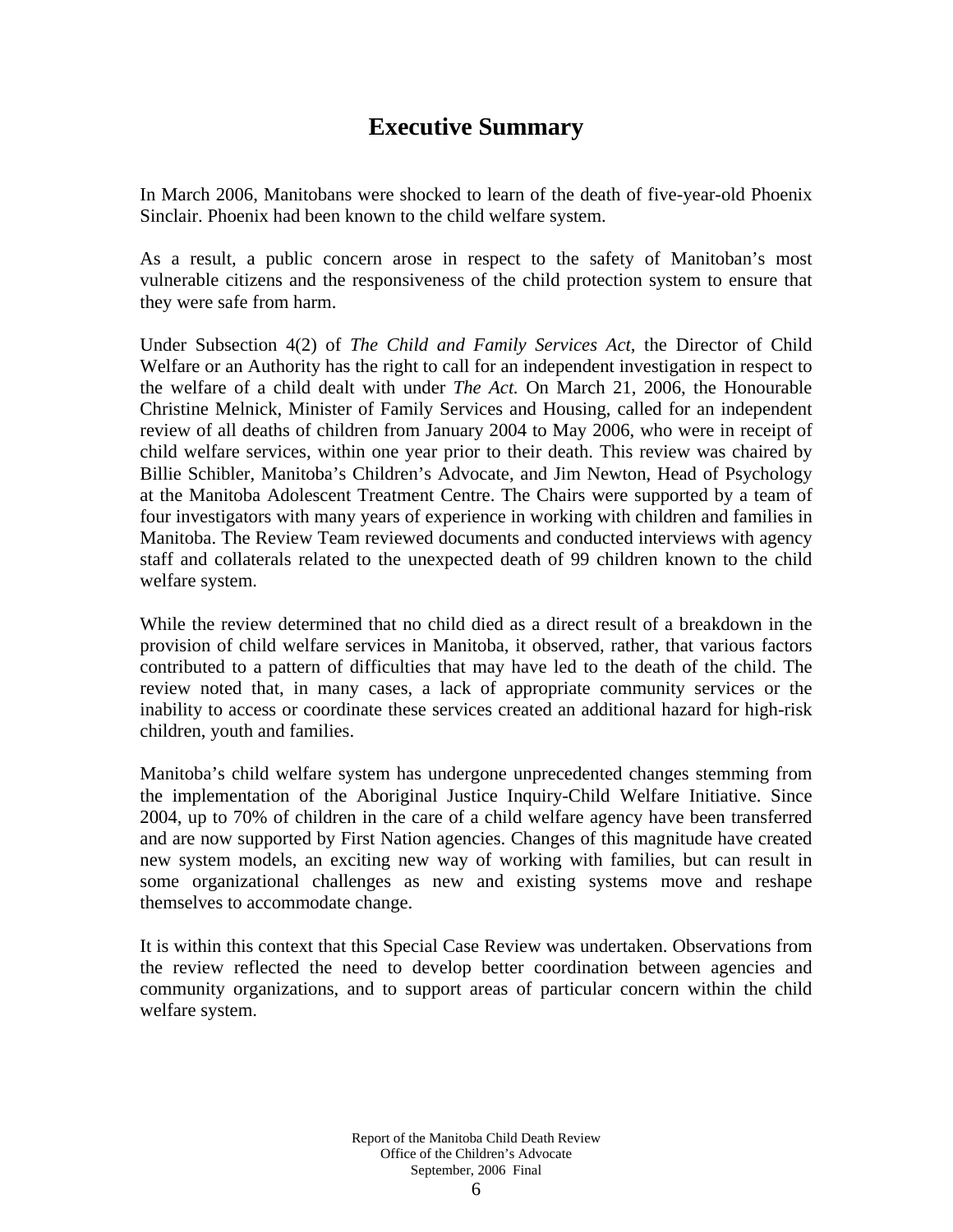A number of themes have emerged including:

- 
- 
- leaving the child welfare system h) Prevention services
- d) Teen risk-taking behaviors
- a) Interjurisdictional discrepancies e) Fetal Alcohol Spectrum Disorder (FASD)
- b) Youth suicide f) Awareness of Child Welfare Standards
- c) Planning/support for youth  $g$ ) Rural/Northern delivery of service
	-

In light of such observations, the Child Death Review Team formulated a number of recommendations, some of which include:

- o That the Minister of Family Services and Housing either appoint an independent arbitrator or constitute a committee made up of a representative of each authority, a representative of the Child Protection Branch, and up to three community representatives to act as a dispute resolution body in cases where jurisdiction is in question.
- o That the Province of Manitoba adopt '*Jordan's Principle'* of 'Children First' as it relates to ensuring the provision of uninterrupted services to children while awaiting resolution of interjurisdictional funding disputes.
- o That the Departments of Health, Justice, Family Services and Housing and Healthy Living conduct a separate and comprehensive review of all youth suicides in Manitoba and that a report be made available by June 2007.
- o That the Department of Family Services and Housing develop a policy paper regarding the needs and available supports for youth who are transitioning out of the child welfare system, ensuring that an ongoing support system has been established as they exit the child welfare system.
- o That the Addictions Foundation of Manitoba review their current policies concerning treatment models for addicted youth with consideration given to reconsidering policies on 'personal readiness' for treatment.
- o That the four Authorities ensure that all agencies have upgraded their CFSIS files to reflect the death of any children in their care, and that these files be maintained in the system on a weekly basis. Funding for this initiative must be made available to ensure compliance in this area.
- o That the Child Protection Branch, reaffirm to agency directors the necessity to follow agency standards regarding home visits, ongoing communication with collateral agencies and regular service meetings when using secondary resources as part of a child or a family's case plan.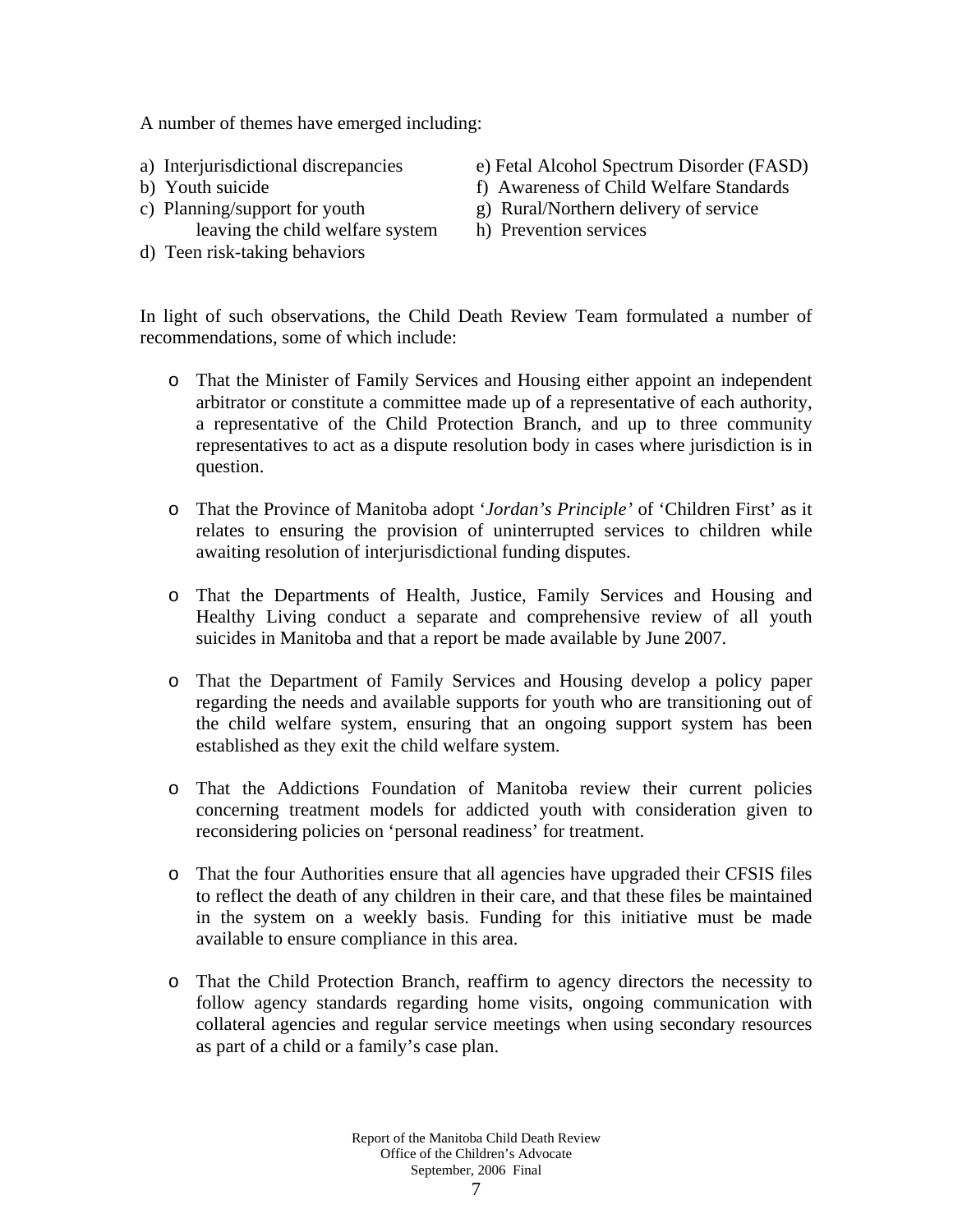- o That funding be made available through the Department of Family Services and Housing to hire FASD specialists in each child welfare agency. These individuals will help increase opportunities for diagnosis of children suspected of being FASD, as well as work with front-line workers, foster parents and caregivers to develop better case plans for alcohol/substance affected children.
- o That a committee comprised of community health professionals, child welfare workers and community members be developed in northern, rural and remote areas to ensure a 'seamless' delivery of services to children and youth living on and off reserve communities.
- o That the Department of Family Services and Housing, make available funding, through its prevention programs, to support social and recreational programs encouraging healthy alternatives for children and youth receiving services through a child welfare agency.

A full listing of all recommendations follows this Executive Summary.

The Review Team was also concerned about the politicization of the tragic deaths of children and youth receiving services through the child welfare system. All members of our community must remain mindful of the impact of public statements concerning the death of a child and how that might reflect upon those who are most directly involved. Family members and caregivers in the midst of feelings of guilt, grief and loss find such comments distressing at such a difficult time in their lives. The Review Team commends child welfare agencies whose staff reviewed the circumstances of the death and took action to improve their system in order to strengthen supports to the children and families which they served.

This review reflects situations in which a child died within a year of receiving services through the child welfare system. The causes of these deaths varied in circumstances and variation. In Manitoba, each day children are put at risk by the inability of families, the community-at-large and the child welfare system to act in tandem to prevent child physical and sexual abuse and the victimization of children in our community. In some cases, these issues are long-standing and sufficiently serious enough to cause significant harm to the children, but have not been brought to the attention of the child welfare system nor is it reflected in this study. The community must be willing to work in collaboration with the child welfare system and families to prevent the victimization of children and youth. Perhaps the foregoing should be the subject of another review in order to better understand the scope and extent of this troubling circumstance.

The Review Team believes that this Special Case Review may contribute to changes in the child welfare system that ultimately will provide better protection for all of Manitoba's children.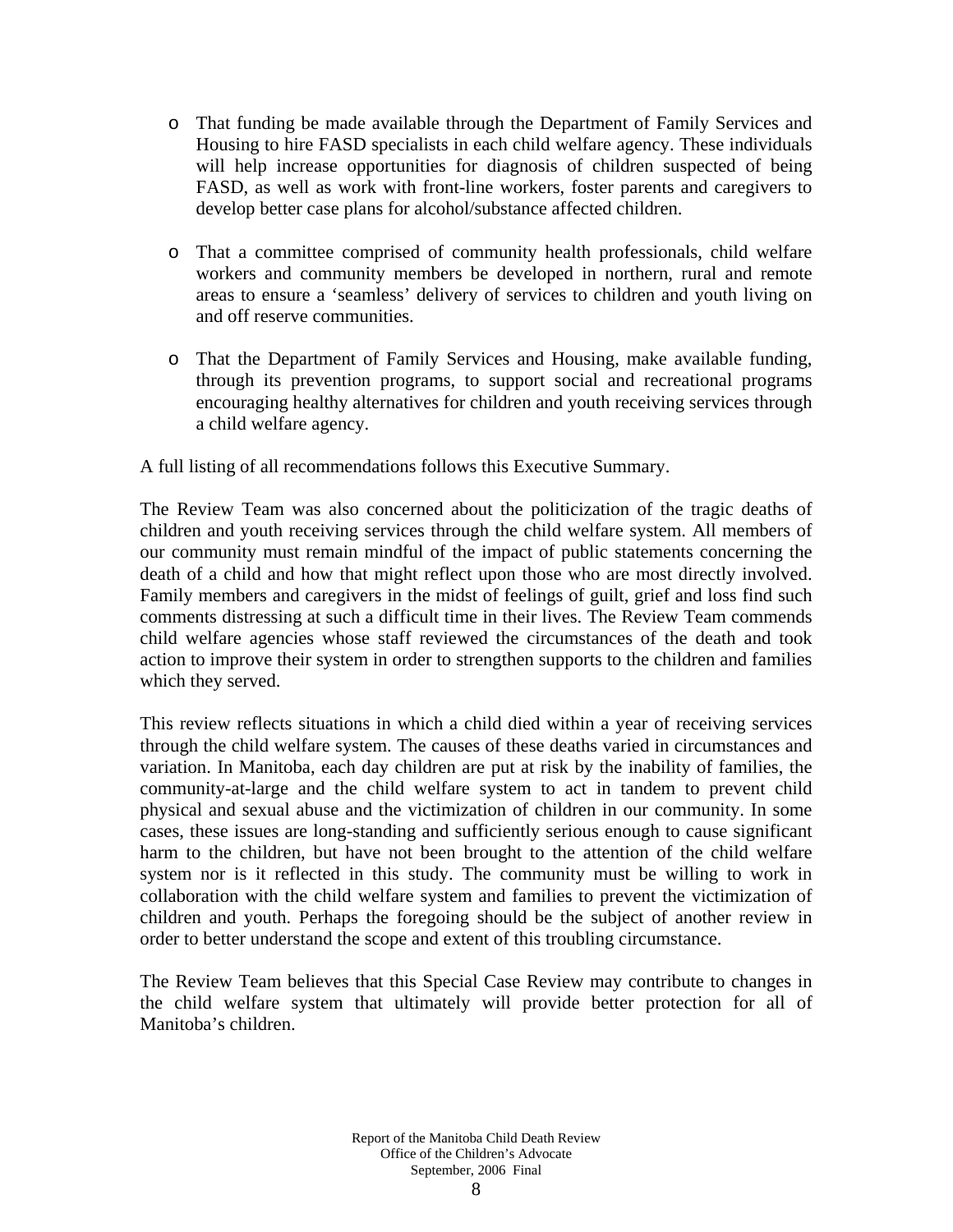## **Manitoba Child Death Review Full List of Recommendations by Theme**

#### **Interjurisdiction**

That the Minister of Family Services and Housing either appoint an independent arbitrator or constitute a committee made up of a representative of each authority, a representative of the Child Protection Branch, and up to three community representatives to act as a dispute resolution body in cases where jurisdiction is in question. *(Section 9.4)*

That the Province of Manitoba adopt '*Jordan's Principle'* of 'Children First' as it relates to ensuring the provision of uninterrupted services to children while awaiting resolution of interjurisdictional funding disputes. *(Section 9.4)* 

#### **Suicide Prevention**

That the Departments of Health, Justice, Family Services and Housing and Healthy Living conduct a separate and comprehensive review of all youth suicides in Manitoba during the past five years and that a report be made available by June 2007. *(Section 6.0)*

That suicide prevention materials be developed which include both culturally sensitive content and which emphasize the development of healthy social connections and healthy self-esteem. This may be achieved through a collaborative relationship with Manitoba Health, Manitoba Family Services and Housing, Manitoba Education and the First Nations Inuit Health Branch. *(Section 6.1)*

That child welfare case managers follow up all reports of suicidal thoughts, actions and/or self-harm behaviours among children receiving services from child welfare agencies by performing an initial assessment themselves and, if required, arrange an assessment by a mental health professional as soon as possible. Based on the assessment of the case manager and the mental health professional, arrangements would be made for prompt follow-up with an appropriate treatment plan that fits the young person's difficulties and life situation. *(Section 6.3)*

That the Department of Health work with the Regional Health Authorities to draft a protocol for assessing and treating children and adolescents who come into hospital emergency rooms with feelings of depression, self-harm or suicide. These protocols should include an assessment protocol, a protocol for ensuring follow-up services are offered and a protocol for immediately informing the local child welfare agency if the safety of that child is in question. *(Section 6.3)*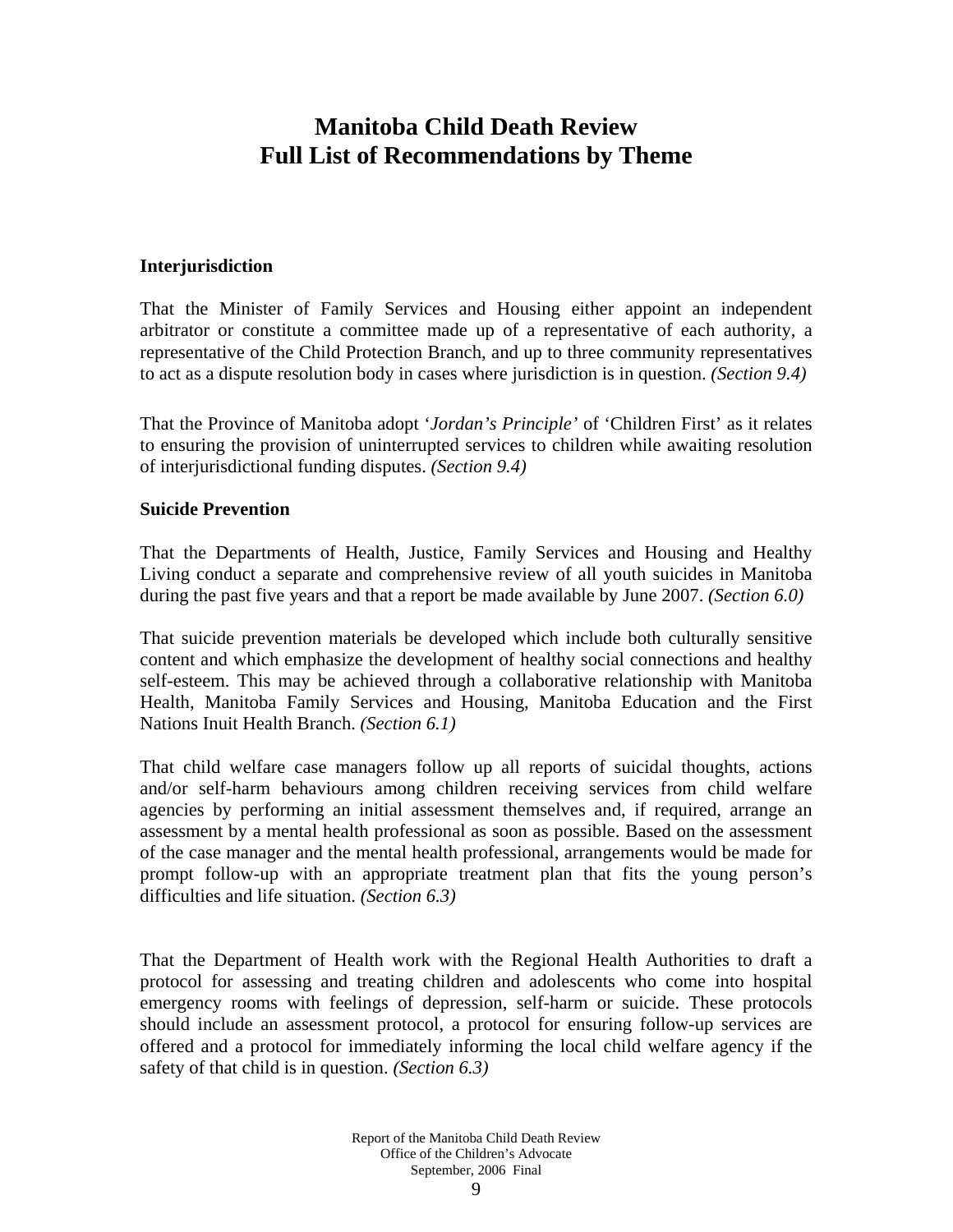That in pre-service training, child welfare staff receive specific training on identification of young people with significant adjustment problems, emotional distress and risk of suicide. This training should include information about appropriate resources for intervention. The routine use of this information should be evaluated as part of the normal supervision process and regular updates on this training should be provided. *(Section 6.4)* 

That all reports or disclosures of suicidal ideation or attempts be assessed by a mental health professional with a follow-up appointment within 30 days of the first assessment. *(Section 6.3)* 

That information about suicide, including information about recognition and intervention related to suicide, be made available to all child welfare staff, parents, caregivers, service providers and relevant professional training programs on an annual basis. *(Section 6.4)* 

### **Mental Health Services**

That the Department of Health conduct a review of current child and adolescent mental health services and intervention resources available in rural and remote areas to ensure that children living in these areas do not always have to travel to Winnipeg and Thompson for service. *(Section 8.1)*

That the Department of Health prioritize the hiring of one or more psychiatrists for the Child and Adolescent Treatment Centre in Brandon to provide full in-hospital and outpatient support for families in Brandon and the surrounding areas. *(Section 8.1)* 

That the Department of Health provide funding to expand the existing training program for Child and Adolescent Mental Health to First Nations staff using Telehealth facilities. *(Section 8.1)* 

That the Department of Health provide funding for a mental health Telehealth Program based in Winnipeg to improve availability of psychiatry and mental health expertise in rural Manitoba and First Nation communities*. (Section 8.1)* 

That the Department of Family Services and Housing provide additional funding for five additional beds in the girls' crisis stabilization unit. *(Section 8.1)* 

That the Department of Family Services and Housing and the Department of Health work in tandem to develop Mobile Crisis teams and Crisis Stabilization programs in all Manitoba regions that do not currently have such a program. (*Section 8.1)* 

### **Age of Majority Planning**

That the Department of Family Services and Housing develop a policy paper regarding the needs and available supports for youth who are transitioning out of the child welfare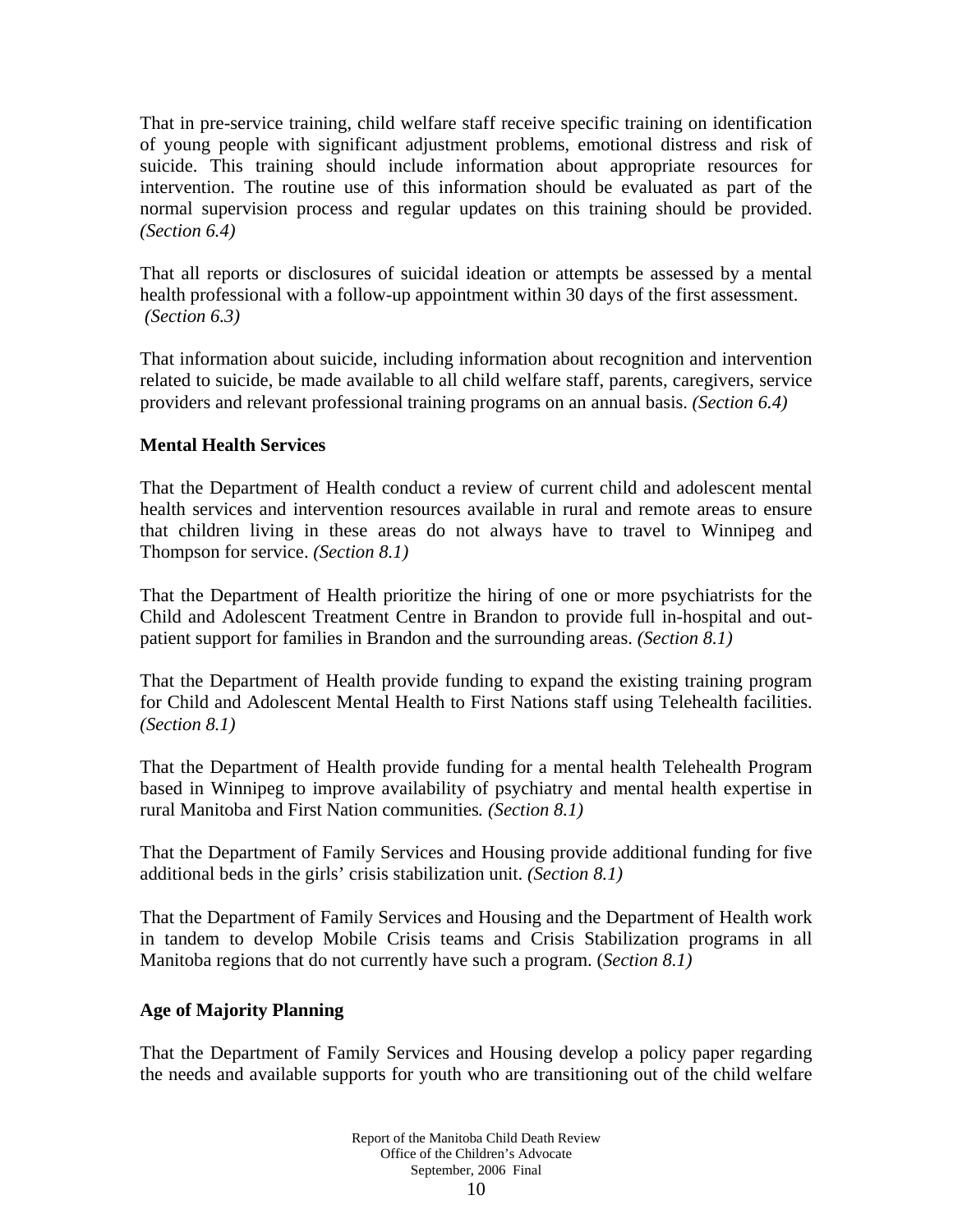system, ensuring that an ongoing support system has been established as they exit the child welfare system*. (Section 8.3)* 

That the Department of Family Services and Housing develop a policy paper regarding the needs and available supports for youth with FASD who are transitioning out of the child welfare system. *(Section 8.3)* 

That the Child Protection Branch reconsider its policies regarding extensions of care to vulnerable youth with FASD, ADHD, Learning Disabilities and/or mental health issues who would otherwise not qualify for existing external services, to ensure that youth who are unable to live independently with success are provided with the support they need between 18 to 25 years of age. (*Section 8.3)* 

That the Department of Family Services and Housing provide baseline funding to the FASD Life's Journey program in Winnipeg, and open a similar program in Brandon and Thompson to provide advocacy and support to young adults with FASD who are emancipating from the child welfare system*. (Section 8.3)* 

### **Children and Youth**

That child welfare staff and placement caregivers be provided with training to assist them in recognizing the signs of drug and alcohol abuse, and be made aware of resources that are available to help*. (Section 8.5)* 

That where numbers warrant, an adolescent unit within the local child welfare office and intake agencies be developed which will assess and provide services to adolescents. *(Section 8.3)* 

That agencies support and endorse the Manitoba Youth Identification Project by ensuring that digital photographs are available for all children in care so that, in a case of an emergency, photographs of the child can be quickly distributed to the police and/or press. *(Section 8.4)* 

That agencies undertake to develop a library of digital photographs of children in their care to be used in cases of emergency. *(Section 8.4)* 

That once information is received regarding the abuse of a child or adolescent, a complete investigation is conducted to determine the validity of the report regardless of the age of the child. *(Section 8.2)* 

That the Department of Family Services and Housing increase funding through prevention programs to specifically fund family counseling for parents and adolescents who are experiencing conflict , which has resulted in the involvement of a child welfare agency. *(Section 8.2)*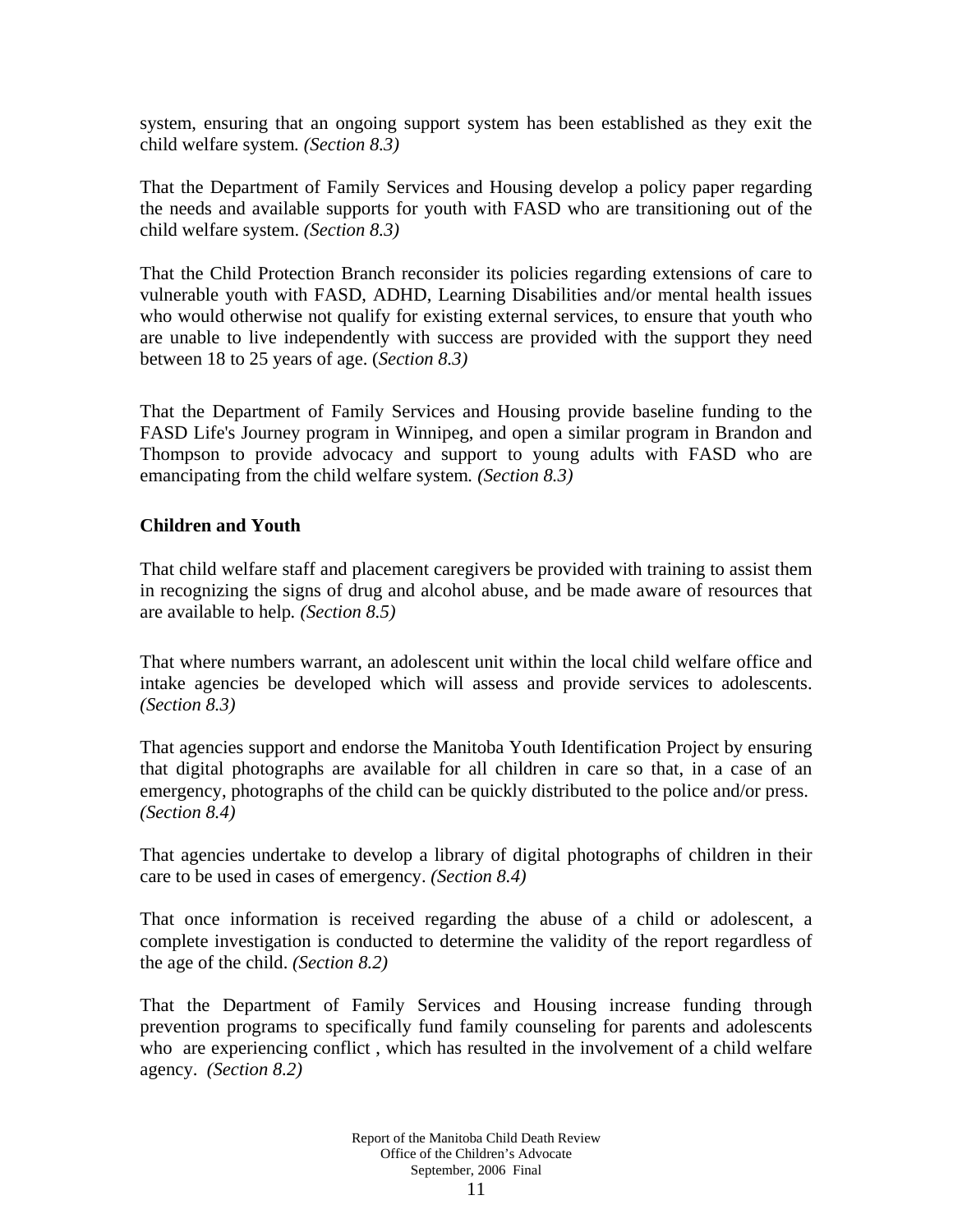That the Departments of Health and Justice commit funding for enough youth addiction treatment beds to ensure that treatment is available to youth within four weeks of referral. *(Section 8.5)* 

That the Addictions Foundation of Manitoba reviews its current policies concerning treatment models for addicted youth with consideration given to reconsidering policies on 'personal readinesses for treatment. *(Section 8.5)* 

#### **Fetal Alcohol Spectrum Disorder (FASD)**

That funding be made available through the Department of Family Services and Housing to hire FASD specialists in each child welfare agency. These individuals will help increase opportunities for diagnosis of children suspected of being FASD, as well as work with front-line workers, foster parents and caregivers to develop better case plans for alcohol/substance affected children. *(Section 8.7)* 

That comprehensive training in FASD, specific to the child welfare system, be undertaken by all child welfare agencies*. (Section 8.7)* 

#### **Standards**

That the Child Protection Branch and the four Authorities ensure province-wide adherence to section 1.1.6 of the Standards Manual regarding Case Transfers. *(Section 9.1)* 

That the Child Protection Branch, in consultation with the four Authorities, in reviewing the recommendations from the Snowdon Inquest, ensure that foster parents/ alternate care givers whose residence contains a pool, hot tub, or is in close proximity to a body of water, be required to receive water safety training. Further, the cost of this training would be borne by the Child Protection Branch rather than the caregivers. *(Section 5.1)* 

That the Child Protection Branch reaffirm to agency directors the necessity to follow agency standards regarding home visits, ongoing communication with collateral agencies and regular service meetings when using secondary resources as part of a child or a family's case plan. *(Section 9.2)* 

That the Child Protection Branch prioritize the timely completion of the Provincial Standards Manual. *(Section 9.3)* 

That agencies follow the recommendations of the Schmidt Inquest and make as an agency policy, the reduction of caseloads for new staff during the first six months of their employment with the agency. *(Section 9.3)* 

That the Department of Family Services and Housing work towards ensuring that workloads are at a manageable level. *(Section 9.6)*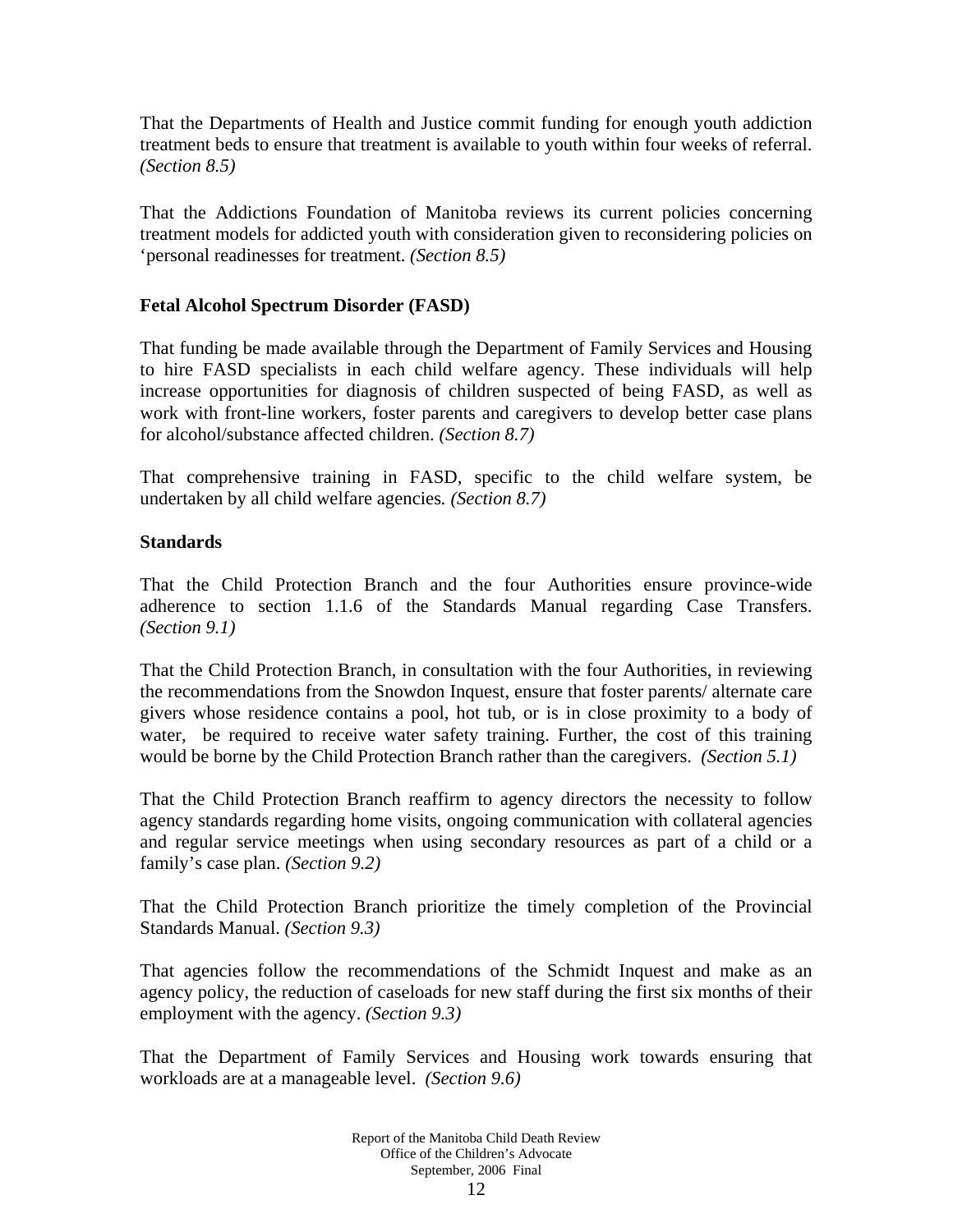That all care providers use only government-approved child safety devices (car seats, cribs, playpens, etc.) in the manner for which they were designed and that they do not make any alterations or modifications to them for any reason. *(Section 5.2)* 

That child welfare agencies ensure that foster homes have adequate information and comply with existing foster home regulations regarding the safe storage of guns, medications and toxic materials*. (Section 6.4)* 

### **CFSIS**

That the Child Protection Branch develop protocols which ensures that child welfare agencies be required to undertake a complete background check when families requiring service move into their jurisdiction or have changed service providers. *(Section 9.1)* 

That the four Authorities ensure that all agencies have upgraded their CFSIS files to reflect the death of any children in their care, and that these files be maintained in the system on a weekly basis. Funding for this initiative must be made available to ensure compliance in this area. *(Section 10.0)* 

#### **Joint Intake and Response Unit**

That the Joint Intake and Response Unit (JIRU) undertake a series of informational training sessions in agencies operating in Winnipeg to provide information about their service*. (Section 9.1)* 

#### **Resources/Training**

That Competency Based Training (CBT) include a module that focuses on antioppressive and anti-racist principles within a strength-based perspective. Given their role in setting the tone and values for their teams, a module should also be included in training for supervisors. *(Section 8.6)* 

That the booklet "Guidelines for Reporting Children in Need of Protection" be distributed by the Child Protection Branch to all pertinent professionals on a yearly basis*. (Section 7.1)* 

That the Child Protection Branch develop a brief presentation and make it available to all community organizations through an information session on *The Freedom of Information and Protection of Privacy Act* (FIPPA) and Section 18 of *The Child and Family Services Act* with respect to their duty to report protection concerns of children. *(Section 9.2)* 

That the Child Protection Branch reinstate standards regarding 'Alerts' in the Program Standards Manual. *(Section 9.1)*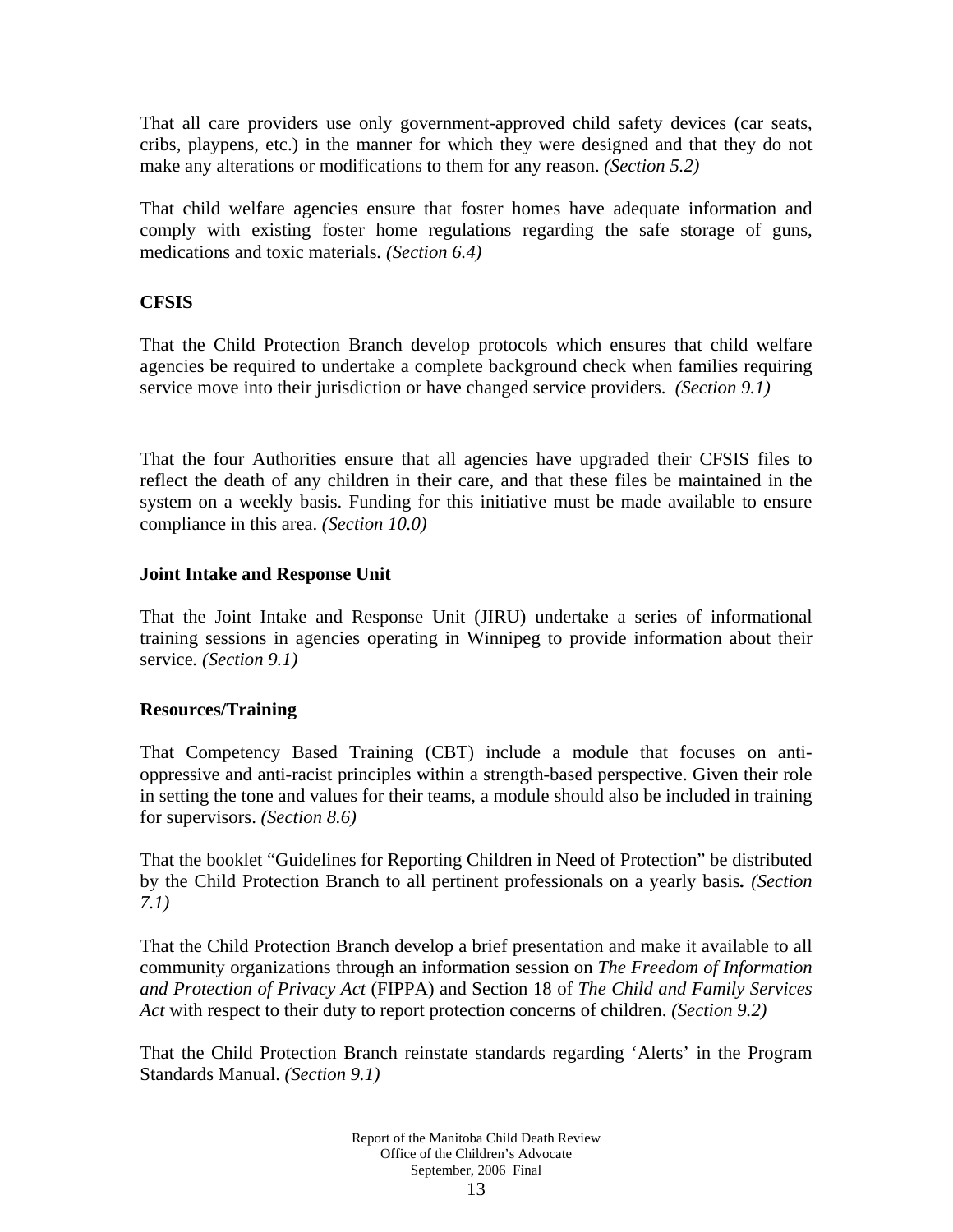That the Child Protection Branch work with immigrant and settlement organizations in Manitoba to develop workshops on the role of the child welfare system in Manitoba and that these presentations be offered on a regular basis to refugee and immigrant groups. *(Section 8.7)* 

That child welfare agencies make available to all interested adolescents, information regarding gay, lesbian, bi-sexual and transsexual resources that are available in the youth's community. *(Section 8.6)* 

That the booklet "Guidelines for Reporting Children in Need of Protection" be distributed by the Child Protection Branch to all pertinent professionals on a yearly basis. *(Section 9.2)* 

That agency staff be given training in safety planning and skills in de-escalating dangers situations within six months of joining the agency with refresher courses every two years. *(Section 10.0)* 

That information or training be offered to all agency staff regarding the location, jurisdiction and practice of all child welfare agencies within the province of Manitoba. This training may also include information regarding agency protocols, contact people and a review of provincial standards regarding case transfers. *(Section 9.1)* 

That the Competency Based Training Program include a standard orientation to Child and Family Services including information about *The Act*, standards and operating procedures which child welfare staff would take as mandatory training prior to caseload assignment. *(Section 9.3)* 

That child welfare staff be required to complete the first module of the Competency Based Training Program within six months of beginning employment with a child welfare agency. *(Section 9.3)* 

That the Supervisors Competency Based Training Program include a module on mentoring front-line staff to ensure their workers are aware of and comply with provincial standards. *(Section 9.3)* 

That a provincial directive be issued and that a training module be developed on the "duty to report" and on the role of the Privacy Act with respect to child welfare investigations. *(Section 9.2)*

#### **Rural/Northern/Remote Issues**

That funding for prevention and family support programs in the North be increased to ensure that adequate funding is available to provide services that are equitable to services available in the South. *(Section 9.6)*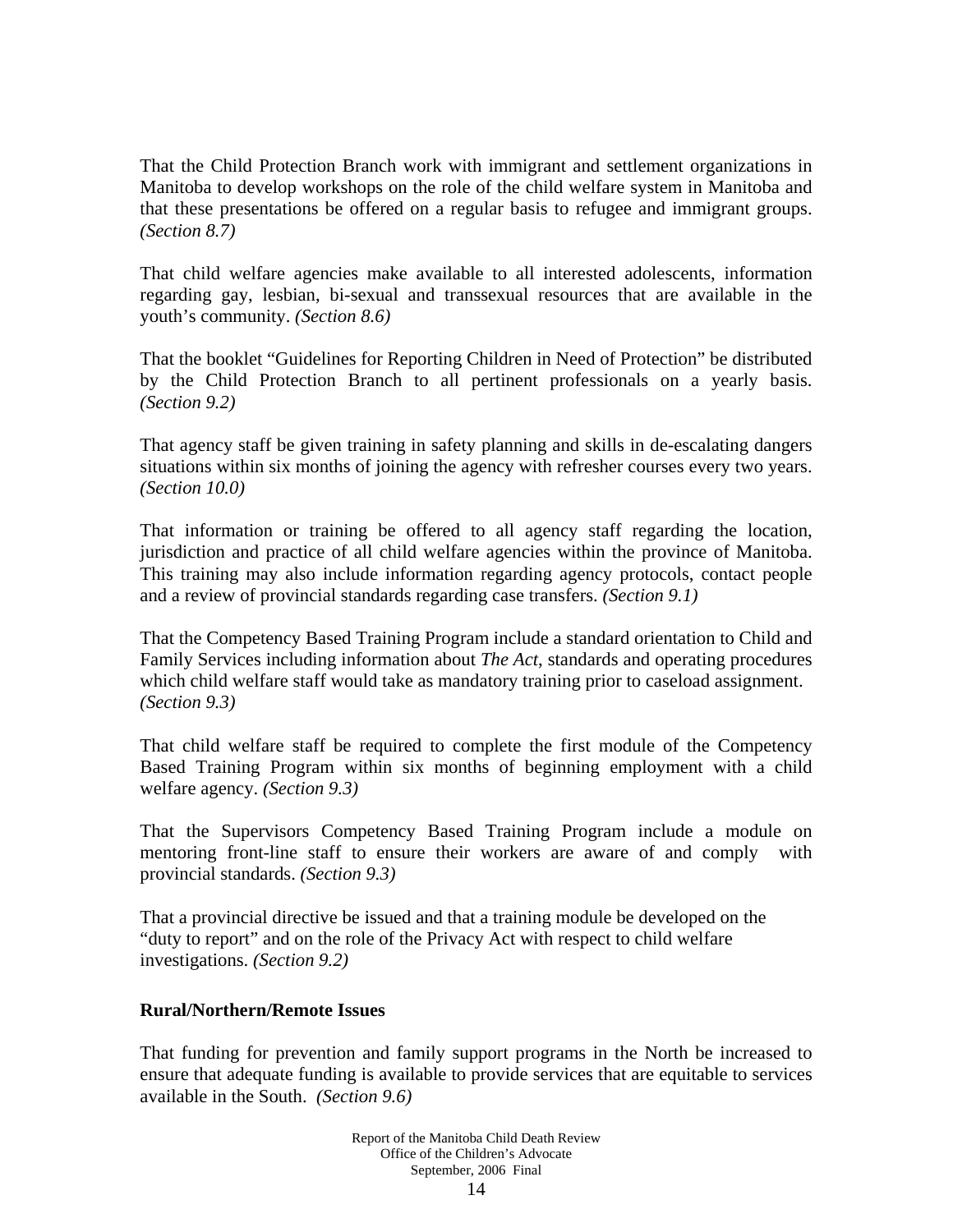#### **Crisis Support**

That the Child Protection Branch immediately develop a Crisis Debriefing Team that will be dispatched when a child involved with that agency dies or is seriously injured. This team will work closely with agency workers, family, foster parents and other foster children to ensure that all individuals affected by the death are supported and any necessary paperwork is completed. *(Section 10.0)* 

That a module in Crisis Debriefing be added to the Competency Based Training (CBT) Program as a supplemental training and that at least one staff member from each agency be encouraged to attend this training. *(Section 10.0)* 

That the Department of Family Services and Housing make the sum of \$5,000 available to agencies to provide counseling for foster parents and group home staff after the death of a child placed in their home or facility. This funding would be dispersed upon presentation to the Department of Family Services and Housing all counseling bills related to the death of that child. *(Section 10.0)* 

That the Department of Family Services and Housing raise their supplemental allowances of up to \$1,000, with the submission of receipts, to cover the supplemental costs of: a) funerals, wakes and other traditional ceremonies, and b) travel for immediate family members of children in care to attend the funeral, wake or traditional ceremony. *(Section 10.0)* 

That the Child Protection Branch draft standards regarding protocols for supporting agency staff in the event of an unexpected death of a client. These protocols should include: a) protocols for informing staff (current and previous), foster parents (current and previous) and family members of the child, b) up to two paid days' bereavement leave for involved staff after the unexpected death of their client, and c) protocols for supporting all survivors including foster siblings of the child who died. *(Section 10.0)* 

That agency staff be given training in safety planning and skills in de-escalating dangerous situations within six months of joining the agency, with refresher courses every two years. *(Section 10.0)*

#### **Children with Disabilities**

That the Province of Manitoba develop a more effective method of supporting children with complex medical needs that does not require their family to sign Voluntary Placement Agreements (VPAs) as a condition of receiving appropriate services. *(Section 4.1)* 

That the four Authorities develop a sub-committee on medically complex children that will develop policies and practices regarding best methods of supporting these children within the child welfare system. *(Section 4.1)*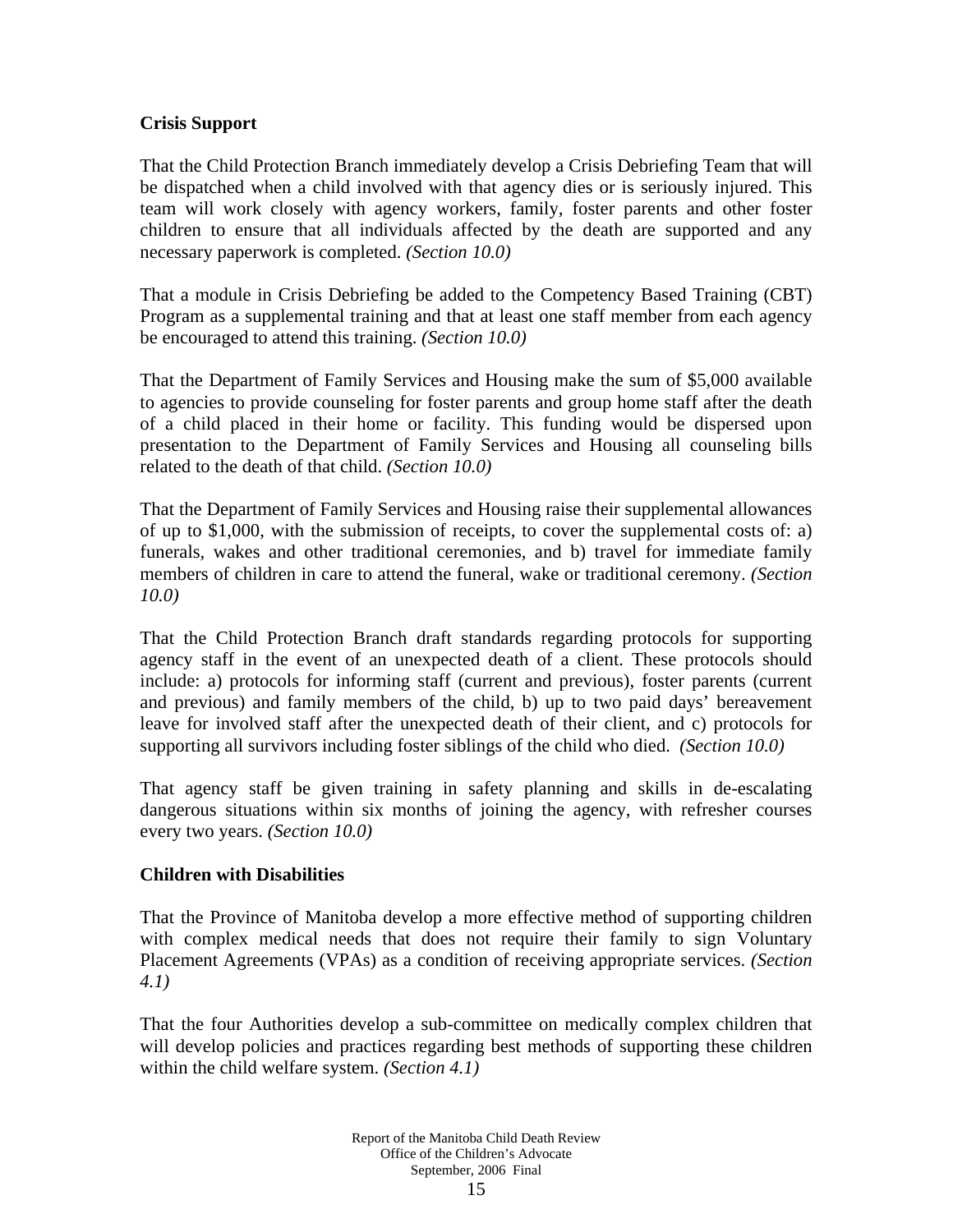#### **Healthy Child Manitoba**

That Healthy Child Manitoba develop and distribute information regarding reducing the dangers of SIDS/SUDS to Healthy Baby sites, health clinics and hospitals throughout Manitoba. *(Section 4.3)* 

#### **Risk Assessments**

That the four Authorities meet to develop a brief risk assessment tool or tools that are representative of the needs of the province or various regional areas. *(Section 7.1)* 

That the four Authorities undertake to ensure that formalized risk assessments are conducted for every serviced child under the age of five upon intake, and that these assessments be redone when the child comes into care, is moved to any new foster home placement or if the child is preparing to return to the natural family. *(Section 7.1)* 

That copies of the booklet 'Child Protection and Child Abuse Manual: Protocols for Social Worker, be distributed to all child welfare workers in Manitoba. *(Section 7.1)* 

#### **High-Risk Women**

That the STOP FAS program be expanded to include sites in the highest risk communities in Manitoba and that it be made available to expectant 'high-risk' mothers between the ages of 18 to 25 years of age, on self-referral. *(Section 4.2)* 

That where existing perinatal programs or services are available that the mandate be expanded to include voluntary referrals from women aged 18 to 25. *(Section 4.2)* 

That a provincial FASD prevention and intervention committee be established to develop innovative ways that child welfare agencies might employ better support to high-risk mothers to reduce the alcohol and drug problems in young people likely to become parents. *(Section 4.2)*

#### **Case Management**

That, due to the high number of new or redeployed staff, agencies receive funding for and employ the use of a case management specialist whose duties would be to educate, train and organize case management in accordance with agency philosophy and resources. This individual would be expected to provide this training in the communities to which they provide services. *(Section 9.5)* 

#### **Prevention**

That a committee comprised of community health professionals, child welfare workers and community members be developed in northern, rural and remote areas to ensure a

> Report of the Manitoba Child Death Review Office of the Children's Advocate September, 2006 Final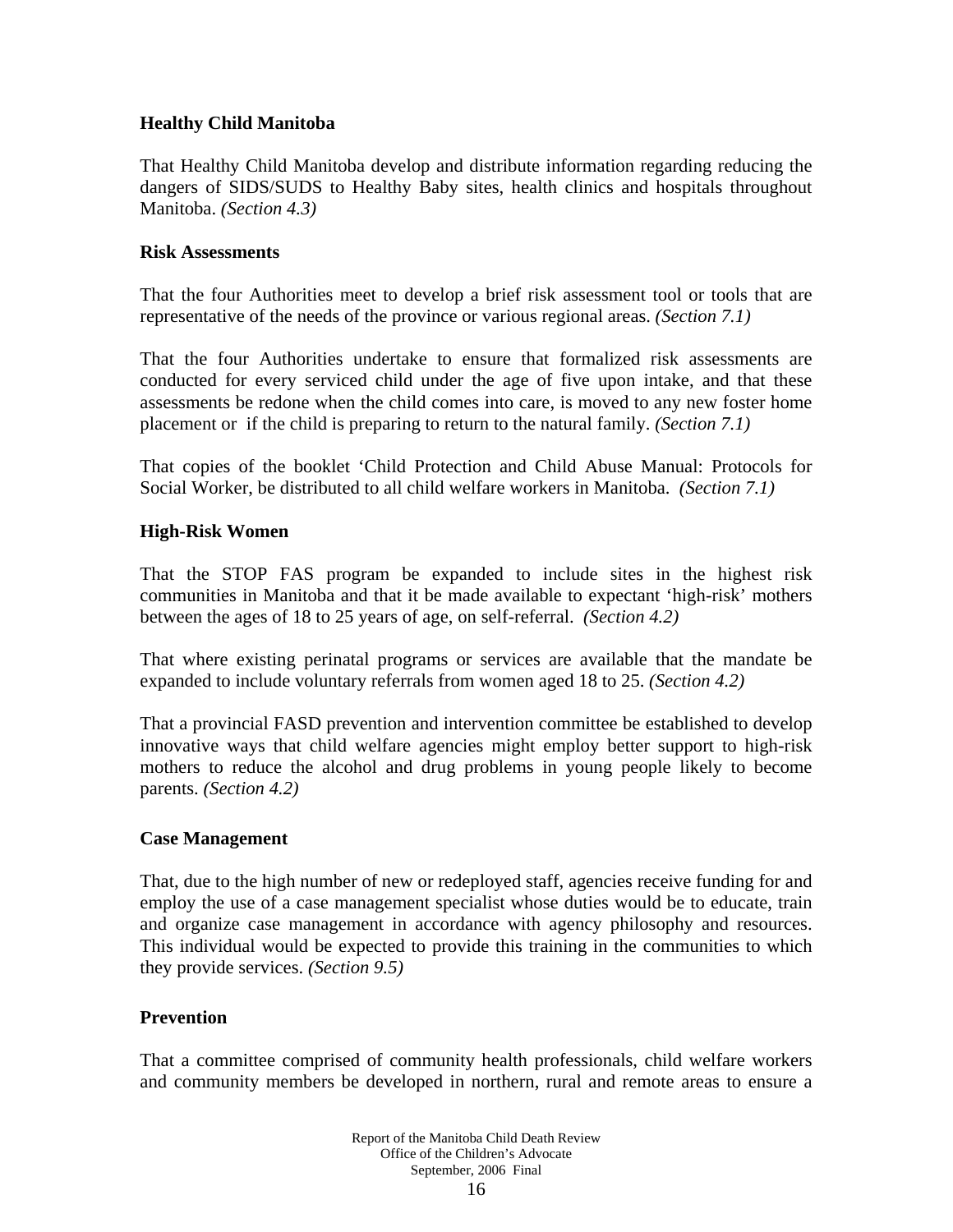seamless delivery of services to children and youth living on and off reserve communities. *(Section 9.5)* 

That the Department of Family Services and Housing immediately raise the funding for social and recreational activities for children in care from \$1.47 a day to \$2.00 a day and that the money be held in an agency pool to provide recreational programming, such as camps, lessons and club fees for children in care. *(Section 7.2)* 

That the Department of Family Services and Housing make available, funding through its prevention programs, to support social and recreational programs encouraging healthy alternatives for children and youth receiving services through a child welfare agency. *(Section 7.2)* 

That the Department of Family Services and Housing, along with any relevant government departments should make available prevention funding, to support social and recreational programs encouraging healthy alternatives for children and youth receiving services through a child welfare agency. No-cost, family-focused recreational activities should be promoted as healthy alternatives for 'high risk' families. *(Section 7.2)* 

That the Child Protection Branch undertake a review of service needs for adolescents, paying particular attention to models of practice that recognize the unique needs of adolescents and that a report outlining the findings be made available to the Department of Family Services and Housing by December 2007. *(Section 8.2)* 

That agencies follow up any referrals made to community agencies within three months after an adolescent and/or their family is referred to ensure that services are being used and that no additional supports are necessary. *(Section 8.2)*

That the Department of Family Services and Housing increase funding through prevention programs to specifically fund counseling to children and adolescents who are seen to be in high need for support but are not in the care of a child welfare agency. *(Section 8.2)*

### **Mobile Crisis Stabilization Unit**

That the Winnipeg Mobile Crisis Team be expanded to include one additional evening staff to accommodate youth in crisis. *(Section 8.1)* 

That the Department of Family Services and Housing provide additional funding for five additional beds in the girl's crisis stabilization unit. *(Section 8.1)* 

That the Department of Family Services and Housing and the Department of Health work in tandem to develop Mobile Crisis teams and Crisis Stabilization programs in all Manitoba regions that do not currently have such a program. *(Section 8.1)*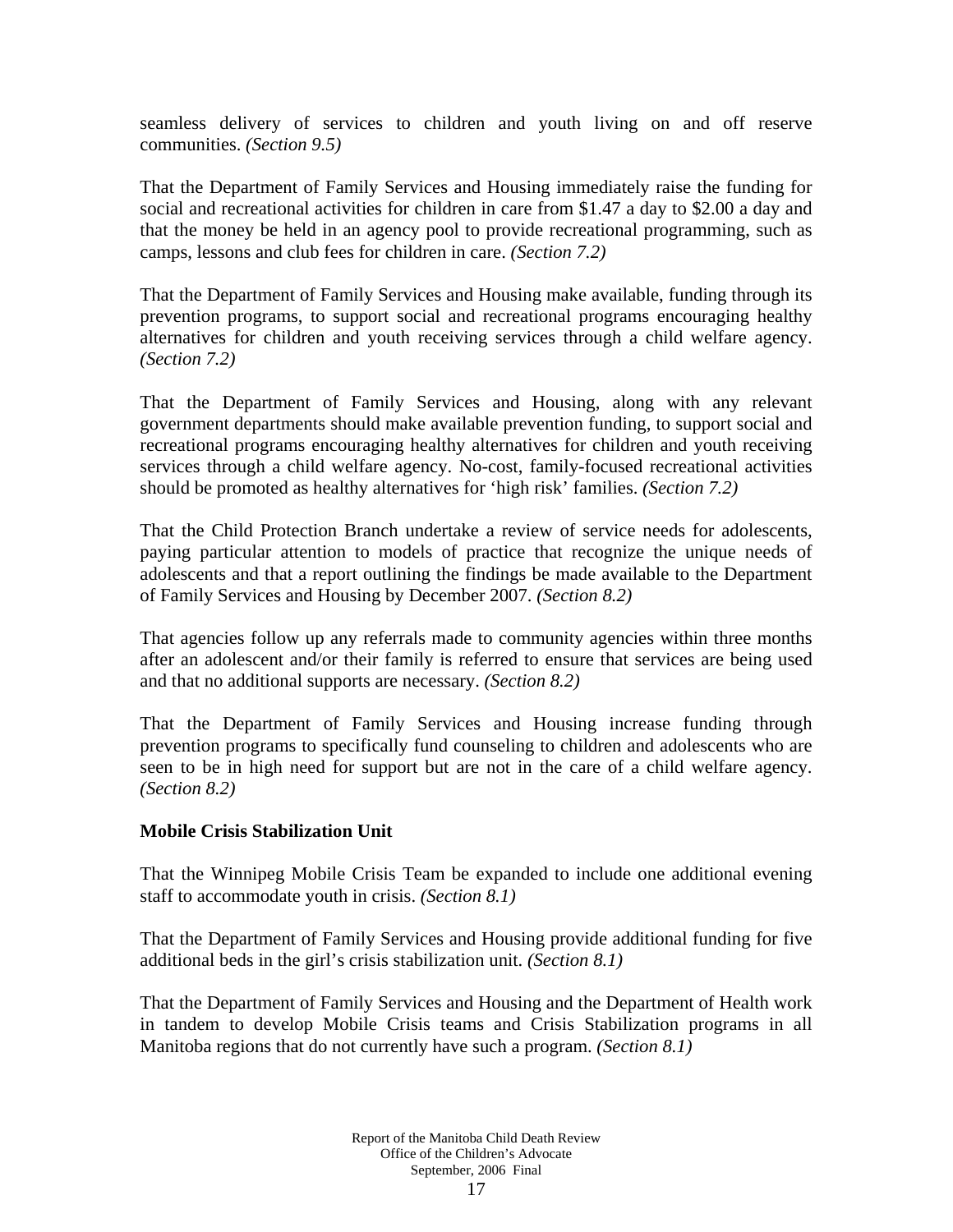That the Department of Family Services and Housing and the Department of Health expand funding for out-patient treatment services for children, youth and families such that a child, youth or family is able to access counseling within 12 weeks of referral. *(Section 8.1)* 

#### **Health Services**

That the Clinic for Alcohol and Drug Exposed Children at the Health Sciences Centre be funded and allowed to provide diagnosis and consultation for youths aged 10 to 18 who are suspected of being prenatally exposed to alcohol and/or drugs. *(Section 8.7)* 

That the Department of Health work with the Regional Health Authorities to draft a protocol for assessing and treating children and adolescents who come into hospital emergency rooms with feelings of depression, self harm or suicide. These protocols should include an assessment protocol, a protocol for ensuring follow-up services are offered and a protocol for immediately informing the local child welfare agency if the safety of that child is in question. *(Section 6.3)* 

#### **Chief Medical Examiner's Office**

That timelines be placed on the completion of CME reports to ensure that reports are available in a timely fashion. This may include retaining outside investigators at times when workloads are higher. *(Section 2.1)* 

That when requested, Section 10 reviews be conducted in the community in which the death occurred. *(Section 2.1)*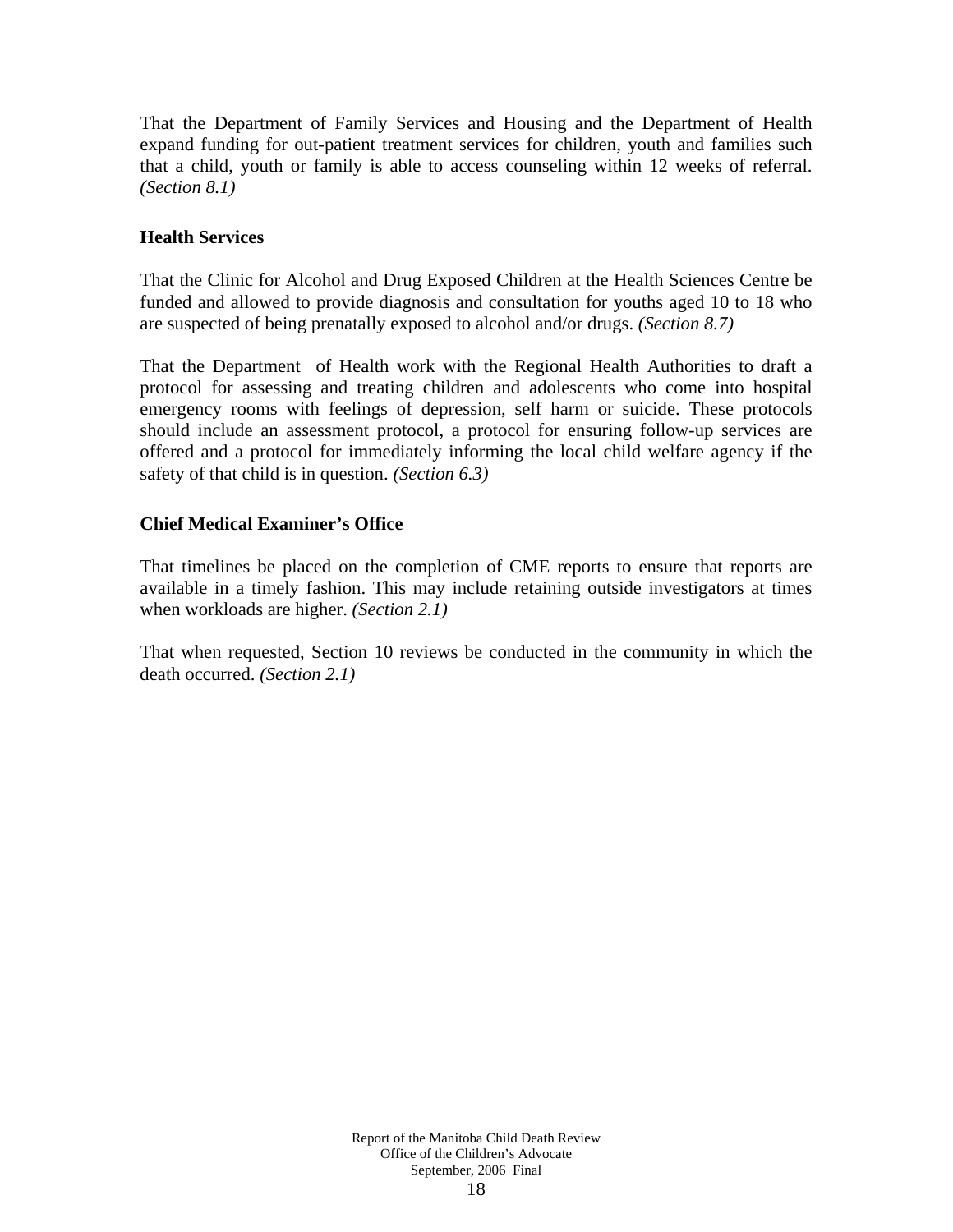## **1.0 Introduction**

 $\overline{a}$ 

"*We cannot waste our precious children. Not another one, not another day.*  It is long past time for us to act on their behalf<sup>1</sup>"  *Nelson Mandela and Graca Machel Global Movement for Children* 

Article 19 of the United Nations-*Convention on the Rights of Children* guarantees the rights of children to grow up in a community free from harm. Yet, in every year, Manitoba's child welfare system intervenes with families to protect hundreds of children from being hurt in their home or community. It is unfortunate that despite all efforts, a small group of children die each year while receiving the services of a child welfare agency. While some died in their home, others died in the community as a result of their involvement in dangerous activities and/or tragic accidents.

In March 2006, Manitobans learned of the death of Phoenix Sinclair, a five-year-old girl who was returned to her mother's care from a child welfare system. Shortly after her return to her family, Phoenix died. Her death was an unnecessary tragedy that reminded Manitobans of the vulnerability of the community and the child welfare system to act to prevent the death of this child, and other children like her.

In response to the death of Phoenix Sinclair, on March 21, 2006, the Honourable Christine Melnick, Minister of Family Services and Housing, called for an independent review of Manitoba's child welfare system. This review was to be conducted in three parts; a review of the case management practices within the child welfare system, an independent review of the death of Phoenix Sinclair and an independent review of the deaths of other children who received services from a child welfare system within a year of their death. This report was charged with reviewing the deaths of children and youth known to the child welfare system who died between 2003 and March 2006.

Subsection 4(2) of *The Child and Family Services Act,* allows the Director of Child Welfare or an Authority to call for an independent investigation in respect to the welfare of a child dealt with under *The Act*. This section reads in part:

"The director or an authority has the power to "conduct enquires and carry out investigations with respect to the welfare of a child dealt with under this Act."

<sup>&</sup>lt;sup>1</sup> Except taken from the 1999 World Summit for Children. Further information available from www.unicef.org.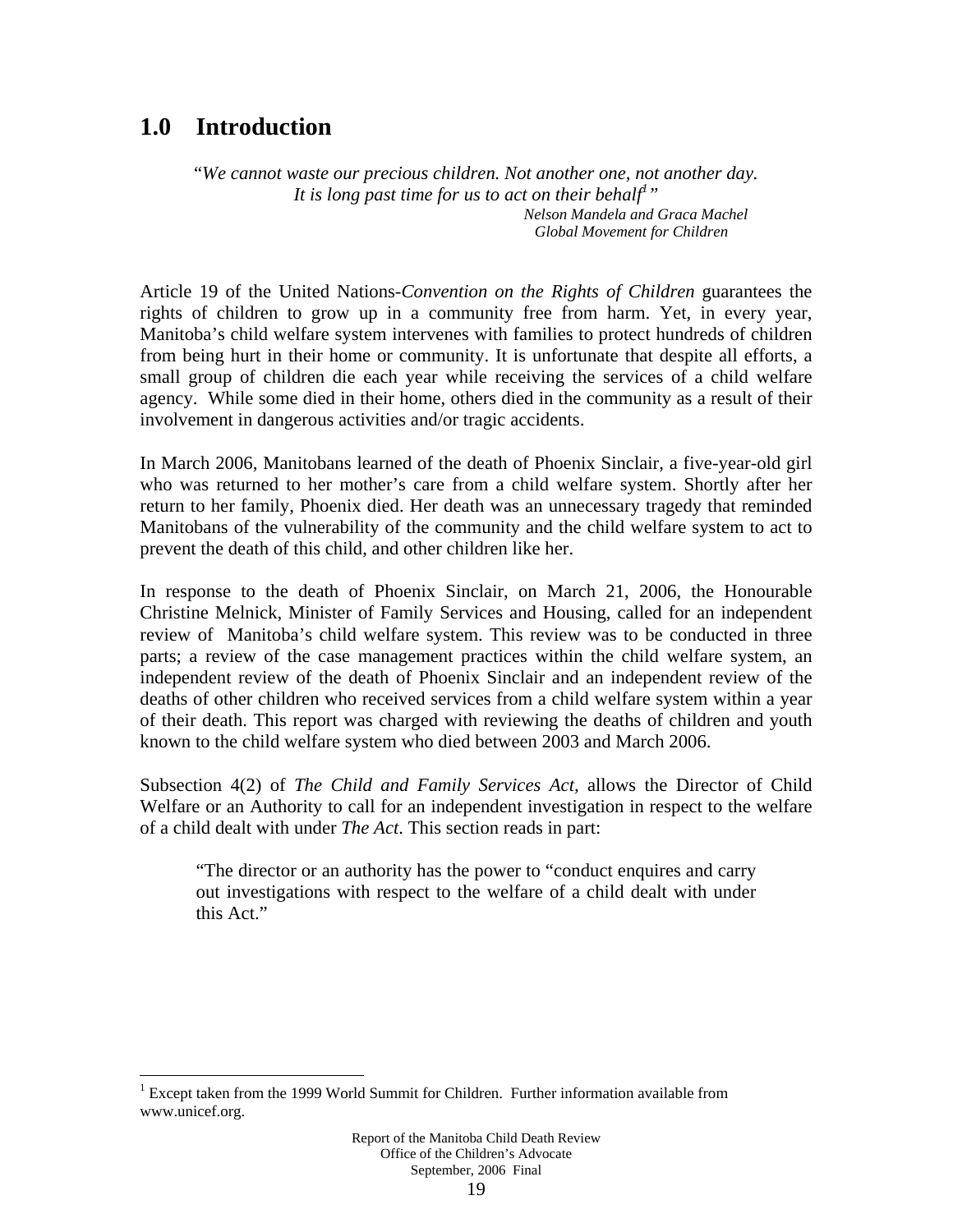This review was perhaps the first formal review of portions of the child welfare system since the restructuring of Manitoba's child welfare system. In 2003, the Province of Manitoba embarked on a historic transition in the delivery of child welfare services. Since August 2000, the Province of Manitoba, the Manitoba Métis Federation, Manitoba Keewatinowi Okimakanak and the Assembly of Manitoba Chiefs have been working together to restructure child and family services province-wide. Today, families have the choice to receive their child welfare services from their culturally appropriate agency or another agency of their choosing<sup>2</sup> These changes have resulted in major changes as thousands of children have been transferred to Aboriginal agencies who will now provide ongoing support.

Changes of this magnitude cannot help but cause some growing pains as child welfare agencies and staff move to accommodate organizational challenges. Agencies have grown, shrunk and developed to meet the new challenges presented and staff have worked very hard to accommodate these changes. However, the system cannot help but be affected by the enormity of the changes within the child welfare system as families and professionals move to accommodate these changes. This Review was charged with determining if these changes negatively impacted on the lives and deaths of children known to the child welfare system.

The Child Death Review Team was housed in the Children's Advocate office and chaired by Billie Schibler, Manitoba's Children's Advocate, and Jim Newton, Head of Psychology at the Manitoba Adolescent Treatment Centre. The Chairs were supported by a team of four investigators. They were as follows:

#### Kathy Jones (Team Leader):

Kathy has a BSW from Ryerson Polytechnical University, an MA from the University of Toronto and a Ph.D. from the University of Manitoba. She was seconded to the project from West Region Child and Family Services where she has worked for the past eight years as the Children with Special Needs/Treatment supervisor.

#### Cybil Williams:

Cybil has a BSW and MSW from the University of Manitoba. Over the past eight years, Cybil has worked in a number of front-line and supervisor positions at Winnipeg Child and Family Services, Awasis and, most recently, Intertribal Child and Family Services.

#### Jocelyn Greenwood:

 $\overline{a}$ 

Jocelyn has spent five years working in a management capacity for a variety of social service agencies in Manitoba. In past years, Jocelyn has taught counseling skills at Red River Community College and authored a report on Aboriginal issues for the Winnipeg Police Service. She has a special interest in family violence as it relates to Aboriginal women and children.

<sup>&</sup>lt;sup>2</sup> Aboriginal Justice Inquiry - Child Welfare Initiative, August, 2001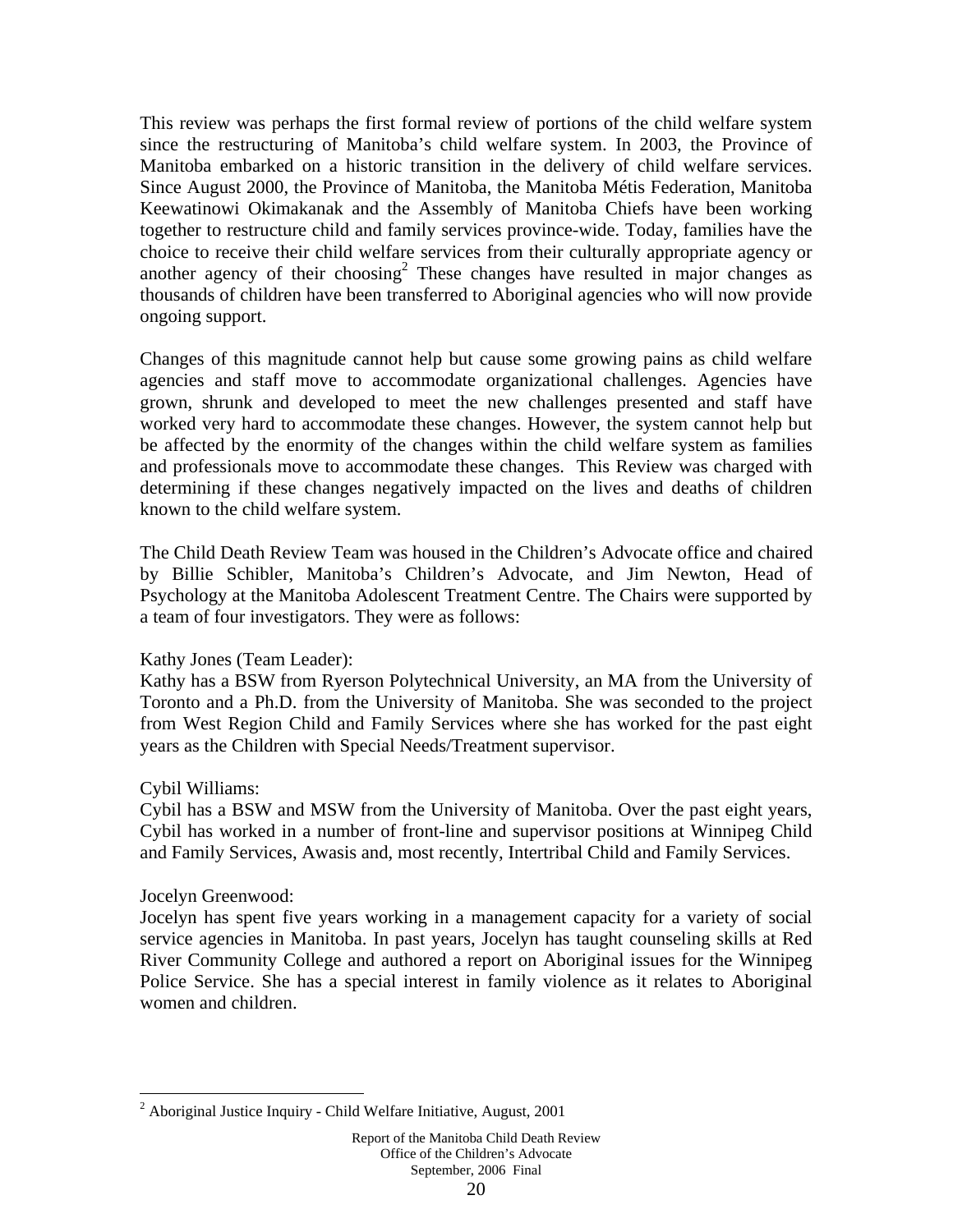#### Dave McDonald:

 $\overline{a}$ 

Dave has a BA from the University of Manitoba and a MSW from the Maritime School of Social Work-Dalhousie University. In 1999, Dave retired from Winnipeg Child and Family Services where he was the Area Service Director for the East area.

Over the four months of the study, this team reviewed deaths of children who had received services by a child welfare system within one year of their death. The team also met with numerous agency personnel and community leaders to discuss issues noted in their review of the deaths of children. In particular, the team was interested in any patterns, anomalies, trends and commonalities in these cases to determine what, if anything, could have improved the quality of life and, perhaps, prevented the death of the children included in this study.

In developing this report, the Review Team adopted a 'healthy community' approach.<sup>3</sup> That is, the review recognized that the child welfare system does not work as an entity separate from the community but instead as a system within the whole community. While children and families may access the services of a child welfare agency, these services must be in addition to services provided by other community agencies, informal networks and families. The goal of the child welfare system is not only to protect children but also to support healthy family functioning. As a result, this report looked not only at the services offered by child welfare agencies, but also at the services offered to children and families within the community-at-large to ensure that the services were available and accessible when needed.

In total, the team reviewed the deaths of 99 children and youth. While this may seem like a large number of deaths, it should be noted that more than half of these deaths were from natural causes including childhood injuries, premature births and birth abnormalities. These children have been included in this report as their deaths provide helpful information as to how to prevent future deaths of this kind in Manitoba.

As expressed by one of our team members, "Systems and reviews of systems, by themselves, do not help people. People help people. People with good hearts who give of themselves, who can relate to the pain and despair of others, who are understanding and caring, who can develop trust and provide hope. It is these people who will make the difference in the lives of families and their children."

<sup>3</sup> Please see Health Canada (1999). *Healthy Development of Children and Youth: The Role of the Determinants of Health.* Ottawa: Queen's Printer for a further discussion on this theme.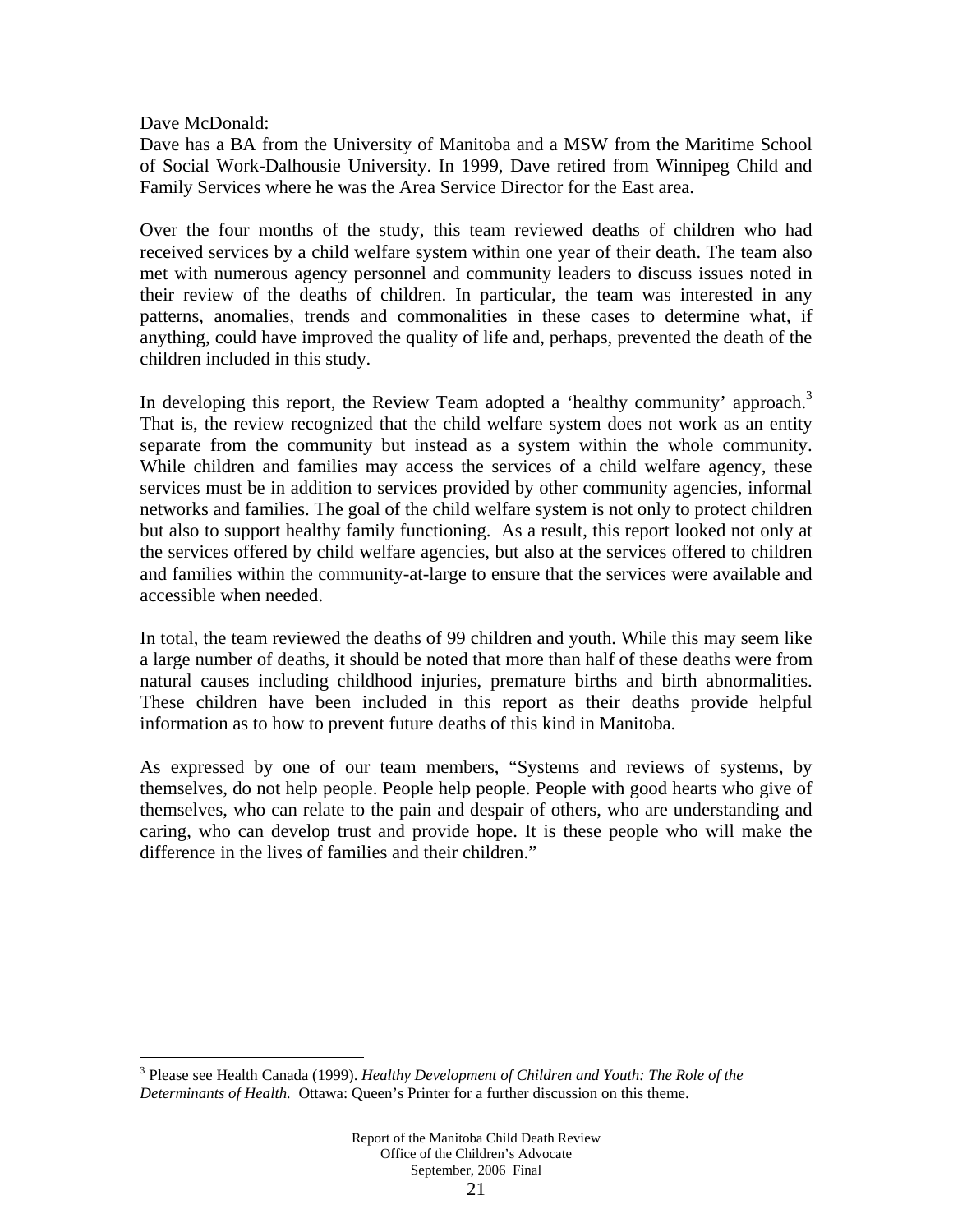## **2.0 Methodology**

From the direction of the Minister of Family Services and Housing, the Child Death Review Team, was charged with conducting a special review of all deaths of children in Manitoba from 2004 to 2006, who had been involved in the child welfare system. As previously indicated, the project was asked to pay particular attention to patterns, anomalies, trends and commonalities noted in these death reviews to determine what, if anything, could have improved the quality of life and prevented other deaths in similar circumstances.

As the foundation of its work, the study used 'Section 10' reports generated by the Office of the Chief Medical Examiner (CME). A Section 10 report is a review of the child welfare file conducted by staff at the Chief Medical Examiner's office. This report contains information regarding the life and death of that child, as well as the identification of areas that caused the reviewer to have some concern regarding the death. The report was then to be submitted to the Minister of Family Services and Housing for review.

Early on in the study, it became clear that the CME's office had a backlog of approximately 46 files that would not be ready for review by the CDRT within the timelines of the study.<sup>4</sup> Further, these missing files were spread throughout the entire timeline of the study such that there was not one year with a completed set of CME reports. As a result, the study expanded its mandate to include deaths of children in 2003, as all but one of those files was completed.<sup>5</sup> This allowed the study to look at specific patterns within one calendar year.

A total of 147 files were eligible for the study and CME reports (Section 10's) were available and reviewed for 100 files. One file review did not have a CME report and the file review was done by the team.<sup>6</sup> Two files were removed as their relationship with the child welfare system was very minor and did not contribute in any way to the natural death of the child. In all, 99 files were reviewed and formed the basis for this report. The breakdown of the eligible files and those reviewed can be found in Figure 1.

1

<sup>&</sup>lt;sup>4</sup> A fuller discussion on issues related to the CME's office and a fuller definition of 'Section 10' reports can be found in the CME section.

<sup>&</sup>lt;sup>5</sup> To provide a full data set for 2003 the study did their own review of the one 2003 file that did not have a completed CME report.

<sup>6</sup> Ibid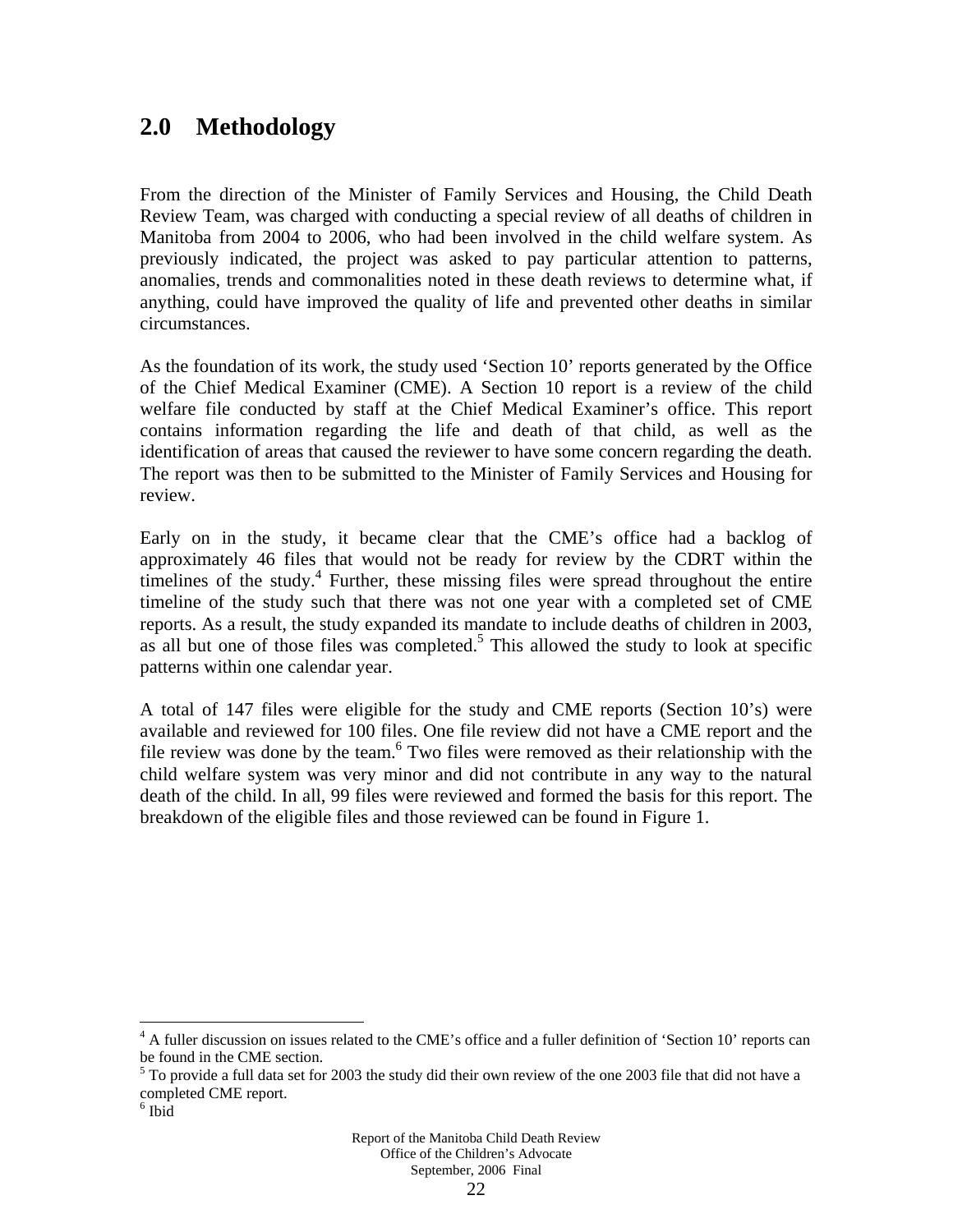| <b>Eligible Files</b>   |                                   | <b>Files Reviewed</b>          |                                   |  |  |
|-------------------------|-----------------------------------|--------------------------------|-----------------------------------|--|--|
| Type of<br><b>Death</b> | <b>Number of</b><br><b>Deaths</b> | <b>Type of</b><br><b>Death</b> | <b>Number of</b><br><b>Deaths</b> |  |  |
| <b>Natural</b>          | 76                                | <b>Natural</b>                 | 54                                |  |  |
| Suicide                 | 24                                | Suicide                        | 12                                |  |  |
| Undetermined            | 12                                | Undetermined                   | 6                                 |  |  |
| Accident                | 13                                | Accident                       |                                   |  |  |
| Homicide                | $20^8$                            | Homicide                       | 18                                |  |  |
|                         |                                   |                                |                                   |  |  |
| Гоtal                   | 145                               |                                | 99                                |  |  |

**Figure 1: Breakdown of Eligible Files and Files Reviewed** 

To begin the review, CME reports were divided into two groups:

- a) children who had died of natural causes, (Group One)<sup>9</sup>; and
- b) children who had died as a result of homicide, suicide, accident and deaths classified as having an undetermined cause (Group Two).

The study used the autopsy reports from the Office of the Chief Medical Examiner, Dr. Thambirajah Balachandra, as its determination of the manner of death.

The review used a Comparative Case Study<sup>10</sup> approach to collect information to support this report. This allowed the review to use a combination of statistical information, interviews and a review of reports pertaining to each child. However, the study only conducted interviews and collected other materials with children in Group Two, as the expectation was that those were the deaths which required a higher level of investigation.

 $\overline{a}$ 7 Ibid

<sup>&</sup>lt;sup>8</sup> One Homicide was reviewed separately by an independent reviewer and was not reviewed by this team.

<sup>&</sup>lt;sup>9</sup> Deaths related to Sudden Infant Death (SIDS) or unexplained deaths of babies were put into Group One.

 $10$  A comparative case study approach develops data into single case studies (in this case, each individual death) and then compares them to other, similar case studies (the group of deaths). Gilgun (1994) suggests that this method is particularly useful in Social Work research for its similarity and applicability to practice.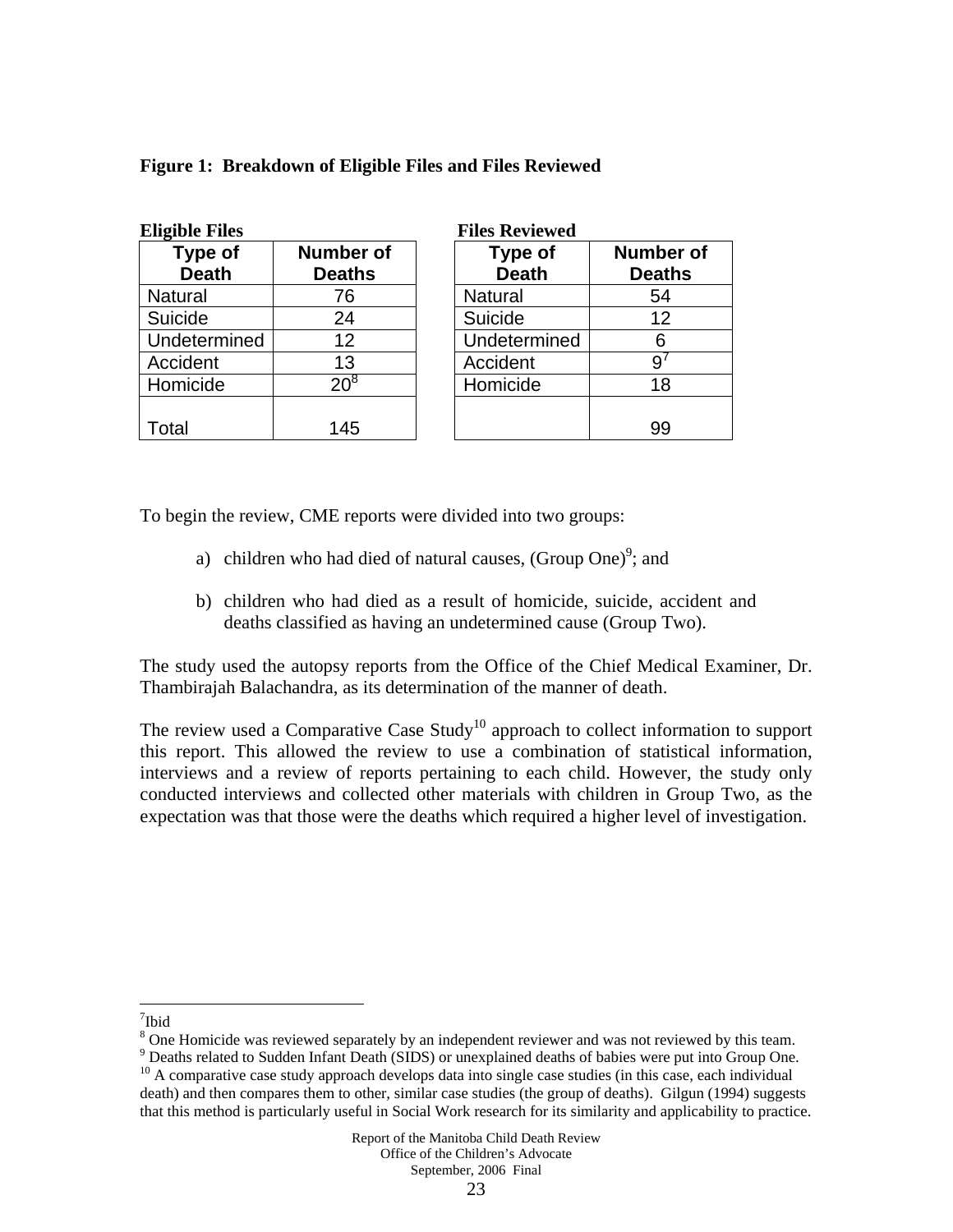#### Statistical Information

Statistical information was drawn from the CME reports as well as from information found on the Child and Family Services Information System (CFSIS), a data base that tracks families involved with the child welfare system. This information explored such issues such as: type of death, circumstances of death, child welfare involvement, placement type and involvement of the child welfare agency. This material was compiled and forms the statistical portion of the study. A copy of these tools can be found in Appendix 1 of this report.

About half of the files reviewed fell into the 'Group One' category; that being the majority of children who had died of natural causes prior to reaching the age of two years. These deaths included children born premature, children born with multiple congenital abnormalities or SIDS-like deaths (Sudden Infant Death Syndrome). A small group of these children developed life-threatening illnesses such as brain tumors, leukemia, kidney failure, and who died from those illnesses. Although the deaths of these children were considered to be unrelated to their involvement with the Child and Family Services system, issues that might have contributed to their death and/or issues that might have enhanced the quality of life for the child and family were examined. In specific cases, some of these files were also used to support issues or themes noted among children who had died of other causes.

Statistics were also compiled regarding the deaths of all children in care in Manitoba from the years 2003 to 2005. These statistics included files of children who were part of the review, as well as those who had been excluded due to the lack of CME reports. This material was compared with death rates in Saskatchewan, as well as with national statistics. In some cases, this proved to be a bit of a challenge as definitions and data collection methods were different in Saskatchewan. Where possible, some adjustments have been made in an attempt to better represent the issues noted. In these cases, footnotes denote the changes made.

#### Interviews and Meetings with Collaterals

Once statistical information was collected, interviews were conducted with child welfare staff who had been involved with that child at the time of death. In select cases, other collaterals such as agency supervisors, foster parents, third-party care providers, police officers, medical staff and/or family members were also contacted for their views.

To begin with, a brief interview was conducted with the agency representative who was involved with the child at the time of death using a questionnaire developed by team members. These questions included issues such as level of involvement between the agency and the child/family, issues related to placement, needs of the child, worker response to needs and any involvement by outside agencies.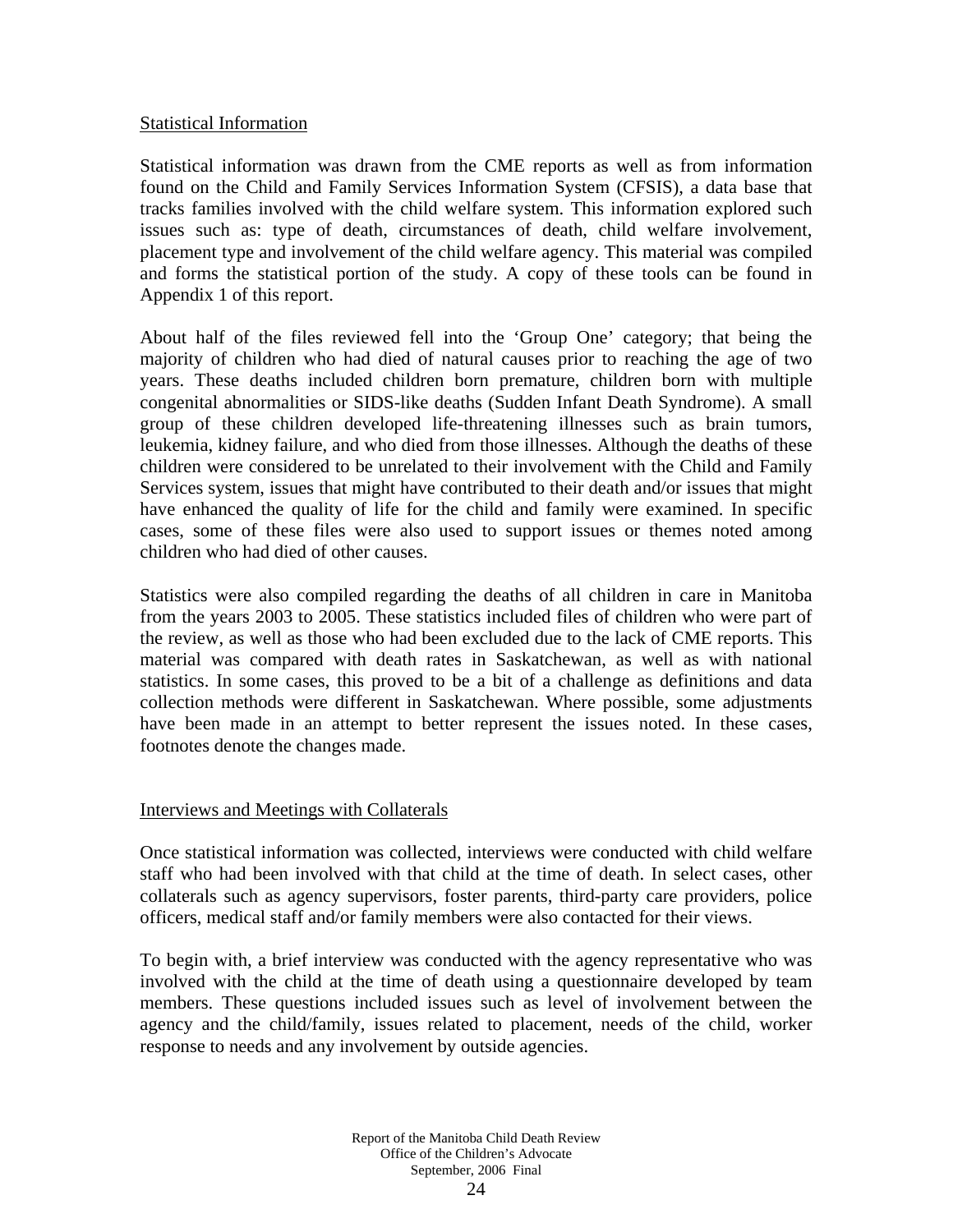As well, questions were asked related to caseload size, training of workers and adherence to agency standards. These questions had been developed in response to the team's first review of all of the CME files, and represented some of the general issues noted in those reports. A copy of the interview questions is available in Appendix 1 of this report.

In specific cases, additional information was collected regarding the death of a child. Information included a copy of the police report, medical reports and/or interviews with other collaterals. The material gathered and questions posed in those interviews emerged from the data previously collected and helped build a clearer understanding of the circumstances of that death.

Finally, interviews were conducted with various individuals from agencies that supported 'at risk children'. This included representatives from the Winnipeg Police Service, mental health services and various service organizations for children and adolescents. These individuals provided useful information regarding service delivery in Manitoba, as well as ideas for improving the current system. A listing of these individuals is found in the reference section of this report.

As material was collected, various themes emerged and were discussed during weekly meetings. This helped solidify some of the themes to ensure a level of internal consistency. Team members also explored current research or practices that would support the themes noted and these themes comprise the bulk of this report.

### **2.1 Reports from Chief Medical Examiner**

It was requested that the Child Death Review Team use, as its foundation, the reports generated by the Chief Medical Examiner after the death of a child who had some involvement with the child welfare system within a year prior to their death. These reports are mandated as a function of Section 10(1) of *The Fatalities Inquiries Act (1990)* which reads:

"10(1) If the chief medical examiner received an inquiry report about a deceased child who, at the time of death or within the one year period before the death,

- (a) was in the care of an agency as defined in *The Child and Family Services Act*; or
- (b) had a parent or guardian who was in receipt of services from an agency under *The Child and Family Services Act*;

the chief medical examiner shall assess the quality or standard of care and service provided by the agency by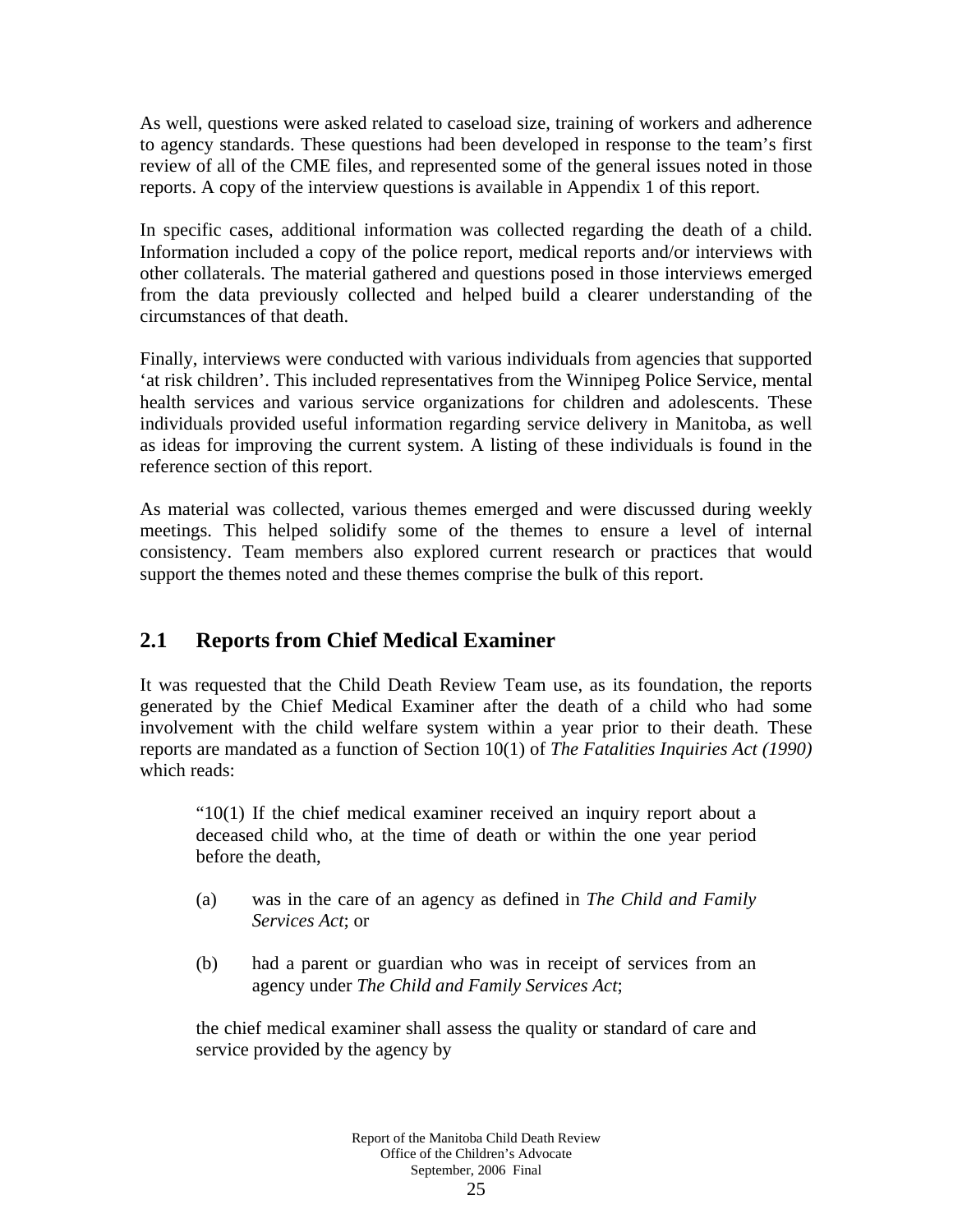- (c) examining the records of the agency respecting the child and the parent or guardian; and
- (d) reviewing the actions taken by the agency in relation to the child and the parent or guardian."

Unfortunately, in discussions with the CME's office, it became clear that up to 50 of these reports would not be available as they had not been completed. The description of unavailable reports can be found in Figure 2.

**Figure 2- Description of Unavailable Reports by Year and Type of Death** 

| 2004                 |    |                                |    |  |  |
|----------------------|----|--------------------------------|----|--|--|
| <b>Type</b><br>Death | οf | <b>Number</b><br><b>Deaths</b> | Οt |  |  |
| Natural              |    |                                |    |  |  |
| Suicide              |    |                                |    |  |  |

| 2005                              |                                |    | 2006 |                         |          |
|-----------------------------------|--------------------------------|----|------|-------------------------|----------|
| <b>Type</b><br>of<br><b>Death</b> | <b>Number</b><br><b>Deaths</b> | Οf |      | Type of<br><b>Death</b> | Νu<br>De |
| Natural                           | 17                             |    |      | Natural                 |          |
| Suicide                           | 10                             |    |      | Suicide                 |          |
| Undetermined                      | 5                              |    |      | Undetermined            |          |
| Accident                          |                                |    |      | Homicide                | 411      |
| Homicide                          |                                |    |      | Accident                |          |

| 2006                    |               |  |
|-------------------------|---------------|--|
| Type of<br><b>Death</b> | <b>Number</b> |  |
|                         | <b>Deaths</b> |  |
| Natural                 |               |  |
| Suicide                 |               |  |
| Undetermined            |               |  |
| Homicide                | $1^{11}$      |  |
| Accident                |               |  |

The lack of completed reports created some frustration within the Review Team. Under the *Terms of Reference* developed by the Minister of Family Services and Housing, this review would begin with a review of the 'Section 10' reports. In situations in which reports were absent, the review was only able to conduct a cursory review of the death of that child.

Conversations with representatives of the CME's office and the Child Support Branch indicated that about 42 of these cases remain in-process and would not be available within the timelines of the review. Reasons given for not having these reviews completed in a timely fashion are related to workload and complexity of the situation being reviewed.<sup>12</sup> As a result, the Review Team further expanded its database by reviewing completed CME files from 2003.

 $\overline{a}$  $11$  This report was reviewed by an independent reviewer and was not be part of this study.

<sup>&</sup>lt;sup>12</sup> When conducting a file review, staff at the CME's office are required to review all of the files generated for the child being reviewed. In cases such as homicides and/or suicides and/or children that have a lengthy history within the child welfare system, these files can be lengthy and complex. As well, some of these children have files in multiple agencies which may not be evident until the review has begun causing the CME staff to stop and request further files. As a result, these reports are often finished later than reports that have less child welfare involvement.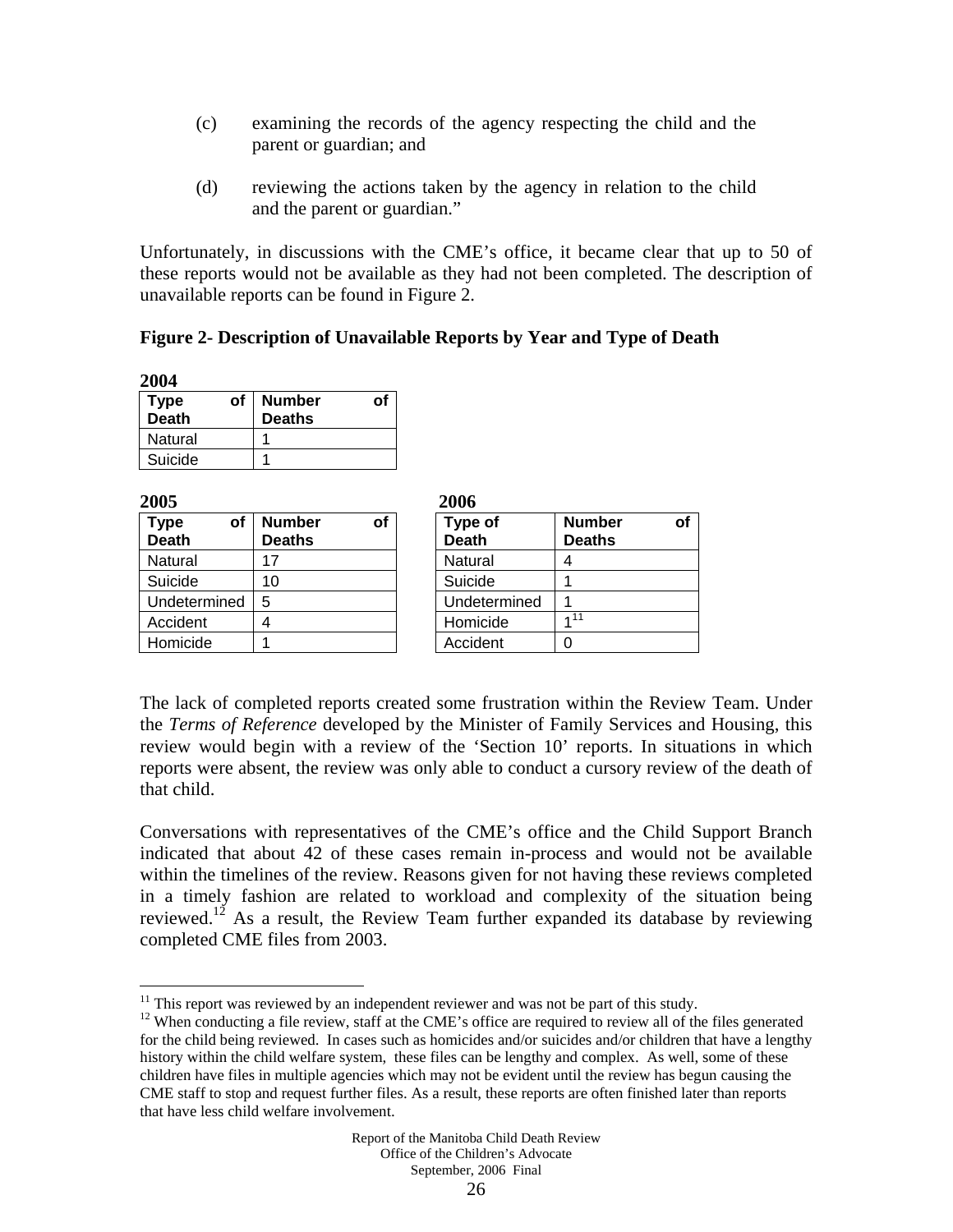The lack of completed reports creates a concern in itself. If one is to assume that Section 10(1) of *The Fatality Inquiries Act (1990)* was, among other things, designed to prevent other child in-care deaths, it seems incumbent on the CME's office to ensure that recommendations are provided in a timely fashion. Reports that arrive two to three years after the death may not be as useful to collaterals as those produced more quickly.

It appears from the review of 'Section 10' reports generated over the past few years that an independent review of the death by the CME's office provides valuable information that can enhance the skills of agency staff and contribute to ensuring that future deaths of a similar nature do not occur. Further, and in some cases, recommendations are offered that might protect other children still residing in the home of the deceased child.

John Chudzik (1999) remarked in his report that:

"Often it isn't until the investigator has gotten well into a review that it becomes evident long after the child's death that children continue to be 'at risk' and/or "in need of protection" and that measures should have been taken much earlier to address the issue especially where children have been left in potentially dangerous living arrangements without agency contact. It may be equally problematic for the agency when the "window of opportunity" for intervention has closed." (pg 7)

Timeliness of reports was first identified by John Chudzik in his 1999 report and were discussed again in the *Findings of the Working Group on the Fatality Inquiries Act* in February 2001. This has resulted in some changes to the CME's office to provide reports more quickly than in the past. However, this has only reduced the wait time for some reports, but has not eliminated the problem.

#### *Recommendation #1*

*That timelines be placed on the completion of CME reports to ensure that reports are available in a timely fashion. This may include retaining outside investigators at times when workloads are higher.* 

#### Compliance Issues

There also seems to be ongoing disagreement with Awasis Agency of Northern Manitoba regarding the manner in which the CME conducts its investigations. It appears that all reviews are undertaken in Winnipeg using child files brought in for that purpose. In 2002, Awasis challenged that reviews conducted in this manner did not adequately capture some of the issues facing Northern communities and requested that the file review be conducted in the community in which the death occurred. This request was declined by the CME's office due to funding constraints. However, the issue continues to be a source of frustration for Awasis who commented in their 2005 Annual Report that: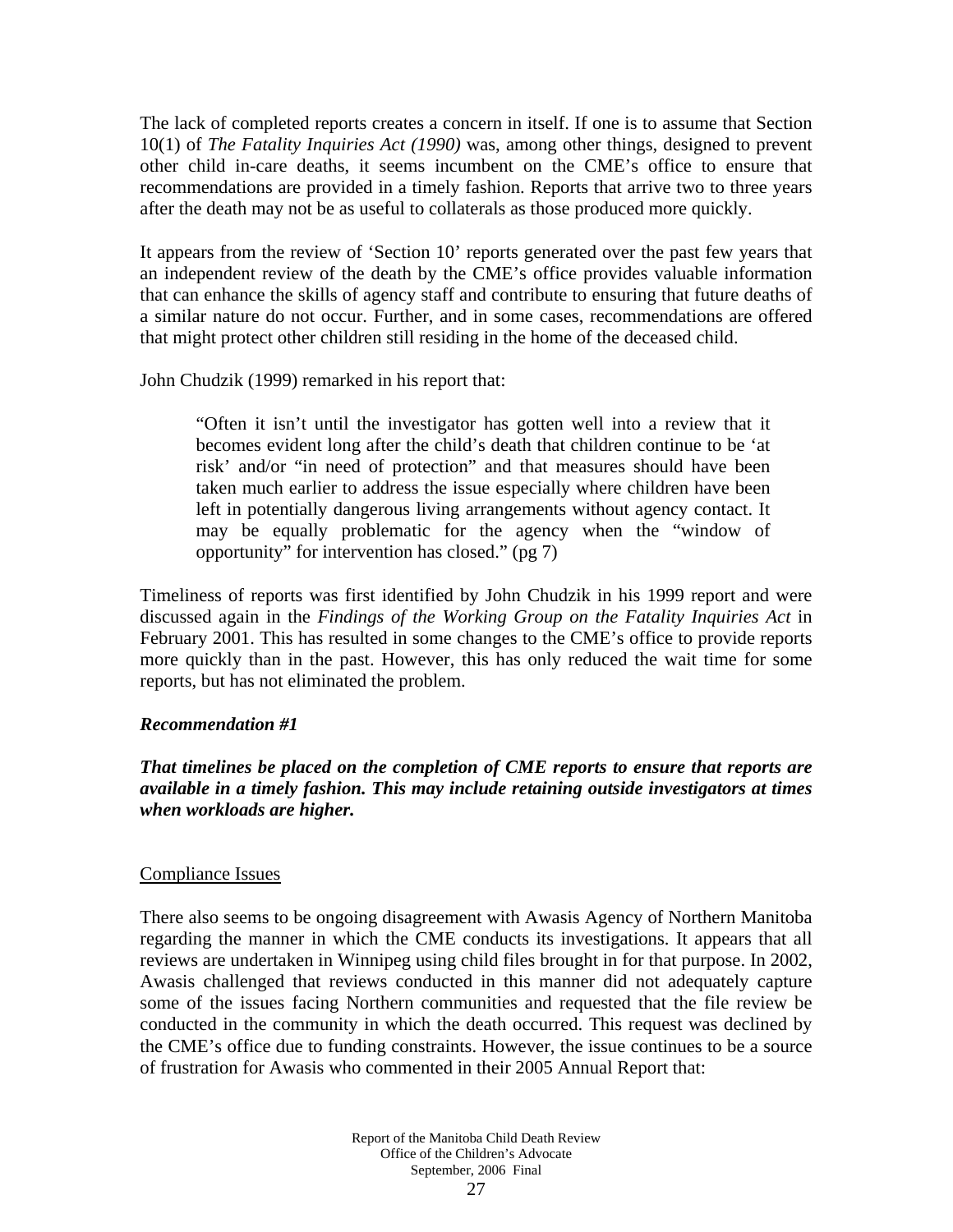"There is an ongoing dispute with the Office of the Chief Medical Examiner's office with respect to the interpretation and implementation of Section 10 of the Fatalities Inquires Act. Awasis takes the position that their investigation should be completed on-site while the CME's position is that it is the responsibility of the agency to send the requested files to their office for review and investigation. The agency has received inappropriate recommendations as a result of such investigation occurring in Winnipeg as opposed to within community. Section 4 reviews had been ordered and completed by the Authority and the Province as a result. These Section 4 reviews have been limited to individual cases; something that agency has objected to with the respective Ministers.

*(Awasis Agency of Northern Manitoba, Report of 7th Annual General Meeting, 2005, Page 15.)* 

It was also noted that there were qualitative differences in the manner of deaths between the North and South agencies, such that a better understanding of some of the limits and constraints of practices in the North would be a consideration in making child protection decisions. It is reasonable therefore, that some of these issues are captured within a 'Section 10' reports. Completing investigations on-site in the North might help the CME provide recommendations that would be more useful to the agencies that work in those communities.

#### *Recommendation #2*

*That when requested, Section 10 reviews be conducted in the community in which the death occurred.*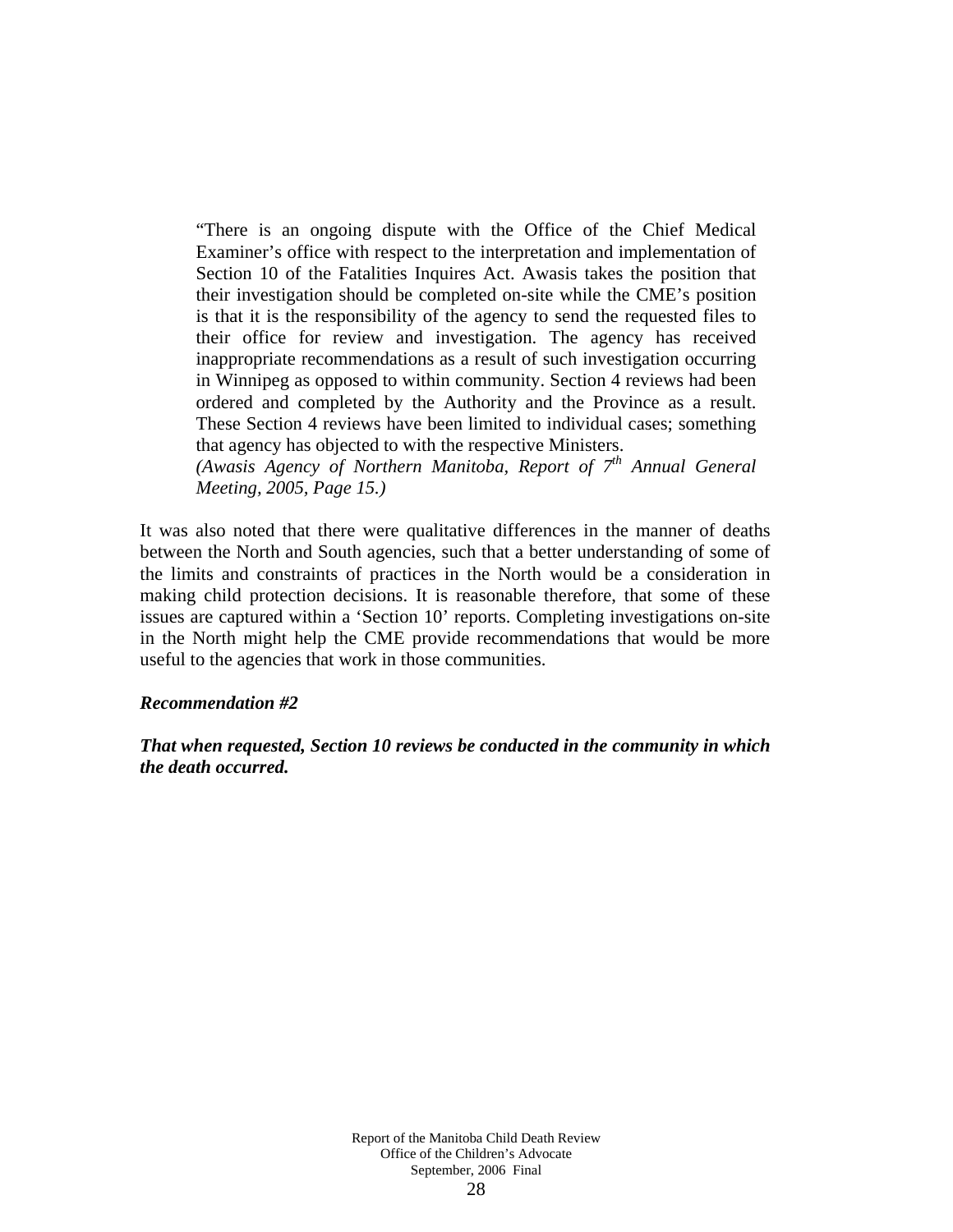## **3.0 Overview**

The Review Team undertook to explore some of the overall patterns noted in the death of children and youth in the child welfare system, and children and youth in the province as a whole. The Review was interested in learning whether there were appreciable differences existing in the manner of death of children in the child welfare system. Further, are other issues related to whether the patterns within these deaths were a signal unmet needs within the child welfare system and/or the province as a whole, including services to high-risk children?

The study looked at comparisons between deaths of children in the province of Manitoba and deaths of children in the province of Saskatchewan.<sup>13</sup> The Review Team was interested in determining the patterns of deaths of children in that province. To this end, the study contacted the Office of the Children's Advocate and Child and Family Support Branch in Saskatchewan for information regarding deaths of children in Saskatchewan.

In Manitoba, a total of 138 children and youth known to the child welfare system died from 2003 to 2005. An additional nine children died in the first three months of 2006 but, for the purpose of comparison, were not included in this section of the report. The majority of these children died of natural causes including prematurity, medical conditions and SIDS.<sup>14</sup> Children who committed suicide comprise the second largest group of deaths reviewed by the CME's office, followed closely by children who were the victims of homicides. The number of suicides among youth doubled in 2005; from four in 2003, five in 2004, to 12 in 2005 and the number of homicides increased from five in 2003, five in 2004 and 12 in 2005.

This is a matter of concern although there can be large statistical variations from year to year in low numbers at this level. To consider whether a trend is reliable it is necessary to monitor over a longer period of time. This is a pattern that should be closely monitored.

The larger number of children who died of natural causes remained relatively stable over the years related to this study with 26 children dying of natural causes in 2003, 23 in 2004 and 22 in 2005. Figure 3 summarizes information concerning the cause of death of the children in this study.

 $\overline{a}$ 

 $13$  Saskatchewan was chosen due to its similarity in population, economic base and child welfare issues.  $14$  Sudden Infant Death Syndrome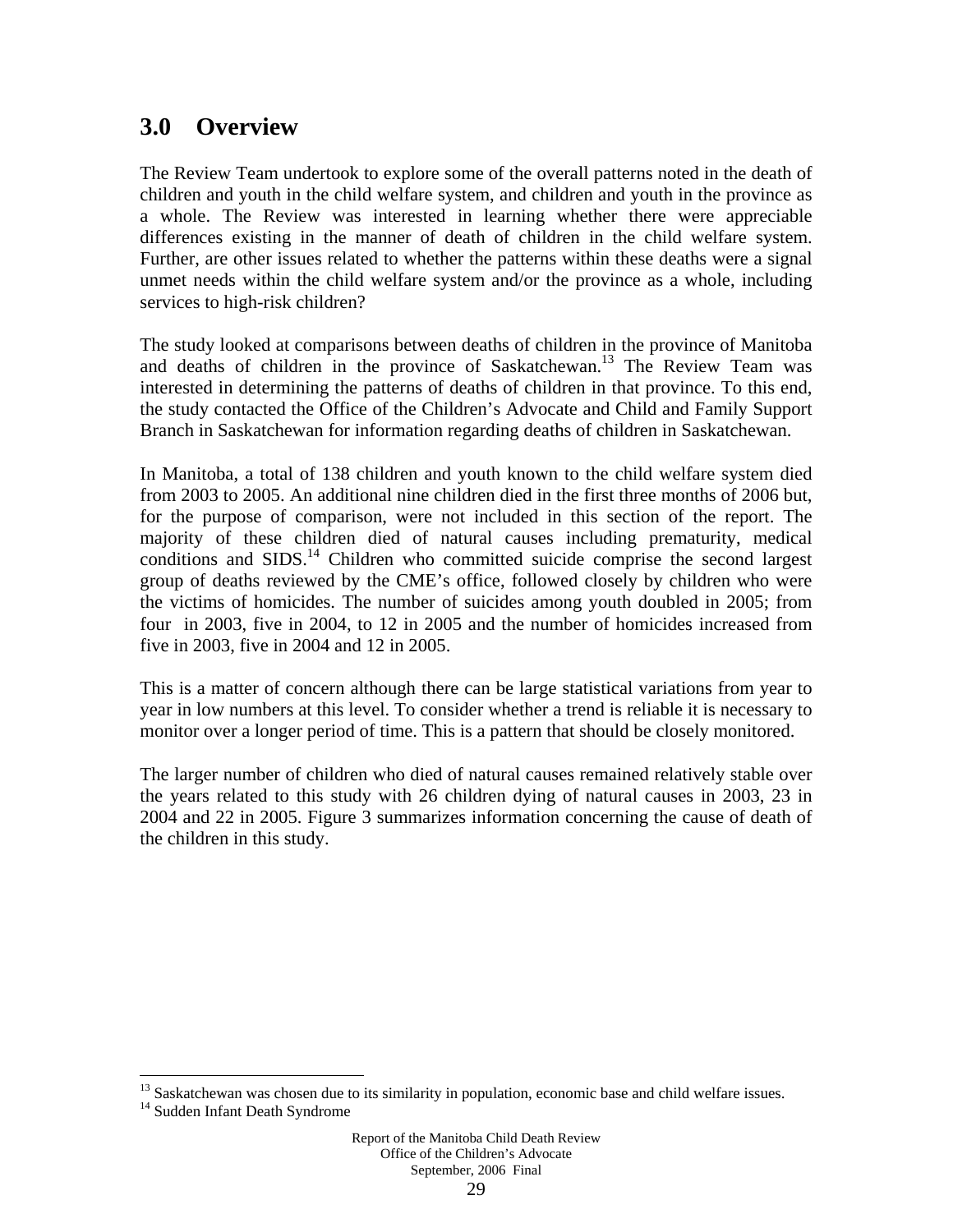**Figure 3: Causes of Deaths of Children Receiving Services Within a Year of Their Death (Section 10 deaths) 2003-2005**<sup>15</sup>



Among all deaths reviewed by the CME's office, 62% of the children were involved with the General Authority<sup>16</sup>, the vast majority known to Winnipeg Child and Family Services. Both First Nation authorities had 19% each.<sup>17</sup> The Northern and Southern Authorities appear to have experienced more deaths relative to their total population of children receiving services. More importantly, children from both First Nation Authorities experienced more deaths through suicide than children from the General Authority. While these statistics represent a very small number of youth, this finding is congruent with the findings of the report from Health Canada's Advisory Group on Suicide Prevention which estimates that the rate of suicide among Aboriginal youth to be five to six times higher than that of non-Aboriginal youth.<sup>18</sup> Youth suicide will be discussed in greater detail later in this report.

 $\overline{a}$ 

<sup>&</sup>lt;sup>15</sup> Data from the Office of the Chief Medical Examiner, Annual Review 2003, 2004, 2005. This includes all Section 10 deaths including those reviewed for the study and those we were unable to review.

<sup>&</sup>lt;sup>16</sup> The General Authority includes all children with a cultural background other than Aboriginal.

 $17$  The Métis Authority did not receive its mandate until May 2005 and, as a result, did not have any deaths recorded to its Authority during the years 2003-2005..

<sup>18</sup> Health Canada (2005) *Acting on What We Know: Preventing Youth Suicides in First Nations.* Health Canada.com.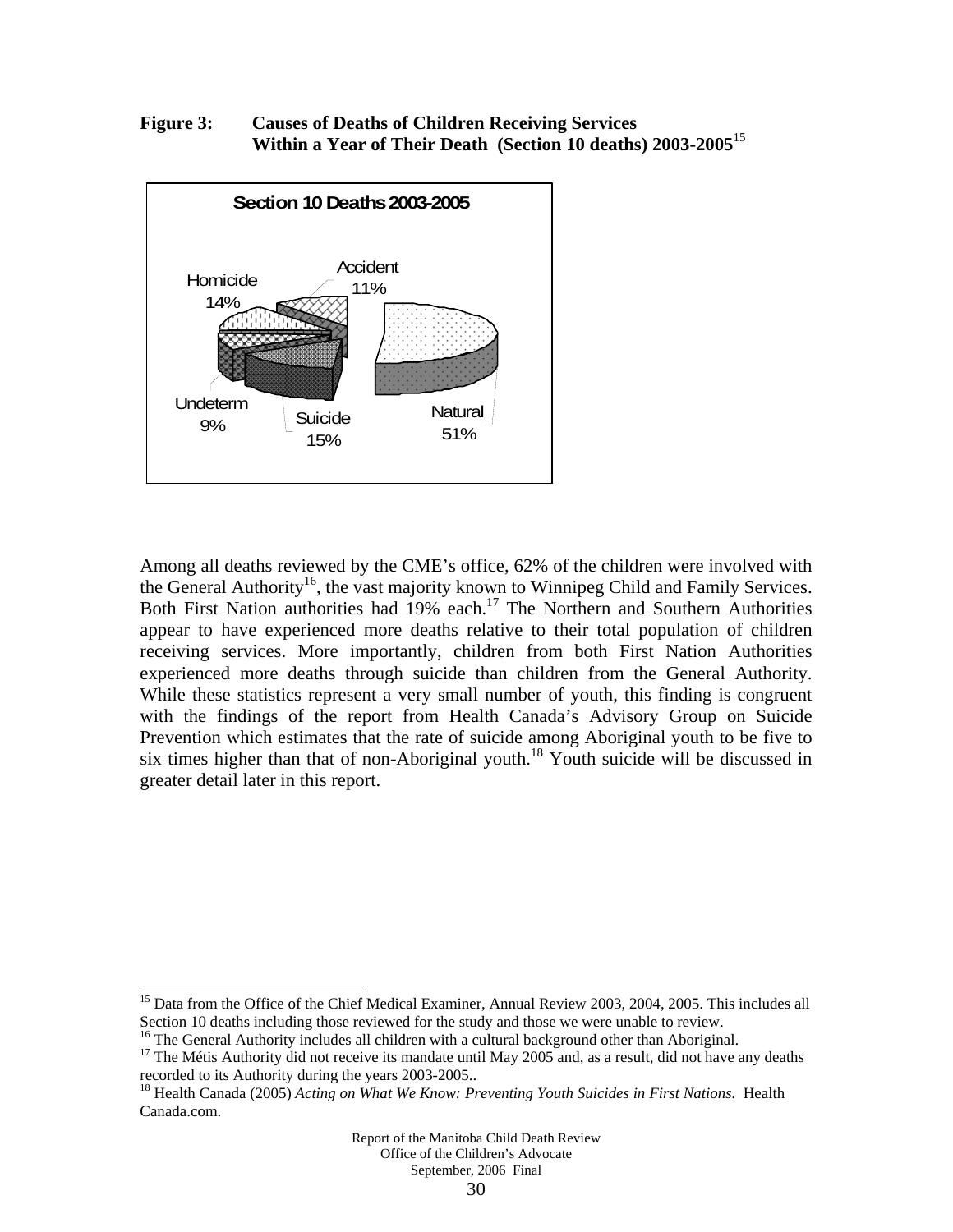



#### Deaths Reviewed

 $\overline{a}$ 

With respect to the children who died between 2003 to 2005 and reviewed for this study, it was noted that 70% of the children were not in care<sup>19</sup> at the time of death, with 30% of that group not receiving any child welfare services at the time of their death. All of the homicide, suicide and accidental deaths in this group were explored to determine if increased services and/or removal of the child from the family would have reduced the risk for these children. This group of children, not in the care of a child welfare agency, consisted of 23 deaths (4 accidental, 12 homicides and 7 suicides).

<sup>&</sup>lt;sup>19</sup> Children deemed 'in care' are children currently in foster care and are not living with their birth parents.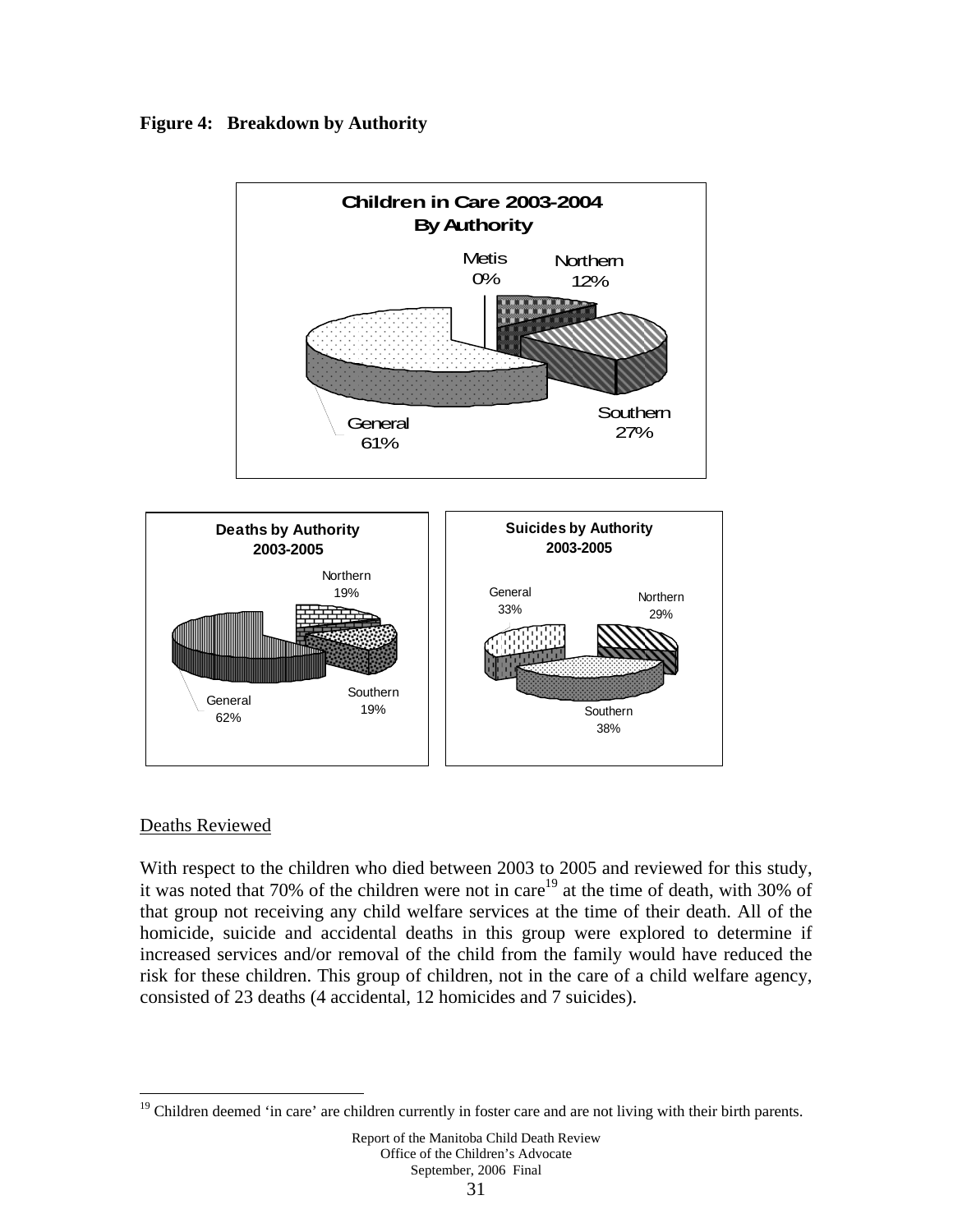Among the children that were not in the care (but may be receiving services) of an agency at the time of their death, very few 'risk assessments' had been conducted to determine the safety of the home in which the child lived. Using the risk assessment in the child and family intake module, the team determined that had an assessment been conducted that approximately one-third of the cases would have been seen as 'high risk' and an assessment may have helped in developing a plan for the child. Issues regarding the use of risk assessments will be covered in detail later in this report.

Of the children included in this study, 76% were Aboriginal or  $Métis<sup>20</sup>$  with 24% non-Aboriginal. These figures closely follow the breakdown of children involved in the child welfare system, but given the fact that Aboriginal people comprise 14% of the total population, it appears that Aboriginal, including Métis children, are overrepresented in both the child welfare system and the deaths of children in general. About half of the children who died were male and half were female.

The review noted the patterns regarding the age of child at death. All of the deaths by suicide were between the ages of 9 to 17 years old. In contrast, of the children who were victims of homicides, a little more than 60% (or 12) of the children died as adolescents and a little less than 40% (or 6 children) died as infants and toddlers. No child in the group of children who died of homicide died between 4 to 14 years of age. Similarly accidental deaths occurred most often before the child was three years old (5 deaths) and from 13 to 17 years old (4 deaths). There were no accidental deaths of children between 4 to 12 years of age noted in this study.

#### Overall Deaths of Children in Manitoba

In comparison with all deaths of children in the province of Manitoba, it was noted that children receiving services through a child welfare agency were at a higher risk for death. Approximately 5% of Manitoba's children received services from a child welfare agency in  $2005.<sup>21</sup>$  Yet, the number of Section 10 deaths is disproportionate to the total number of deaths of children in the province. For example, 19 of the 24 children who died of homicide in this province from 2003 to 2005 were known to a child welfare agency before their death. As many of these children died as a result of their associations outside of their family or placement, this would suggest that the child welfare system had been aware of some of the issues presented and had attempted to help and support the child and family. This may also reflect the overall risk that many children and youth face before their involvement in a child welfare agency and/or some of the risks developed while in the care of an agency.

 $\overline{a}$ 

 $20$  Previous to 2004 few children in care were identified as from the Métis Nation. To ensure continuity the study coded all First Nation, Aboriginal and Métis children as 'Aboriginal'.

<sup>&</sup>lt;sup>21</sup> Statistics from the Manitoba Child and Family Support Branch.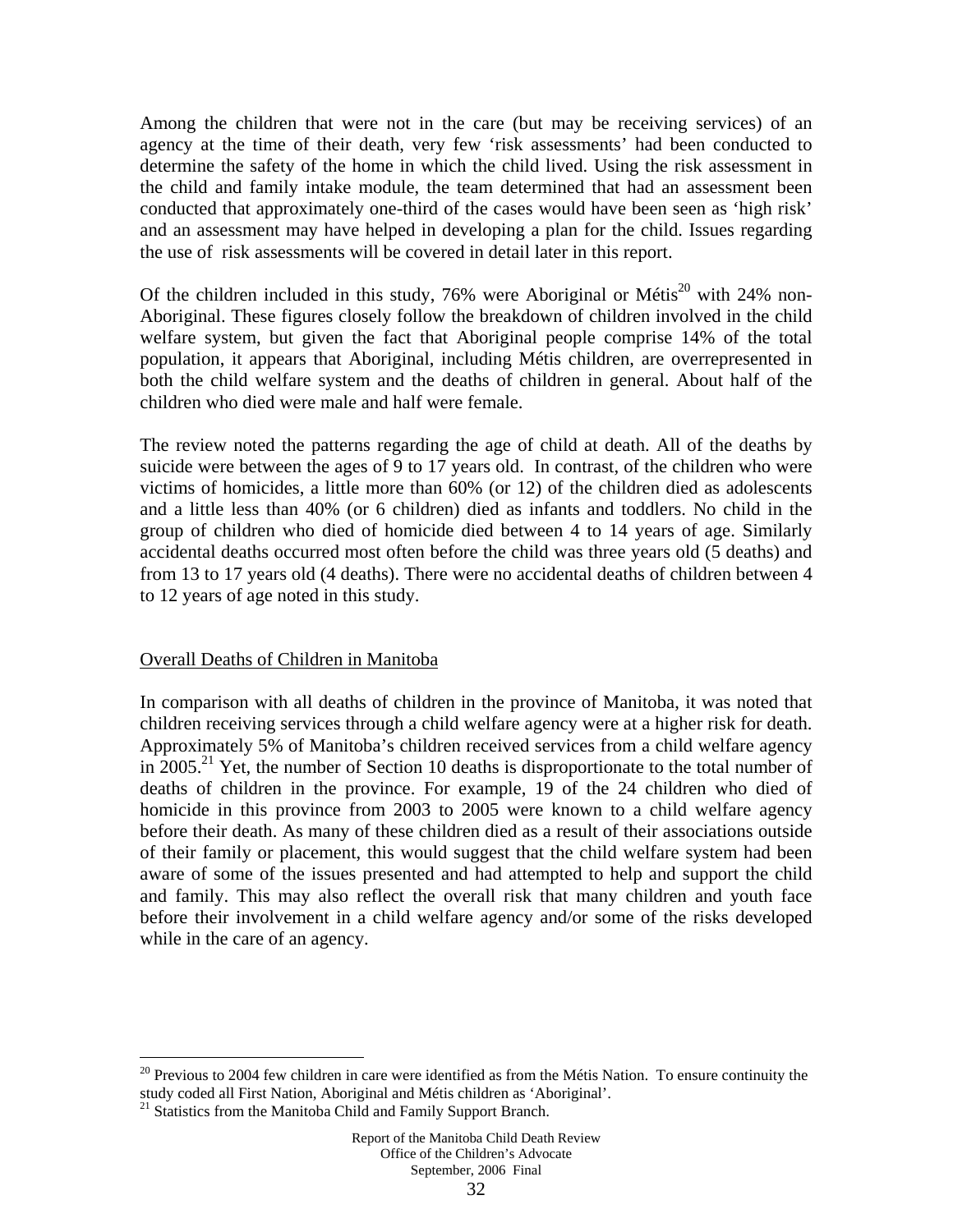**Figure 5: Comparison of Overall Deaths of Children in Manitoba 2003-2005 with**  Children Involved in the Child Welfare System, by Manner of Death<sup>22</sup>



#### Deaths in Saskatchewan

 $\overline{a}$ 

Investigations regarding the death of children involved with a child welfare agency are completed in a somewhat different manner in the province of Saskatchewan. Prior to 2003, the Children's Advocate of Saskatchewan conducted a review of all children involved with a child welfare system within six months of the death. In 2003, the review protocol was changed to review only children 'in the care' of a child welfare agency. This has dramatically reduced the number of children reviewed by the Office of the Children's Advocate to less than 10 reviewed cases per year. However, the Child and Family Services Branch of the Province of Saskatchewan has continued to maintain statistics regarding the death of children involved with CFS within six months of their death. This is somewhat different than the Province of Manitoba which reviews deaths of children involved with CFS for a full year prior to the death. Saskatchewan, however, was used as a comparison to Manitoba due to their similar population size, demographics and economic base.

<sup>&</sup>lt;sup>22</sup> Figures collected from the Annual Report of the CME's office, 2003, 2004. Figures for 2005 have been provided by the Chief Medical Examiner on the understanding that they be considered as preliminary and subject to change.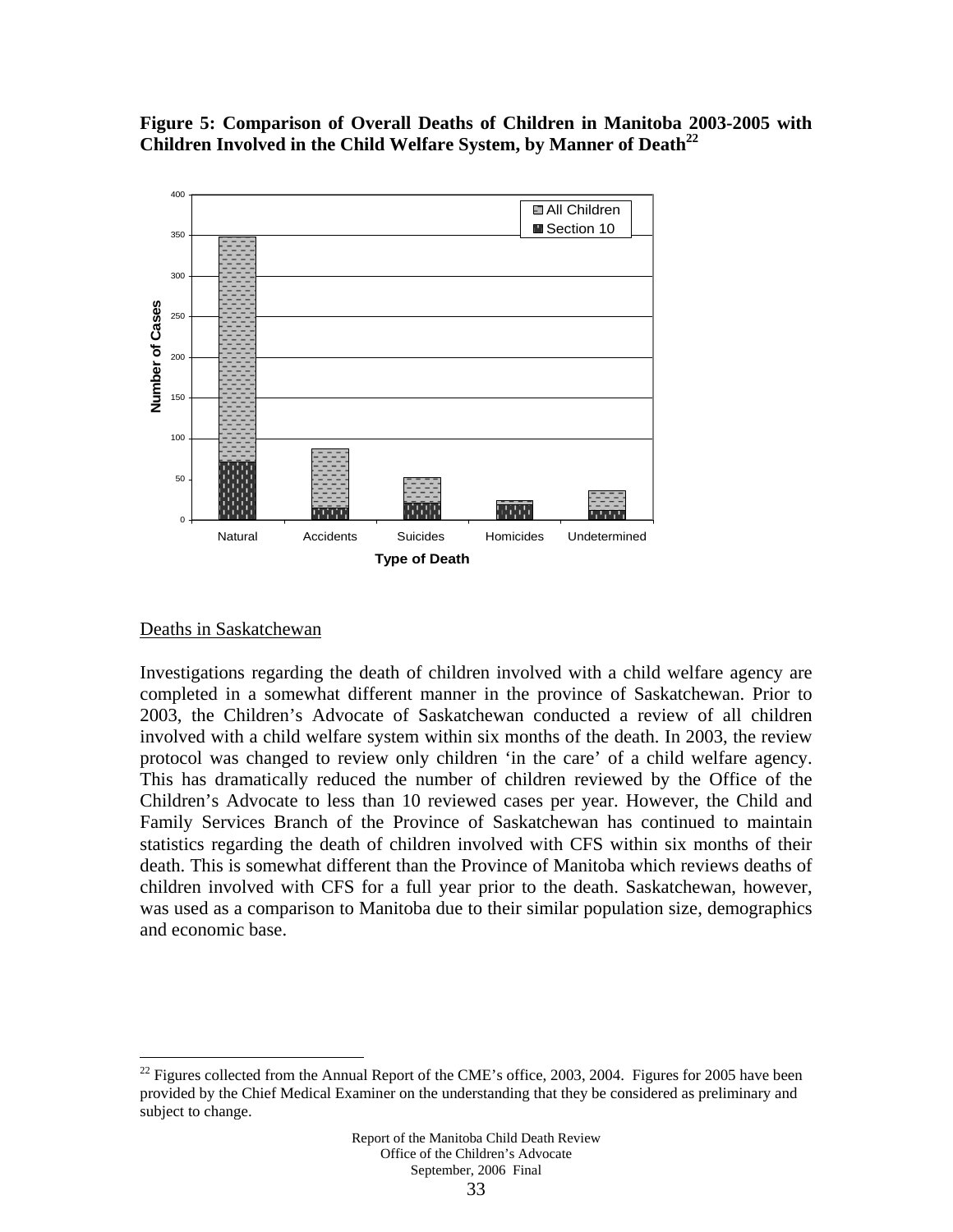When looking at the overall death rates in both Manitoba and Saskatchewan, the charts in Figure 6 show that between 2003 and 2004,<sup>23</sup> Saskatchewan faced a considerably lower number of natural deaths but a much higher rate of accidental deaths. Differences were noted in both real numbers and in ratio to other types of death in each province. These differences may be related to the way in which each province records the count of 'natural' deaths and accidents in Saskatchewan and Manitoba.

While some differential was noted in 'natural' and 'accidental' deaths, little difference was noted in suicide and homicide rates between the two provinces. On a per capita basis, homicide rates were exactly the same in both province and suicide rates were somewhat higher in Manitoba. This may reflect an anomaly as the rates of suicide among young people in Manitoba doubled in 2005. In real numbers, the number of children who died of all issues in Manitoba and Saskatchewan was relatively equal, with both provinces recording an equal number of suicides (27) and Manitoba recording slightly more homicides during 2003-2004.



**Figure 6: Comparison of Deaths of All Children in Manitoba and Saskatchewan** 

An unexpected pattern emerged when looking at deaths of children known to the child welfare system in Manitoba and in Saskatchewan. While most homicide and suicide victims in Manitoba were known to the child welfare system prior to their death, relatively few children in Saskatchewan were receiving or had received child welfare services six months prior to death. For example, of the eight homicides against children in Saskatchewan during 2003-2004, only one child was receiving child welfare services as compared to Manitoba, where 19 of the 24 homicide victims were known to the child welfare system. This may be because Manitoba reviews the deaths of children who received services up to a year prior to the death, while Saskatchewan only records deaths up to six months prior to the death. There may be other differences between the provinces in child welfare policies, procedures and information gathering. Figure 7 provides more details on causes of death.

1

<sup>&</sup>lt;sup>23</sup> While Saskatchewan figures for 2005 were not available at the time this report being compiled, it is our understanding that there was very little difference from the 2004 statistics.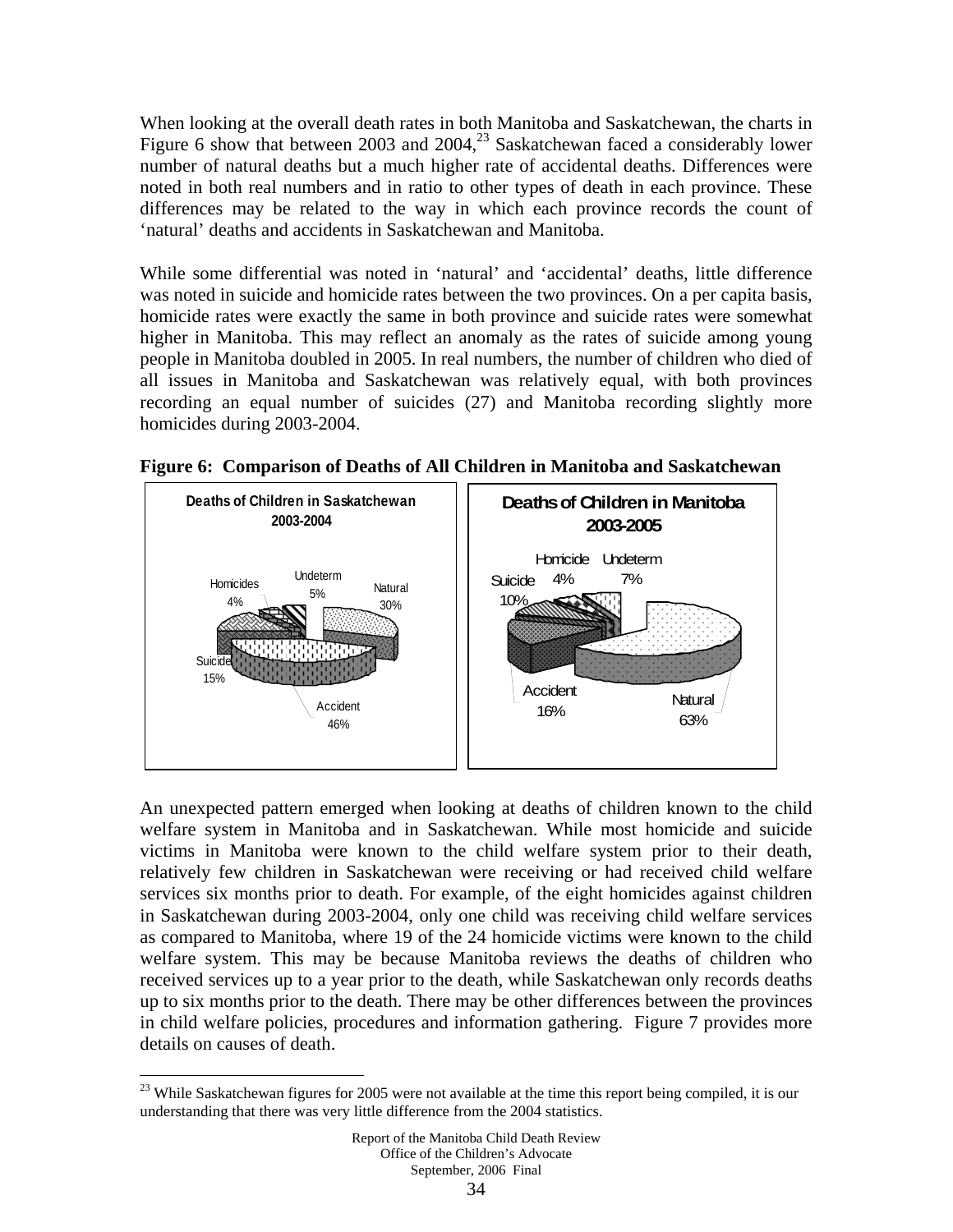### **Figure 7: Comparison of Deaths of Children Receiving Child Welfare Services in Manitoba and Saskatchewan**



In this short overview, some of the themes noted in the deaths of children in Manitoba and Saskatchewan were explored. This overview only provides statistical information regarding the manner of death and does not fully answer questions related to the conditions in which each of these children lived and died.

To better understand what happened, interviews with collaterals and documents collected through various sources were used in an attempt to draw a picture of how the children in the study lived and died with respect to what might have reduced the risk of death of that child and what services need to be in place to further reduce the risk of death of this type throughout the province. This material follows in this report.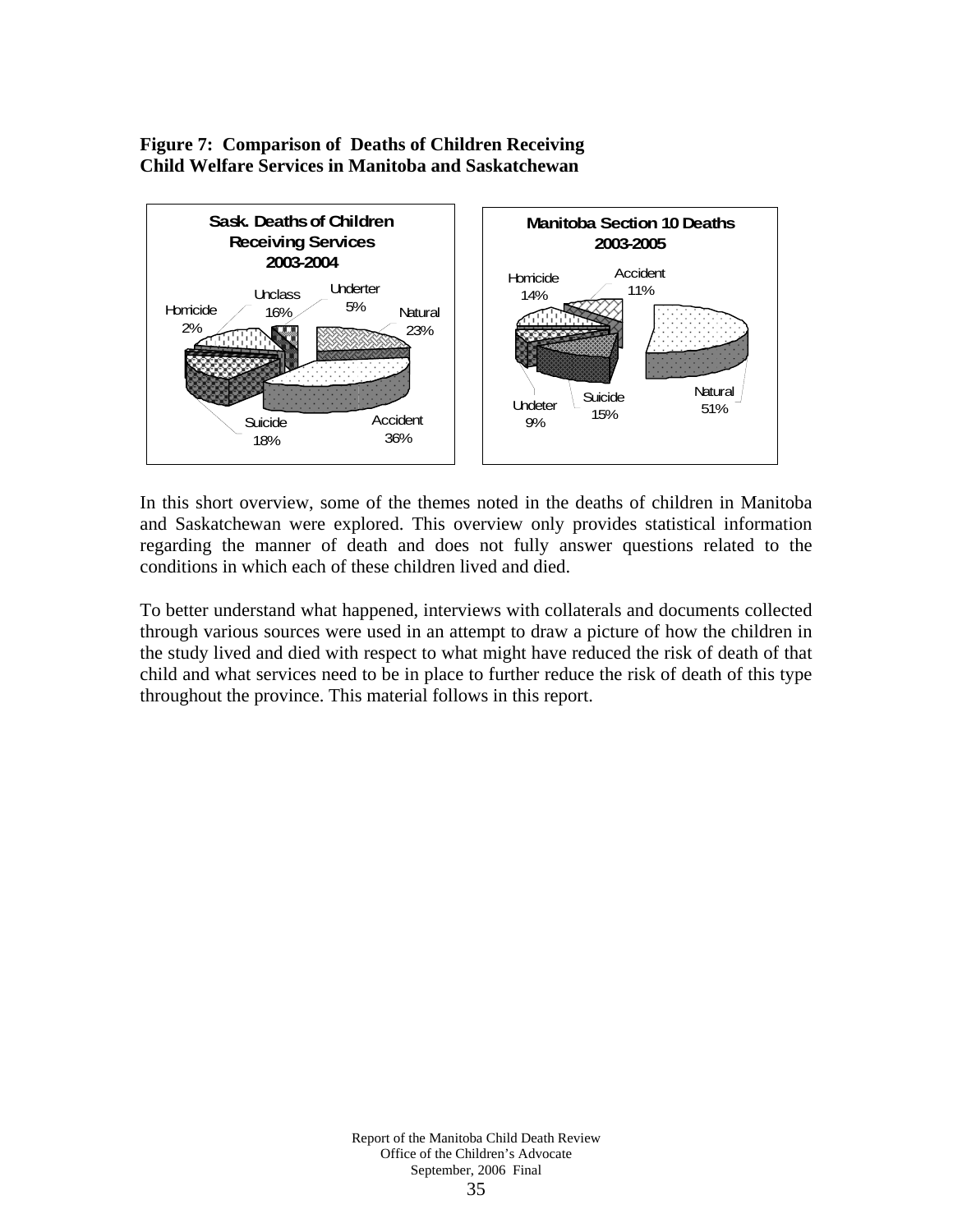### **4.0 Deaths from Natural Causes**

Over the length of the study, about half or 75 of the children died of 'natural' causes. This included a group of premature children, children who died in their cribs, children who died as a result of complex medical needs and children who died as a result of an acquired illness or disease.

This study examined  $54^{24}$  of the 75 deaths that were ruled by the CME as 'natural deaths.<sup>25</sup> The vast majority of these deaths were connected to medical conditions related to birth abnormalities, SIDS and premature birth. About 73% of children in the study died in the first year of their life as a result of these conditions. Of particular note, was the number of children born with medical conditions related to prenatal alcohol use. Figure 8 outlines some of the issues contributing to the death of these children.





The review noted that relatively few of these children, six in total, were in the care of a child welfare agency at the time of their death. In fact, 11 families who had children die in this group had been identified as 'high risk' by the agency who had released a 'birth alert' before the birth of the child in question. In almost all of these cases, the birth alert was as a result of problems with addictions. Figure 9 outlines the type of placement that children were in at the time of their death

1

 $24$  The study only reviewed deaths of children that had a completed Section 10 report from the CME's office.

<sup>&</sup>lt;sup>25</sup> Two other natural deaths were included in the files sent to the study from the CME's office. Both of these were unremarkable deaths related to a premature birth. However, both had very tentative CFS involvement and the issues presented were seen to be too far removed for consideration in this review.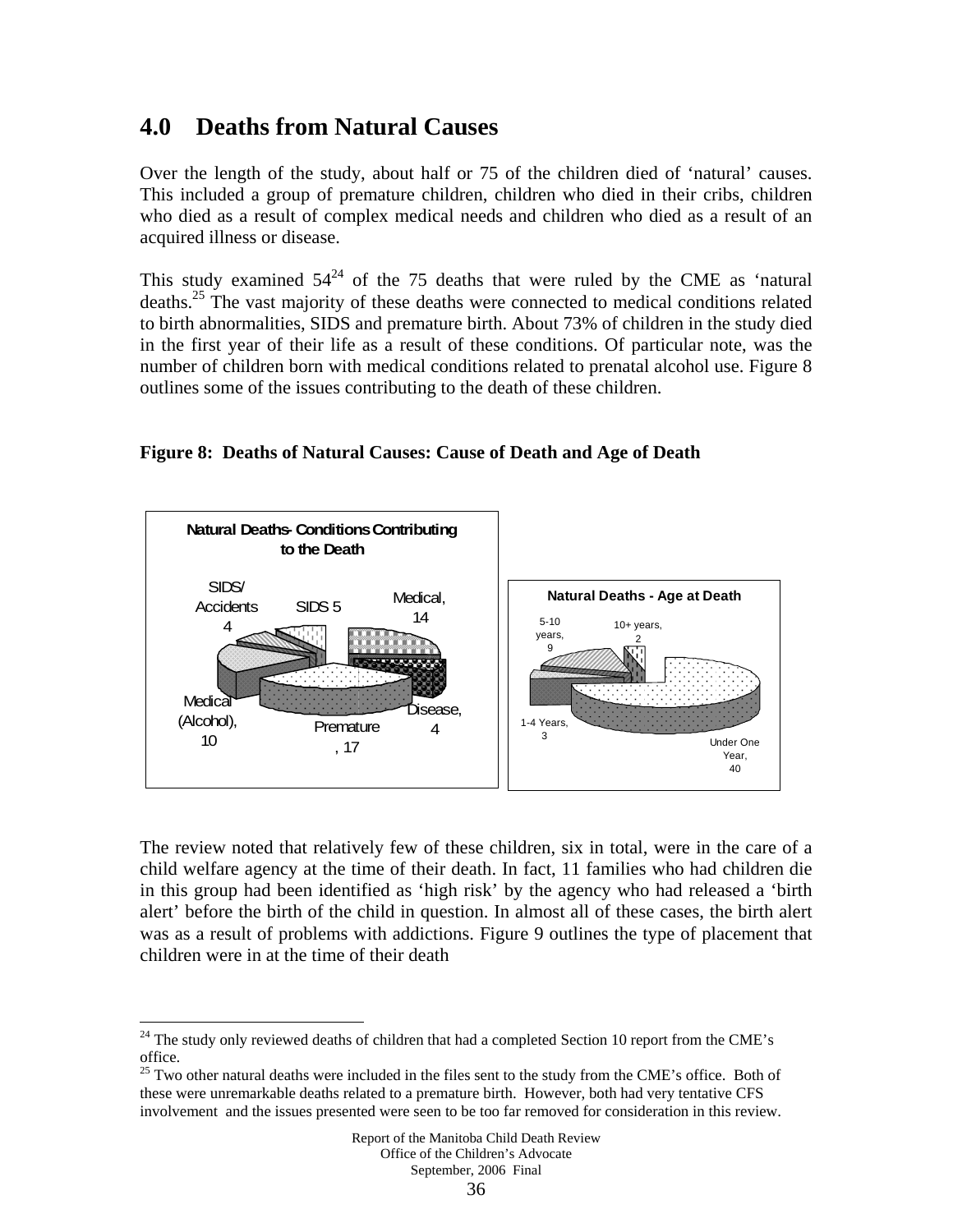

 $\overline{a}$ 

### **Figure 9: Deaths of Natural Causes: Type of Placement**

Within the group of deaths by natural causes, three additional themes emerged. They are: a) the use of Voluntary Placement Agreements, b) issues with prenatal alcohol abuse, and c) the incidence of Sudden (Unexpected) Infant Death Syndrome (SIDS/SUDS).

# **4.1 Voluntary Placement Agreements Related to Complex Medical Needs**

In the review, seven children were living in an alternative placement at the time of their death; five in foster homes, one in a group home and an additional child living at a facility for children with severe disabilities. In many cases, the parents of these children had signed a Voluntary Placement Agreement (VPA) in order to get the help needed to support their children with complex medical or physical needs and/or to facilitate a referral to an institutional placement.<sup>26</sup> This practice was especially prominent within rural and Northern First Nation agencies that do not have the same level of access to medical supports.

 $26$  In its 2005 report, Fuchs et al also noted how frequently children with disabilities supported by the child welfare system under a VPA agreement. Page 69 of that report suggests that the VPA provision for disability is not being used generally to maintain the connection between parents and children with disabilities and more work needed to be done to provide a higher level of parental involvement in the lives of children with disabilities in care under a VPA arrangement.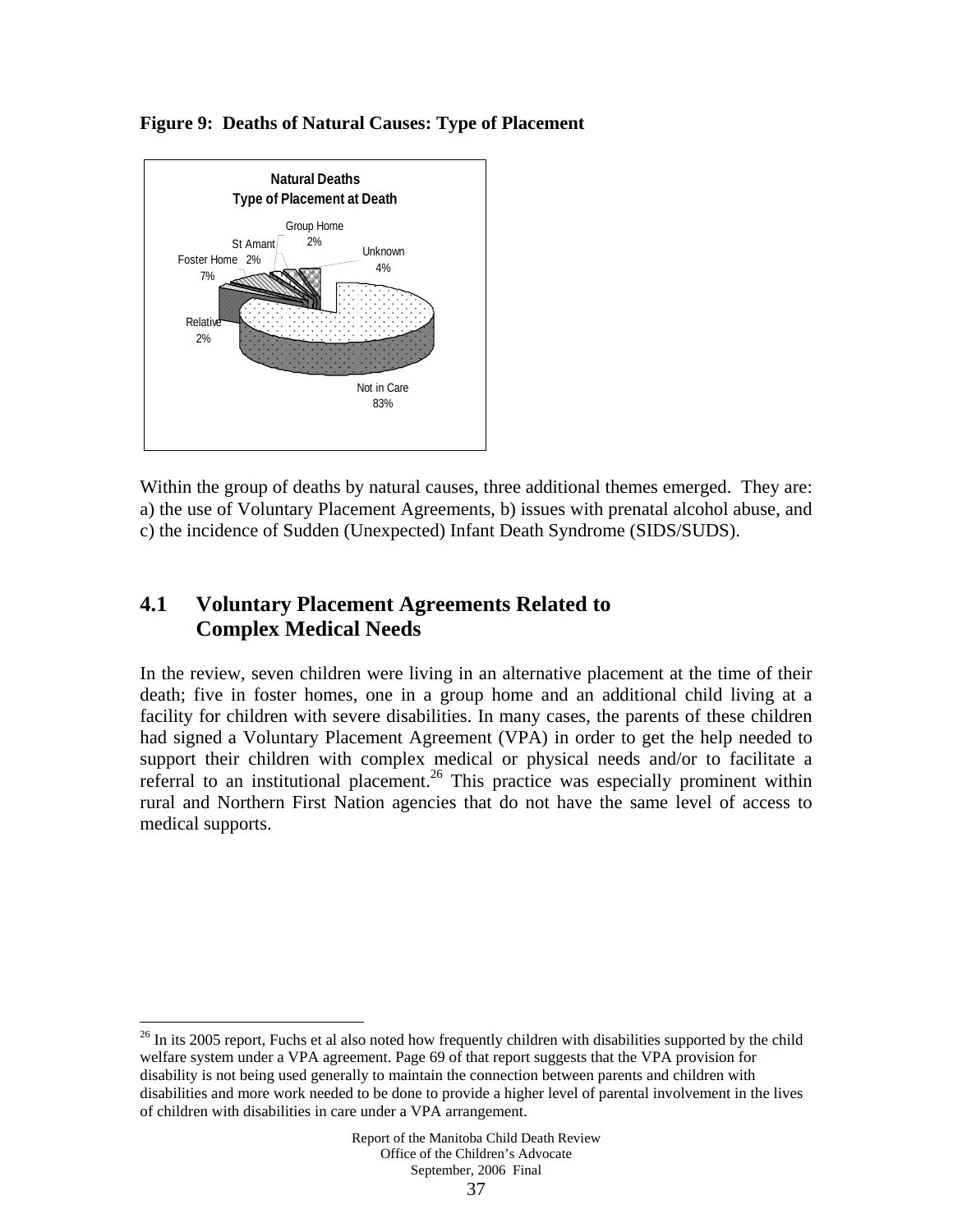The use of VPAs to support children with complex medical needs is a practice noted in Section 14 of *The Child and Family Services Act*. Section 14 (1) states in part:

" $14(1)$  An agency may enter into an agreement with a parent, guardian or other person who has actual care and control of a child, for the placing of the child without transfer of guardianship in any place which provides child care where that person is unable to make adequate provision for the care of that child

(a) because of illness, misfortune, or other circumstances likely to be of a temporary duration; or

 (i) is a child with a mental disability as defined in *The Vulnerable Persons Living with a Mental Disability Act*, or

(ii) is suffering from a chronic medical disability requiring treatment which cannot be provided if the child remains at home."

It appears that the practice of using Child and Family Services to access supports for children with complex medical needs is related, in part, to accessing funding for these services. It was noted that facilities such as the St. Amant Centre and the Manitoba Developmental Centre require a family to sign a VPA in order to access their services, in order to access the funding necessary to support that child. Once again, this policy seems to have begun as a way of supporting families who had children with complex disabilities.

Two cases stand out in this area. In one case, an adoptive family was asked to sign a VPA for their child in order to access a bed at a health facility for their dying child. The family had explored other options and had concluded that the facility was the best placement for their child. In another case, Children's Special Services asked Winnipeg Child and Family Services to intervene to facilitate a referral to the same facility for a dying child against this family's wishes. The parents indicated that they wanted their terminally ill child to be cared for at home with the support of Children's Special Services. Children's Special Services, in turn, indicated that the cost of providing 'in home' services to the child was cost prohibitive and exceeded their budget for this type of support, thus a placement in the facility would be a more cost-effective setting for this child. Child and Family Services declined to become involved in the case and the child remained in the home until his death.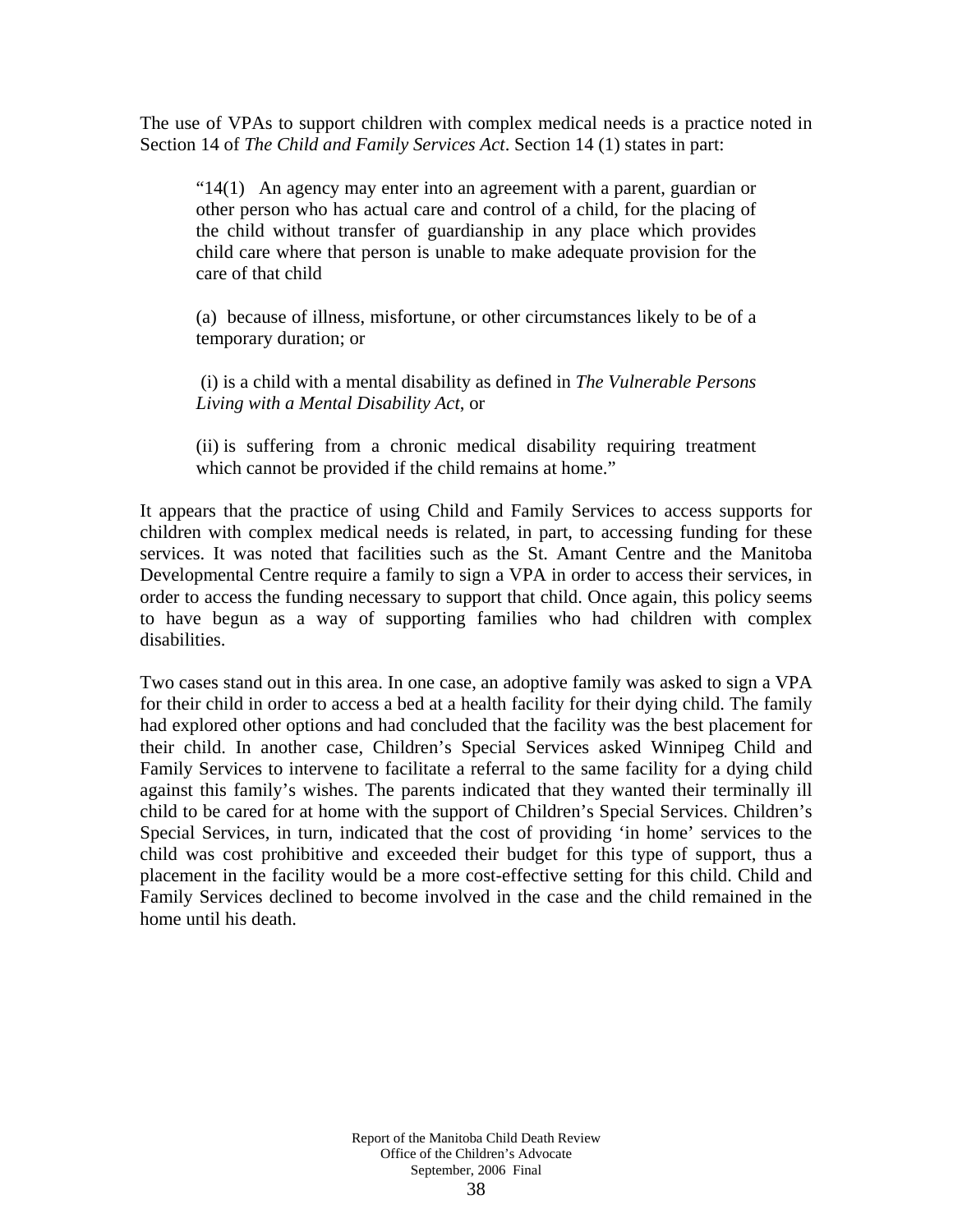It could be argued that families who have children with complex medical needs ought to have the opportunity to decide the type of services they prefer for their child and their family. In some cases, that might include the involvement of child welfare as a form of support for the family. In other cases, this might include the use of family service funding to maintain the child in the home. In either case, it seems that the practice of bringing children into care to access services may be difficult for families who may not want the stigma of having to put their children 'in care' in order to receive the services they need for their child and family.

While it would be difficult to determine if overcoming issues related to funding and jurisdiction would have prolonged any of these children's lives, it certainly would have improved the quality of life for the child and family.

## *Recommendation #3*

*That the Province of Manitoba develop a more effective method of supporting children with complex medical needs that does not require their family to sign Voluntary Placement Agreements (VPAs) as a condition of receiving appropriate services.* 

## *Recommendation #4*

*That the four Authorities develop a sub-committee on medically complex children that will develop policies and practices regarding best methods of supporting these children within the child welfare system.* 

## **4.2 Prenatal Alcohol Use**

As reported earlier, 10 of the children identified as dying of natural causes died as a direct result of prenatal alcohol use. In many other cases, prenatal alcohol use was a strong contributing factor in the child's death. In fact, two-thirds of the cases in the study cite alcohol and drug addiction as the presenting issue in their involvement with CFS. Most of these children were known to the agency to be at very high risk for birth defects as a result of parental addictions to alcohol and/or drugs as the mothers were known to be drinking and/or using drugs heavily through their pregnancy and/or already had given birth to children suspected of being affected by Fetal Alcohol Spectrum Disorder (FASD).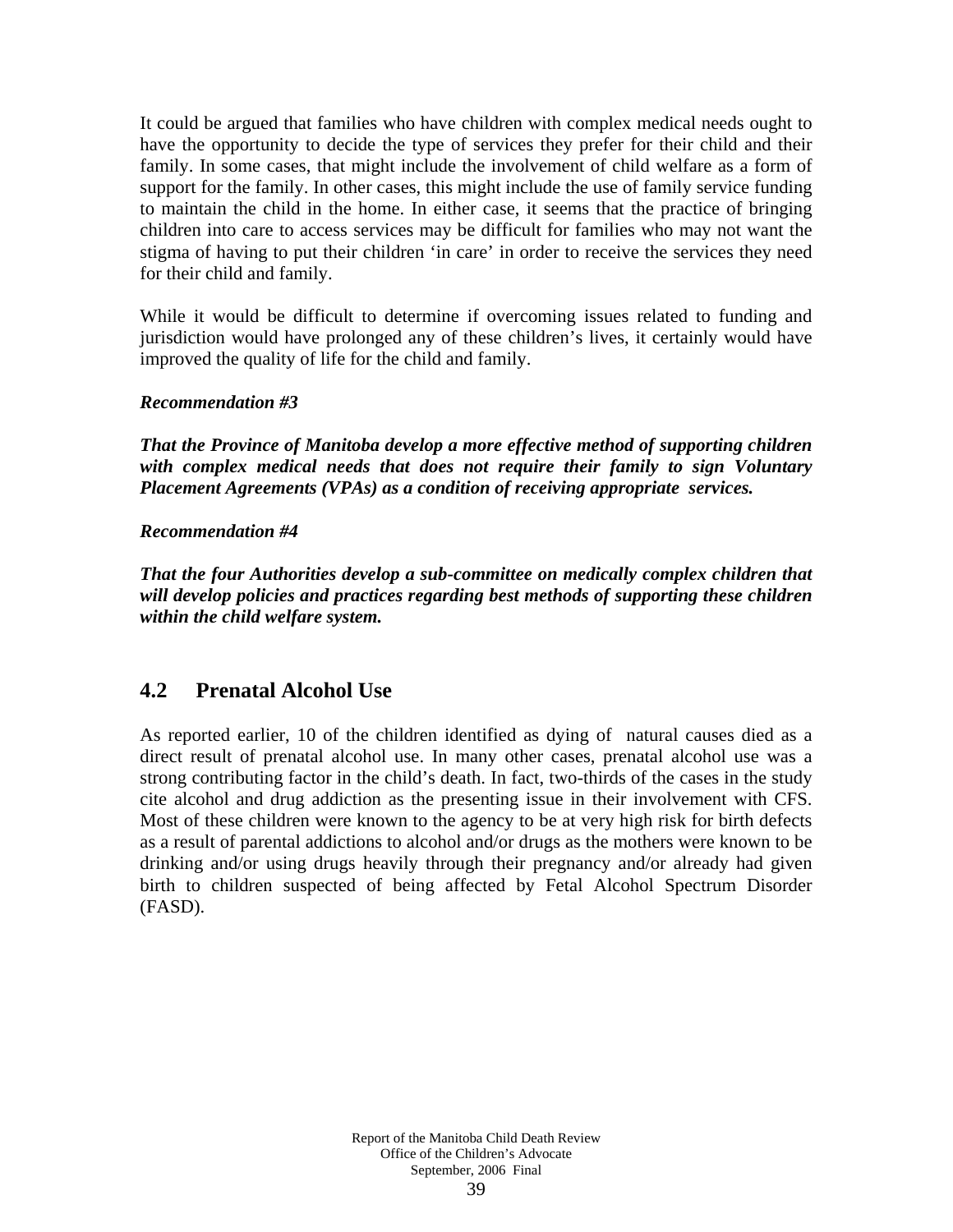Research shows that Fetal Alcohol Syndrome is the leading cause of intellectual disabilities in Canada.<sup>27</sup> Children born with FASD are more fragile at birth and exhibit life-long disabilities that will affect every part of their life. Unfortunately, most of these children come from very high-risk situations and many have complex medical and social needs that put additional financial pressures on the medical and social services system. The fact that parental addiction was a contributing factor in the death of so many of these children is startling and suggests a need for a far more proactive approach in supporting high-risk mothers to help them reduce their level of alcohol consumption throughout their pregnancy and afterwards.

Manitoba has become a Canadian leader in the development of FASD prevention services for high-risk women. In 1996, Winnipeg Child and Family Services attempted to put the question of the role of child welfare authorities in ensuring the safety of the fetus before the courts by requesting an order for in-house treatment for a young woman known to be an active glue sniffer who was pregnant with her fourth child.<sup>28</sup> While the courts ultimately ruled against the request, the issue continued to be debated by interested parties who agreed with the literature that suggested that support to mother is more effective than forced treatment or incarceration. This spirit is captured by a midwife saying, "Mother the mother and she will mother the child".

In 1998, 'STOP FAS' programs were introduced in three communities; two in Winnipeg and one in Norway House. They were designed to provide mentor support for pregnant addicted mothers who wanted support in reducing their alcohol consumption while pregnant.29 The program has since expanded to two additional sites in the North as a result of encouraging outcomes. Further, under First Nations and Inuit Health Branch, Health Canada has introduced similar types of support programs for pregnant, addicted women in several First Nation communities.

Along with the STOP FAS program, a number of agencies have developed prevention programs for addicted women who access their services. Winnipeg Child and Family Services Perinatal program, for example, provides support to pregnant youth who are under the age of majority. Young pregnant women are referred to the program and agency staff work closely with the young woman to develop a treatment plan for mother and baby. The program has been operating for many years and has developed some credibility with young women in the community. However, the program is only available to young women under 18 who are having their first baby. Given the fact that many of the mothers in this study were between 18 to 25 years of age, it seems reasonable to expand this program to include self referrals from 'high risk' women aged 18 to 25 years.

<u>.</u>

<sup>&</sup>lt;sup>27</sup> Chudley, A (1991), Fetal Alcohol Syndrome: A Preventable Cause of Birth Defects and Mental Retardation. *Manitoba Medicine* 61(2). Pgs. 53-56.

<sup>&</sup>lt;sup>28</sup> The Women's Health Clinic web site (www.womenshealthclinic.org) has an excellent overview of issues related to the 'G' case.

<sup>&</sup>lt;sup>29</sup> See Umlah, C. & T. Grant (2003). Intervening to Prevent Prenatal Alcohol and Drug Exposure: The Manitoba Experience in Replicating a Paraprofessional Model. *Envision, The Manitoba Journal of Child Welfare* 2(1), pgs 1-12. for further information about these programs.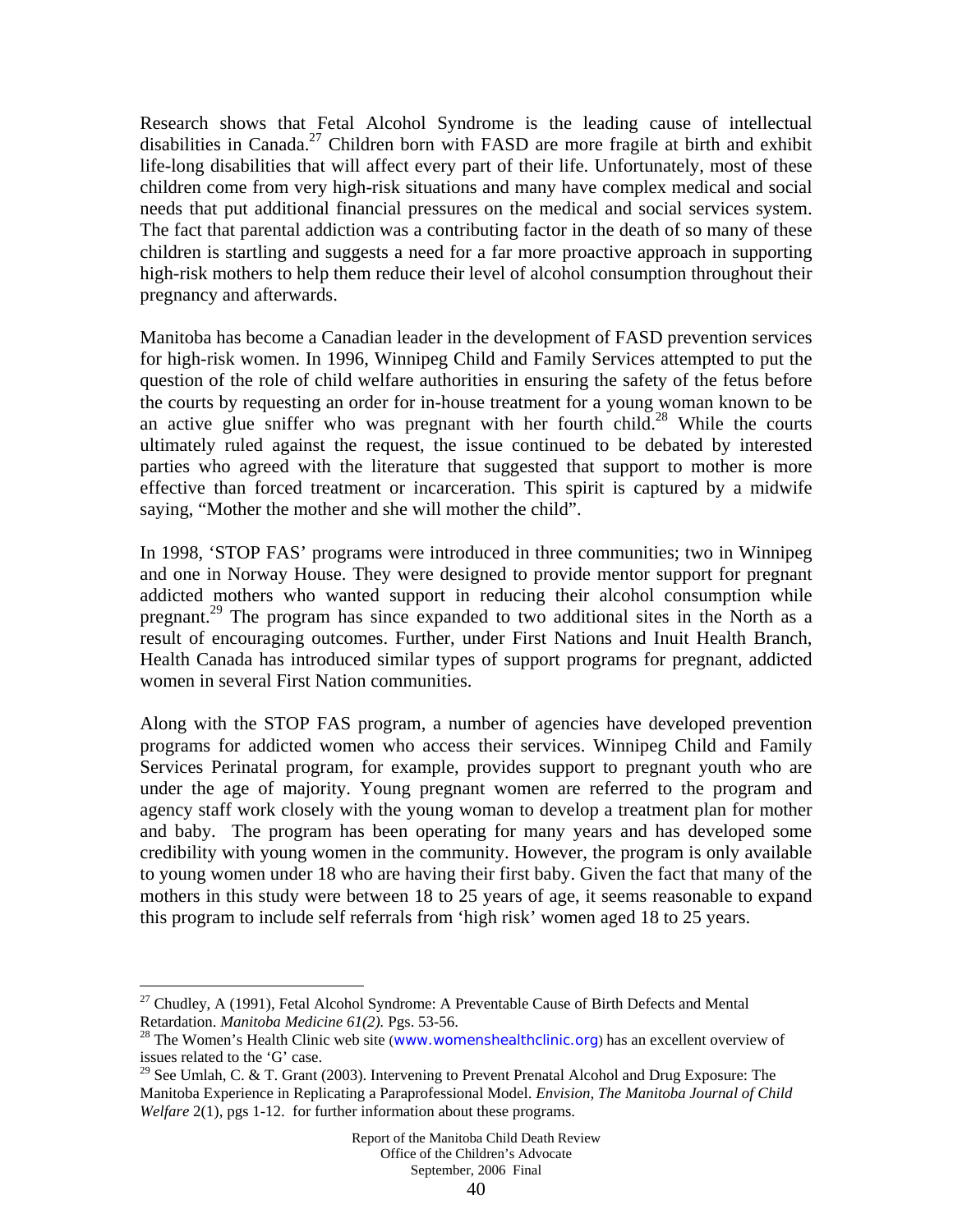Outcome reports from the STOP FAS programs suggest that, when used, the success rate of reducing the births of children born with FASD is up to  $64\%$ <sup>30</sup>. While it is not possible to predict exactly how many deaths and child health problems would be prevented by improved programs for mothers with alcohol and drug problems, a mother's access to and involvement in a STOP FAS program, is likely to play a strong role in prevention. Unfortunately, similar programs are not available in some of the highest risk communities in Manitoba due to funding constraints and a lack of qualified staff. Funding to make these programs more available would help reduce unnecessary deaths and disabilities.

### *Recommendation #5*

*That the STOP FAS program be expanded to include sites in the highest risk communities in Manitoba and that it be made available to expectant 'high-risk' mothers between the ages of 18 to 25 years of age, on self-referral.* 

### *Recommendation #6*

*That a provincial FASD prevention and intervention committee be established to develop innovative ways that child welfare agencies might employ better support to high-risk mothers to reduce the alcohol and drug problems in young people likely to become parents.* 

### *Recommendation #7*

*That where existing perinatal programs or services are available, the mandate be expanded to include voluntary referrals from women aged 18 to 25.* 

## **4.3 Deaths in Cribs**

1

In the past, deaths of children who died unexpectedly in their sleep were termed as 'crib death' or Sudden Infant Death Syndrome (SIDS). Current technological advances have helped the medical profession pinpoint the exact cause of some of these deaths which, in turn, has lowered the number of 'unexplained' deaths. As well, educational campaigns advocating safer sleeping environments for babies have reduced the number of children who died in their cribs overall. In fact, the incidence of SIDS has declined 50% over the past 10 years partially as a result of better diagnostic tools and increased public education. In Manitoba, the rate of death due to SIDS has declined from 24 deaths in 1990 to 2 deaths in 2003.<sup>31</sup> However, according to National statistics, SIDS remains the second-leading cause of death in children under one year of age, second only to congenital anomalies.

<sup>&</sup>lt;sup>30</sup> Statistics provided by Michelle Dubick, Healthy Child Manitoba.

<sup>&</sup>lt;sup>31</sup> Statistics taken from the 2003 Annual Report of the Chief Medical Examiner, pg. 13.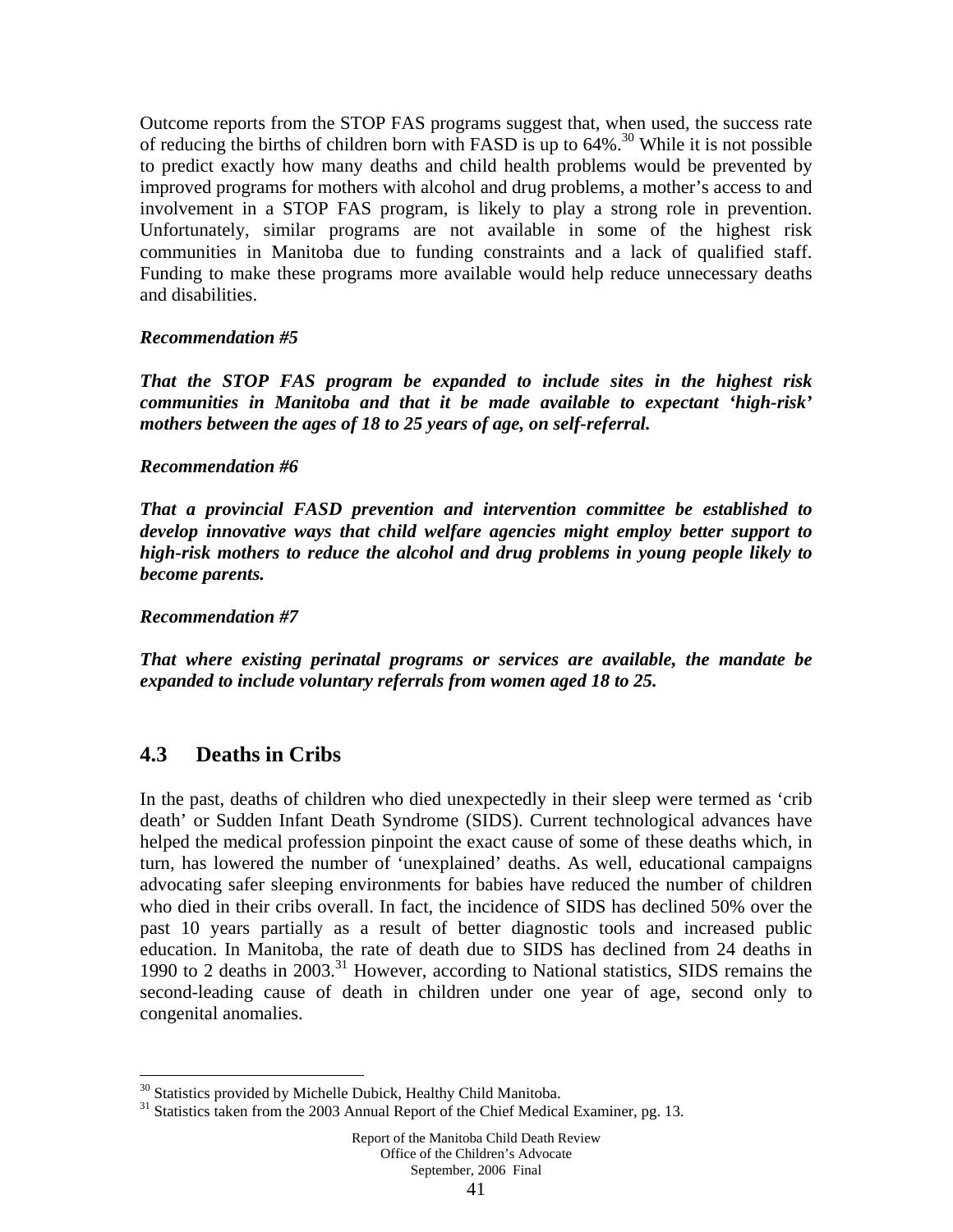The study reviewed 13 cases of children who died unexpectedly in their sleep. Eight of these deaths were attributed to 'Natural or Undetermined' as the primary cause of death with SIDS as a 'significant condition contributing to the death,' and others attributed to other physiological conditions or accidents. All were under 13 months old, had died at home and had been found in their crib or bed. None of the children were in care and all had been living with their families at the time of the child's death. However, all had been involved with the child welfare system, and all but one had been deemed a high-risk family by that agency. Figure 10 provides further information gleaned from the reports from the CME's office.



### **Figure 10: Deaths in Cribs**

 $\overline{a}$ 

We were concerned to note that 70% of the children in this group were born to mothers with addiction problems. All but one of these mothers were drinking and/or using drugs at the time of the death, with four children dying as a result of co-sleeping with an intoxicated adult.

While the cause of all unexpected deaths has never been fully understood, evidence suggests that the cause of death is generally a combination of medical and environmental factors.32 Co-sleeping with babies has also been shown to be a risk factor. The risk increases substantially when the adults are under the influence of alcohol and drugs when sleeping with their baby.

<sup>32</sup> Hunt, C. & F. Hauck (2006) Sudden infant death syndrome. *Canadian Medical Association Journal, 174*  (13), 1861-1869.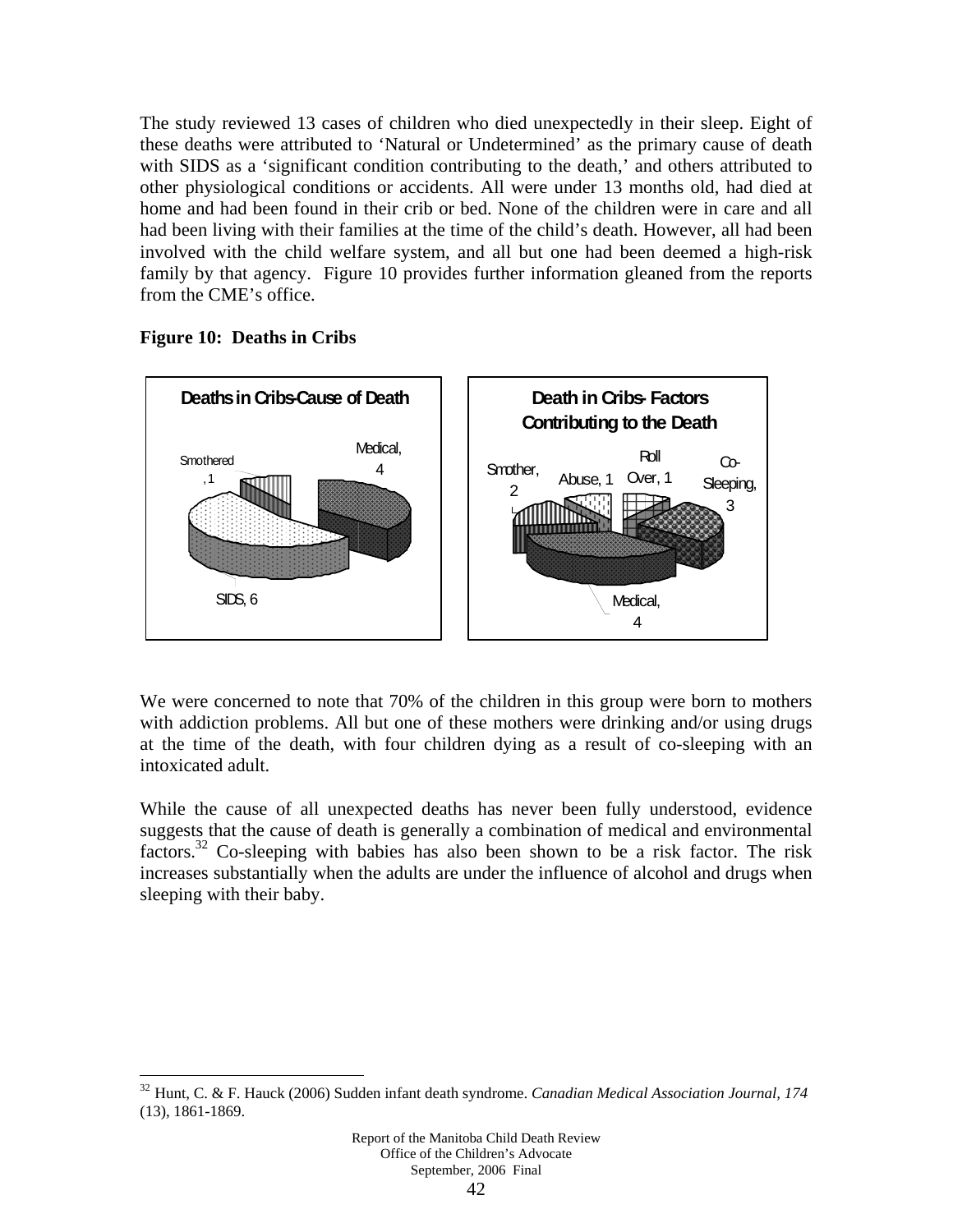Willinger (1991) suggests that maternal drinking is also a risk factor for SIDS, especially if drinking occurs in the three months prior to conception and during the first trimester or the drinking patterns include a high level of binge drinking (drinking more than four drinks at a sitting).<sup>33</sup> Studies have also shown a very high correlation between a baby's exposure to tobacco smoke during pregnancy and/or exposure to second-hand smoke and SIDS. All of these concerns have been voiced in a joint statement by the Canadian Foundation for the Study of Infant Deaths, the Canadian Institute of Child Health and the Canadian Paediatric Society (2004) who recommend that infants be cared for in a smoke and drug-free environment.<sup>34</sup>

It was also noted that seven of the children in the study had been found by their parents either face down or on their side. In two of the cases, the children appeared to have been smothered by their bedclothes. Placing babies on their sides or stomachs has been found to be a risk factor for SIDS, and most health care providers now recommend that babies be placed on their backs to sleep unless instructed differently by their family doctor.

The Review Team considered ways to increase the dissemination of materials designed to prevent SIDS. A recent short video on "Shaken Baby," available through Healthy Child Manitoba, had been widely distributed and available to professionals and consumers alike. A "Safe Sleep, Sweet Dreams" baby blanket is available for purchase through the Internet that provided pictorial information regarding risk factors associated with SIDS.<sup>35</sup> Both of these promotional materials are innovative methods of providing important information to families that might not have access to written materials. It would seem reasonable to ensure that this type of information be made readily available to parents in a public service ad, video or other format that could be distributed to hospitals, health clinics and/or family centres in Manitoba

### *Recommendation #8*

<u>.</u>

*That Healthy Child Manitoba develop and distribute information regarding reducing the dangers of SIDS/SUDS to Healthy Baby sites, health clinics and hospitals throughout Manitoba.* 

 $33$  Willinger M., James LS, Catz C. (1991) Defining the sudden infant death syndrome (SIDS): deliberations of an expert panel convened by the National Institute of Child Health and Human<br>Development. *Pediatric Pathology 11*, 677-684

<sup>&</sup>lt;sup>34</sup> Joint statement from the Canadian Foundation for the Study of Infant Deaths, the Canadian Institute of Child Health and the Canadian Paediatric Society (1999) *Paediatrics and Child Health (3),* pgs. 223-4. Downloaded from www.cps.com on June 13, 2006.

<sup>&</sup>lt;sup>35</sup> The 'Safe Sleep Sweet Dreams' blanket is available at www.online-clinic.com.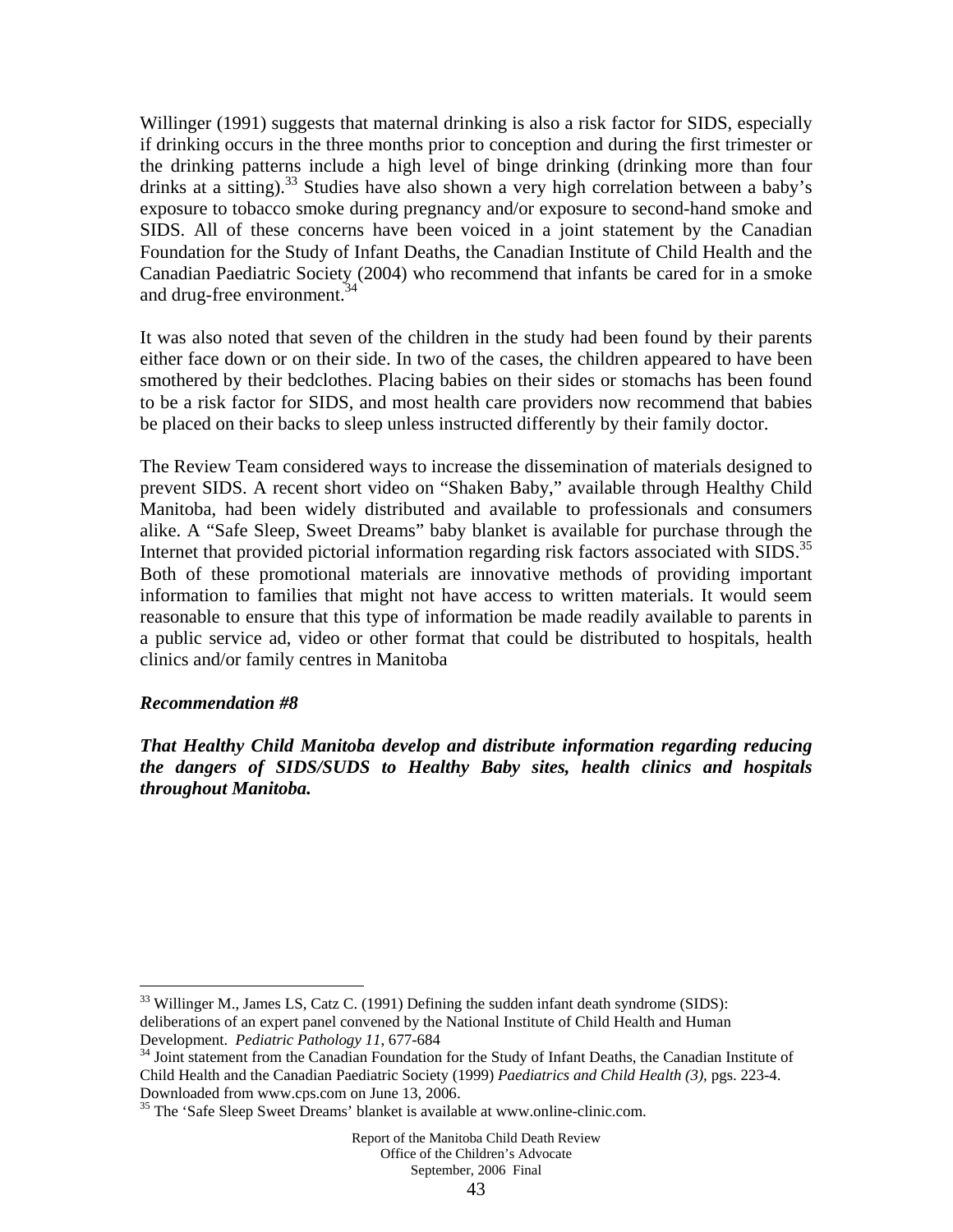# **5.0 Accidental Deaths**

Nine children in this study died as a result of accidents. With the exception of children who drowned, each accident was unique and there appeared to be no one common issue that influenced or could have prevented the death of that child. First Nation and Northern communities were slightly more represented among accidental deaths. However, there was no similar cause or patterns in these deaths that might suggest that children in First Nations communities or the North are at an increased risk for specific types of accidental deaths or that children in First Nation and Northern communities are any less safe than children from other communities in Manitoba.

When considering the age and type of accident, it appeared from this very small sample that while accidents among young children appeared to be related to hazards within the home or community (such as drowning or motor vehicle accidents), youth who were over 12 were more likely to die from putting themselves at risk within the home or community. In cases such as the child who died of asphyxiation related to sexual activities, accidents may have been prevented had the youth had a better idea of the dangers of the activity they were engaged in. Figure 11 provides more detail concerning accidental deaths.



### **Figure 11: Accidental Deaths: Manner and Age at Death**

## **5.1 Water/Bathtub Safety**

In reviewing the cases of accidental deaths, the Review Team noted that the study included three drowning deaths. Two babies in this study drowned in their home bathtub. Therefore, it is fitting to make recommendations regarding water safety, particularly for babies and very young children.

> Report of the Manitoba Child Death Review Office of the Children's Advocate September, 2006 Final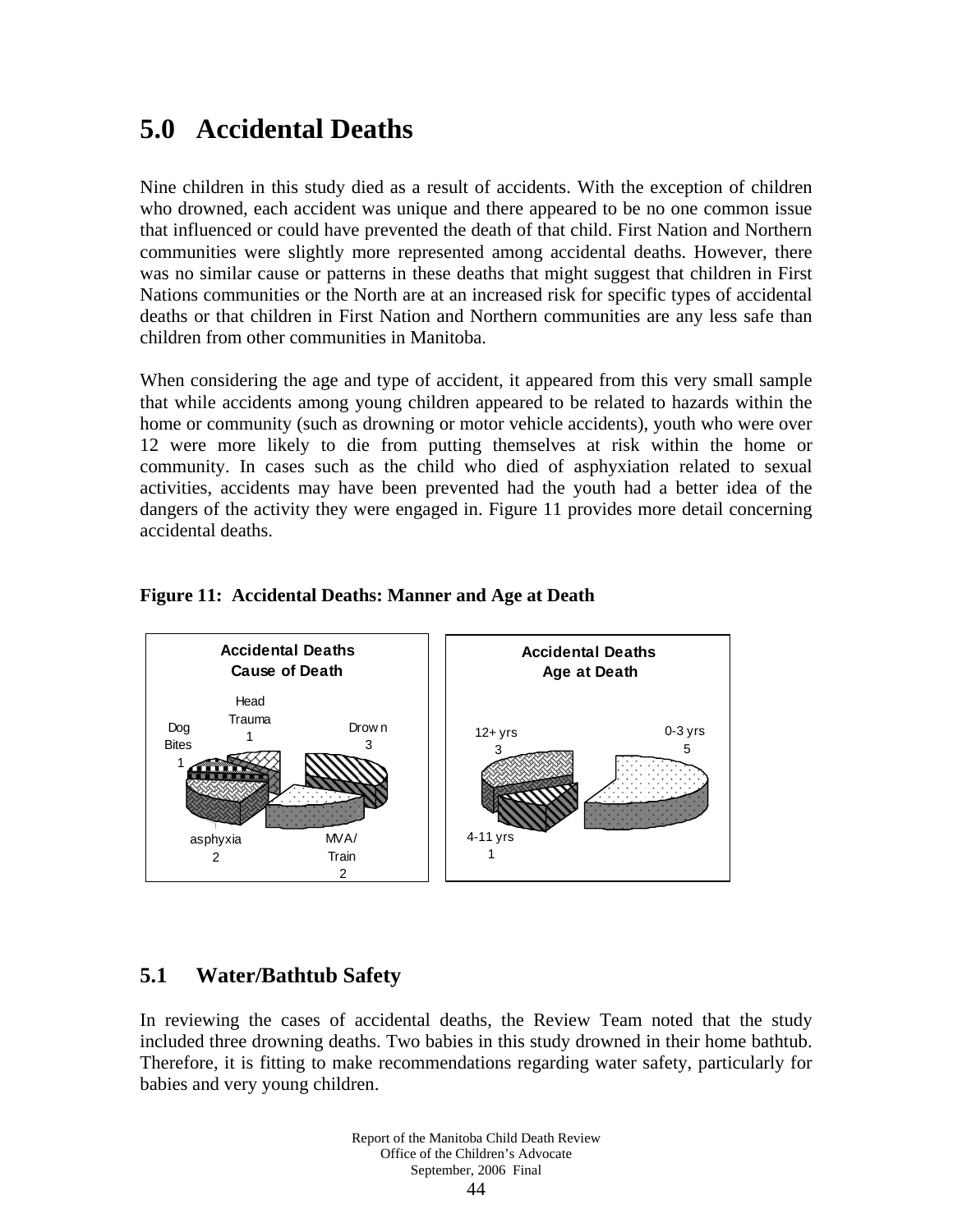The recent inquest into the death of a two-year-old child who drowned in a hot tub while in a foster home demonstrates the speed to which a toddler can accidentally fall and drown when not supervised at all times. A report from the Children's Hospital in Winnipeg reports that drowning is a major cause of accidental child deaths in Manitoba and that toddlers tend to drown by falling into various collections of water found in and around the home. The report notes that two-thirds of these deaths occurred when the child was alone and unsupervised. Finally, the report also shows that for every child that drowns, another child has experienced a 'near' drowning that may have left them with various degrees of permanent brain damage.<sup>36</sup>

The Snowdon Inquest made a number of recommendations in regard to reducing the drowning risk for children in foster homes. Many of these recommendations relate to increased training in the area of water safety for social workers and foster parents. Of concern, however, was the fact that the inquest was silent on the issue of who would assume the costs of providing this training to foster care workers, foster parents and foster children. The Review Team recommended that if it is determined that training in this area will be undertaken by agency staff and/or foster parents, that the costs of training should be borne by the Child Protection Branch and not individuals.

## *Recommendation #9*

 $\overline{a}$ 

*That the Child Protection Branch, in consultation with the four Authorities, in reviewing the recommendations from the Snowdon Inquest, ensure that foster parents/ alternate care givers whose residence contains a pool, hot tub, or is in close proximity to a body of water, be required to receive water safety training. Further, the cost of this training would be borne by the Child Protection Branch rather than the caregivers.* 

# **5.2 Use of Child Safety Devices**

The past twenty years has seen a tremendous growth in the development of safety equipment such as cribs, car seats and strollers have served to minimize accidental deaths among babies and young children. The Canadian Safety Council (CSA) sets out minimum standards in the development of these devices and, in the case of car seats, *The Highway Traffic Act* regulates their use. Within the child welfare system, the use of CSA approved safety devices is a foundational standard for all babies and children in the care of the agency.

All government-approved safety devices, such as car seats, are packaged with warnings regarding the safe use of these devices. All equipment clearly warns against using or altering this equipment in any manner other than what it was designed for.

<sup>36</sup> Undated report entitled: *Preventing Drowning in Manitoba: A Review of Best Practices*. Prepared for Manitoba Health by Impact: the Injury Prevention Centre of Children's Hospital.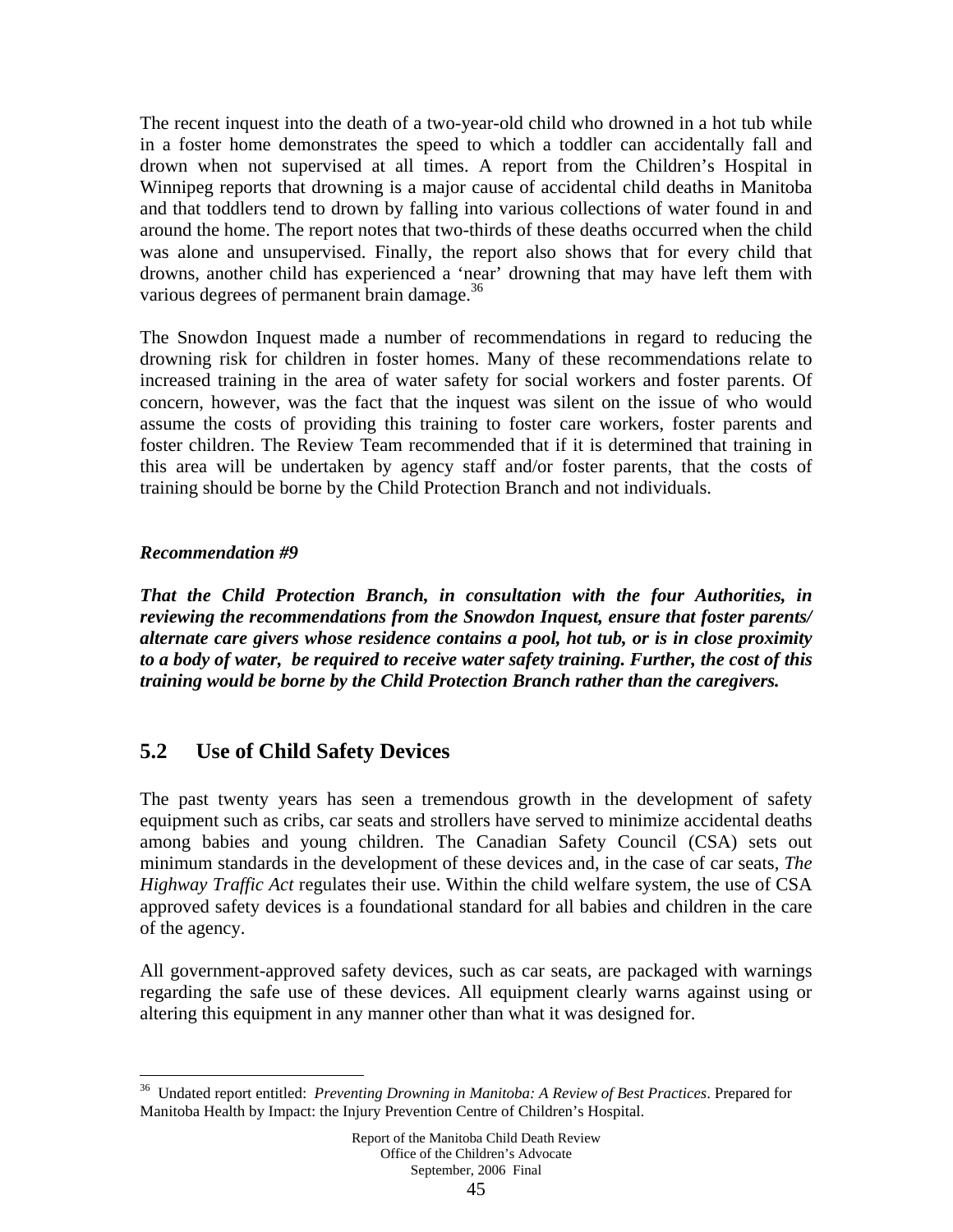During the review, the team was told of situations in which safety devices were used in a manner in which they were not intended. This included putting babies to sleep in car seats, using car seats and/or cribs as temporary restraining devices and leaving babies unsupervised in bathing 'rings'. In at least one case, a safety device was altered to better contain an active foster child.

The use of 'restraining devices' is covered in Section 433.5 of the 1999 Standards Manual. This standard outlines the type of 'restraining devices' that, with the permission of the child welfare agency, can be used in select situations. Car seats, cribs and other baby equipment is not covered in this policy and, as a result, should not be used or altered to be used for this purpose.

## *Recommendation #10*

 $\overline{a}$ 

*That all care providers use only government- approved child safety devices (car seats, cribs, playpens, etc.) in the manner for which they were designed and that they do not make any alterations or modifications to them for any reason.* 

# **5.3 The 'Choking Game' and Auto-Erotic Asphyxiation**

The 'Choking Game' is a life-threatening activity that has been circulating through adolescent and pre-adolescent culture for many years. Children and youth use their hands, arms, ropes, leashes, chains, ties or belts to cut off their oxygen which leads to a feeling of euphoria when blood rushes back to the brain.

In some cases, youth will employ a similar type of 'choking' when engaging in sexual activities. Although Auto-Erotic Asphyxiation was mentioned as a cause for only one accidental death, the Review Team felt that the danger posed by this dangerous game warranted mention within this study.

Given the danger that either of these pose when and if children are unable to remove the restraints that have constricted their airway, and the fact that death can occur from asphyxiation in a relatively short time, this 'game' has the potential to cause permanent brain damage and even death. $37$ 

 $37$  Please see WWW.teenchokinggame.com for further information about the choking game.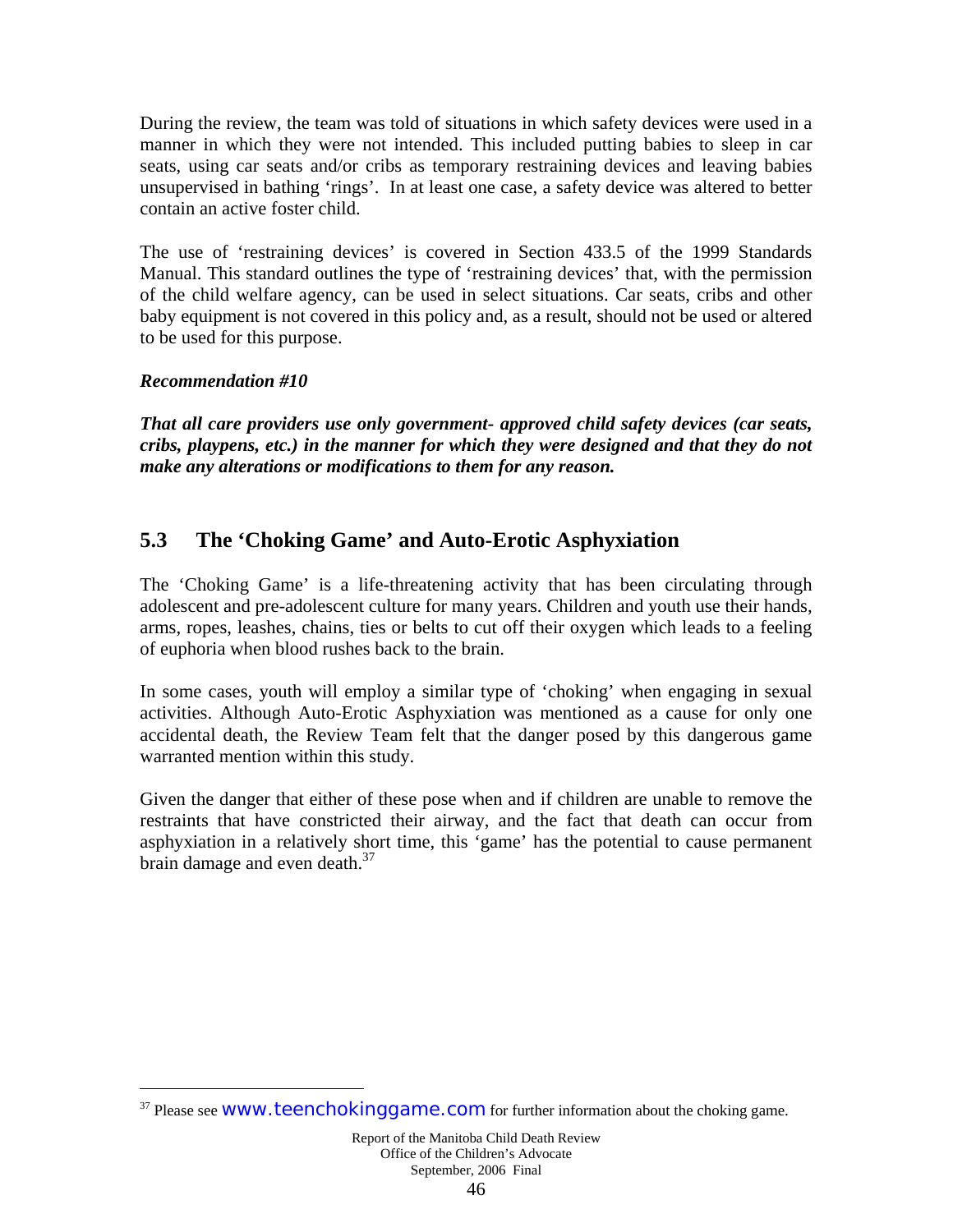# **6.0 Suicides**

 $\overline{a}$ 

National statistics show that suicide is the second largest killer of youths aged 13 to 17, second only to 'unintentional injuries'.<sup>38</sup> National statistics also show that the incidence of suicide among adolescents has been increasing over the past number of years, particularly among Aboriginal youth.

Twenty-four children receiving services through a child welfare system prior to their death died of suicide in this province from January 2003 to March 2006. All but one of those children were Aboriginal and a disproportionate number of these children were from the North. Sadly, other children have committed suicide since the Review Team began developing this report

Often the lives of children and youth who commit suicide are complex and require a more intense 'Section 10 review' than other types of death. As a result, completed Section 10 reports were available for only half of the 24 deaths by suicide among children and youth known to the child welfare system.<sup>39</sup>

In this time period, most young people who committed suicide were between 16 and 17 years old. The most common method used in completing their suicide was hanging, with only one child dying from a gunshot wound. Figure 11 provides more detail concerning these deaths.



**Figure 11 – Number of Deaths by Suicide, Age and Cause of Death** 

<sup>38</sup> Statistics downloaded from web site: Public Health Agency of Canada.-Canadian Government. Downloaded from http://www.phac-aspc.gc.ca on June 13, 2006.

 $39$  Please see section 2.1 for a fuller discussion on issues related to missing files.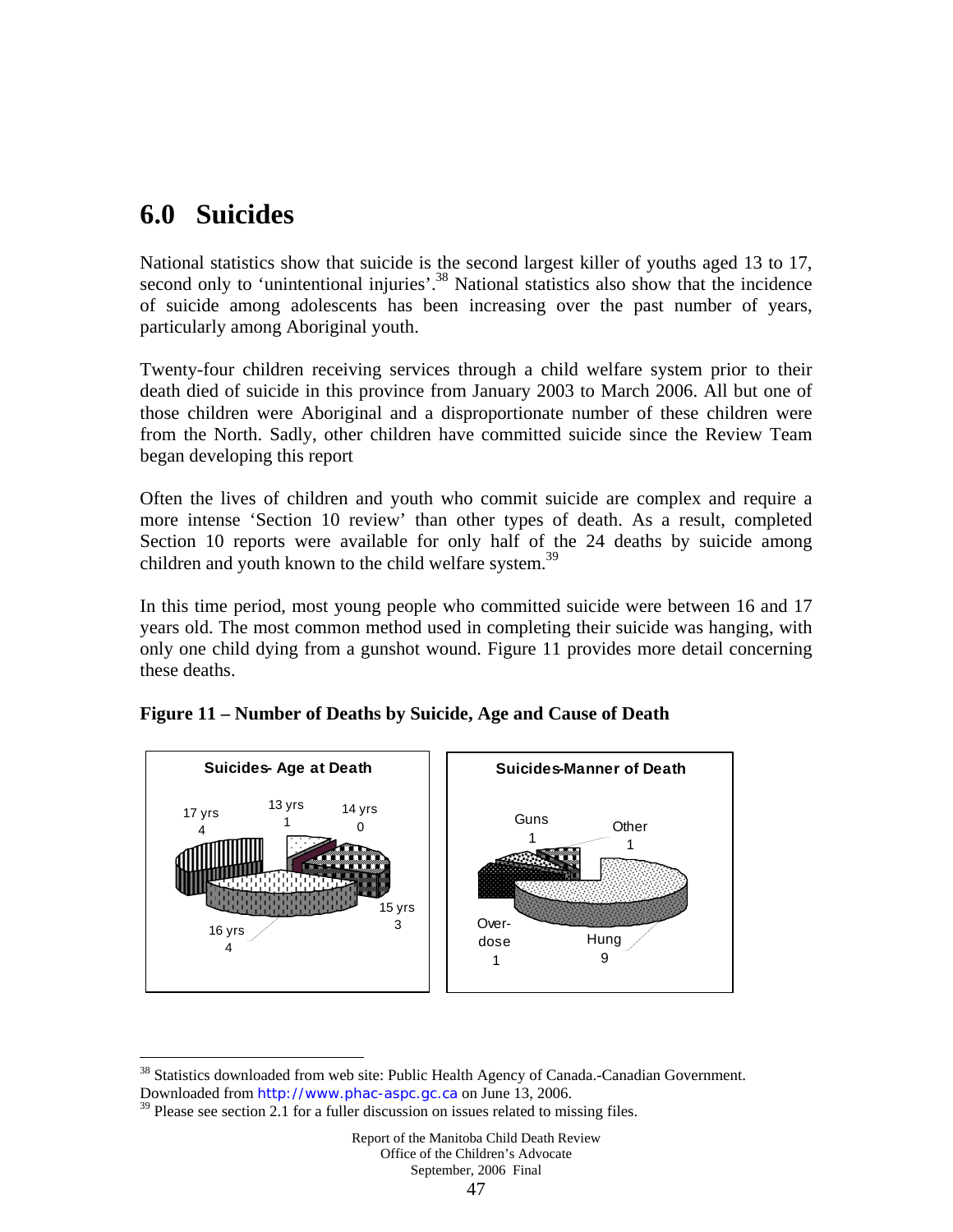It is noteworthy that about 60% of those completing suicide were male. On the other hand, national statistics and most research studies show that while girls will attempt suicide more often, boys are three times more likely to die in a suicide attempt.<sup>40</sup> It will be important to see if this apparent increase in the proportion of females who die of suicide is maintained over time. If so, this would have implications in the manner in which suicide prevention programs are developed and offered to children and adolescents.

Another factor of note among the 12 reviewed cases was the high number of children thought to be FASD who committed suicide. Given that one of the common symptoms of FASD is impulsivity and that information from the *Task Force on Suicide in Canada* (1994), suggests that youth suicides tend to be an 'impulsive act', it seems logical that children and youth with FASD would have a higher risk for suicide.<sup>41</sup> Recent research also suggests that youth with FASD have a considerably higher level of mental health problems than their non-disabled peers.<sup>42</sup> This all suggests the need to develop a range of supportive services suitable to the needs of children and youth with FASD. It also suggests the need for increased vigilance about 'child-proofing' homes to ensure that any dangerous materials (guns, medication, etc.) are stored in a manner that reduces the risk for 'impulsive' use.

The review noted that all but one of the youth who died of suicide had grown up in a home with a high level of family violence. In some cases, this violence was the reason that the child had been removed from the family home. Carlson (1984) suggests that domestic violence generally attacks the self esteem of both the parent and the affected children.<sup>43</sup>. Children living in families with a high level of violence often feel a sense of hopelessness and loss, feelings that often lead to an increased risk of suicide.

Finally, the review noted that, while children with other causes of death were most often living in their family home at the time of their death, about half of these children were living in foster care when they committed suicide. Among the youth living in foster placements, most of the suicides took place in their foster home. Most of these youth had lengthy and involved child welfare files, multiple moves and struggles within the foster care system.

Among the youth in this group, a number of patterns or themes emerged. These themes include: a) Suicide in Aboriginal youth, b) Mental Health and Suicide, c) Slashing, Self-

 $\overline{a}$ 

<sup>&</sup>lt;sup>40</sup> The Task Force on Suicide in Canada. (1994). Suicide in Canada: *Update of the Report on the Task Force on Suicide in Canada*. Government of Canada: Ministry of National Heath and Welfare.

*Force on Suicide in Canada:*<br><sup>41</sup> See Streissguth, A., Kanter, J. (Eds.) *The Challenge of Fetal Alcohol Syndrome: Overcoming Secondary Disabilities.* Washington: University of Washington Press for a further discussion on this theme.

<sup>&</sup>lt;sup>43</sup> Carlson, B. E. (1984) Children's observations of inter-parental violence. In A. R. Roberts (ed.), *Battered Women and Their Families*. New York: Springer.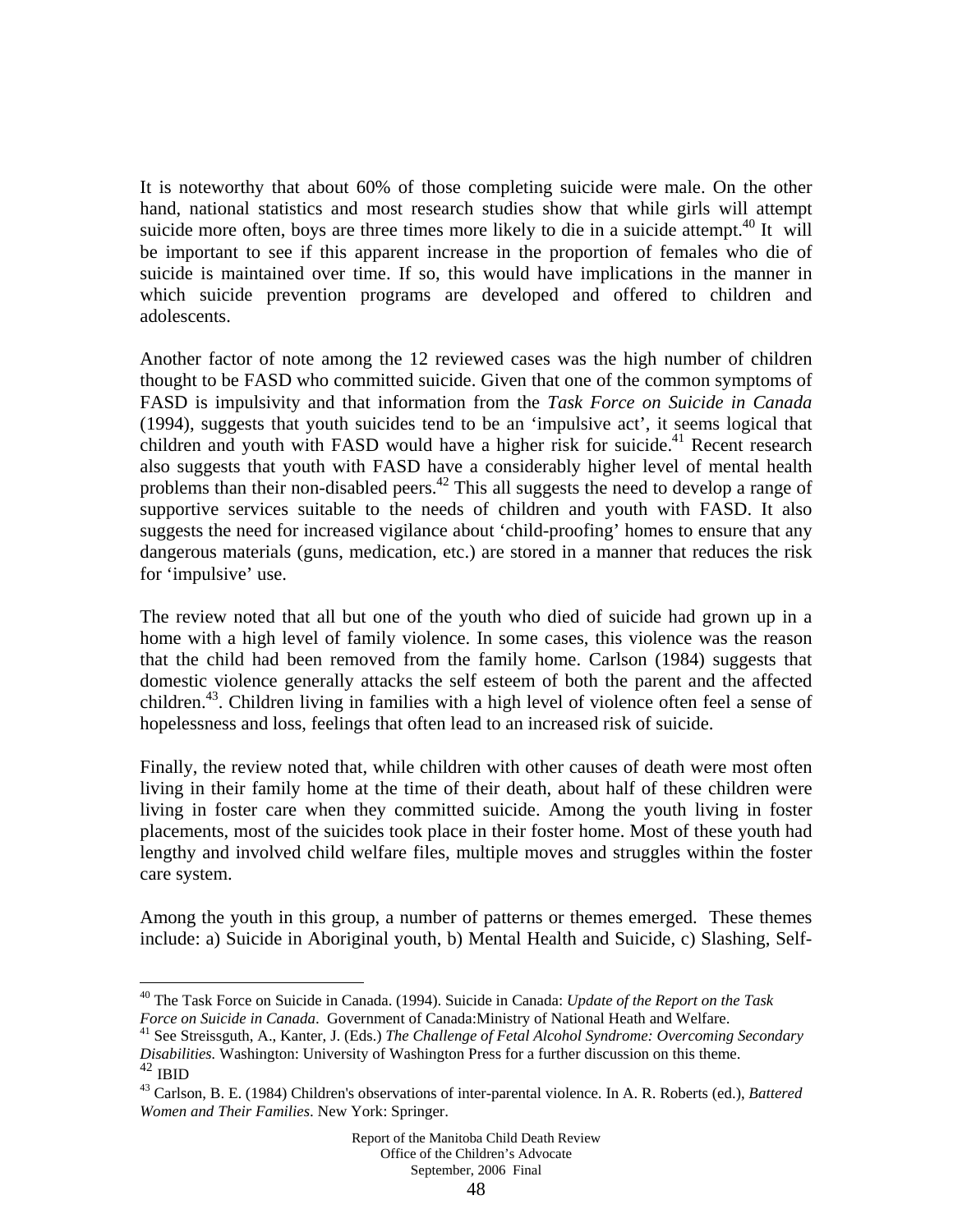Harm and Attempts Prior to a Completed Suicide, d) Family Violence and Suicide and e) Suicide Prevention Initiatives.

# **6.1 Suicide Among Aboriginal Youth**

Certainly a troubling issue within this portion of the study was the number of Aboriginal youth who had committed suicide. Of the 12 youth suicides in this study, 11 were Aboriginal youth. Further, in at least three of the cases, the suicide of one individual either led to a second suicide<sup>44</sup> by a friend or family member, or came after the suicide of a friend or family member. This 'cluster effect' has been noted in a number of studies related to patterns of suicides in Aboriginal communities<sup>45</sup>.

The 1995 Royal Commission Report on Aboriginal People documents that the rate of suicide among Aboriginal people is about three times higher than the national average. However, among youth, Aboriginal children and youth are five to six times more likely to commit suicide than their non-Aboriginal peers.<sup>46</sup>

Most experts in the field suggest that some of the reasons for the high level of suicide among Aboriginal children and youth include cultural stress, socio-economic pressures and disruptive family experiences.<sup>47</sup> Further, while each of these 'stressors' in themselves may not lead directly to young person's decision to end their lives, it is often the combination or 'chaining' of these experiences, partnered with a seemingly small event such as a conflict or a problem within an important relationship, that will lead to a completed suicide.<sup>48</sup> This is a pattern that this study noted as well.

Certainly the effect of the loss of language, culture and a traditional way of life has had a profound effect on the lives of Aboriginal people and communities. The effects of residential schooling on Aboriginal people has affected not only the survivors of these schools but also their children and grandchildren. Children who have grown up in a residential school with no parental influence or normalized family experience may not have the knowledge and skills to be an effective parent. They may, in turn, replicate their own childhood experiences with their children and, as a result, their children can grow up with similar emotional impacts of the residential school experience without fully

1

<sup>&</sup>lt;sup>44</sup> In all of these cases, the second individual mentioned was not part of this study.

<sup>&</sup>lt;sup>45</sup> See Assembly of First Nations (undated). Acting on What We Know: Preventing Youth Suicide in First Nations: The report on the Advisory Group on Suicide Prevention. Available from the Assembly of First Nations, Ottawa for example.

<sup>46</sup> Chenier, N. (1995). Suicide Among Aboriginal People: Royal Commission Report. Government of Canada:Library of Parliament pg 1-2.

<sup>&</sup>lt;sup>47</sup> Assembly of First Nations (undated). Acting on What We Know: Preventing Youth Suicide in First Nations: The report on the Advisory Group on Suicide Prevention. Available from the Assembly of First Nations, Ottawa.

<sup>48</sup> Minore, B. & Hopkins, H. (2003). *Suicide Response Plans: A Comparative Cross-Jurisdictional Analysis.* Lakehead University: Centre of Excellence for Children & Adolescents with Special Needs.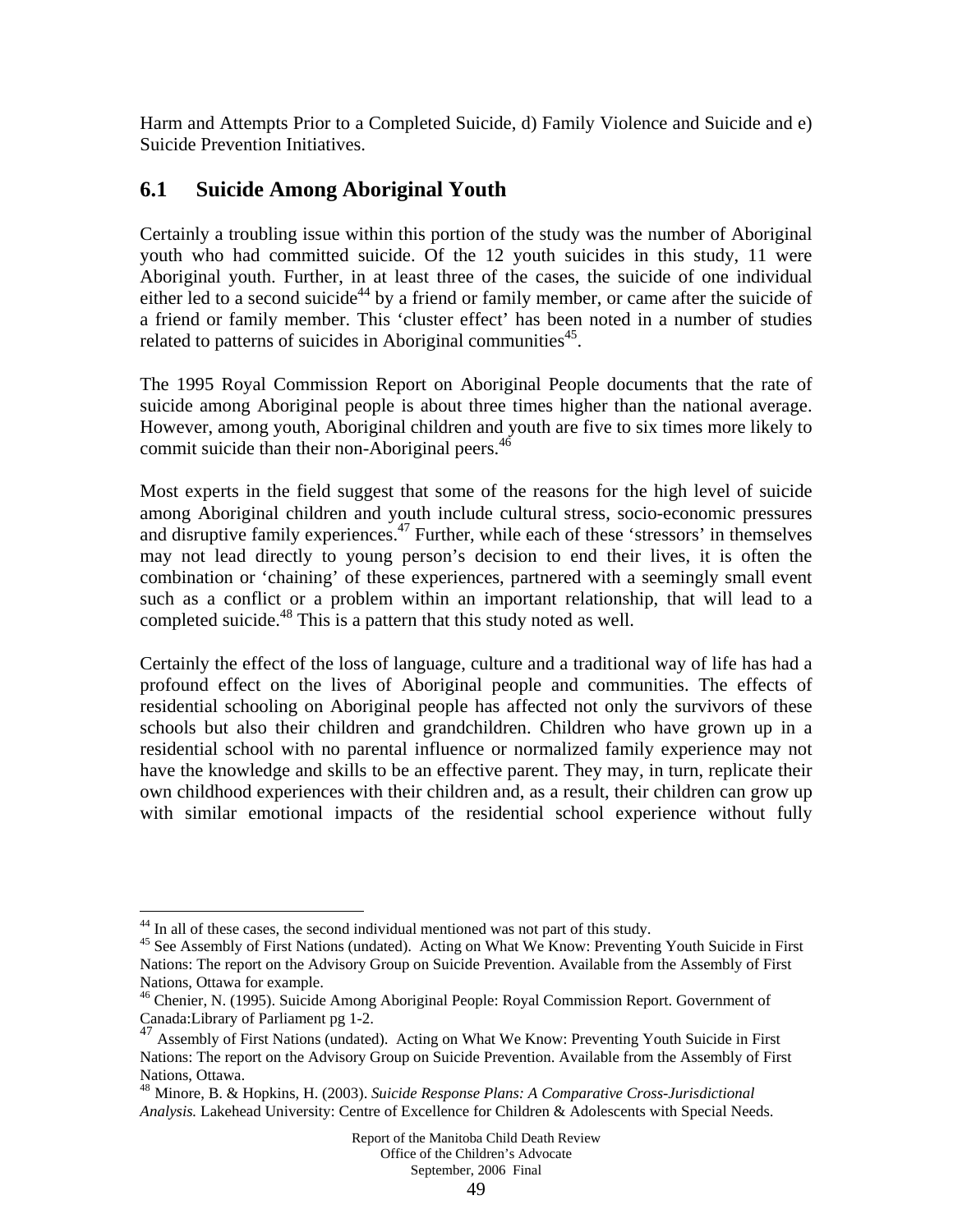understanding the link between their parent's childhood experiences and their feelings of  $\log s$ <sup>49</sup>

Chenier documents the effect of 'cultural stress' in the aforementioned Royal Commission Report:<sup>50</sup>

"Cultural stress is a term used to refer to the loss of confidence of the ways of understanding life and living that have been taught within a particular culture. It comes about when the complex relationships, knowledge, languages, social institutions, beliefs, values and ethical rules that bind a people and give them a collective sense of who they are and where they belong is subjected to change. For Aboriginal people, such things as loss of land and control over the living conditions, suppression of belief system and spirituality, weakening of social and political institutions and racial discrimination have seriously damaged their confidence and thus predisposed them to suicide, self-injury and other self-destructive behaviours." (pgs 2-3)

Research in the field of suicide among children in the care of a child welfare agency shows that Aboriginal children and youth in the care of a child welfare agency are at an increased risk for suicide due, in part, to the effects of 'cultural stress' in their lives. Studies have shown an increase in feelings of powerlessness in regards to their separation from their family and community in Aboriginal children and youth in the care of a child welfare agency. Some research suggests that this risk increases when Aboriginal children are placed in non-Native foster homes.<sup>51</sup> Beiser (1984) suggests that these conflicting values often lead to what he terms a "flower of two soils."<sup>52</sup>

Certainly it is outside of the scope of this review to make comments about child welfare practice as it relates to the placement of Aboriginal children in non-Native homes. It is the review's understanding that these issues have been reviewed in the past and formed one of the founding elements of the Aboriginal Justice Inquiry-Child Welfare Initiative*.* However, the review did suggest that more work needs to be done to deal with the worrisome problem of suicide among Aboriginal youth receiving services from the child welfare system.

### *Recommendation #11*

*That suicide prevention materials be developed which include both culturally sensitive content and which emphasize the development of healthy social connections and* 

 $\overline{a}$ 

<sup>&</sup>lt;sup>49</sup> Please see Wesley-Esquimaux & Smoleski (2004). Historic Trauma and Aboriginal Healing. Ottawa: Aboriginal Healing Foundation for a fuller discussion of this theme.

 $50$  Chenier (1995).

<sup>&</sup>lt;sup>51</sup> Please see Richard, K. (2004). A commentary Against Aboriginal to non Aboriginal Adoption. First Peoples Child and Family Review 1 (1), pgs 101-109. for further discussion on this theme.

<sup>52</sup> Beiser (1984) as cited in The Task for on Suicide in Canada. (1994). Suicide in Canada: *Update of the Report on the Task Force on Suicide in Canada*. Government of Canada:Ministry of National Heath and Welfare. Pg. 24.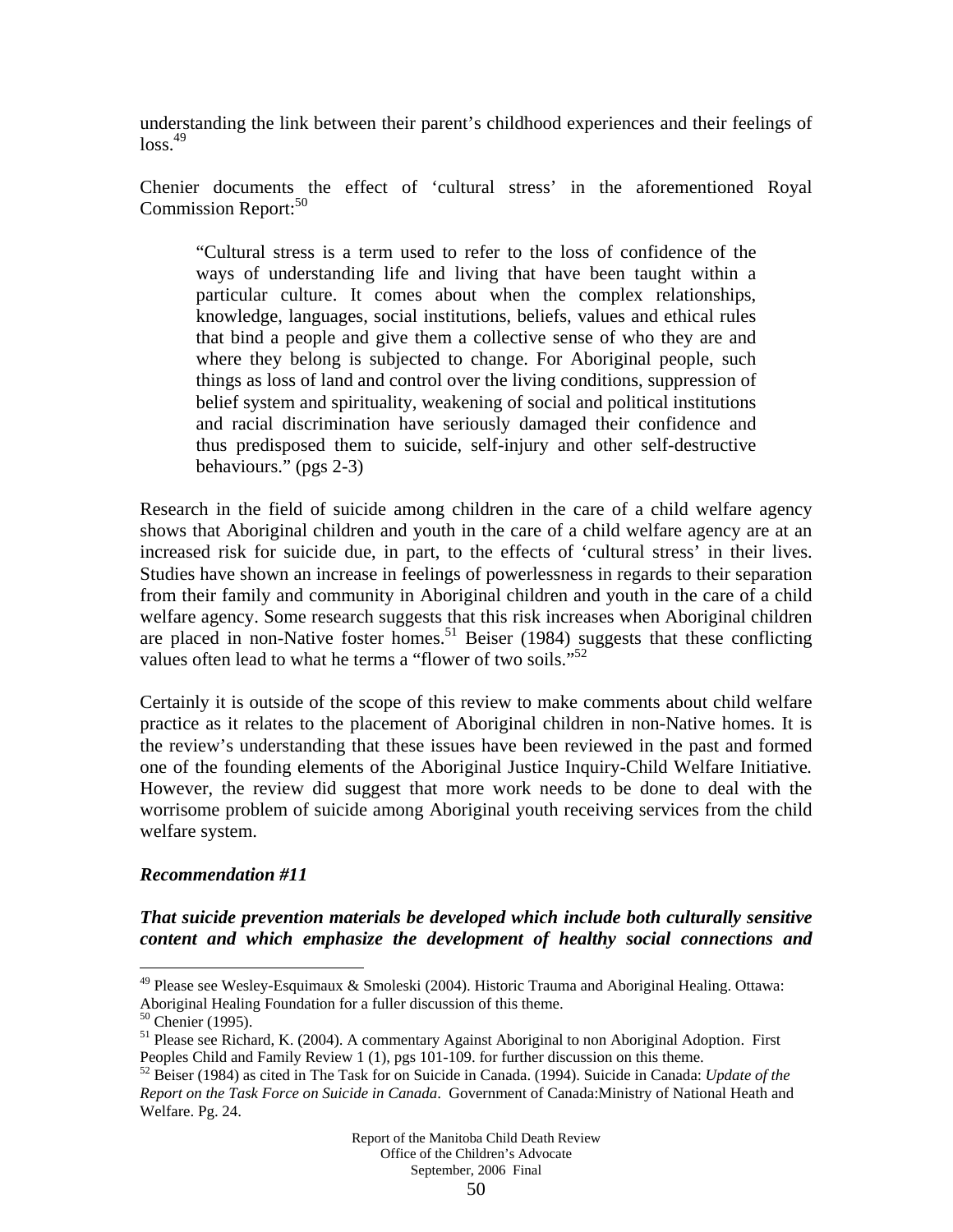*healthy self-esteem. This may be achieved through a collaborative relationship with Manitoba Health, Manitoba Family Services and Housing, Manitoba Education and the First Nations Inuit Health Branch.* 

# **6.2 Suicide and the Quality of Peer Relationships**

A recent study by Bearman and Udry<sup>53</sup> suggests that adolescent girls who are isolated from peers or who have troubled social relationships are more likely to commit suicide than those who have stronger social networks.

Children who grow up in foster care may experience many moves throughout their time 'in care'. In many cases, children and youth must develop a new 'circle of friends' after each move. Making relationships can be difficult if the child is struggling through school, has behavioural and/or learning struggles in the classroom and/or is no longer in school. In these cases, youth may find it easier to form social connections in environments that are less stressful or in areas which they feel accomplished or successful. This may include social clubs, church activities, sports teams or skill enhancing programs.

It is unfortunate that little attention is paid to exploring a child's social network when developing case plans for children. It appears that too often, case plans document troubling or problematic and/or sexual relationships but not the quality of healthy or supportive peer relationships. As a result, in reading each child's Section 10 report, it was hard to ascertain the extent that peer relationships was a factor in the life and death of the youth. However, given the importance of this issue, it makes sense to increase the opportunities for both young women and men to increase healthy social connections as a strategy to promote positive mental health and reduce the risk of suicide.

Recommendations regarding increased funding for recreational and skill-building activities for children in and out of care have been included in the section on gang violence. The review strongly recommends that funding in this area be increased to improve the quality of life and reduce deaths of children and youth at risk for suicide in Manitoba.

# **6.3 Mental Health, Self-Harm and Suicide**

 $\overline{a}$ 

Nine of the 12 adolescents, who committed suicide, had a history of depression with eight of the nine assessed by a physician shortly before their death. In at least three cases, the youth was seen as 'not a risk to self' by the attending doctor when the youth was taken to the local hospital. These young people committed suicide shortly after their visit to the hospital. In many cases, the trip to the hospital was the first time that these children had shared their feelings and allowed themselves to be seen by a medical professional.

<sup>53</sup> Reference to this study was found on ww://www.unc.edu/news/archives/jan04.html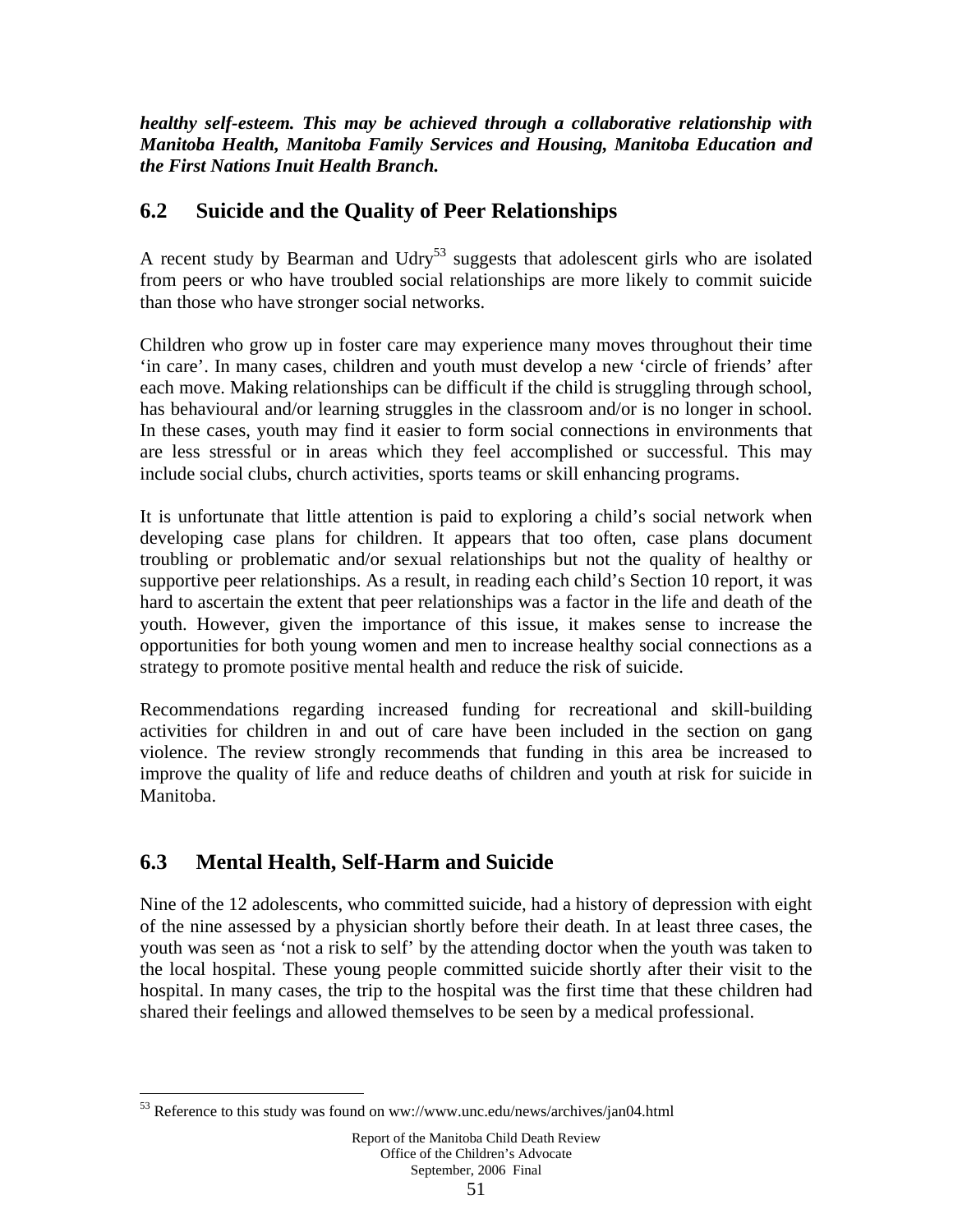Without additional information related to the young person's mental status, personality, mood and general health, it would be difficult to tell how they presented in these assessment situations. Given the stigma against suicide and mental health that exists in our society and the fact that adolescents may not want to be 'labeled' as being mentally ill, under-reporting can be a risk in these situations.

The Review Team noted that previous protocols related to visits to the emergency department of a hospital with symptoms of depression or self harm is to assess the situation as to acuity, and refer that child or adolescent to an in-patient setting to assure the safety of the child or an 'out-patient' community based support for ongoing treatment. The review noted that this protocol is not being universally applied. The review suggested that many of the young people went away after an assessment without any arrangements for prompt follow-up assessments and treatment.

It is also important to recognize that children and particularly adolescents in the care of an agency may attend to the hospital with signs of distress without informing their parent or guardian (foster parent, group home staff) and, if a child is in care, their legal guardian (CFS case manager). In these cases, the child welfare system may not be aware of the visit until after the child has either made another attempt or a completed suicide. This was noted as a special concern when children are seen by hospital staff over a weekend. The team felt that it would be very helpful if, after a child is assessed in a hospital setting, that the physician or designate inform the local child welfare 'after-hour' service of the child or youth's visit and request an immediate follow-up by an appropriate agency or worker.

Provisions for informing the local child welfare agency of the visit of a youth with suicidal thoughts can be found in section 17(2) of *The Child and Family Services Act.* This portion of *The Act* reads:

"17(2) Without restricting the generality of subsection (1), a child is in need of protection where the child

(a) is without adequate care, supervision or control;

(b) is in the care, custody, control or charge of a person

(i) who is unable or unwilling to provide adequate care, supervision or control of the child, or

**(**ii) whose conduct endangers or might endanger the life, health or emotional well-being of the child, or

(iii) who neglects or refuses to provide or obtain proper medical or other remedial care or treatment necessary for the health or wellbeing of the child or who refuses to permit such care or treatment to be provided to the child when the care or treatment is recommended by a duly qualified medical practitioner;"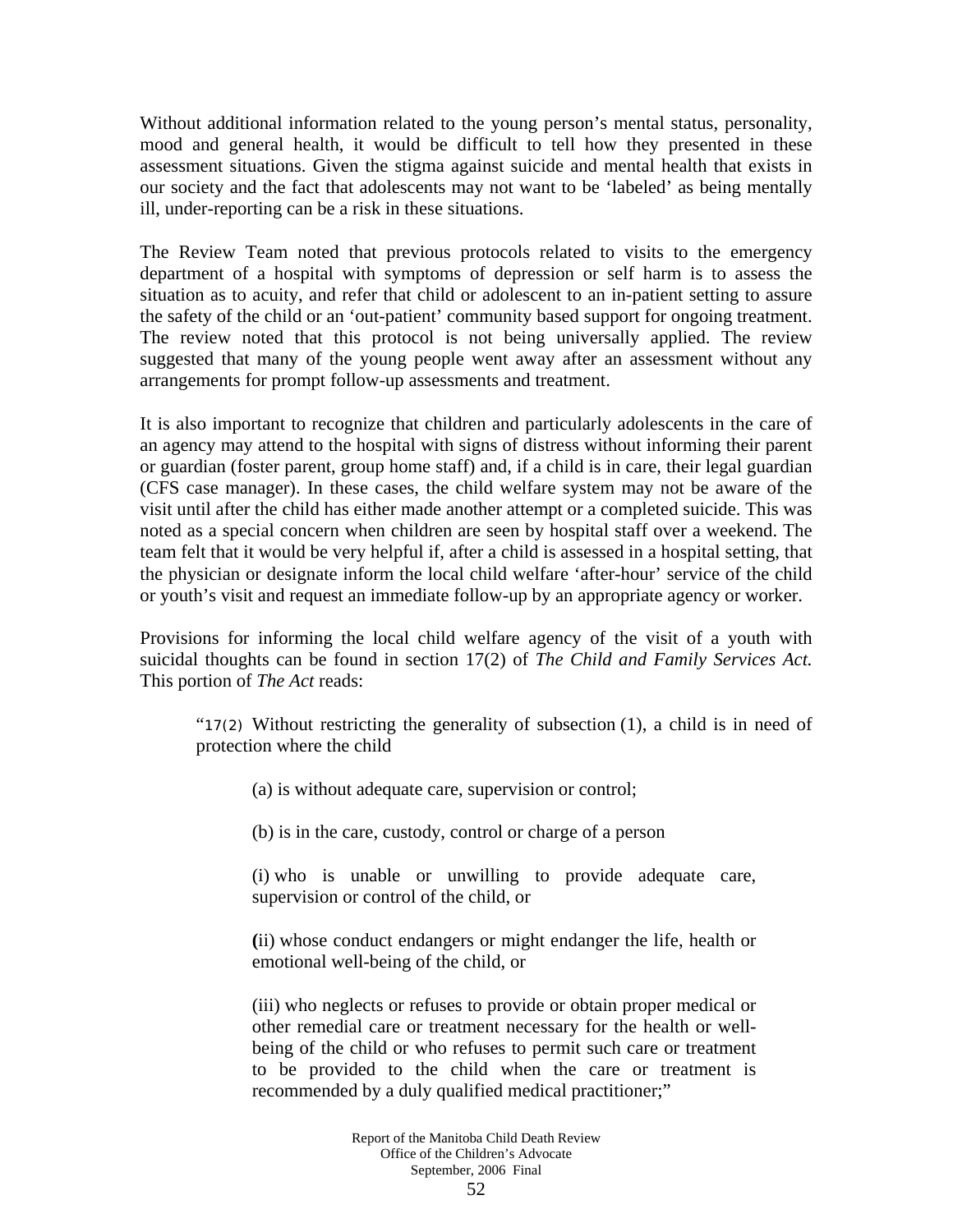Finally, because children in the care of a child welfare agency appear to be particularly 'at risk' for depression, for suicide and self-harm, the Review Team felt that it was incumbent on child protection workers to follow up every suspected case in which a child on their caseload either expresses feelings of hopelessness or depression and/or verbalized a desire to commit suicide regardless of whether the child recants or worker feels the comments will not lead to an attempt at suicide. All of these children and youth should be provided with a community-based assessment as soon as possible and if treatment is required, it should continue for a reasonable period until there is sustained improvement in the young person's condition.

Concerns and actions in these areas should be clearly documented in the young person's medical records and important people such as foster parents, health care staff, and others should be informed of the young person's status and progress.

## Self-Harm

 $\overline{a}$ 

The review also noted the high number of children and youth that completed their suicide that had a previous history of self harm, cutting or self-abuse. Five of the youth in this group had a history of 'cutting' previous to their completed suicide. However, as it appears from the reports and interviews, the youths' cutting was not seen as lifethreatening but a sign of anxiety, depression or anger.

Self-mutilation has been defined by Levenkron  $(1998)^{54}$  as:

- Recurrent cutting or burning of one's skin
- A sense of tension present immediately before the act is committed
- Relaxation, gratification, pleasant feelings and numbness experienced concomitant with the physical pain.
- A sense of shame and fear of social stigma, causing the individual to attempt to hide scars, blood or other evidence of the acts of self-harm.

In much of the literature, self-mutilation is not seen as a pre-curser to completed suicide but rather as a way of expressing emotions such as anger, frustration and emotional pain, or as a way of attempting to cope with these emotions. In some cases, cutting can be a way of seeking attention or imitating some other person who has been engaged in similar behavior. Cutting is clearly an indication of distress and difficulty in adjustment and is a problem that warrants attention and appropriate management on its own. This type of adjustment difficulty may be a warning sign of more serious problems to come.

<sup>54</sup> Levenkron, S. (1998). *Cutting, Understanding and Overcoming Self-Mutilation.* New York: W.W. Norton and Company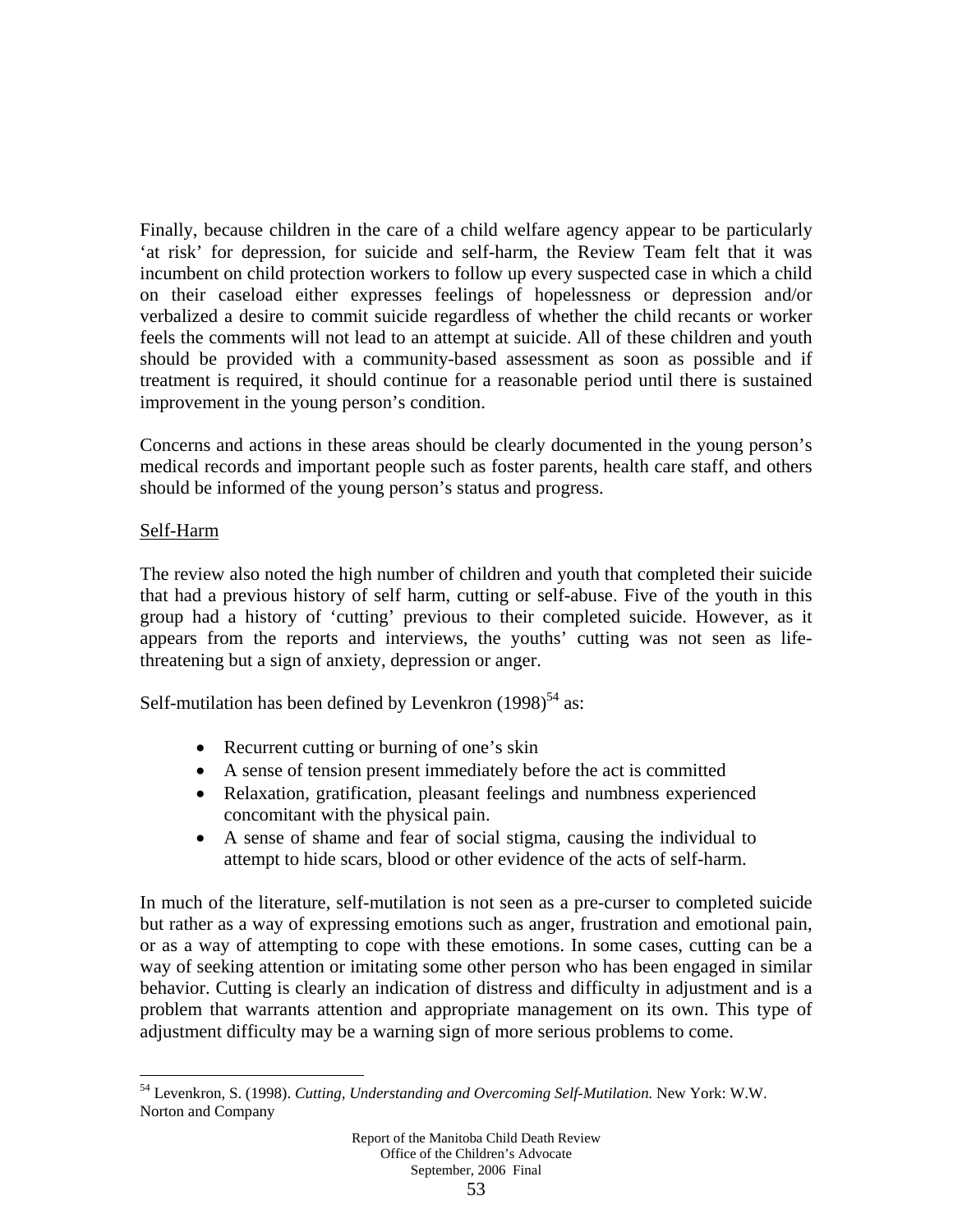The review strongly recommends that all children who show signs of self-mutilation, cutting, etc. be seen by a mental health professional as soon as the behaviour begins. These problems are clear signs of significant adjustment problems. Early intervention with these problems may decrease the likelihood of more serious problems in the future.

## *Recommendation #12*

*That the Department of Health work with the Regional Health Authorities to draft a protocol for assessing and treating children and adolescents who come into hospital emergency rooms with feelings of depression, self-harm or suicide. These protocols should include an assessment protocol, a protocol for ensuring follow-up services are offered and a protocol for immediately informing the local child welfare agency if the safety of that child is in question.* 

## *Recommendation #13*

*That child welfare case managers follow-up all reports of suicidal thoughts, actions and/or self-harm behaviours among children receiving services from child welfare agencies by performing an initial assessment themselves and, if required, arrange an assessment by a mental health professional as soon as possible. Based on the assessment of the case manager and the mental health professional, arrangements would be made for prompt follow-up with an appropriate treatment plan that fits the young person's difficulties and life situation.* 

### *Recommendation #14*

*That all reports or disclosures of suicidal ideation or attempts be assessed by a mental health professional with a follow-up appointment within 30 days of the first assessment.* 

# **6.4 Evaluating Suicide Risk**

The suicide of a child or youth is one of the most distressing situations that a parent or professional may have to experience. These deaths are seen as most difficult because they not only signal the tremendous pain that the child was facing but also the fact that those closest to that person were not able to help the youth or prevent this tragic outcome. In many ways it is also a death that is seen by most as preventable.

When conducting this review, the team was struck by the lack of knowledge regarding signs of suicidal intent, depression and emotional distress among the child welfare workers that we interviewed. While many found the suicide of their client especially painful, many reported that they did not think that the child was in danger before the act. The review believes a system should be developed to ensure that the staff from the Authorities receive adequate training to identify signs of serious problems in adjustment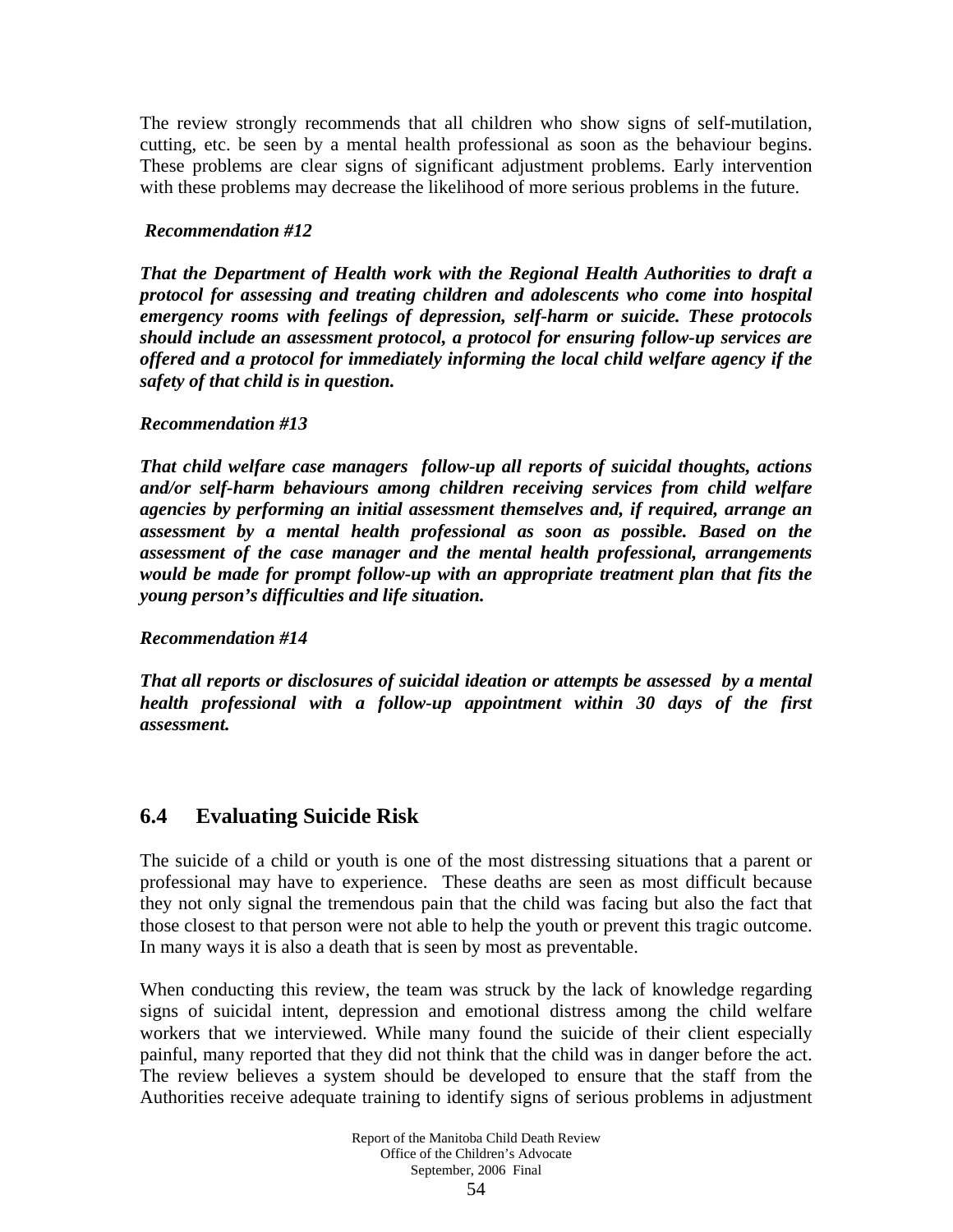and risk of suicide, and that approaches are recommended in dealing with these problems. This should be done during pre-service training and again on a regular basis while working in the field.

## *Recommendation #15*

*That in pre-service training, child welfare staff receive specific training on identification of young people with significant adjustment problems, emotional distress and risk of suicide. This training should include information about appropriate resources for intervention. The routine use of this information should be evaluated as part of the normal supervision process and regular updates on this training should be provided.* 

### *Recommendation #16*

*That the Departments of Health, Justice, Family Services and Housing and Healthy Living conduct a separate and comprehensive review of all youth suicides in Manitoba during the past five years and that a report be available by June 2007.* 

### Maintaining a Safe Environment

The Task Force on Suicide in Canada reports that suicides among youth are often more impulsive than those completed by adults. In his American study, Shaffer  $(1988)^{55}$ comments that in these cases, the availability of firearms was an important factor in the impulsive decision of some youth to end their lives. It is important, therefore, to consider not only the relationship between the access to guns in the home as well as access to other hazards that can be used in a suicide attempt.

The Canadian Firearms Act and Section C-46 of the Criminal Code sets out specific guidelines related to the safe storage of firearms. Under these guidelines, all firearms are to be stored unloaded, unable to be fired by using a secure locking device and kept in a locked and secure vault or storage closet. Under the act, bullets are also to be stored in a safe and locked space separate from the space that the gun is occupying.

The Child and Family Services Act/Foster Home Licensing Regulations also sets out procedures as it relates to the safe storage of medication and poisons. It reads:

Safety and Health practices

1

34 A licensee shall ensure that

<sup>55</sup> Shaffer, D (1988). The epidemiology of teen suicide: An examination of risk factors. *Journal of Clinical Psychiatry, 49* (9, Supplemental), pgs 36-41.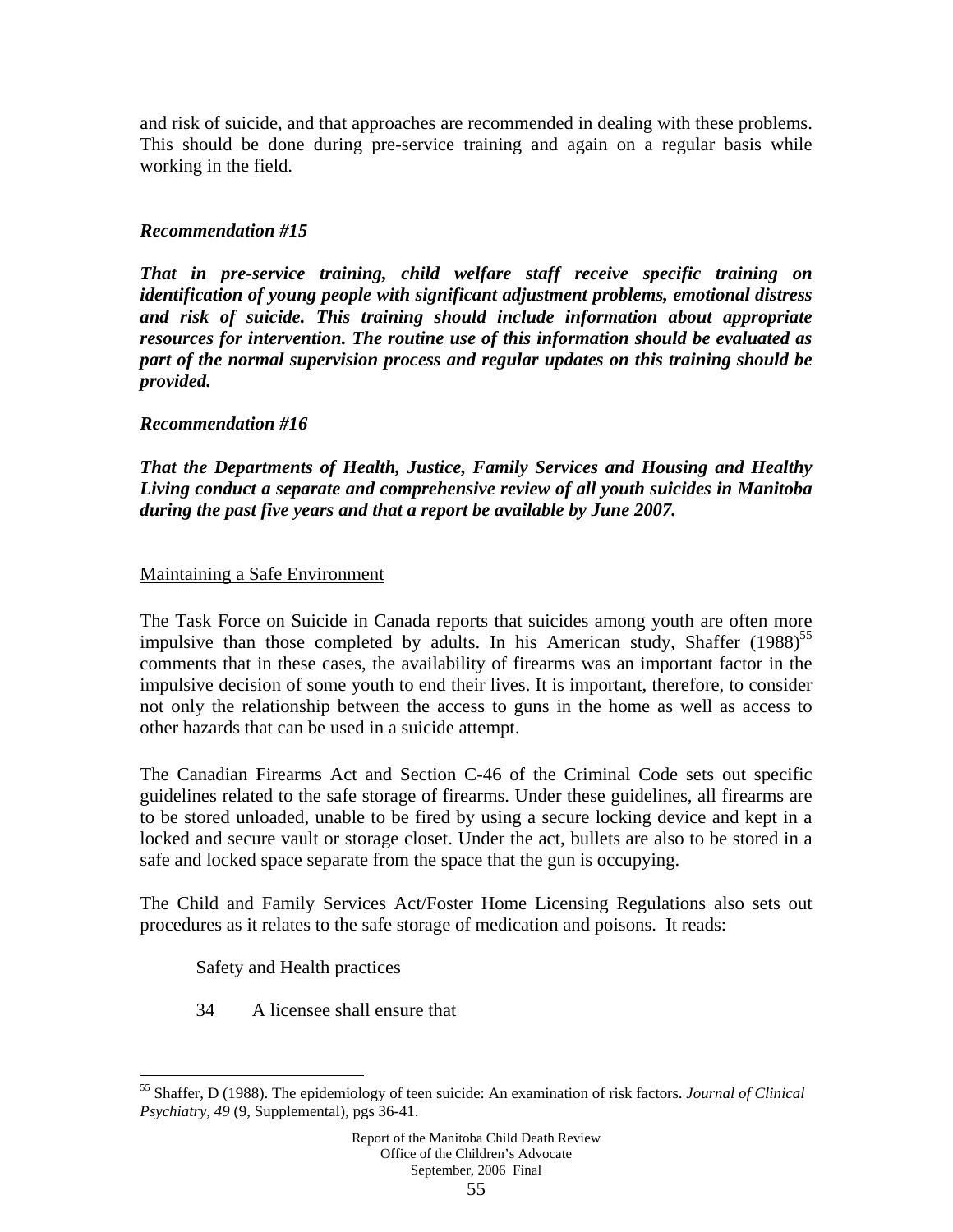(a) all poisonous or inflammable substances, prescription medications and cleaning supplies are stored in a safe manner and are not readily accessible to foster children.

It is evident that guns are an everyday part of rural and reserve community life and that most gun owners are vigilant about ensuring that guns and other weapons are stored in a manner which prevents children and youth from gaining access to them. It is also recognized that it is difficult to be vigilant about ensuring all medications are locked up at all times in a family foster home. However, extra precautions should be in place regarding potentially hazardous and deadly materials when children and youth, who are known to be a high risk for suicide or behavioural problems, are placed in that home to prevent potential problems from occurring.

## *Recommendation #17*

*That child welfare agencies ensure that foster homes have adequate information and comply with existing foster home regulations regarding the safe storage of guns, medications and toxic materials.*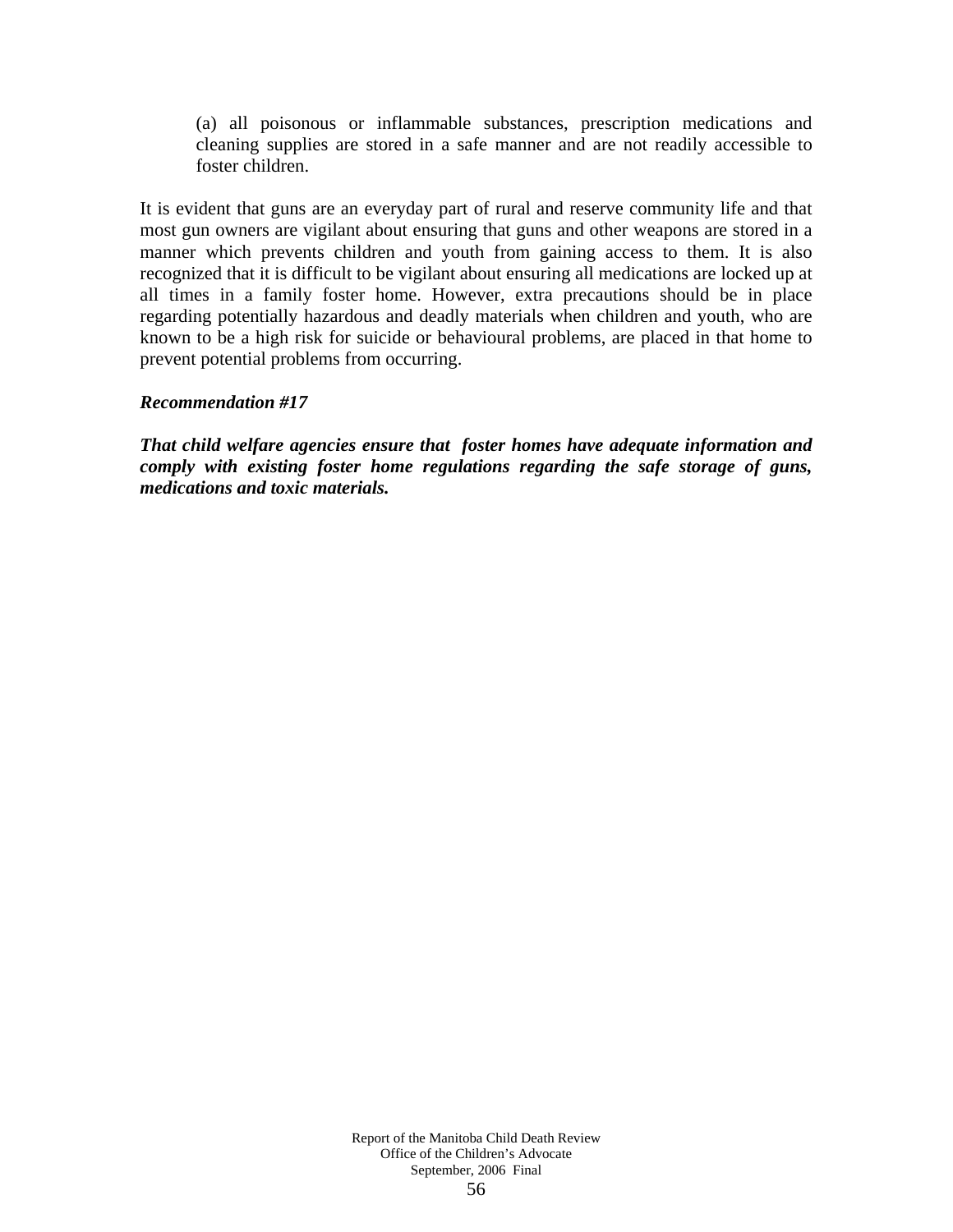# **7.0 Homicides**

1

One of the most distressing group of deaths in this study are the babies, children and youth who died of homicide. These deaths often receive a great deal of public attention and are among the most troubling for the child welfare system. This study examined a total of 18 of homicides of children and youth that occurred between January 2003 and March 2006.

Among the homicides in this study, the majority of children and youth died of physical beatings, while firearm deaths claimed the lives of three youth. Among children and youth who died of homicides, about 60% were over the age of 13, with a smaller group under the age of 5. About 80% of the children who died of homicide were Aboriginal and about 20% were children and youth from Northern communities.

## **Figure 12: Homicides: Manner and Age at Death**



With respect to the manner of death, children under four were most likely to be killed by their caregiver. In most cases, this was the parent or step-parent and, in one instance, the child died in a relative foster home placement.<sup>56</sup> In contrast, the older children were generally killed by people outside of the family. This pattern has also been noted in national statistics of homicides of children and youth.

A number of patterns and concerns arose from the review of homicides among children and youth in this study. They include the use of risk and safety assessments and the need for strategies to deal with gang and street-related activities in youth.

<sup>&</sup>lt;sup>56</sup> A number of research studies have pointed to the vulnerability of preschool children to fatal injuries and death by their parents. See Kunz, J. & S. Bahr (1996). A profile of parental homicide among children. Journal of Family Violence 11(4), pgs. 347-362 for further discussion on this theme.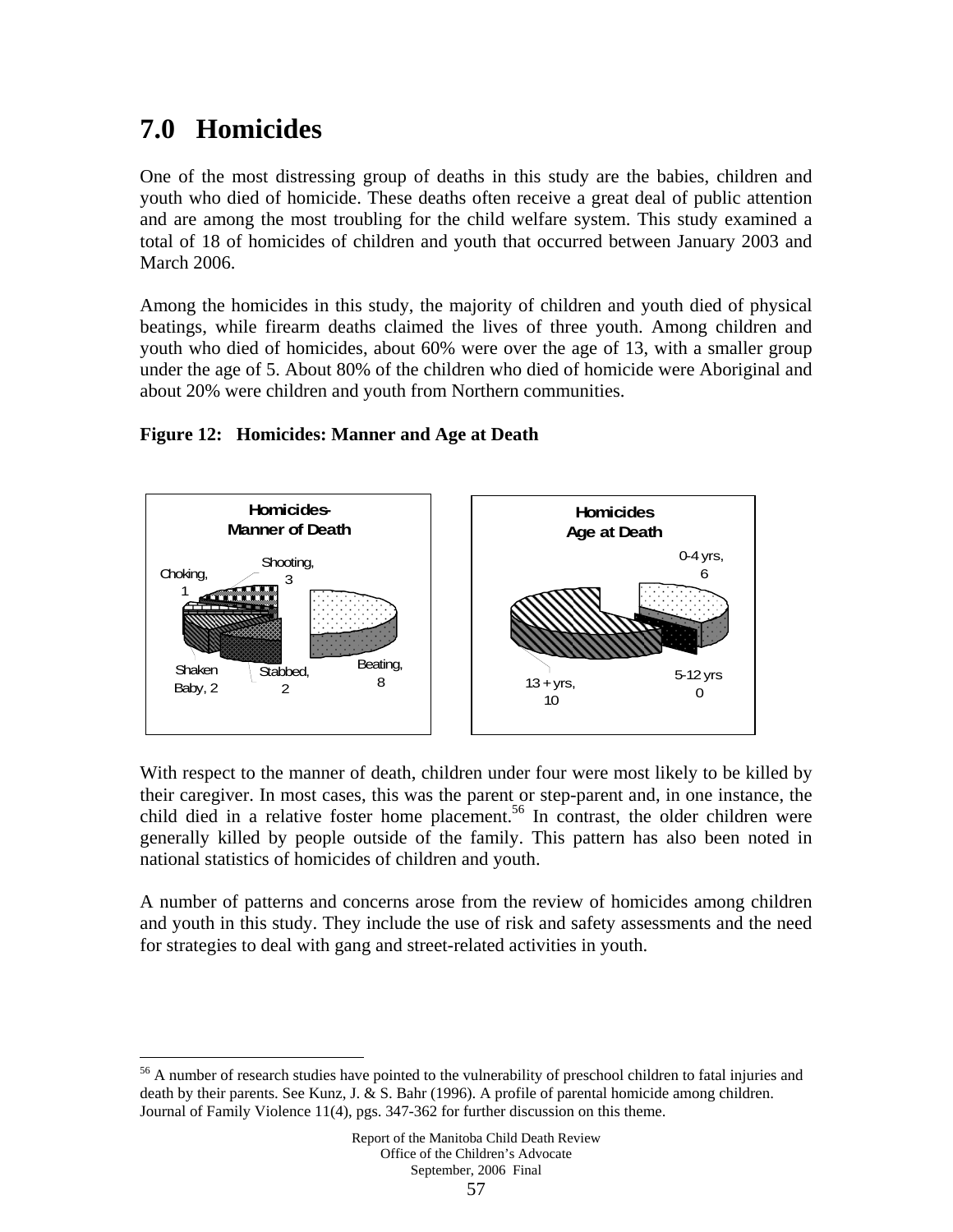## **7.1 Risk and Safety Assessments**

Within the group of homicides explored, 40% of the victims were children under the age of five. All of these children were killed by a parent or caregiver. More importantly, the team noted that the majority of these children were living in homes with a very high level of risk to the children, but none had received a formal risk and/or safety assessment conducted when they first came into contact with a child welfare agency or when they were moved or returned to their family.

The use of 'risk estimation' and 'safety estimation' tools has long been an area of debate within the child welfare system.<sup>35</sup> These assessments are generally check-lists of issues that have been shown to contribute to increasing the risk of neglect or abuse of children at the time of involvement by the child welfare system and/or possible risks to the family if no intervention plan was put into place. The tools generally provide scales or a numbering system that determines the level of risk to the child or children living in that home or family. In some agencies across Canada and the United States, risk and safety estimates may be used voluntarily to help guide a worker's decision. In other agencies, a formal written 'risk/safety estimate' is a mandatory part of the determination of the provision of child welfare services as established by provincial or state legislation.

Proponents of the use of formalized assessments suggest that a standardized tool provides workers with basic information about factors that have been shown through research to be associated with an increased risk to children. They suggest that an assessment tool will help make better clinical decisions regarding the safety of children and help parents better understand the areas needing improvement in order to provide a safe place for their children.

Opponents of the use of formalized assessments argue that a standardized tool does not measure factors that contribute to the general health and safety of children and families; such factors not easily measured but are understood by the child's worker. They argue that standardized assessments are often subjective as they tend to evaluate issues that are related to poverty and a lack of resources - issues that are often out of the control of parents. They suggest that any estimation system is only good for a very short time after completion and does not take into account extraordinary occurrences that may take place within the family after the assessment is complete. Finally, they suggest that standardized tools remove clinical judgment and context, and forces workers to act in cases that they feel may not need the level of intervention suggested by the risk assessment tool.<sup>57</sup>

In 1993, attempts were made by Reid, Sigurdson, Christian-Wood & Wright to develop a risk assessment tool customized to the Manitoba experience. This tool, called the Manitoba Risk Estimation Scales, garnered mixed reviews by child welfare workers who saw the extensive check-lists to be too time-consuming to be helpful in their day-to-day work. First Nation agencies also found that the check-lists were not culturally sensitive and did not fully appreciate the limits to their work.

 $\overline{a}$ 

<sup>57</sup> An excellent discussion of this issue can be found in *The Canadian Social Work Review*, Volume 18(1).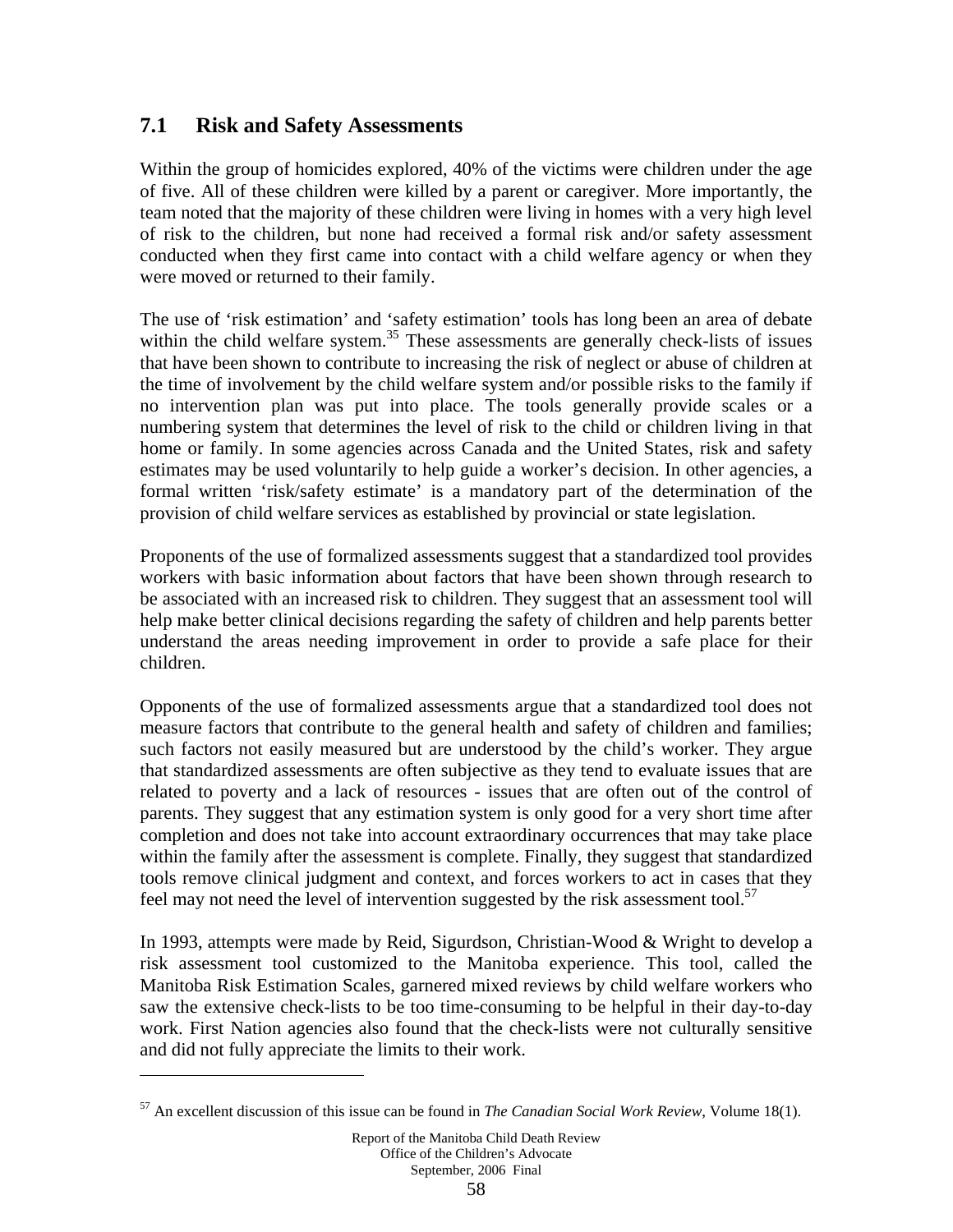Assessing risks to children in family settings is outlined in the current Manitoba Child and Family Services Standards Manual. Section 1.1.1 sets out the requirements for safety assessments during the Intake process.

This section reads in part:

1

"Mandatory Safety Assessment - When the identified issues (No. 8) require a response immediately and within 24 hours, the intake worker completes the Safety Assessment within 24 hours from the time the referral is received unless the supervisor approves an extension based on a review of the circumstances in the case. Depending on the agency, the initial worker may carry out the safety assessment, refer it to the appropriate worker to do, or refer it to the supervisor to assign a worker. When the recommended response time is more than 24 hours, the intake worker may complete a safety assessment when he or she has concerns about the safety of a child."

While different types of risk estimation tools are being used in various child welfare agencies, it appears that there is no standard tool being used. It also appears that no tool is being used consistently at intake and/or when new situations come to the attention of a child welfare agency.

The Review Team recognized the limits in any risk or safety estimation system. However, it also recognized that there were situations in which a formalized assessment may have helped the worker make a more informed decision about the appropriate level of involvement with the family. It would also act as a guide to remind workers to pay attention to areas which they may not have seen as 'risks'. This was especially true for children under four who, by virtue of their age, had fewer systems (schools, social clubs, etc.) involved with their day-to-day care. These children were often the most vulnerable to parental pressures and less able to remove themselves from harm's way.<sup>58</sup>

In reviewing current 'risk and safety assessments' from various states, it was noted that Michigan and California both employ a one-page 'family assessment' model that provides scales related to both neglect and abuse of children. Questions asked in each state's assessment were somewhat different and appeared to reflect local child protection concerns<sup>59</sup>. This model seemed to be less time consuming for workers to use and may help provide some guidance on issues requiring attention when making determinations of the level of service to provide to children and families. Staff indicated that the Competency Based Training (CBT) model of risk assessment was also helpful.

<sup>&</sup>lt;sup>58</sup> Issues regarding the vulnerability of preschool children has been noted in a number of research studies and is discussed in Kunz, J & S. Bahr (1996). A profile of parental homicide among children. Journal of Family Violence 11(4), pgs. 347-362.

<sup>&</sup>lt;sup>59</sup> In discussions with Andy Koster, Executive Director of the Children's Aid Society of Brant, it is our understanding that a variation of this model is currently being piloted in Ontario.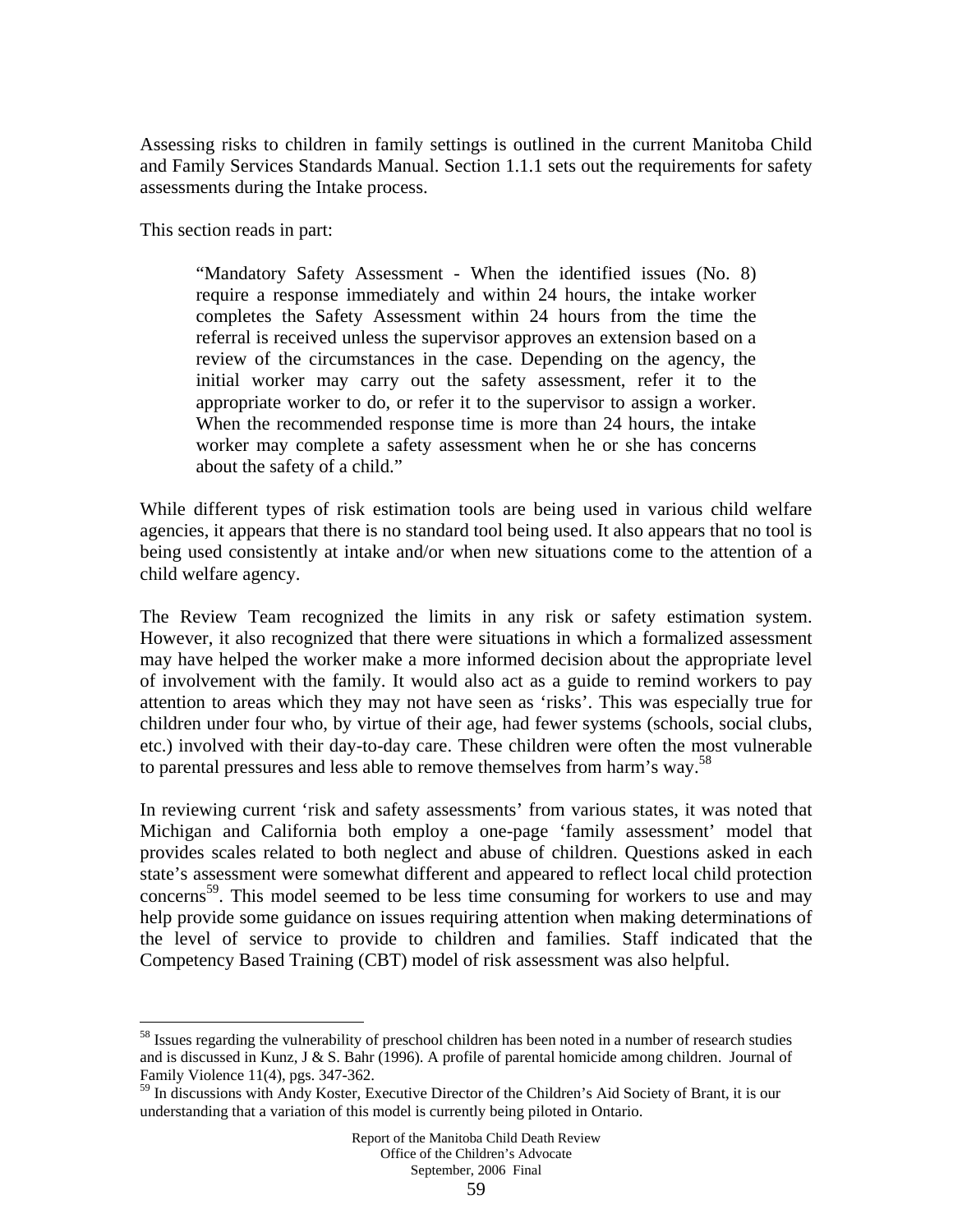### *Recommendation #18*

*That the four Authorities meet to develop a brief risk assessment tool or tools that are representative of the needs of the province or various regional areas.* 

### *Recommendation #19*

*That the four Authorities undertake to ensure that formalized risk assessments are conducted for every serviced child under the age of five upon intake, and that these reassessments be redone when the child comes into care, is moved to any new foster home placement or if the child is preparing to return to the natural family.* 

### Child Protection and Abuse Protocals

During its review of information regarding risk assessments, the Review Team was provided with a manual entitled: *Child Protection and Child Abuse Manual: Protocals for Social Workers.* It appears that this manual was developed and distributed by Manitoba Family Services and Housing in 2003. This manual provides detailed information on definitions, indicators, legislation, reporting and investigation of child abuse. It also provides information on ways to support children who are disclosing abuse and examines ways of reducing child abuse in the community.

The material in this manual was found to be a useful resource for child protection workers. The material is clear, concise and easy to understand. More importantly, the manual provides important information for child welfare workers in one convenient place.

To ensure good decisions in the area of child welfare, child welfare workers must have a clear understanding of the law, standards and procedures regarding child abuse. Compiling all of this material into one, accessible format is a useful resource for all workers. As the system has recently experienced an influx of new workers with new mandates, it would be very useful to have this resource redistributed as a resource for new workers.

### *Recommendation #20*

*That copies of the booklet 'Child Protection and Child Abuse Manual: Protocols for Social Worker, be distributed to all child welfare workers in Manitoba.*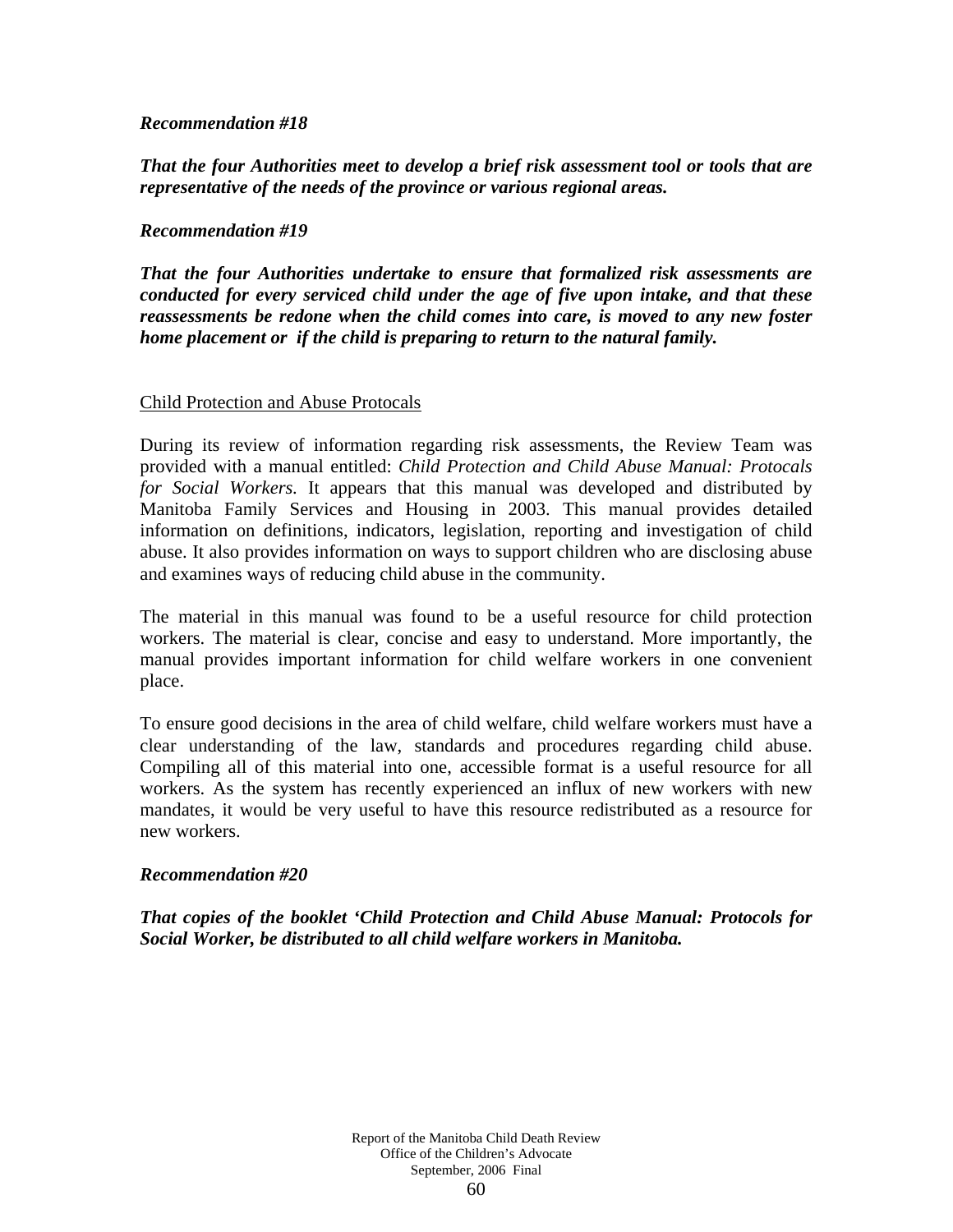# **7.2 Gang and Street Violence**

The increase in gang involvement among disenfranchised youth has become a serious concern in the province of Manitoba and the child welfare system. Street gangs are defined as groups of individuals who have, as one of its main purposes, the commission of illegal activities for the purpose of material benefit.<sup>60</sup>

In many cases, street gangs are closely linked with outlaw motorcycle gangs that are, in turn, associated with the majority of importation and distribution of illegal drugs in and across Manitoba. Street gang members are often responsible for selling the drugs imported by individuals involved in motorcycle gangs. Struggles by 'gang' organizations over maintaining control over the illegal drug market has been responsible for the growth in gang-related violence over the past few years.<sup>61</sup> The Winnipeg Police Service has listed over 2,000 street gang members on their registry and the number continues to grow each year.

Specialists in the area of street gangs suggest that youth, who are at the highest risk for gang involvement, are those who feel detached from a family environment, have a history of physical and/or sexual abuse and victimization and do not have a feeling of safety or belonging in their home and/or community. At highest risk are children who feel a lack of connection with traditional supports such as family, school, culture and community. These children and youth are more likely to invest themselves in activities with others who feel that same level of alienation from the community.

Children involved with the child welfare system are more vulnerable to involvement in street gangs due to their history of family struggles, multiple foster home placements and difficulties in the school system.

Children who feel a sense of disconnect at home and/or school can often find that sense of 'connection' and build a sense of positive self-esteem through the use of social, recreational and community-based activities with peers with similar interests. A 1999 report from Health Canada writes:

"School and community networks provide the support and enrichment needed to create safe and nurturing environments. Children who have had the opportunity to participate in a wide variety of activities and programs outside the family are more likely to view themselves as capable human beings".<sup>62</sup>

 $\overline{a}$ 

 $60$  Manitoba Department of Justice (undated). Project Gang-Proof: Gangs, A Handbook for Families and Community Members. Available on line at crime<br>prevention@gov.mb.ca.  $^{61}$  Ibid

 $^{62}$  IBID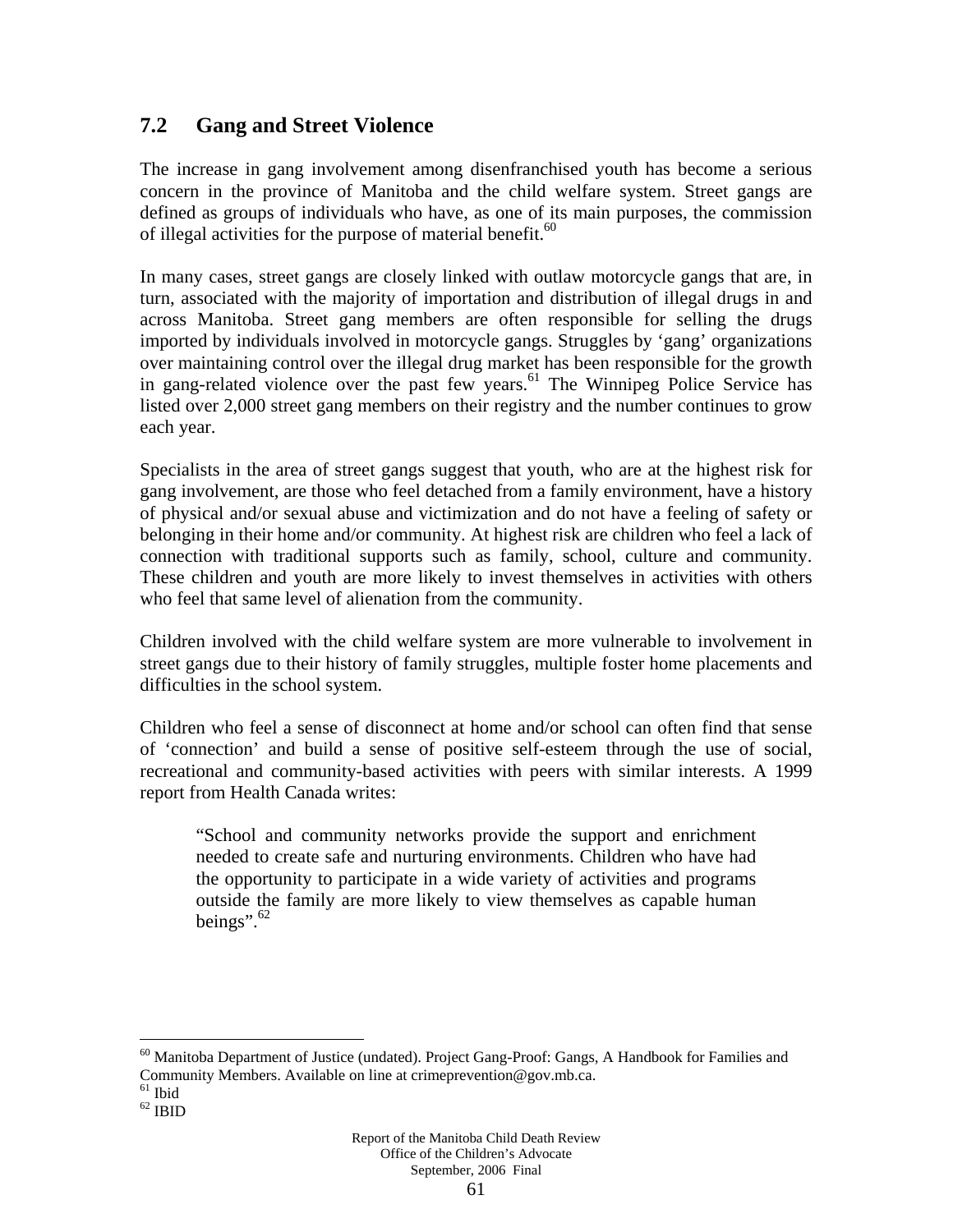Given this information, it seems surprising that the Government of Manitoba continues to reduce funding for recreational and social activities for children in care. Current funding for children's social and recreational activities are woefully inadequate to cover costs associated with social and recreational activities for children in the care of a child welfare agency, activities that presumably help build positive self-esteem and enhanced skills in children and youth. These activities are especially important for children or youth who are struggling in school and home and need an activity that will boost their sense of accomplishment and self-worth. Restricting funding in this area makes little sense given that all of the research developed by Health Canada and the Manitoba Department of Justice points directly to the relationship between increased social and recreational activities and healthy lifestyle choices for high-risk children and youth.

The continued erosion in funding for children's recreational and social activities will have a negative impact on the emotional and social development of children in the care of a child welfare agency and may result in higher numbers of children involving themselves in negative activities such as street gangs, drug and alcohol use and other street activities.

### *Recommendation #21*

*That the Department of Family Services and Housing immediately raise the funding for social and recreational activities for children in care from \$1.47 a day to \$2.00 a day and that the money be held in an agency pool to provide recreational programming, such as camps, lessons and club fees for children in care.* 

### *Recommendation #22*

*That the Department of Family Services and Housing, along with any relevant government departments should make available prevention funding, to support social and recreational programs encouraging healthy alternatives for children and youth receiving services through a child welfare agency. No-cost, family-focused recreational activities should be promoted as healthy alternatives for 'high risk' families.*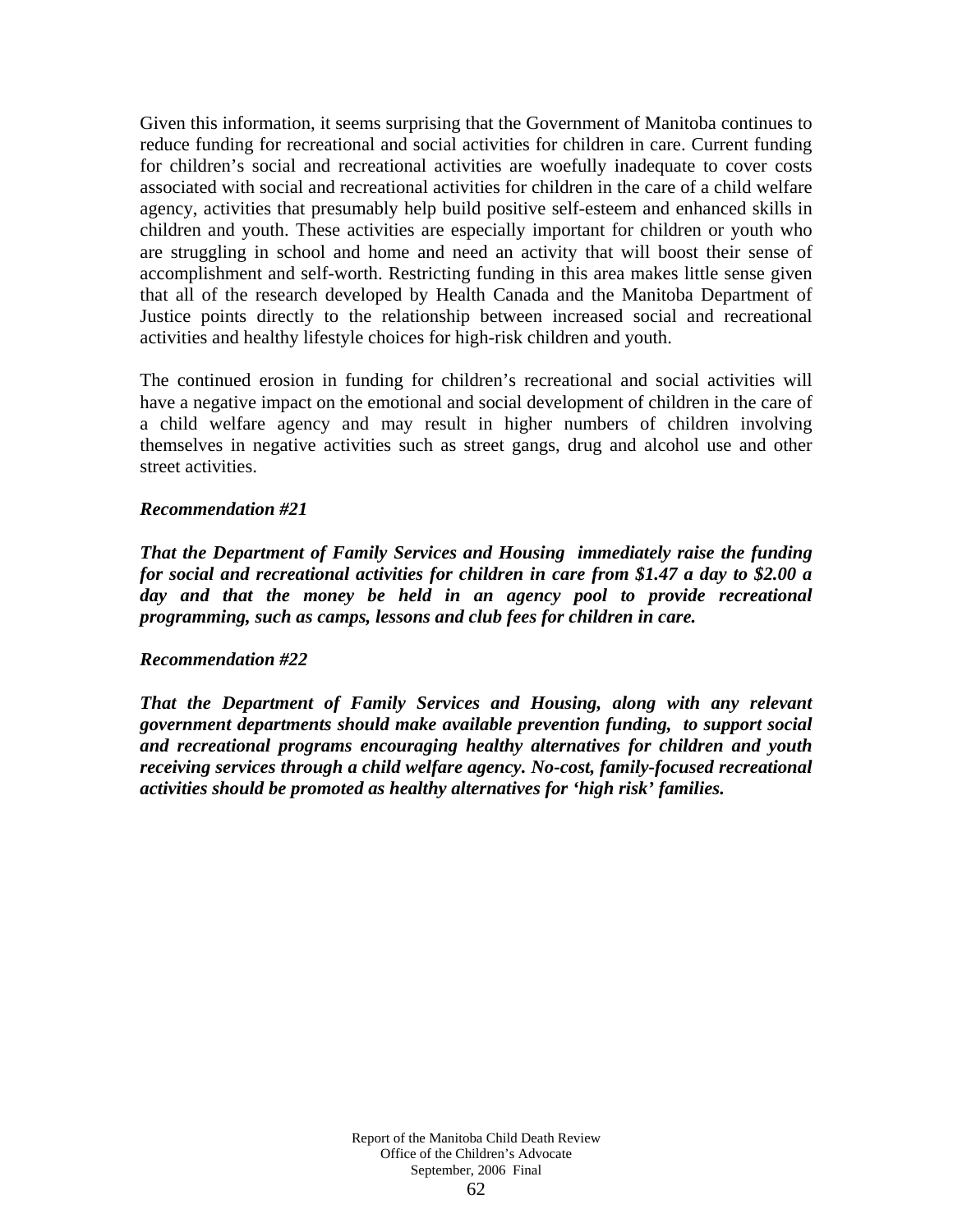# **8.0 Preventing Deaths of Children in Care in Manitoba**

Through the first part of this study, (Sections 4-7), issues and concerns related to a particular manner of death were noted, including factors related to suicides, homicides, accidents and natural causes. Also noted were a number of issues and concerns that were common in all manners of death and constituted overall risks for children and youth in Manitoba. These issues included the high proportion of children born with FASD, issues related to parent-teen conflict and issues related to the delivery of mental health services in Manitoba. The team noted that intervention and support in these areas might have helped to reduce some of the risks that Manitoba's children are facing, especially children involved in the child welfare system.

# **8.1 Mental Health**

Perhaps the largest area of concern related to the deaths of youth in this province is the ability of the child welfare system to work collaboratively with the mental health system to ensure a seamless delivery of supports when a child or youth is displaying the symptoms of mental health concerns. To accomplish this, there has to be an effective, good-working relationship between the agencies mental health services and appropriate services to respond to these needs.

The Review Team reviewed numerous deaths of children who had been known to the mental health system prior to their death, but may or may not have received service. These deaths included children who died of suicide, homicide and natural causes. Of particular concern, however, were the children who died of suicide. Of the 13 suicides that had been explored, only one did not have a known history of depression, and about half had been seen by a mental health professional within a year of their suicide.

Perhaps the most distressing of these deaths were the youth who presented at a hospital emergency room with symptoms of depression and suicidal thought and who did not receive additional services because the emergency room doctor did not believe that the youth's symptoms warranted a full mental health assessment. Another youth however, did commit suicide within months of his/her hospital visit.

In researching this area further, the Review Team met with agency staff involved with the child at the time of the death, as well as representatives of child and adolescent mental health services in Winnipeg and Thompson. Finally, the Review Team met with a representative of the Winnipeg Mobile Crisis team, a team that is often called upon when a family or school is concerned about the safety of a child. The Review Team was interested in exploring their thoughts on the current service model for children and youth.

In the 2004 Redhead Inquest, Judge K. Mary Curtis noted that:

"Mental health service in Manitoba is a hydra-headed creature. A myriad of resources exist within the rubric of "mental health." (pg 51)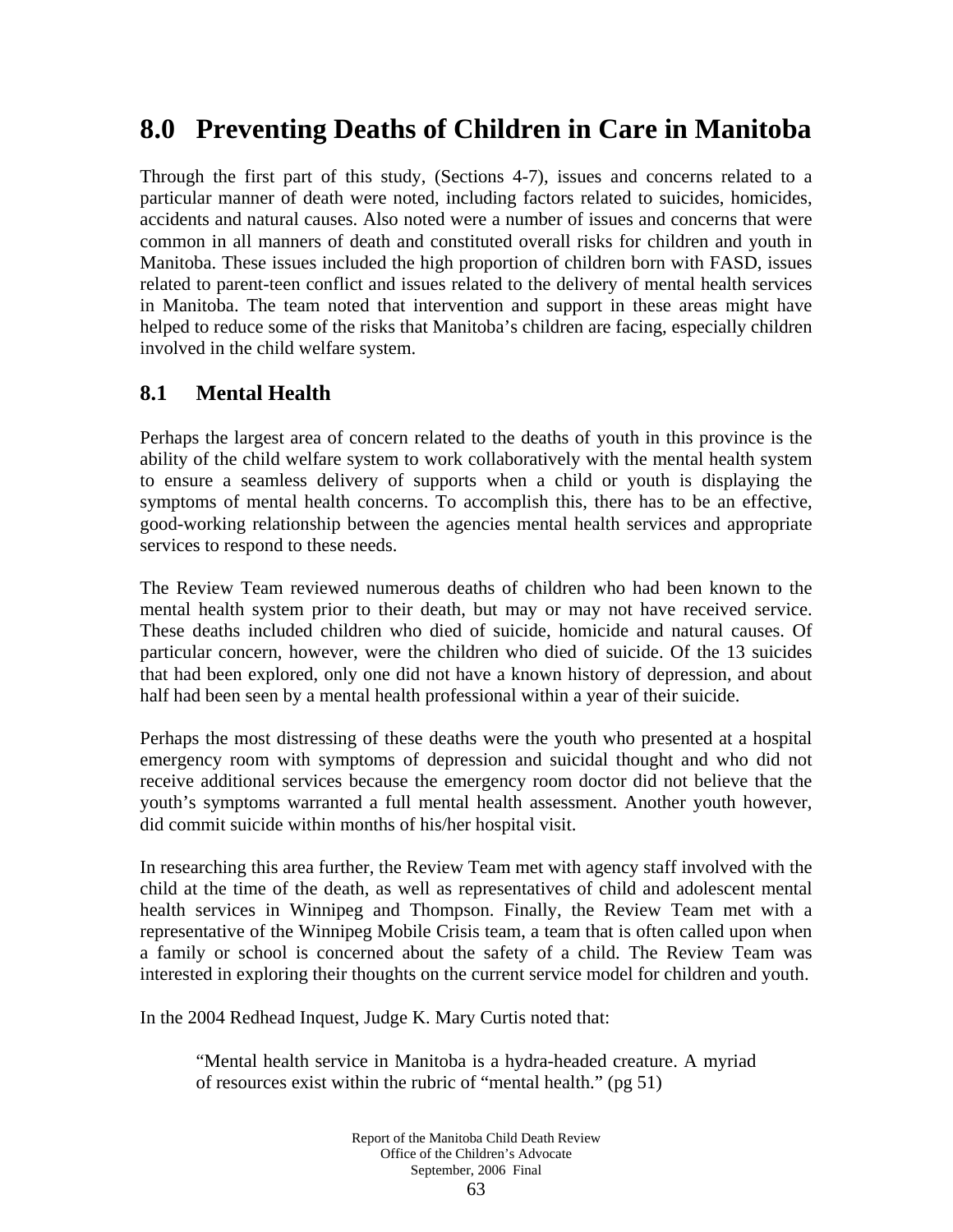In reviewing all of the material provided, it became very clear that the current child and adolescent mental health system is under-resourced and, as a result, unable to meet the needs of an increasing number of children and youth with emerging mental health concerns. While this is a concern throughout the province, problems with access to mental health services are particularly worrisome in rural and remote communities. It appears that few comprehensive mental health services are available for children in these communities.

One of the most pressing needs is the availability of emergency support and in-hospital treatment for children seen to be at danger to themselves, due to depression or suicidal thoughts. It is the Review Team's understanding that the Child and Adolescent Treatment Centre (CATC) in Brandon has been operating as a crisis stabilization unit for at least a year and no longer provides in-patient psychiatric services to children and youth in the Brandon, Westman and Parklands area. It is also the understanding that very limited services are offered at other rural hospitals and that children with acute issues are transported to larger health centres such as Winnipeg.

Shortages in services in the rural area exert pressure on the Winnipeg system and, as a result, Winnipeg's mental health system is running at 'over capacity' levels much of the time. This system is both confusing and difficult for families and child welfare workers who must attempt to meet the emotional and physical needs of the child who may have been transported hundreds of miles to receive services. It also encourages parents and service providers to under-report or minimize concerning behaviours in the child and to try and 'make due' with existing resources in the community.

In speaking of the need for increased 'itinerant' psychiatrists in remote communities, Dr. Keith Hildahl spoke of some of these difficulties when children or families must leave their home community to receive services. The Redhead Inquest recorded his comments as:

"Another benefit of the itinerant psychiatrist attending a remote community is that people who might not otherwise seek help for fear that they may have to leave the community and their family behind to get that help may be prepared to accept the help they need if they are reassured that they will not be sent away from home." (pg 54)

Additional problems were noted in First Nation communities in which issues related to inter-jurisdictional responsibility<sup>63</sup> create additional confusion and shortages in service. There continues to be some confusion about availability of hospital services for onreserve children and the conditions under which children and youth are able to access these services. This was also noted in the 2004 Redhead Inquest in which Judge Curtis wrote:

 $\overline{a}$ 

<sup>&</sup>lt;sup>63</sup> Please refer to the section 8.3 on Inter-Jurisdictional Issues for further discussion of this theme.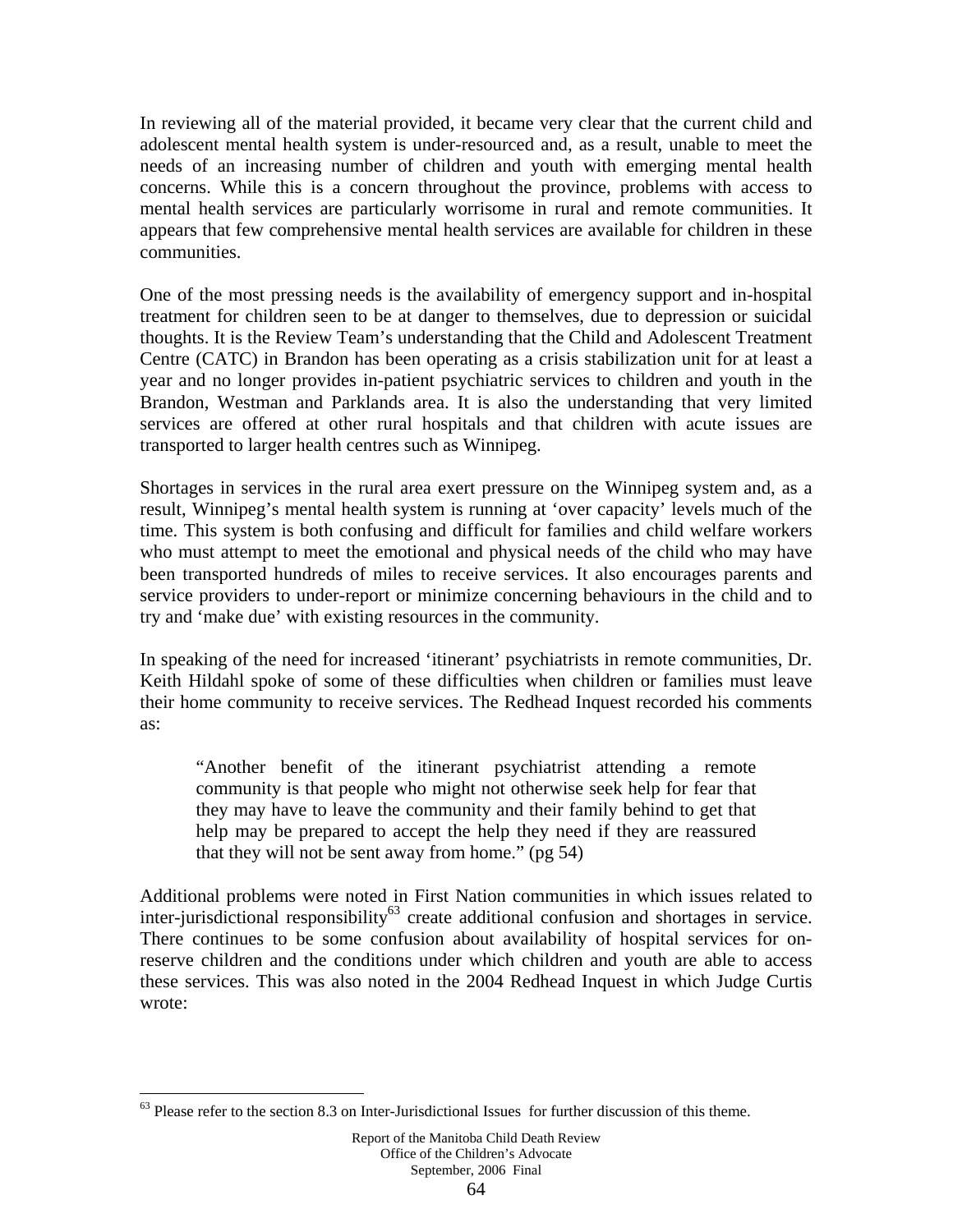"Much evidence was given during the course of the inquest that there have been various and sundry attempts to bring together people from different service areas. Discussions take place, but rarely are the people involved in a position to effect change. This is not a new problem. The concept of integration of all levels of leadership and jurisdictional responsibility holders coming together for an integrated model has been written about and spoken in many places including the Royal Commission on Aboriginal Peoples. Failure to integrate these three jurisdictions has negatively impacted on the provision of mental health services, and will continue to do so without the participation of those who are high enough in the scheme of things to take the responsibility of making decisions."

Northern First Nation child welfare agencies reported that the lack of services in the North means their workers are often in the position of providing crisis services for young people with mental health issues without the support of medical professionals, secure crisis facilities and/or follow-up services. The Review Team was also surprised to hear that staff do not have any time off to grieve the death of a child who was in care because there are few back-up supports available to replace them. This creates tremendous stress on their workers leading to a high turnover rate among child welfare staff.

Further, agency staff reported that nurses in First Nation nursing stations may not have specific training in the area of mental health and may rely on 'previous experience' when treating a child or youth with mental health concerns. In many cases, they also may not have access to a physician once the itinerant physician has left the community.

The review was interested in some of the innovations in the field regarding the Manitoba Telehealth system. This service allows community-based professionals to have access to medical professionals as consultants as needed. Community-based workers and patients can have access to this service without leaving the community unless absolutely necessary. The review noted that this may be a program that has real potential to provide a higher level of service in rural and remote communities.

As mental health is one of the primary issues confronting medical staff at nursing stations, it seems that additional professional training in the area of mental health and additional support via a 'Telehealth' system may help to better assess signs of depression and/or suicidal thoughts before these issues become acute.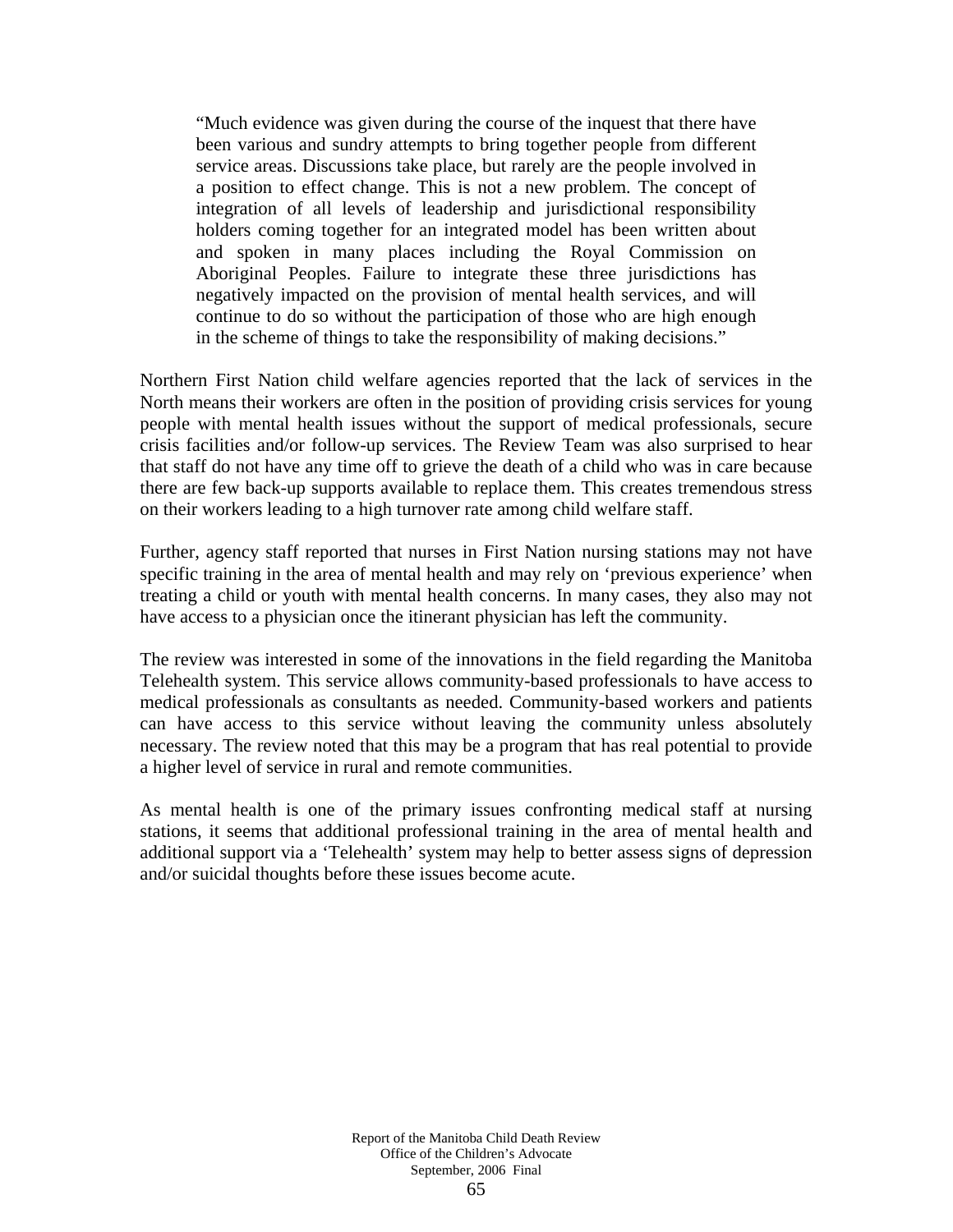### *Recommendation #23*

*That the Department of Health conduct a review of current child and adolescent mental health services and intervention resources available in rural and remote areas to ensure that children living in these areas do not always have to travel to Winnipeg and Thompson for service.* 

### *Recommendation #24*

*That the Department of Health prioritize the hiring of one or more psychiatrists for the Child and Adolescent Treatment Centre in Brandon to provide full in-hospital and outpatient support for families in the Brandon and surrounding areas.* 

### *Recommendation #25*

*That the Department of Health provide funding to expand the existing training program for Child and Adolescent Mental Health to First Nations staff using Telehealth facilities* 

### *Recommendation #26*

*That the Department of Health provide funding for a mental health Telehealth program based in Winnipeg to improve availability of psychiatry and mental health expertise in rural Manitoba and First Nation communities.* 

### Crisis Stabilization Programs

In many cases, a child exhibiting the signs of depression or suicidal thoughts may not need to be admitted into hospital but may need to be monitored in a secure area for a period of time. The Review Team was pleased to see that the Winnipeg Mobile Crisis Team had begun to work in tandem with the Winnipeg Children's Hospital to ensure that children and youth who had presented at the hospital but did not need to be admitted were offered a 48-hour stay in their crisis stabilization unit instead. This allows the child or youth to have time to think through some of the issues that caused the crisis and ensures that the child's condition does not deteriorate further. In these cases, crisis stabilization programs can be cost-effective and an invaluable resource for families and the child welfare system.

Mobile crisis teams perform an invaluable service in working with families within the child's home or residence to defuse and de-escalate difficulties that the child or youth is experiencing. Mobile crisis staff are able to develop emergency case plans for the child, mediate parent-teen conflicts, assess mental health or possible suicide risks and/or help a child or youth work through issues related to crises in their lives. These units are a costeffective way of reducing harm and ensuring the safety of children and youth in crisis situations.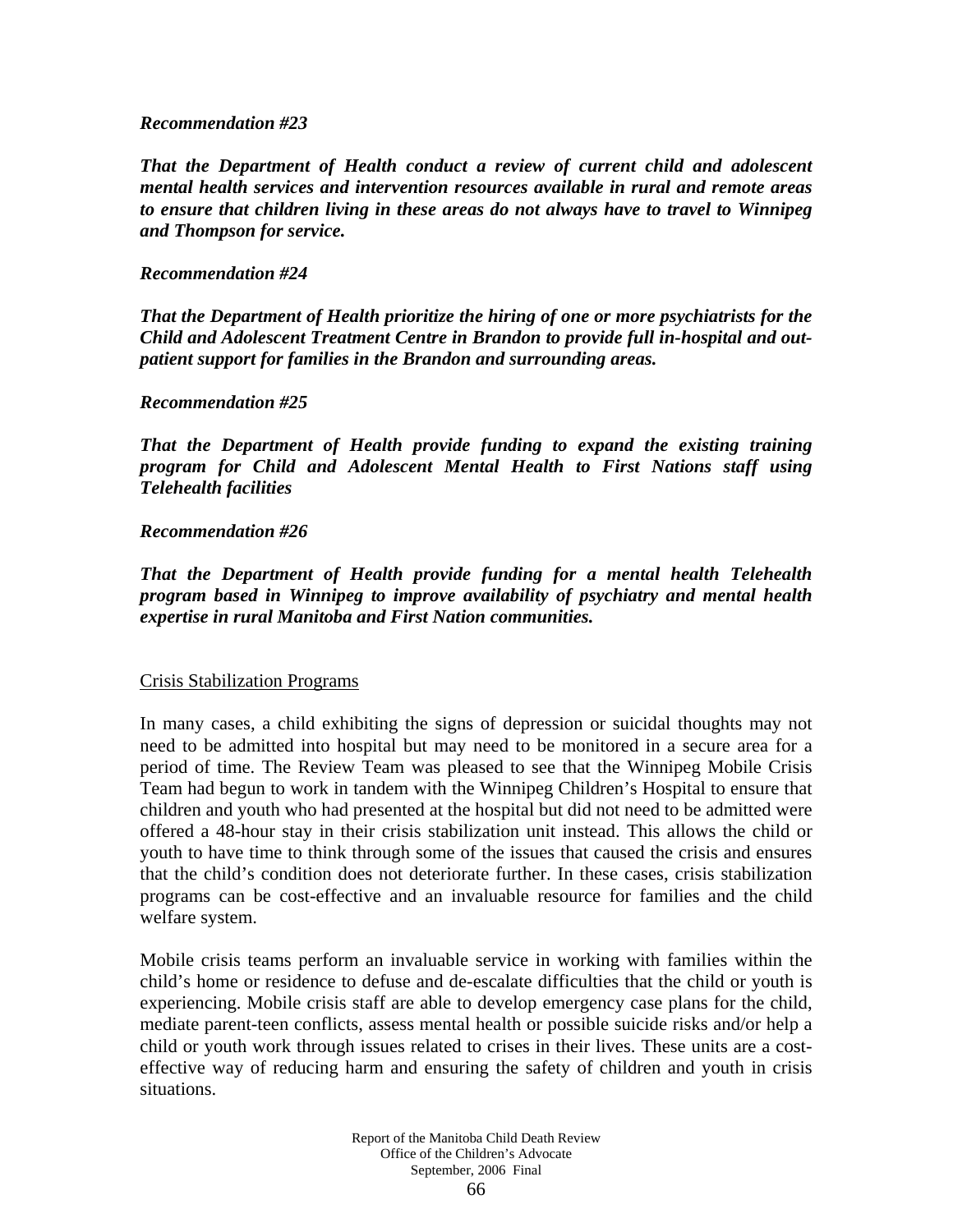In reviewing the services of Macdonald Youth Services' Mobile Crisis program in Winnipeg, the Review Team was made aware of the shortage of crisis stabilization beds available for children and youth in crisis situations. The need is particularly chronic in the female unit which, the Review Team was told, is running at almost 100% capacity. It seems reasonable, therefore, to expand this service to accommodate the needs noted in this program as this is a cost-effective way of ensuring the safety of children in crisis situations.

It was also noted that wait times for service through the Mobile Crisis team is increasing as the service becomes better known. There is a particular need in the early evening when children and youth are out of school and appear to have a higher need for counseling, support and /or mental health services.

At the moment, mobile crisis programs for children and youth are available in various fashion in some regions. It was agreed that if these types of services were developed and/or strengthened, they would be a valuable resource to reduce the number of children at risk of suicide in Manitoba.

### *Recommendation #27*

*That the Department of Family Services and Housing provide additional funding for five additional beds in the girl's crisis stabilization unit.* 

*Recommendation # 28* 

*That the Winnipeg Mobile Crisis Team be expanded to include one additional evening staff to accommodate youth in crisis.* 

*Recommendation # 29* 

*That the Department of Family Services and Housing and the Department of Health work in tandem to develop Mobile Crisis teams and Crisis Stabilization programs in all Manitoba regions that do not currently have such a program.*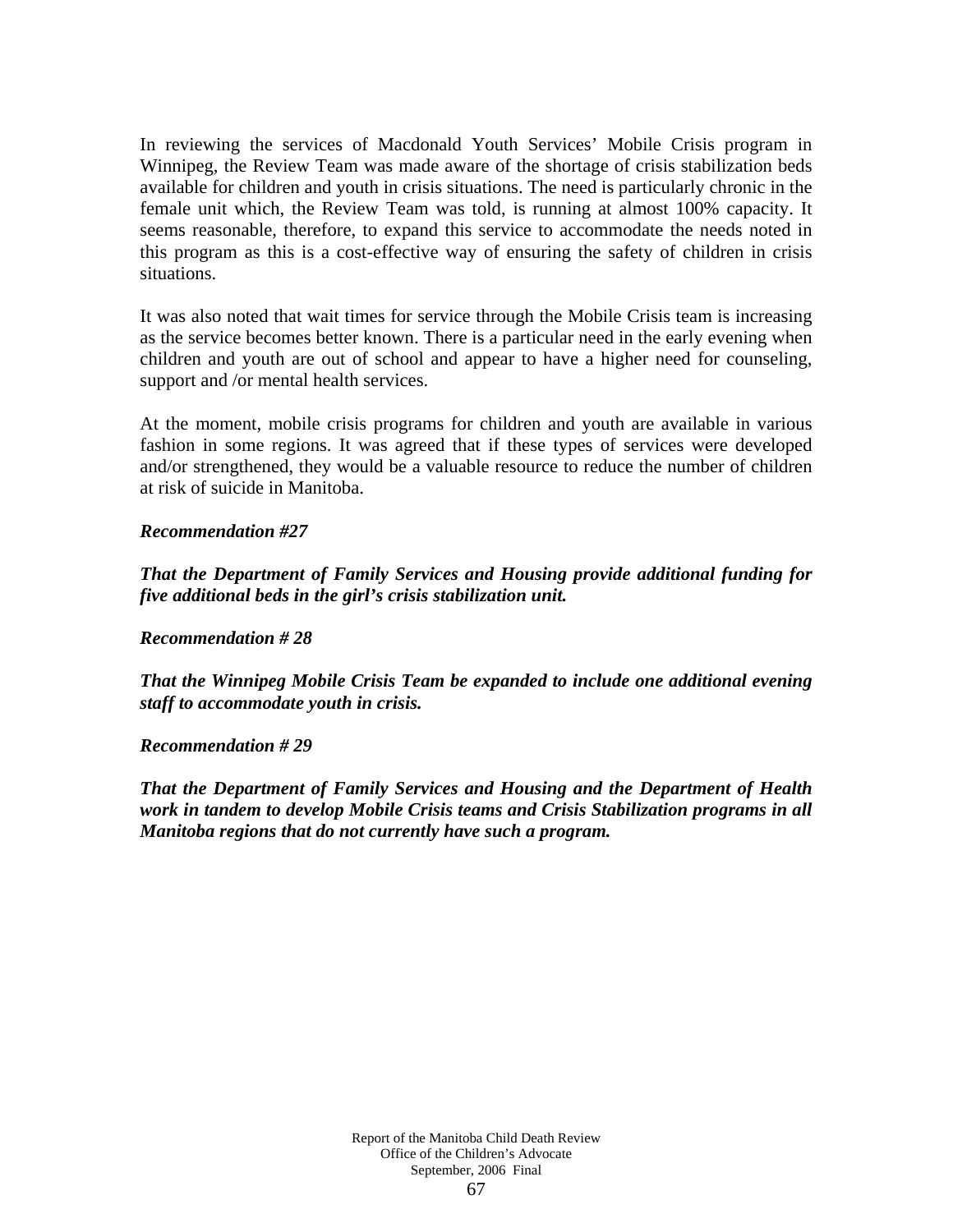## Out-Patient and Community-Based Mental Health Services

Community-based counseling and mental health services have proven to be the least intrusive way of delivering mental health services. This was also noted in the 2004 Redhead Inquest:

"It is also difficult once somebody has been taken out of the community and "treated" and is to be sent back into the community because: (1) The situation at home in the community is probably no different than it was prior to the young person being sent away for treatment. The result is, of course, that with nothing changed, whatever gains had been made while the person was out of the community are likely quickly undone once they simply go back into the same milieu." (pg. 55)

Despite this, the Review Team noted that public funding for 'out-patient' counseling for children and families remains in short supply in areas outside of larger population centres. Further, the review noted the long waiting lists for publicly funded programs (if available), and difficulty accessing programs.

Funding cuts have also been noted in the out-patient mental health program offered through First Nation and Inuit Health Branch which now caps service at 6 to 10 sessions. These reductions have led to long-waiting lists and reductions in service which, in turn, puts additional pressure on the in-patient hospital programs and only serves to increase the intensity of the presenting issues and has the potential to cause serious harm and/or death in some situations.

It is believed that cuts to publicly-funded counseling programs may provide short-term savings to government but has the potential to create long-term and more intensive hardships for children and families, particularly those with fewer resources.

### *Recommendation #30*

*That the Department of Family Services and Housing and the Department of Health expand funding for out-patient treatment services for children, youth and families such that a child, youth or family is able to access counseling within 12 weeks of referral.* 

# **8.2 Parent-Teen Conflicts**

Perhaps the single largest group in this study was youth over the age of 13. Often times, these deaths were particularly troubling because they signaled problems within the child welfare system, the lack of services for youth and the lack of coordination between services designed to support adolescents. Further, the review found that service delivery from all agencies differed dramatically throughout the province both in philosophy and in availability. This, in turn, led to gaps in services that affected the lives and deaths of these adolescents.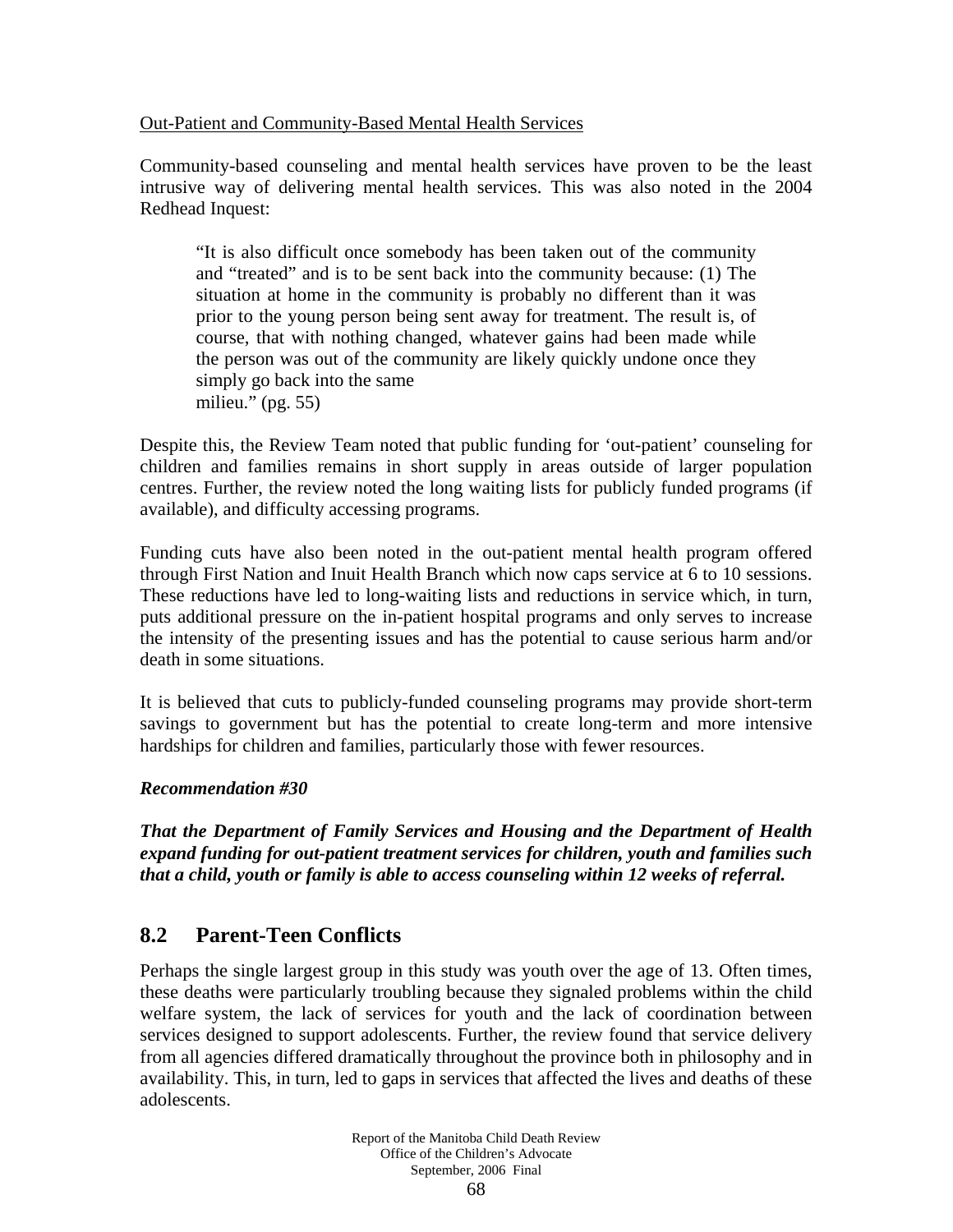It was interesting to note, within this study, the pattern of death by age category. While younger children tended to die as a result of natural causes, accidents and homicide, adolescents had a greater likelihood of dying from homicide or suicide, with a much smaller number of youth dying as a result of accidents or natural causes. It is also important to note that in almost all of these deaths, including one of the natural deaths,  $64$ the actions of the youth contributed to their death.



## **Figure 13: Death of Adolescents and Children-Manner of Death**

It was also noteworthy that only a small number of youth in this study were living in the care of an agency at the time of their death. However, those that were in the care of an agency were more likely to have been permanent wards with long-standing issues within their family of origin. In a small number of cases, the adolescent had recently entered care as a result of either a medical condition or issues in the family home that were so intense that the parents were no longer able to support that child. Two main issues were noted in this theme; parent-teen conflicts and specialized services for adolescents.

### Parent-Teen Conflicts

 $\overline{a}$ 

While none of the children's demise, to date, have been as a direct result of parent-teen conflict, the Review Team noted that, in at least three of the recorded homicides, in many of the suicide deaths and in one of the natural deaths cited, conflict between the youth and the parent was a contributing factor in the death.

<sup>&</sup>lt;sup>64</sup> One of the youth in the natural death category died of natural causes that could have been reversed had she followed the strict medical regime that her doctors had ordered.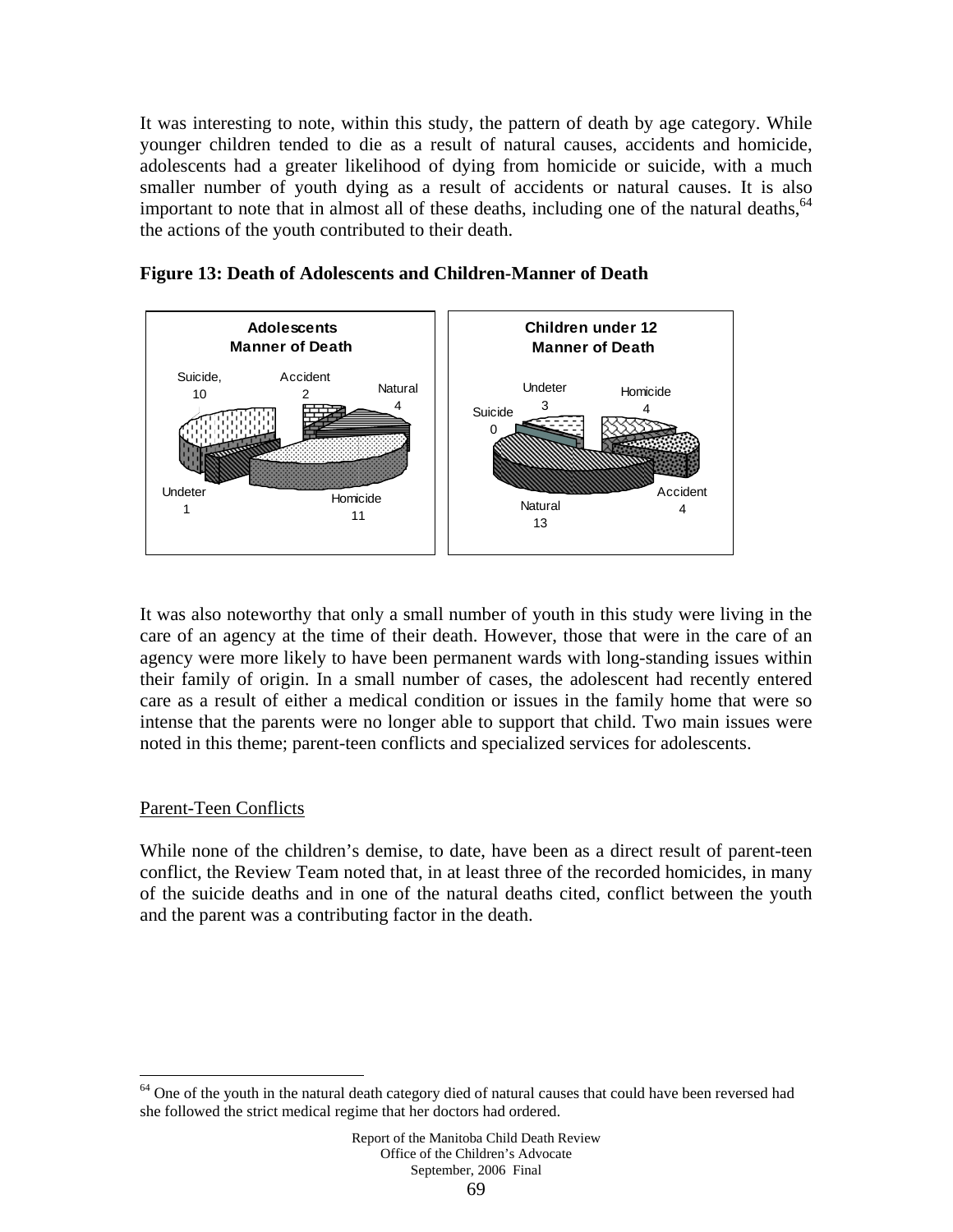Parent-teen conflicts are not a new phenomenon. Child development specialist Erik Erikson studied issues related to emerging self-identity beginning in the  $1950s^{65}$  and writers have produced 'self-help' books<sup> $66$ </sup> on living with adolescents since then. What has changed, however, is the growth within child welfare agencies of referrals and selfreferrals from adolescents citing parent-teen conflicts as their reason for referral. Often these situations can be diverted to mediation between parent and child, and protection services are not necessary. In general, it appeared that agencies were often reluctant to become involved in family disputes unless the adolescent demonstrated extreme needs, some vulnerability within the family or community and/or had no other options. However, in other cases, long-standing and chronic issues in the home were intensified by the onset of adolescence or the issues presented were so intense that mediation is unsuccessful.<sup>67</sup> This may mean that the child must be taken into care to provide the supports he/she needs through his/her adolescent years.

It was found that when adolescents came to the attention of an agency as a result of parent-teen conflicts, services varied widely between agencies throughout the province. A youth may present to an agency by disclosing physical altercations with a parent, and this may be categorized as a 'high needs' case that necessitates the placement of the adolescent. In other cases, the situation would be viewed as a typical parent-teen conflict and the child and family would be forwarded to voluntary community services for follow-up. Too often, this referral was not followed again up by the referral agency to ensure that the child and/or family were receiving the services needed.

In response to the increase in referrals of adolescents, Winnipeg Child and Family Services initiated a Parent-Teen Conflict mechanism at the Intake level. Service providers reported that this service was invaluable for workers as it allowed for a more mediated approach to be taken for families who otherwise would not be involved in the child welfare system. Criticism of the service indicated that adolescents were being referred to mediation without closer examination of the situation within the family. Service providers also reported that the program did not have built-in follow-up services to ensure that issues which necessitated the referral had been resolved and that any necessary services were in place.

The review found that not enough follow-up was being undertaken to assess the source of difficulties when adolescents presented themselves or were referred to a child welfare agency. In some cases, this led the workers to assume that the problem would solve itself and, as a result, they would not do a more complete assessment of the child's emotional or physical concerns.

1

<sup>&</sup>lt;sup>65</sup> Erikson, E. (1968). *Identity, youth and crisis*. New York: Norton Books.<br><sup>6666</sup> For example, Wolf, A. (1991). *Get Out of My Life but first could you drive me and Cheryl to the mall-A Parent's Guide to the New Teenager.* HarperCollinsCanada Press.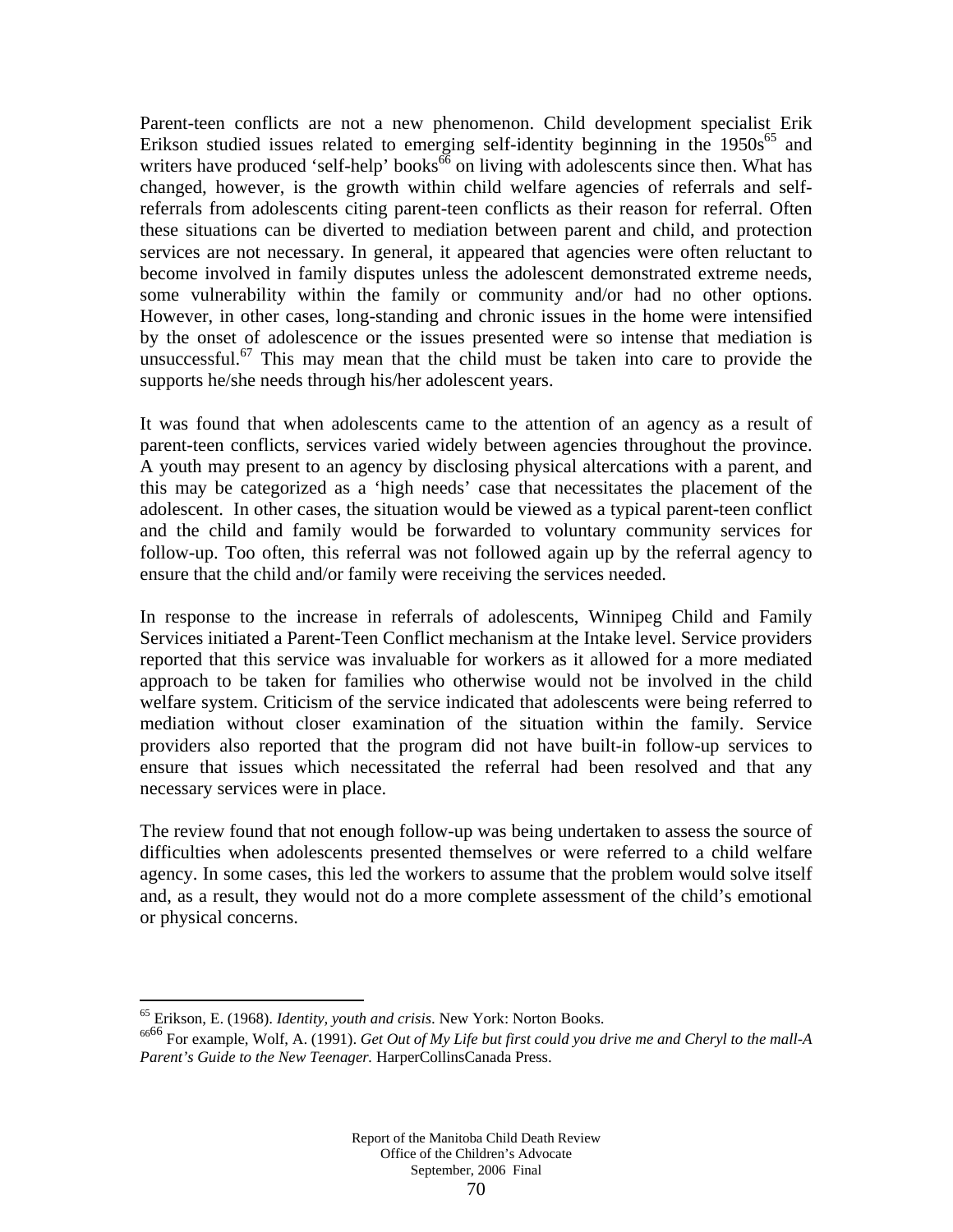For example, in one case, a mental health worker had called the agency to indicate that an adolescent may be in danger due to the family's situation. The referral was followed up with a phone call and was categorized as a 'parent difficulty' without directly assessing the family of origin. This child died a few months later and the case remains unsolved. In three other cases, adolescents who had received Child and Family Services in the past, had presented to the agency with disclosure/allegation of in-home abuse and had been categorized as parent-teen conflict with little follow-up.

The review also noted that, despite specific mention in *The Child and Family Services*  Act,<sup>68</sup> funding for individual counseling for children and youth not in the care of an agency has been severely reduced in the past few years. Funding to provide ongoing counseling in the case of parent-teen conflicts had also been reduced leading to situations in which a child and family must either find the funding needed to pay for counseling or wait up to six months for publicly-funded services if they were available in their area. The Review Team noted that this service could help determine the extent of difficulties in the home and/or assess the effect of these difficulties on the children in the home. It is strongly recommended that funding in these two areas be restored and be made available in situations where warranted.

While it is difficult to determine if the increased involvement of a child welfare agency would have prevented the death of the child, it is safe to say that more could have been done to protect the child from harm.

### *Recommendation #31*

*That once information is received regarding the abuse of a child or adolescent, a complete investigation is conducted to determine the validity of the report regardless of the age of the child.* 

### *Recommendation #32*

*That agencies follow up any referrals made to community agencies within three months after an adolescent and/or their family is referred to ensure that services are being used and that no additional supports are necessary.* 

### *Recommendation #33*

 $\overline{a}$ 

*That the Department of Family Services and Housing increase funding through prevention programs to specifically fund counseling to children and adolescents who are seen to be in high need for support but are not in the care of a child welfare agency.* 

 $68$  Section 7(1) of the Child and Family Services Act sets, as one of the duties of the child welfare system provide family counseling, guidance and other services to families for the 'prevention of circumstances requiring the placement of children in protective care or in treatment programs'.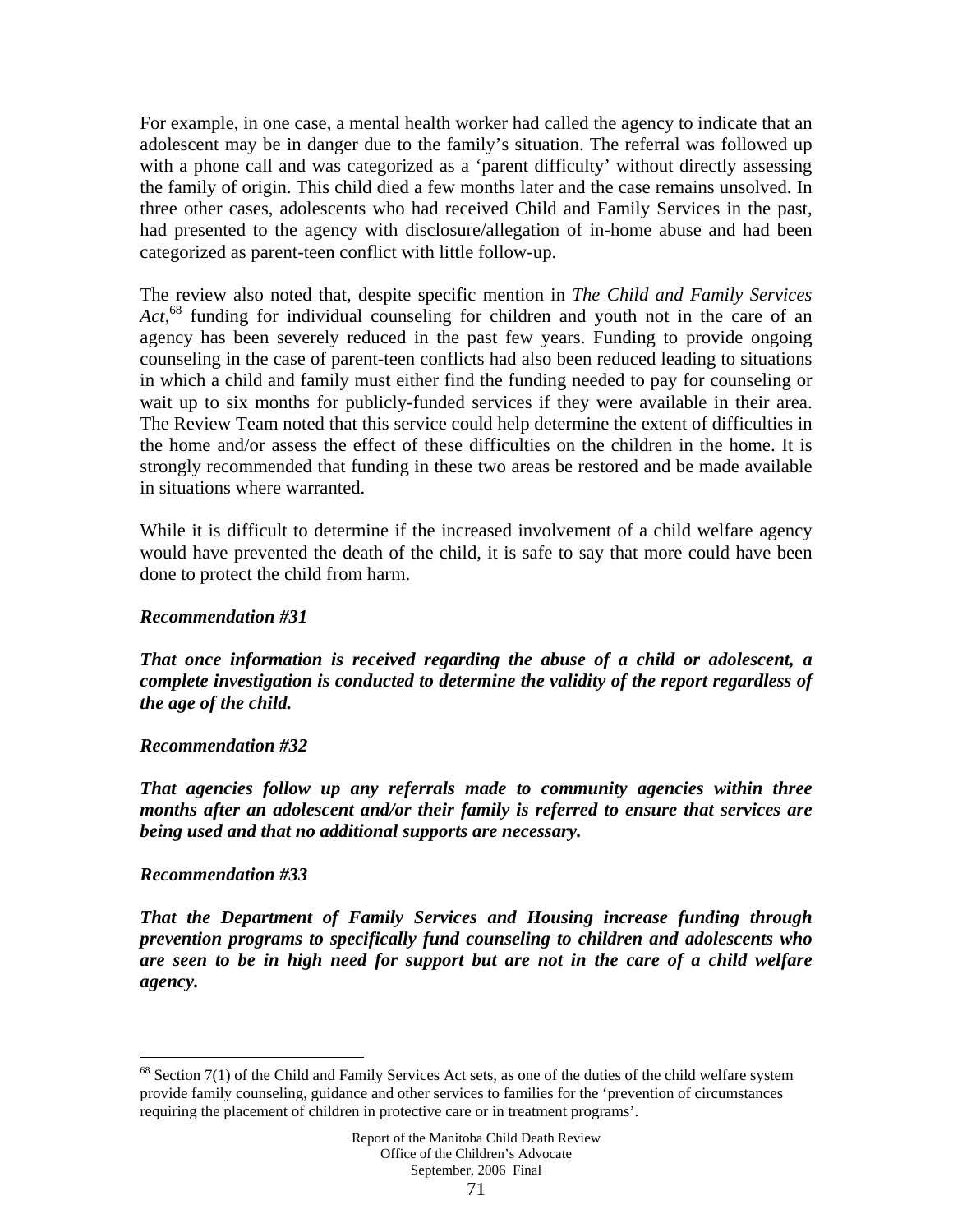### *Recommendation # 34*

 $\overline{a}$ 

*That the Department of Family Services and Housing increase funding through prevention programs to specifically fund family counseling for parents and adolescents who are experiencing conflict, which has resulted in the involvement of a child welfare agency.* 

### Specialized Services for Adolescents in Care

Service providers reported that finding appropriate services for adolescents was one of the most difficult jobs in the child welfare system. This included finding supports for youth experiencing addictions, mental health or emotional issues and/or disabilities. <sup>69</sup>

Staff interviewed indicated frustration with a lack of specialized placements for adolescents presenting extreme behaviors, severe emotional difficulties and/or streetinvolved youth. This included specialized foster or group homes, secured short-term facilities in times of crisis and/or long-term institutional placements. Agency staff reported that the waiting list for institutional placements is up to a year, and apart from some very short-term crisis stabilization 'beds', there are no options to protect a child who may need intensive monitoring to ensure that they are not a danger to themselves. Child welfare workers also expressed fear that these kinds of services ended for most children on their  $18<sup>th</sup>$  birthday, and that they were concerned about their safety once reaching the age of majority. This is especially true in situations in which an emotional or mental health diagnosis had been made or was suspected and/or the child was vulnerable due to a disability such as FASD.

The Review Team also heard from ancillary agencies and services that there was a shortage of emergency supports and beds for youth in crisis. The Review Team noted that calls to the Mobile Crisis Team in Winnipeg have risen dramatically over the last three years and that waiting times for service had been growing in the last few years. The review also noted that there was a special need for increased crisis stabilization beds in Winnipeg for girls who were struggling with issues related to depression or family problems. As a result, teenage girls were not receiving the crisis support needed in a timely fashion. It is strongly recommended that the Province of Manitoba increase funding to crisis services for adolescents to ensure that they receive the services needed in a timely fashion.

In many cases, the Review Team noted strong similarities to the manner in which adolescents died. In many cases, the adolescent had attempted to seek support through the mental health system, schools or child welfare agencies. Support was often not forthcoming due to the lack of availability of services or the inability of these services to properly assess the extent of the need and/or what issues underlay some of the difficulties that the child had reported. It is recognized that adolescents are often reluctant to disclose the full extent of the issues they are facing until they feel safe or listened to.

<sup>&</sup>lt;sup>69</sup> Sections specific to mental health, addictions and FASD have been discussed in other areas of this report.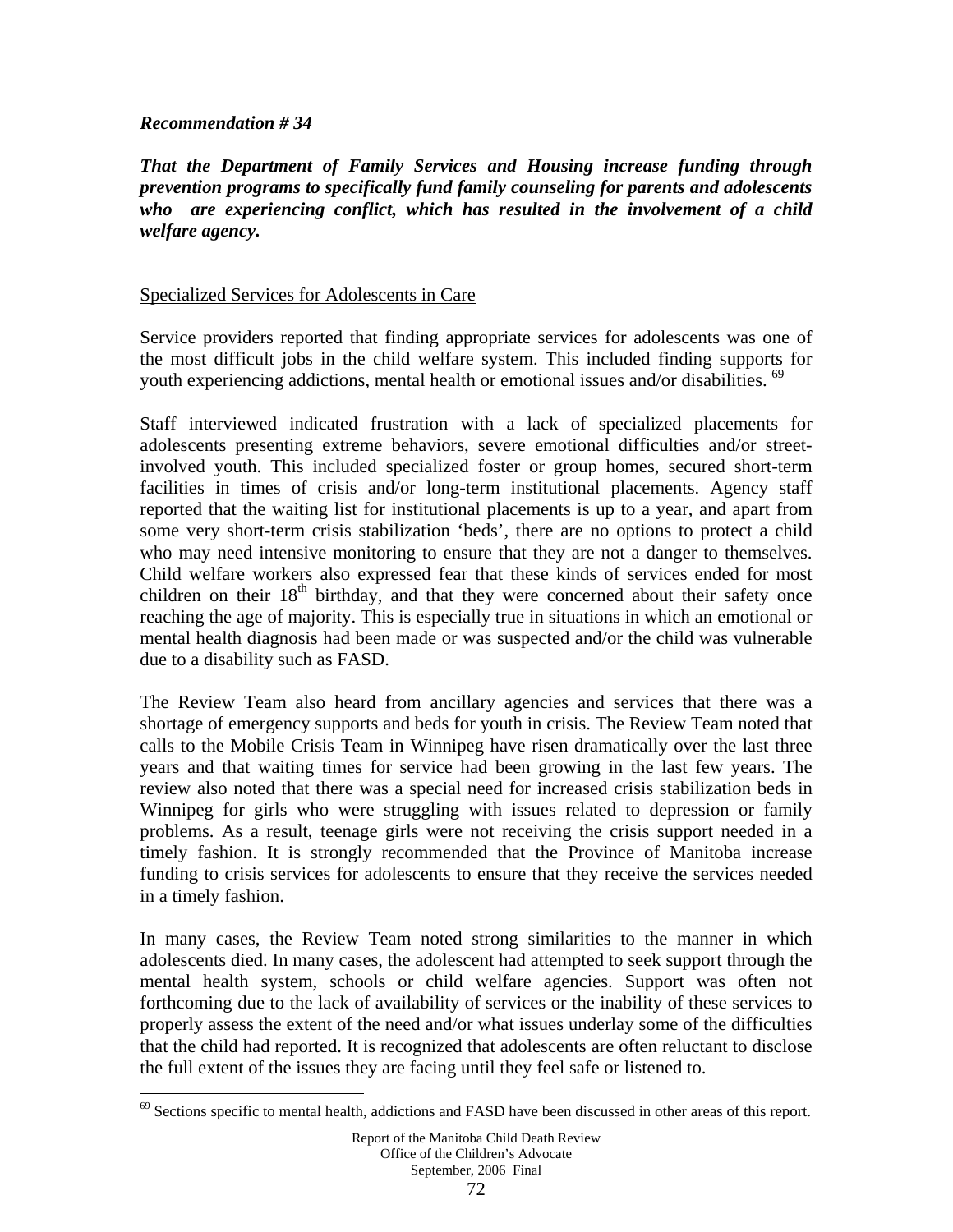The Review Team believes that more specialized supports need to be made available to assist adolescents involved in the child welfare system. Service needs for this group of children are very different and require staff to assess needs specific to adolescents and to be aware of the availability of services to meet that need.

## *Recommendation #35*

*That where numbers warrant, an adolescent unit within the local child welfare office and intake agencies be developed which will assess and provide services to adolescents.* 

## *Recommendation #36*

 $\overline{a}$ 

*That the Child Protection Branch undertake a review of service needs for adolescents, paying particular attention to models of practice that recognize the unique needs of adolescents and that a report outlining the findings be made available to the Department of Family Services and Housing by December 2007.* 

# **8.3 'Aging Out' of Care**

Each year, Manitoba discharges hundreds of youth from the care of a child welfare agency. In many cases, these children have spent a good portion of their lives in a combination of foster care settings and/or some type of group home or institutional care. A number of these children were unprepared to undertake many of the roles and responsibilities inherent in assuming adult life in the community. Research in the United States shows that of those children who were discharged from care, fewer than half are employed; 44% have not finished high school and 25% had experienced some homelessness within one year of discharge.<sup>70</sup>

The review noted the high number of youth suicides among 17 year old children. This would suggest that these youth are still struggling with many adolescent issues and are not ready to leave the care of an agency or live independently in the community. The review was also concerned that this high rate of suicide among children in this age group might be signaling an additional stressor for the youth as they begin to fully understand what little support they will be receiving once they turn 18.

<sup>70</sup> Choca, M., Minoff, J., Andene, L., Byrnes, M., Kenneally, Norris, D., Pearn, D., Rivers, M. (2004). Can't do it alone: Housing collaborations to improve foster youth outcomes. *Child Welfare 82* (5). Pgs. 469-492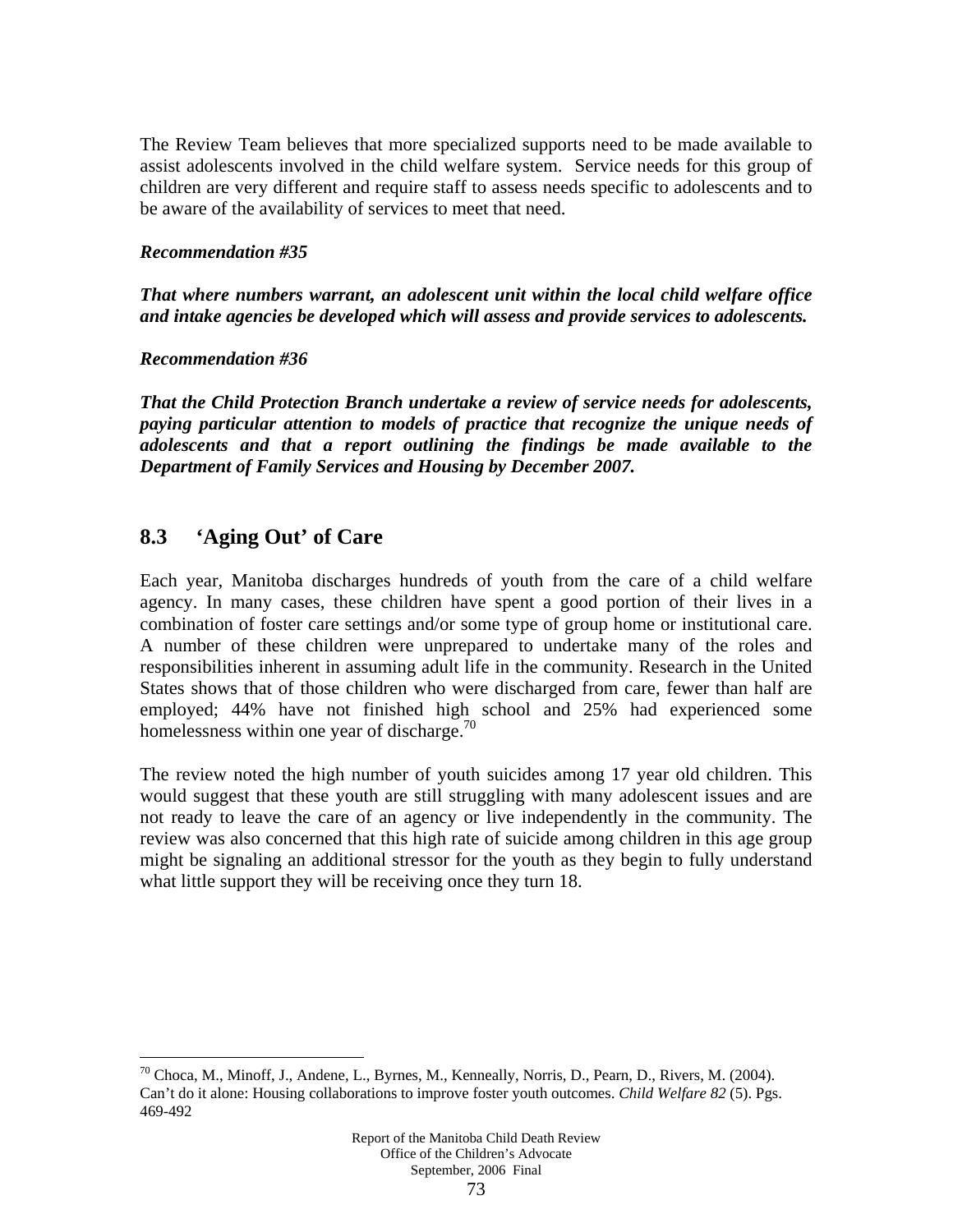Perhaps one of the most vulnerable groups in this regard is the youths with FASD and/or mental health concerns. These children have permanent disabilities which create ongoing struggles and which may affect their ability to live independently in the community. However, in most cases, the youths' disabilities are not seen as severe enough to warrant support through Manitoba's Adult Living Programs, nor sufficiently at risk to receive supports from the Provincial Special Needs program. Those who do qualify often find that their service and programming needs are not compatible with individuals possessing more severe intellectual delays. As a result, they tend to be poor candidates for supported employment programs and/or group home-type programs.

A landmark study conducted by Anne Streissguth over a 22-year period shows that, at 21 years of age, 80% of youth with FASD were unable to live and work independently in the community, 60% had dropped out of school and up to 90% had ongoing mental health issues. In fact, in her sample, only 7 out of 90 adults were able to live and work independently without extra supports. One of the study's recommendations includes:

"Develop and test modifications of eligibility criteria for the Division of Developmental Disabilities. Enhancing eligibility for case management, job coaching, and supervised housing should reduce the level of costly secondary disabilities among individuals with FAS/FAE who are unable to live and work independently but are now unable to get appropriate services whenever they have an IQ above 70 or lack a full FAS diagnosis."<sup>71</sup> (pg 38)

There is an interesting 'disconnect' when it comes to children with FASD, seen often as perhaps the most vulnerable children in the child welfare system. While most of these youth received a high level of support as children in the care of a child welfare agency, these services are often not available after the child turns 18. Children with FASD are often expected to 'fend for themselves' with very few community resources available to advocate effectively on their behalf. As a result, many of these youth become, homeless or involved with the criminal justice system. Some estimates suggest that up to one-third of individuals currently incarcerated in Manitoba's jails have been prenatally exposed to alcohol and/or drugs.

There is provision in the child welfare act to extend services to children in care until their  $21<sup>st</sup>$  birthday. This provision was designed to give vulnerable youth extra time to ready themselves for assuming adult roles and responsibilities. In practice, however, extensions of care are generally granted to youth who are either candidates for an adult living program or who are attending school on a regular basis. This practice, in effect, excludes most children with FASD as they are generally not in school and/or not eligible for adult living programs.

1

<sup>71</sup> Streissguth, A., Barr, H., Kogan, J., Bookstein, F. (1997) Primary and secondary disabilities in Fetal Alcohol Syndrome. In Streissguth, A., Kanter, J. (Eds.) The Challenge of Fetal Alcohol Syndrome: Overcoming Secondary Disabilities. Washington: University of Washington Press.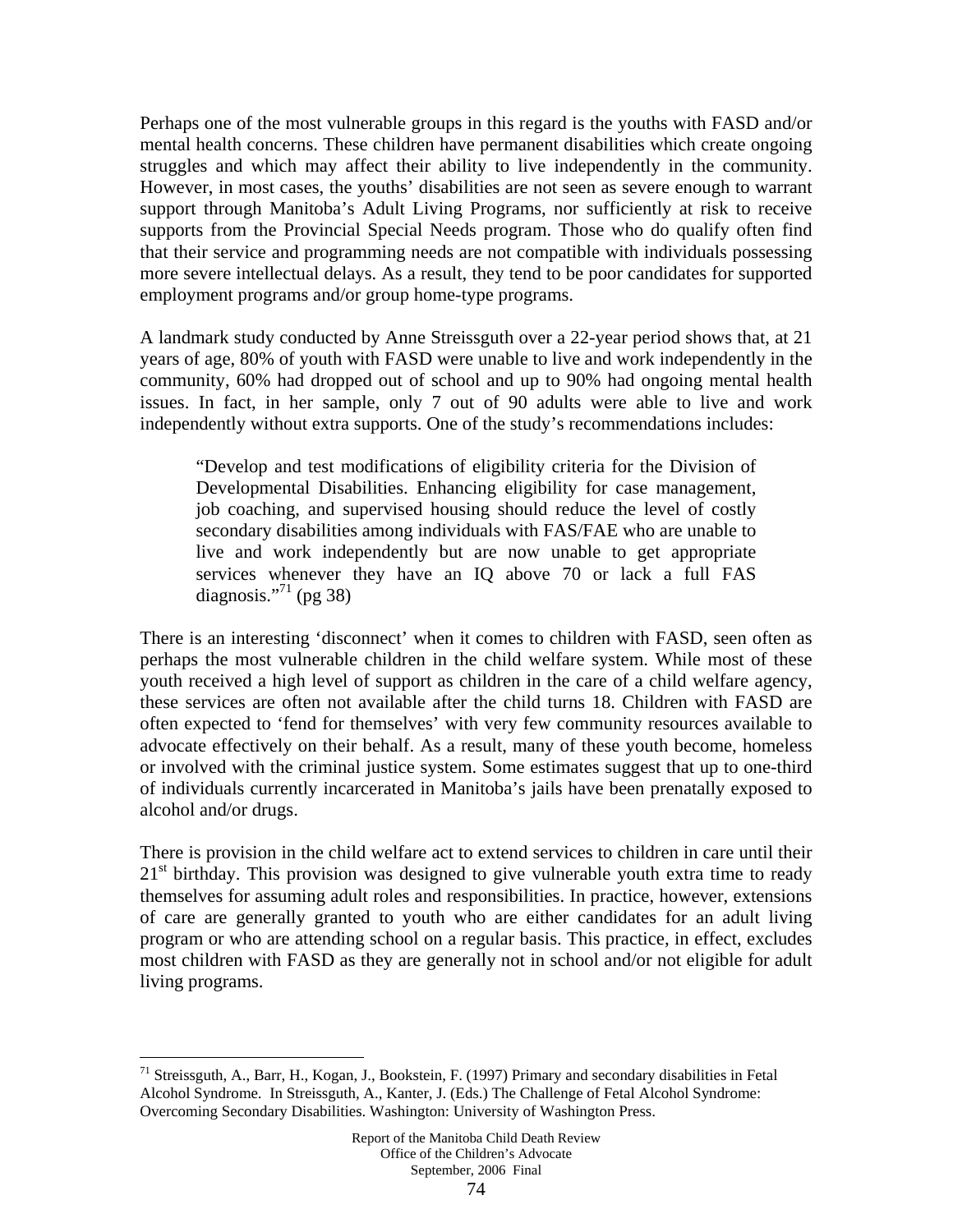Research shows that many of these children have slower maturation rates and are among the most vulnerable in our community. Therefore, it seems reasonable to extend their care and to provide them with programs that will help them once they leave the child welfare system.

The review was also concerned with situations where the child had received a high level of funding and support while in the care of an agency. In many of these cases, these same needed supports and funding levels would not have been available to those youth once they reached the age of majority. The deaths of these children served to demonstrate the level of vulnerability for high needs children in the community and, as such, gives cause for concern about similar situations.

Upon exploring this area further, the availability of supports for youths with FASD who have aged out of care was reviewed. The team was surprised to find that the only agency serving these young adults is FASD Life's Journey located at 222 Osborne St. This agency offers help in securing funding, finding housing and employment, offering a food and clothing bank and serving as advocates for young adults with FASD when they encounter trouble. However, the team was disappointed to hear that, due to funding restrictions, this agency is only able to provide ongoing supports to youth who have received funding through Manitoba Community Living, the Provincial Special Needs Program or the Community Mental Health Program.

It appeared to the team that services such as FASD Life's Journey Inc. should be available to act as advocates and provide support to young adults with FASD. This might include drop-in advocacy and support when needed, referrals to other agencies and supports and assistance in negotiating situations which negatively affect the individual's ability to live in the community. This service will not only provide some support for these vulnerable young adults, it may also prevent that person from making poor choices that have long-term implications.

# *Recommendation #37*

*That the Department of Family Services and Housing develop a policy paper regarding the needs and available supports for youth who are transitioning out of the child welfare system, ensuring that an ongoing support system has been established as they exit the child welfare system.* 

## *Recommendation #38*

*That the Department of Family Service and Housing develop a policy paper regarding the needs and available supports for youth with FASD who are transitioning out of the child welfare system.*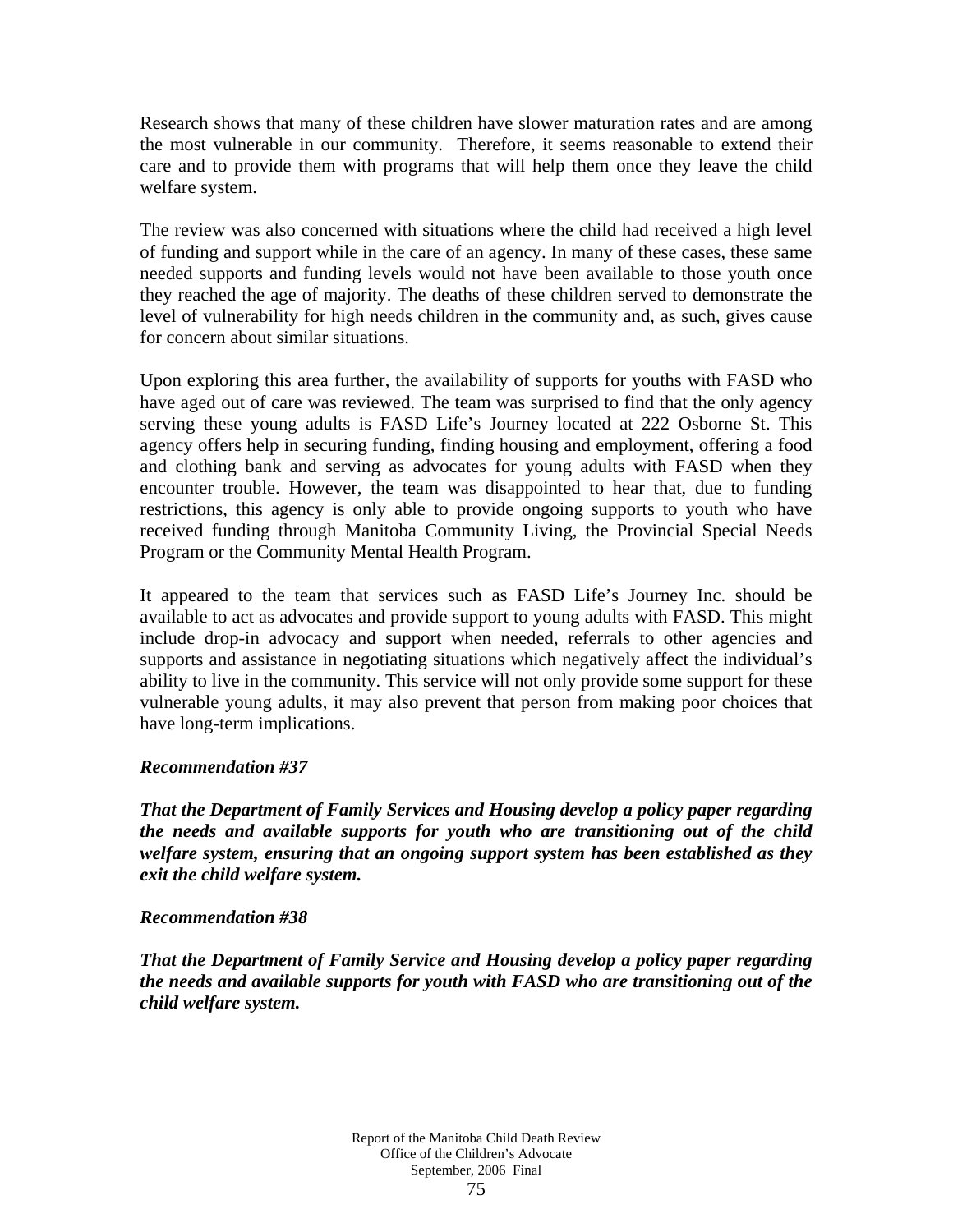#### *Recommendation #39*

*That the Child Protection Branch reconsider its policies regarding extensions of care to vulnerable youth with FASD, ADHD, Learning Disabilities and/or mental health issues who would otherwise not qualify for existing external services, to ensure that youth who are unable to live independently with success are provided with the supports they need between 18 to 25 years of age.* 

# *Recommendation #40*

 $\overline{a}$ 

*That the Department of Family Services and Housing provide baseline funding to the FASD Life's Journey program in Winnipeg, and open a similar program in Brandon and Thompson, to provide advocacy and support to young adults with FASD who are emancipating from the child welfare system.* 

# **8.4 Safety Planning for Missing Children and Adolescents**

The *Stolen Sisters*<sup>72</sup> report documents the increased vulnerability of Aboriginal women in Canada. This report suggests that Aboriginal women are more likely to go missing and die as a result of violence more so than non-Aboriginal women. The report also documents the problems family members have in reporting a missing person and their feelings concerning how the criminal justice system may respond with less urgency to situations in which an Aboriginal youth was reported missing as compared to other 'missing person' reports. This is especially true for adolescent girls growing up in care who, when missing, are often seen to have gone AWOL (absent without leave)<sup>73</sup> rather than being in a potentially dangerous situation.

The cases reviewed in this study have indicated that high-risk children most often have been reported as AWOL from agency placements. In some cases, current photographs or identifiable information may have aided the police in locating that adolescent. However, in many cases, it is often difficult to locate a current photograph of that child, especially if case files are stored in secure locations away from the office that is reporting that disappearance or if the 'designated after-hours agency' is not the agency caring for that child.

 $72$  Amnesty International (2000). Stolen Sisters: A Human Rights Response to Discrimination and Violence

Against Indigenous Women in Canada. Report downloaded from: www.amnesty.ca on Thursday August 24, 2006.

<sup>&</sup>lt;sup>73</sup> AWOL is an abbreviation for 'Absent Without Leave'. The term is generally used in relation to children in care that are missing from their foster home, group home and/or institution.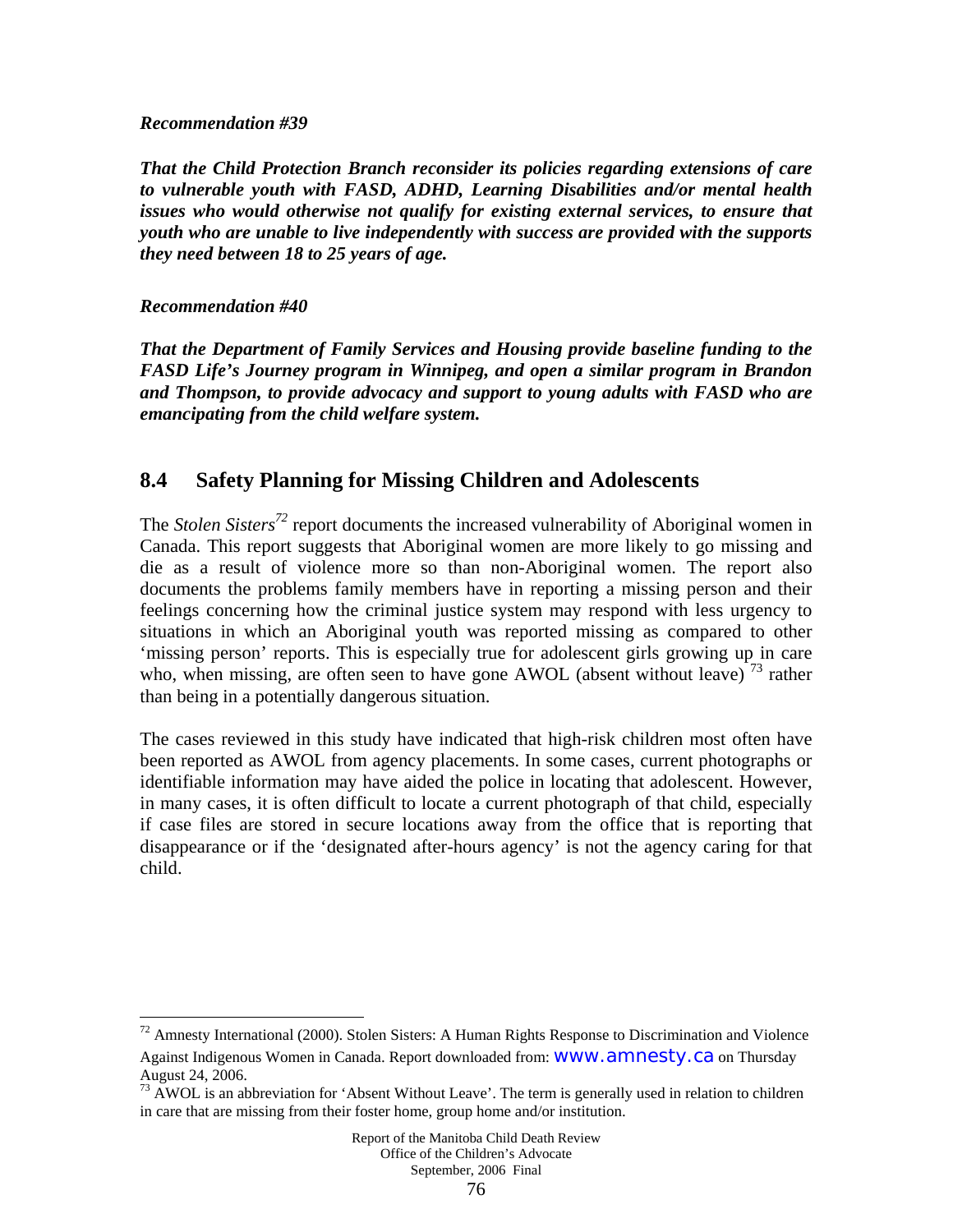Most experts in the field would suggest that the faster the information can be disseminated to the police and press, the better the chance of locating the child or youth. Statistical information such as height, weight and clothing worn, along with a recent photograph of that child, provides useful information to the local police who are searching for the child. If this material is available in electronic format, it can also be sent to other police detachments and other provincial offices.

In speaking with representatives of the Winnipeg Police Service, the Review Team heard about an innovative project initiated by the Child and Family Support Branch entitled the 'Youth Identification Project.' This project will partner the Winnipeg Police Service Child Abuse and Missing Persons Unit, with CFSIS to be able to provide instant alerts in situations where a child is believed to be in imminent danger. The project may also help identify and recover children being exploited through the Internet and children in other dangerous situations. The Review Team endorsed this initiative and noted that it was an exciting project that had the potential to increase the safety of children in dangerous situations.

# *Recommendation #41*

*That agencies support and endorse the Manitoba Youth Identification Project by ensuring that digital photographs are available for all children in care so that, in case of an emergency, photographs of the child can be quickly distributed to the police and/or press.* 

## *Recommendation #42*

*That agencies undertake to develop a library of digital photographs of children in their care to be used in cases of emergency.* 

# **8.5 Drug Awareness and Treatment**

During the course of the review, it was noted that a high number of youth, at the time of their death, had been under the influence of intoxicants. Many of these youth had a history of drug use and, in at least one case, the drug use was sufficiently chronic to lead to death.

Increased use of illegal drugs by youth, particularly crack cocaine, Talwin and Ritalin mixes and crystal methamphetamine, is of concern to many social workers, as well as parents, police, schools and community agencies. Such usage is often linked to gang activity and sexual exploitation which further increases the risk to the safety of children and youth.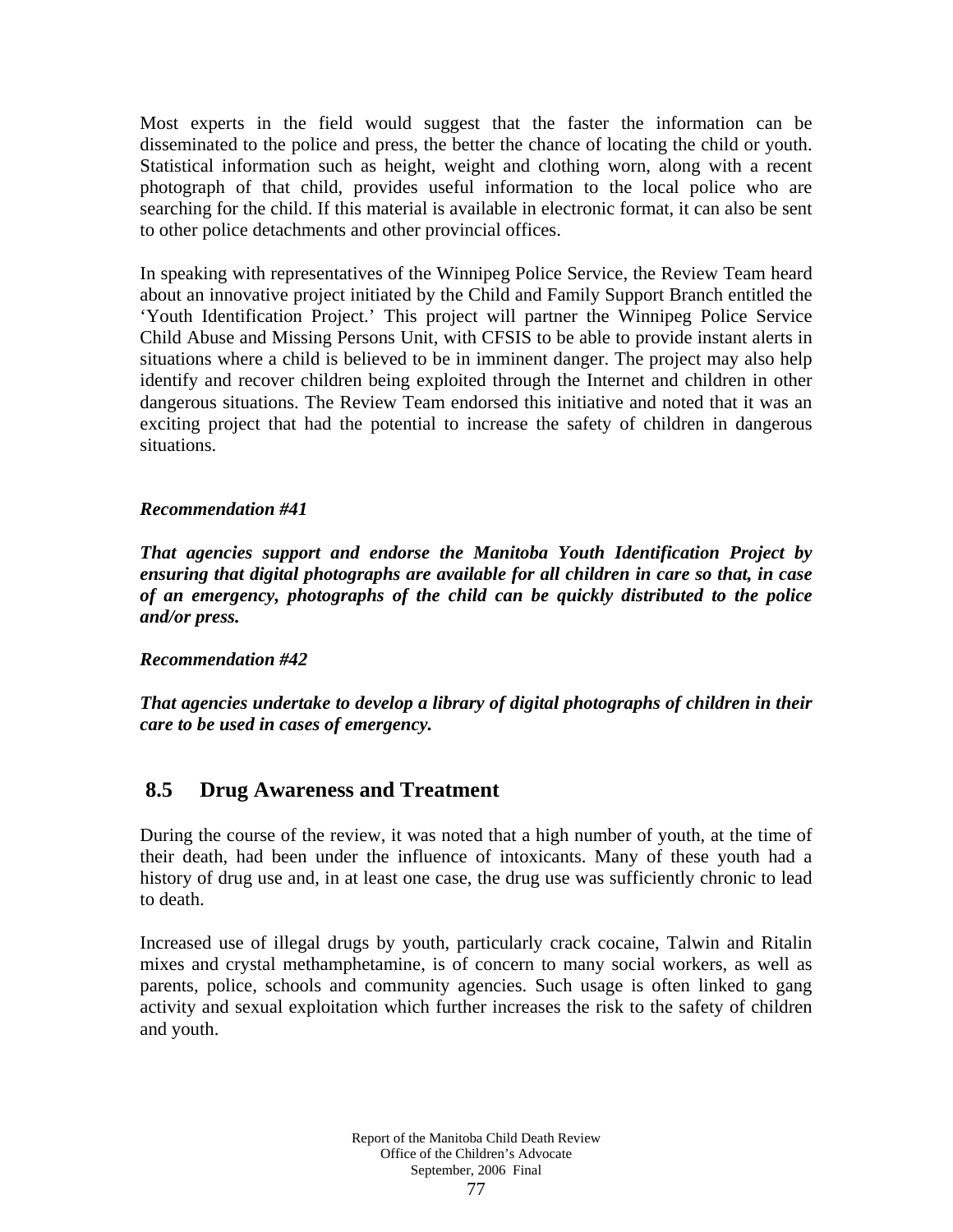The Review Team met with representatives of various agencies regarding issues related to adolescent addictions of alcohol and drugs. All agencies expressed concern that current services are not responsive to the special needs of adolescents with alcohol and drug abuse issues. Community members spoke about the long waiting lists to access a treatment program and current policies that discharge youth after a 'slip' while in treatment despite the fact that the individual is prepared to go back and continue treatment. Further, law enforcement officers were concerned that there were no services available to hold youth for short periods of time to keep them safe when under the influence and/or help them begin the detoxifying stage of drug and alcohol treatment.

The review was pleased to hear that *The Youth Drug Stabilization (Supports for Parents) Act* was passed on June 13, 2006 and will come into effect on November 1, 2006. *The Act* allows a provincial court to issue an order under which a person under the age of 18 can be taken to a designated facility for assessment by addiction specialists to determine if it is in the youth's best interest to be detained for stabilization. It is believed that this Act will serve up to 200 Manitoba youth annually.

While this initiative is an excellent beginning, there was the concern that once youth had made a commitment to treatment, the treatment should reflect some of the unique needs of this population. In particular, the Review Team was concerned about current philosophies regarding 'readiness' which suggested that drinking or using drugs while in treatment signaled a lack of commitment to the treatment process and was grounds for immediate discharge from treatment. It is believed that this ideology did not reflect the needs of teenage drinkers who required a program that built 'slips' into the treatment process as a learning opportunity.

## *Recommendation #43*

*That child welfare staff and placement caregivers be provided with training to assist them in recognizing the signs of drug and alcohol abuse and to be made aware of resources that are available to help.* 

#### *Recommendation #44*

*That the Departments of Health and Justice commit funding for enough youth addiction treatment beds to ensure that treatment is available to youth within four weeks of referral.* 

#### *Recommendation #45*

*That the Addictions Foundation of Manitoba review its current policies concerning treatment models for addicted youth with consideration given to reconsidering policies on 'personal readiness' for treatment.*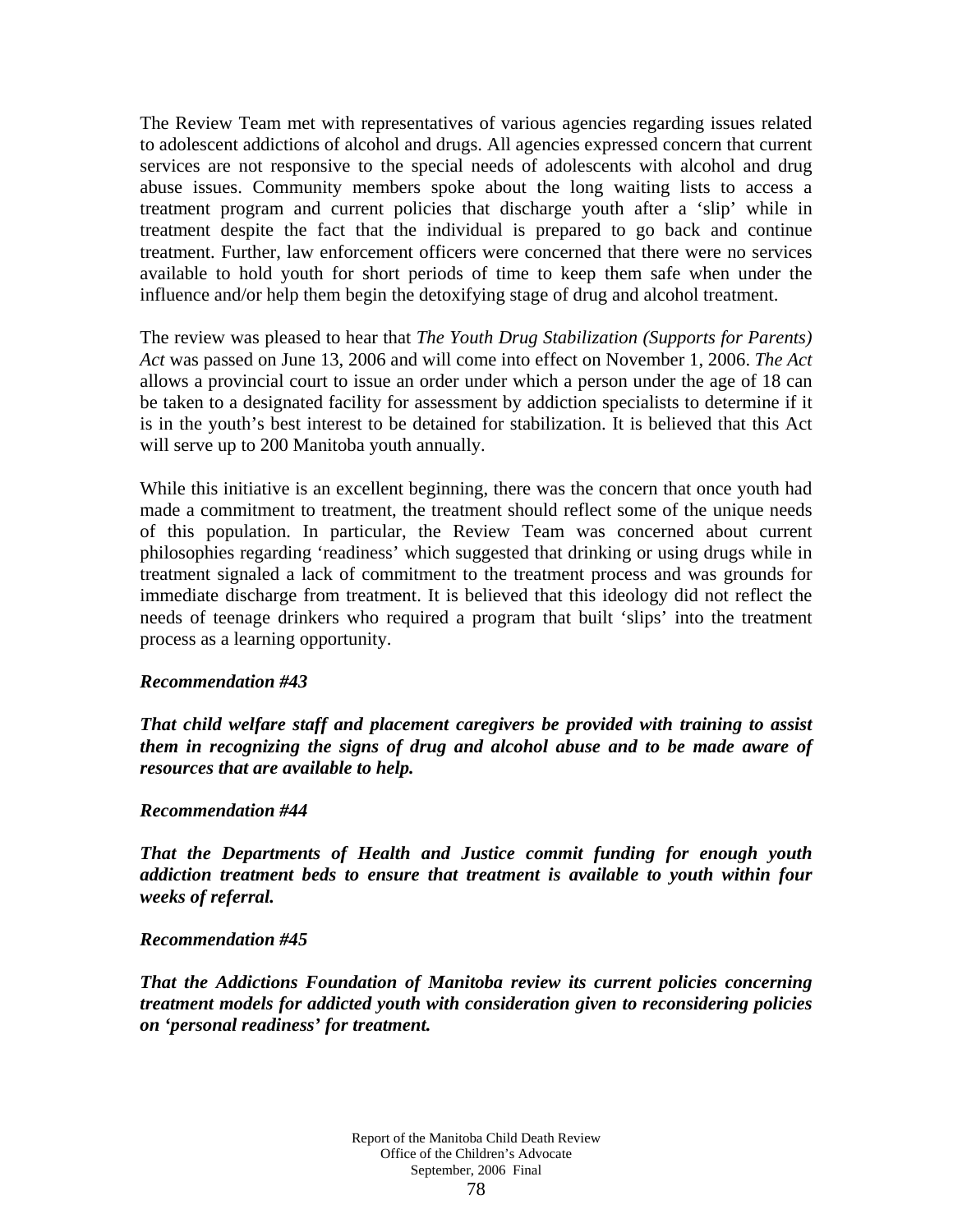# **8.6 Cultural Awareness**

 $\overline{a}$ 

Child protection work is an area of practice that arguably raises some of the most complex ethical issues for social workers. On the one hand, the worker's job requires that he or she intervene to protect children; however, he or she is also expected to provide this service in ways that maintain the cultural identity, values, autonomy and integrity of children and families. Further, the worker must be aware of any critical issues or considerations that will influence the family's involvement with child welfare services.

It had become evident through reviewing the child deaths that recently immigrated families are some times fearful of approaching child welfare agencies for assistance as their prior experience has taught them to be wary of involving government authorities in family struggles. As a result of this, when a child becomes known to the child welfare system, the family may refuse any type of intervention. In one situation, timely intervention might have helped save a life taken by homicide.

Unfortunately, as Quinones-Mayo & Dempsey (2006) suggest, immigrant and refugee families often find it difficult to understand their children who have either adopted the culture of their new home and/or learned to blend the culture of their old and new communities.<sup>74</sup> Owen and English (2006) suggest the need for 'cultural brokers' to mediate cultural differences and build trust between recent immigrants and child welfare staff. $75$ 

A recent news release from Manitoba's Minister of Labour and Immigration on May 29, 2006, suggested that Manitoba is 'on pace' for reaching its goals of welcoming 10,000 new immigrants into Manitoba. Some of these immigrants will experience struggles with transitioning into their new homes and some will need the occasional help of a child welfare agency. It was felt that it was now time to do some focused work on community building with some of this population. This can be done by the development of a short introduction session to the child welfare system which would be offered to various community organizations working with new immigrants and refugees.

The Review Team also noted that additional training in cross-cultural issues would be helpful to child welfare workers who will be working with some of these groups. The Review Team believes that, rather than having a 'stand alone' program for child welfare workers, this material should be integrated into the current Competency Based Training curriculum to ensure that all child welfare workers undertake similar training in the area.

<sup>&</sup>lt;sup>74</sup> Quinones-Mayo, Y., Dempsey, P. (2006). Finding the Bicultural Balance: Immigrant Latino Mothers Raiding 'American' Adolescents. Child Welfare 84 (5). Pgs. 649-667.

 $^{75}$  Owen, C., English, M. (2006). Working Together as Cultural Brokers by Building Trusting Alliances with Bilingual and Bicultural Newcomer Paraprofessionals. Child Welfare 84 (5). Pgs. 669-688.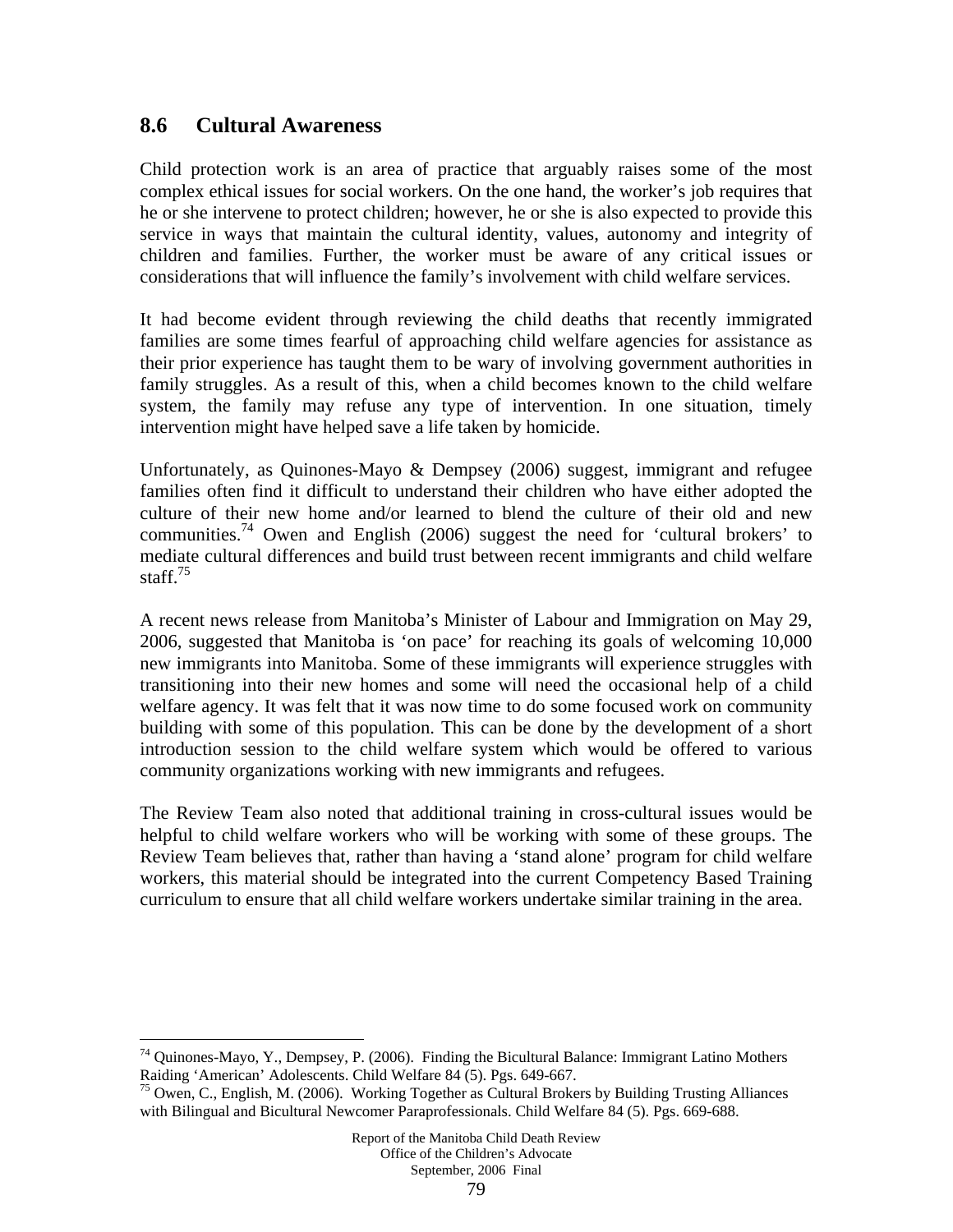#### *Recommendation #46*

*That Competency Based Training (CBT) include a module that focuses on antioppressive and anti-racist principles within a strength-based perspective. Given their role in setting the tone and values for their teams, a module should also be included in training for supervisors.* 

## *Recommendation #47*

*That the Child Protection Branch work with immigrant and settlement organizations in Manitoba to develop workshops on the role of the child welfare system in Manitoba and that these presentations be offered on a regular basis to refugee and immigrant groups.* 

#### Gay, Lesbian, Bisexual and Transgendered Youth (GLBT)

Youth in care with sexuality and sexual orientation issues can create some apprehension among child welfare workers. Workers may find they have little information about the topic and may have preconceived notions about the lifestyle of gay, lesbian, bisexual and transgendered people. Further, some workers may be opposed to providing an opportunity for emerging GLBT youth on religious grounds. In these cases, this may mean that workers will need to move outside of their 'comfort zone' when working with families and/or children and youth who are gay, lesbian, bisexual or transgendered  $(GLBT)$ <sup>76</sup>

Research shows that gay youth are 13 times more likely to commit suicide than their heterosexual peers.<sup>77</sup> The risks are higher when youth do not have a vehicle for talking about their feelings and/or label those feelings as deviant. Further, they may not be given information regarding 'safe sexual practices' by an individual who is aware of the range of activities undertaken by other GLBT youth and adults. The support of an adult, who is able to help youth understand that homosexuality is not a deviant lifestyle and that they are not alone, is imperative during this critical phase of the youth's adolescence.

## *Recommendation #48*

 $\overline{a}$ 

*That child welfare agencies make available to all interested adolescents, information regarding gay, lesbian, bisexual and transsexual resources that are available in the youth's community.* 

 $76$  An excellent resource on 'Oppression' can be found in Bishop, A. (1994). Becoming and Ally: Breaking the Cycle of Oppression. Halifax: Fernwood Publishing

 $^{77}$  Lebson, M (2002). Suicide Among Homosexual Youth. Journal of Homosexuality 42 (4), pgs. 107-117.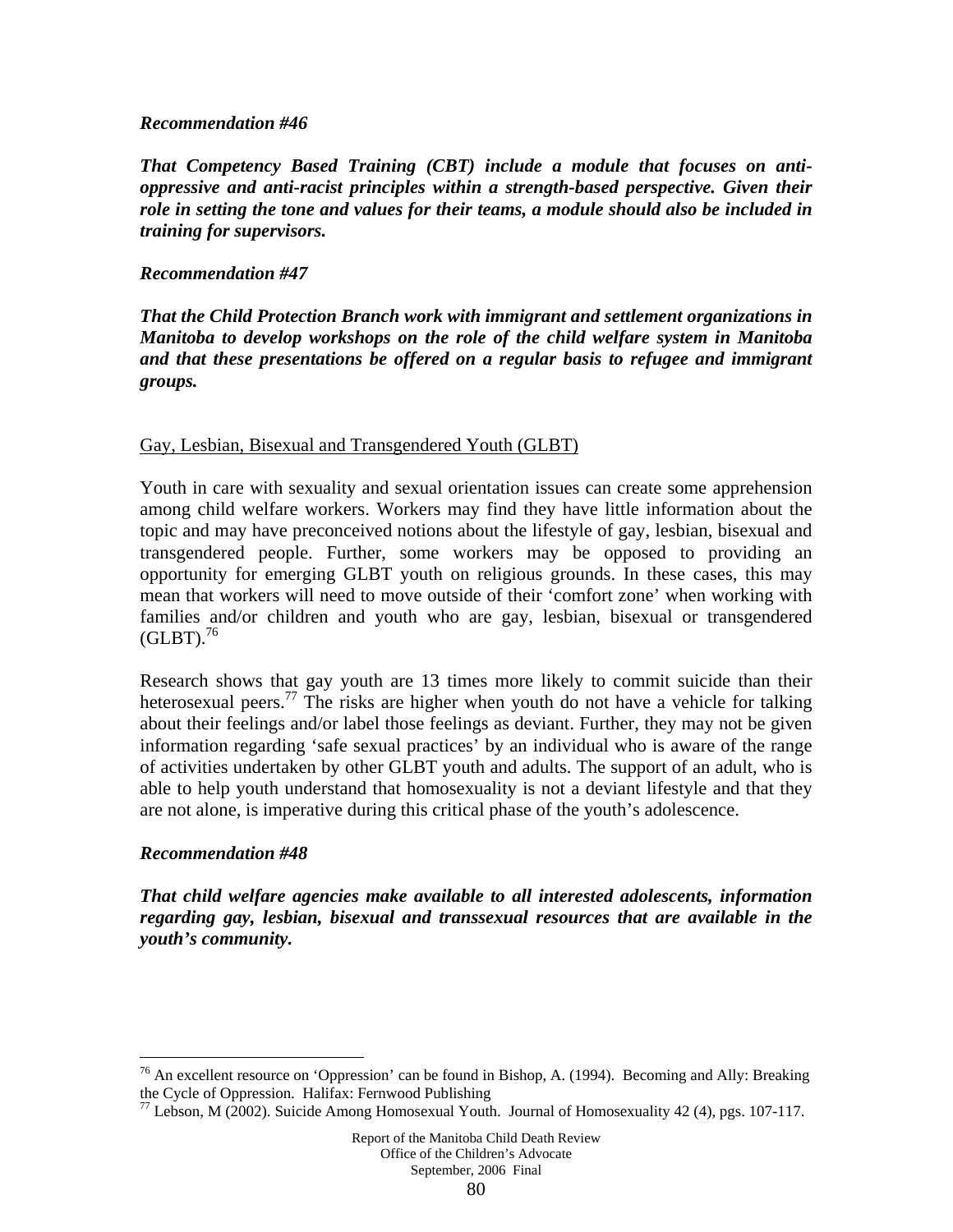# **8.7 Fetal Alcohol Spectrum Disorder (FASD)**

The Child Welfare League of America has reported that children with FASD are among the fastest group of children currently accessing the child welfare system. In the United States, an increase in alcohol and drug use among women has resulted in an increase of 60% more children coming into care since 1986, with an estimated 80% of alcohol affected children entering and growing up in the child welfare system before they are five years old. Unfortunately, most of these children never return to their family of origin and instead mature within the child welfare system.<sup>78</sup> These issues are further compromised by multiple moves within the child welfare system and an increase in institutional-type placements as the child's needs increases.<sup>79</sup> The maintenance costs alone for keeping a child with FASD in the child welfare system can range anywhere from \$18,000 a year for a child in a family-type foster home to over \$95,000 a year for a child in an institutional setting.

Children with FASD are somewhat unique in the child welfare system as the combination of their behavioural and developmental needs are often compounded by struggles facing their addicted parents, and a high potential for increased levels of physical and emotional abuse early in life. This makes these children among the most vulnerable children within the child welfare system and the most likely to put themselves in harm's way. Research shows that mortality rates among alcohol affected children may be up to three times the rates noted in non-disabled children.<sup>80</sup>

The Review Team noted the high number of children in this study to which FASD was seen as a contributing factor in the death of that child or youth. About one-third of the CME reports reviewed mentioned that FASD, or suspicion of FASD, was a contributing factor in the death of that child or youth. Issues or contributing factors ranged from children who died soon after birth as a result of complications related to prenatal alcohol use to youth who put themselves in harm's way because they struggled with impulsivity and/or weaknesses in judgment.

 $\overline{a}$ 

<sup>78</sup> For a fuller discussion on this theme see Besharov, D. (1994). *When Drug Addicts Have Children:* 

*Rethinking Child Welfare's Response.* Washington: Child Welfare League of America.<br><sup>79</sup> See Jones, K. (2003). Successfully raising resilient foster children that have Fetal Alcohol Syndrome:

What Works? *Envision: The Manitoba Journal of Child Welfare 3* (1) for a further discussion of this theme. <sup>80</sup> Torrence, C. & K. Horns (1989). Appraisal and caregiving for the drug addicted infant. Neonatal Network 8(3). 49-59.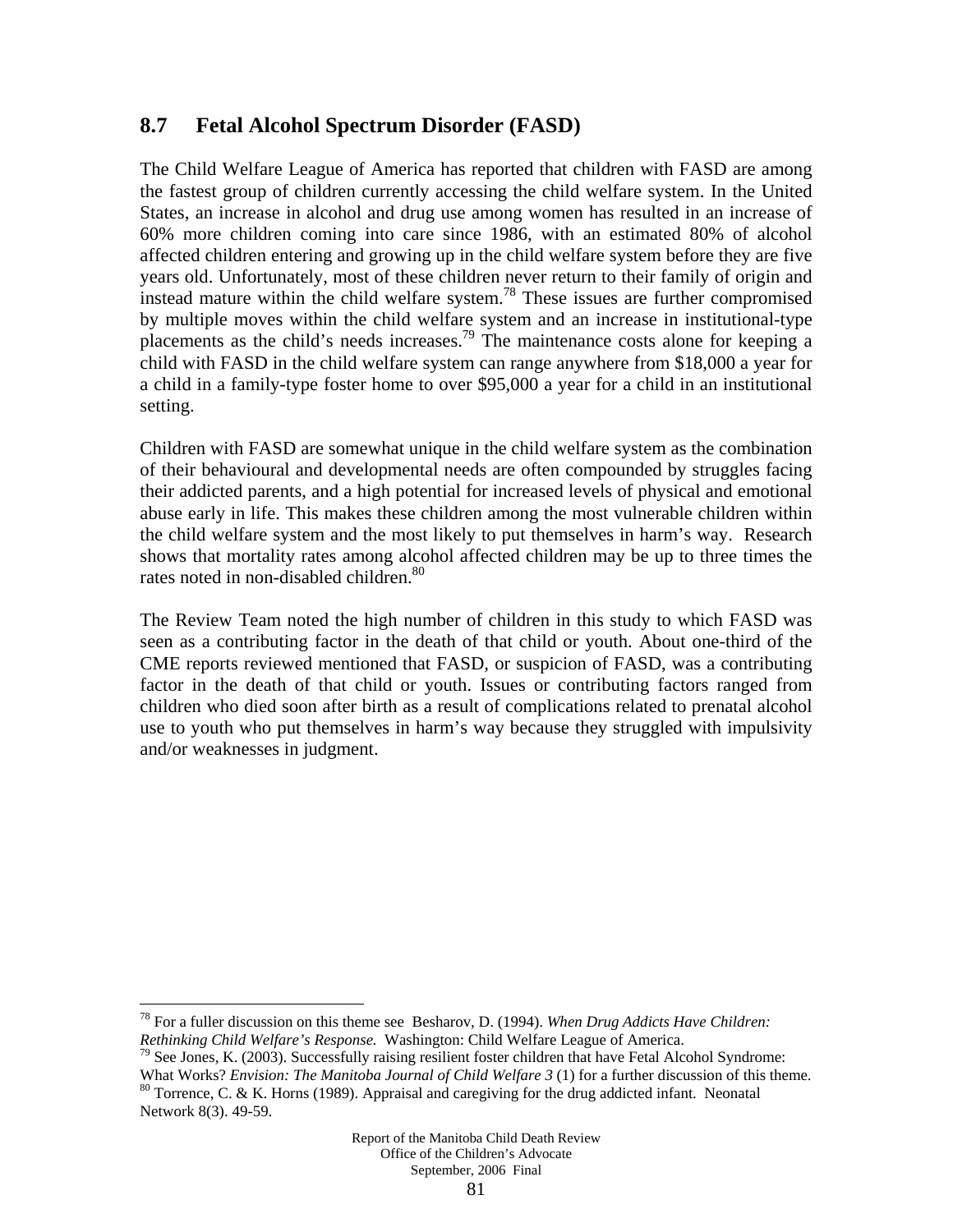Best practices in the field of FASD suggest that children have the best outcomes when they are diagnosed before the age of five and grow up in a safe, non-violent home.<sup>81</sup> Studies also show better outcomes when children with FASD live in a stable and consistent home with as few changes as possible. This would also include reducing the number of moves that children make within the child welfare system. $82$ 

Judge Gregoire echoed these comments in the Beaulieu Inquest, suggesting that more supports needed to be available for children affected by prenatal alcohol use. This included early identification and early supports for children suspected of being affected by prenatal alcohol use.

In the inquest report, Judge Gregoire spoke of the testimony of Dr. A. Chudley, a noted FASD expert in Manitoba:

"One of the issues touched upon in Dr. Chudley's examination was why is the diagnosis important? It is his firm belief that there is often a change in attitude towards the child by caregivers when they realize that child has actual brain damage. It also alerts physicians to look for other things such as hearing loss, which is found in about 20% of children exposed to alcohol in utero." (pg 75)

In exploring issues related to the diagnosis of children and youth, the Review Team noted that while the *Clinic for Alcohol and Drug Exposed Children* (Health Sciences Centre) provides diagnosis for children under 12, due to funding issues, the clinic is unable to see older children and youth. This is unfortunate because at least three of the youth in the suicide, homicide and accidental death group came into care later in their lives and were undiagnosed. Had these families and/or the agency had a better understanding of that youth's disability, the youth may have received a higher level of understanding and support in the management their needs. This might have included a higher level of supervision, an increase in healthier recreational activities and increased support at home and in school.

The Review Team also determined that more attention needed to be paid to program planning and delivery for children and youth suspected of being FASD. It was noted that two child welfare agencies had developed specialized FASD programs which include an FASD specialist as part of the treatment team. This staff person is used as a resource for families and child welfare workers to help develop better plans for affected children. This specialist offers consultation on best practices in the area of FASD for children in care and in danger of coming into care, liaises with the schools, provides referrals to outside agencies and arranges appointments to the diagnostic clinic.

 $\overline{a}$ 

 $81$  Striessguth, A & J. Kanter. (1994). The Challenge of Fetal Alcohol Syndrome: Overcoming Secondary Disabilities. Seattle:University of Washington Press.

<sup>&</sup>lt;sup>82</sup> Jones, K. (2004). Successfully Raising Resilient Foster Children with Fetal Alcohol Syndrome- What Works" Envisionjournal.com.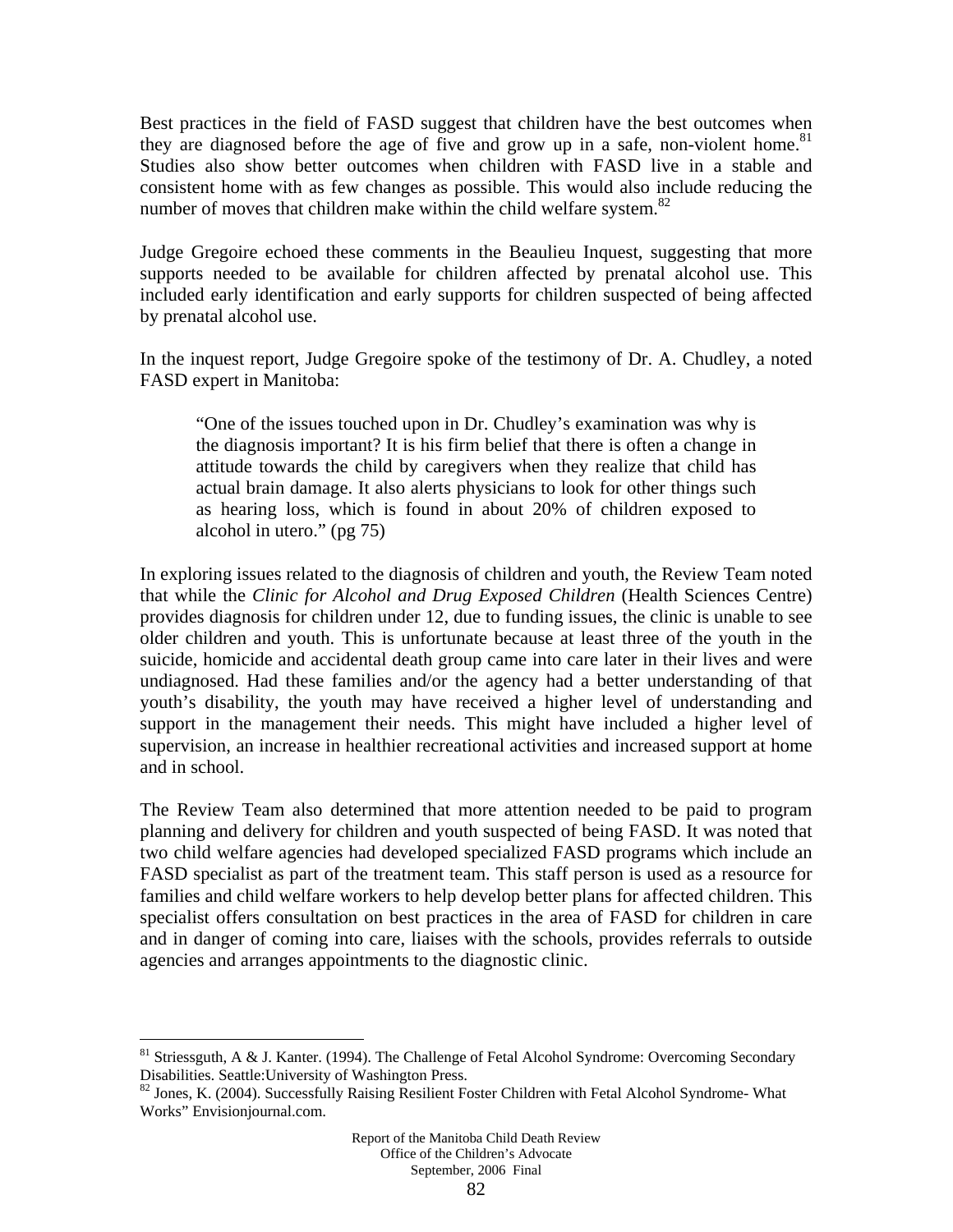The costs of this program, about  $$80,000$  per agency<sup>83</sup>, is equivalent to the difference between keeping one child in a family foster home setting and maintaining that same child in an institutional setting. A dedicated FASD staff person in each agency would help reduce some of the maintenance costs associated with keeping children with FASD in care, as well as provide for better outcomes for children in the long-term.

## *Recommendation #49*

*That funding be made available through the Department of Family Services and Housing to hire FASD specialists in each child welfare agency. These individuals will help increase opportunities for diagnosis of children suspected of being FASD, as well as work with front-line workers, foster parents and caregivers to develop better case plans for alcohol/substance affected children.* 

## *Recommendation #50*

*That comprehensive training in FASD specific to the child welfare system be undertaken by all child welfare agencies.* 

# *Recommendation #51*

 $\overline{a}$ 

*That the Clinic for Alcohol and Drug Exposed Children at the Health Sciences Centre be funded and allowed to provide diagnosis and consultation for youths aged 10 to18 who are suspected of being prenatally exposed to alcohol and/or drugs.* 

<sup>&</sup>lt;sup>83</sup> This figure is based on the average cost of one FTE within the child welfare system.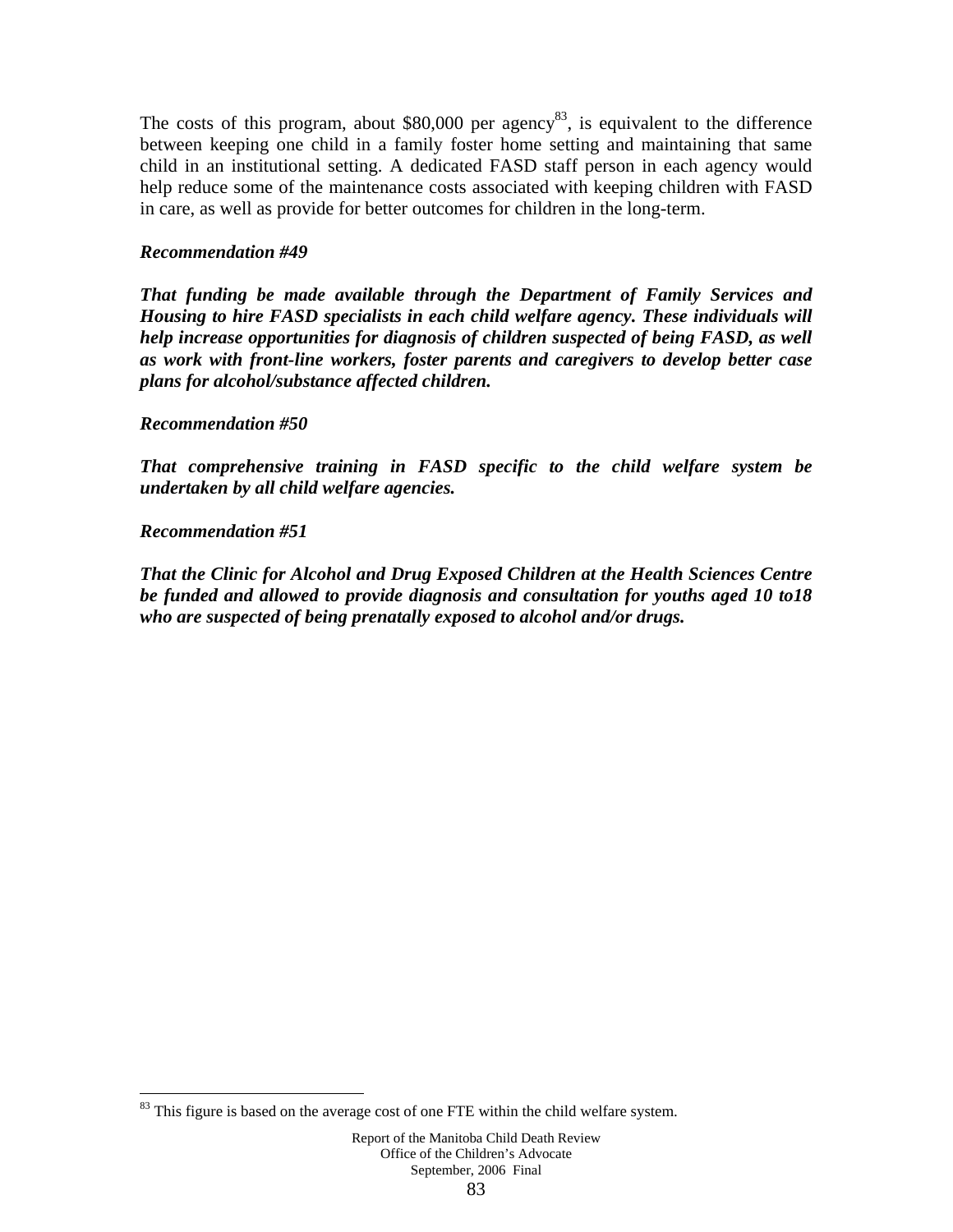# **9.0 System Breakdowns**

One of the questions that prompted this and other reviews to be undertaken in the summer of 2006 was whether changes in the child welfare system over the past three years lead to the breakdown of systems that put children at risk.

While it appeared to the Review Team that the transition of child welfare did not directly result in increased risks for children, it was noted that these changes have created some new challenges for the system as a whole. Increased intervention in these areas would help increase communication between agencies, improve service delivery and create a better system for children and families overall.

# **9.1 Interagency Communication**

The environment of change within the child welfare field in the past several years necessitated a smooth and effective communication system between agencies to ensure that agencies have the ability to 'red flag' situations that require immediate attention. When agencies are unaware of how to effectively communicate with the receiving agency and do not have a full appreciation of the agency philosophy and internal operating procedures of that agency, effective communication regarding the safety of children and families may be compromised.

In some cases, there were issues with the lack of clear protocols regarding the transfer of files from one agency to another. In general, this was related to transfers occurring after the initial AJI transfers. Further, there was a high variance in agency protocols for sharing information between agencies. Issues noted included poor information in sharing regarding 'high risk families' who were changing jurisdictions, the inconsistent dissemination of birth alerts, and AWOLs to agencies and the process of providing a full family history when preparing to transfer cases from one agency to another. This was an emerging issue before the AJI-CWI case transfers and continues to be an area that has the potential to lead to serious consequences in the future.

Two issues emerged from the review: a) the appropriate transfer of files from one agency to another, and b) the use of alerts and the Child and Family Services Information System (CFSIS) to access information regarding a child or family.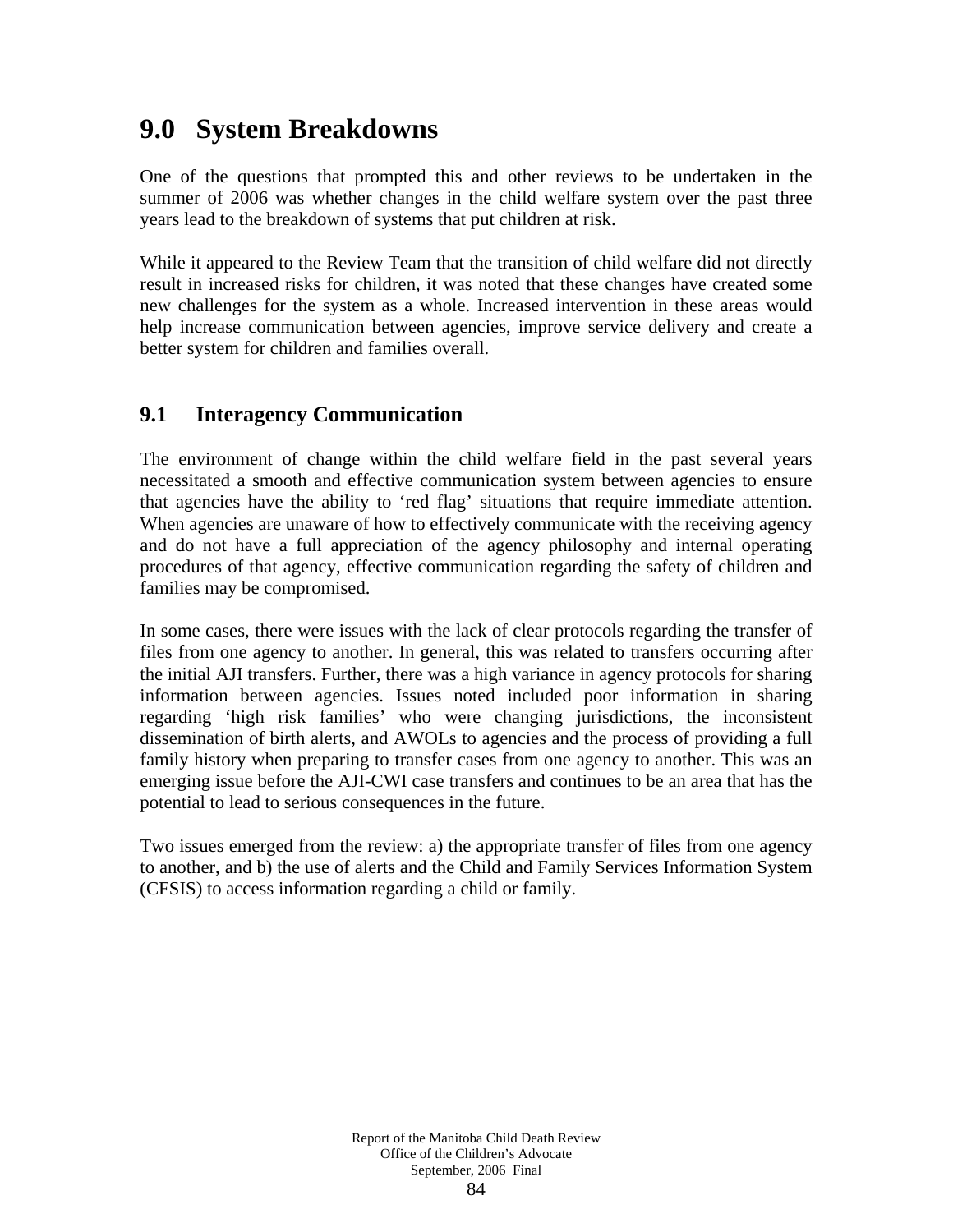## Transferring Files

The *Manitoba Program Standards Manual* sets out regulations regarding the smooth transfer of a child from one agency or jurisdiction to another. Section 1.1.6. of the Program Standards Manual reads:

- "2. Transfer to Another Agency When the transfer is from one agency to another in Manitoba, the supervisor ensures that
- the receiving agency provides written agreement or confirmation that it will assume responsibility for the case and the date it will do so before transferring the case
- forwards the case record to the receiving agency by the transfer date with appropriate documentation including the most recent:
- information on persons in the case
- assessment and planning information
- family service documents
- court documents
- monitoring and review (evaluation) information
- when transferring supervision of a child in care, provides the receiving agency with a completed transfer summary including the case plan and an updated service description

The Review Team noted that, in general, agency staff have not been given sufficient information regarding some of the new protocols associated with new agencies and new mandates. There continues to be some 'growing pains' regarding how to work within a new and very complex system. Staff report that they are often confused about jurisdictional issues, the location and mandate of new agencies and the agency contact person when making a referral.

Staff at the receiving agency also reported that when transferred, files were often lacking important information including assessments, previous reports and contact information. In these cases, staff must search for additional information not found in the transfer summaries, a process that is time consuming and which may lead to poor 'risk' assessments as a result of a lack of information.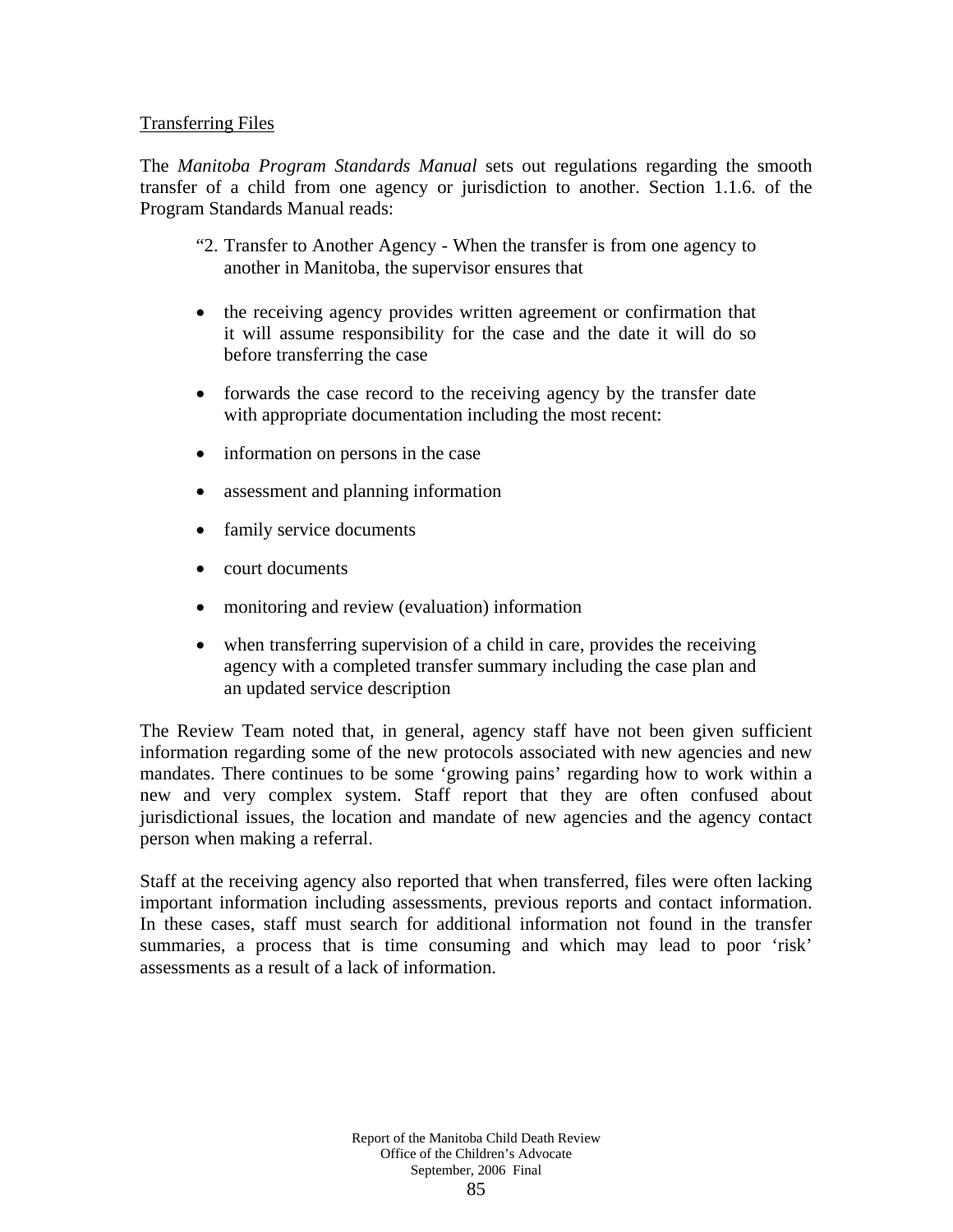Finally, the Review Team noted that staff adherence to standards<sup>84</sup> on case transfers is intermittent at best and reflects the general lack of knowledge and understanding of the emerging system. Team members believed that this reflected a lack of training offered to staff about transferring cases and the new system in general.

# *Recommendation #52*

*That information or training be offered to all agency staff regarding the location, jurisdiction and practice of all child welfare agencies within the province of Manitoba. This training may also include information regarding agency protocols, contact people and a review of provincial standards regarding case transfers.* 

# *Recommendation #53*

*That the Child Protection Branch and the four Authorities ensure province-wide adherence to section 1.1.6 of the Standards Manual regarding Case Transfers.* 

# *Recommendation #54*

*That the Joint Intake and Response Unit (JIRU) undertake a series of informational training sessions in agencies operating in Winnipeg to provide information about their service.* 

## Agency Alerts

 $\overline{a}$ 

The second area of concern in the area of interagency communication is the practice of alerting other agencies when a family known to one system moves to another jurisdiction. This might include the provision of 'birth alerts' which are alerts sent to agencies and hospitals warning of an impending birth of a child to a 'high risk' mother, as well as general 'alerts' to advise other agencies of AWOLs, emerging or pending child protection concerns and/or reports of family situations that have the potential to become volatile. These alerts are provided by written communication to receiving agencies and/or through the posting of information on the provincial Child and Family Services Information System (CFSIS).

When sending alerts to receiving agencies, notices of concerns relating to the protection of the family were sent, but were not always followed up by the sending agency. The Review Team also noted that formal written information was not always followed up with a phone call to the receiving agency to ensure that the material was sent and had been received.

<sup>&</sup>lt;sup>84</sup> Issues related to the lack of adherence to Standards are also noted throughout this report and reflect a general lack of knowledge of the Child and Family Standards Manual. A fuller discussion of the issue of adherence to standards can be found later in this report.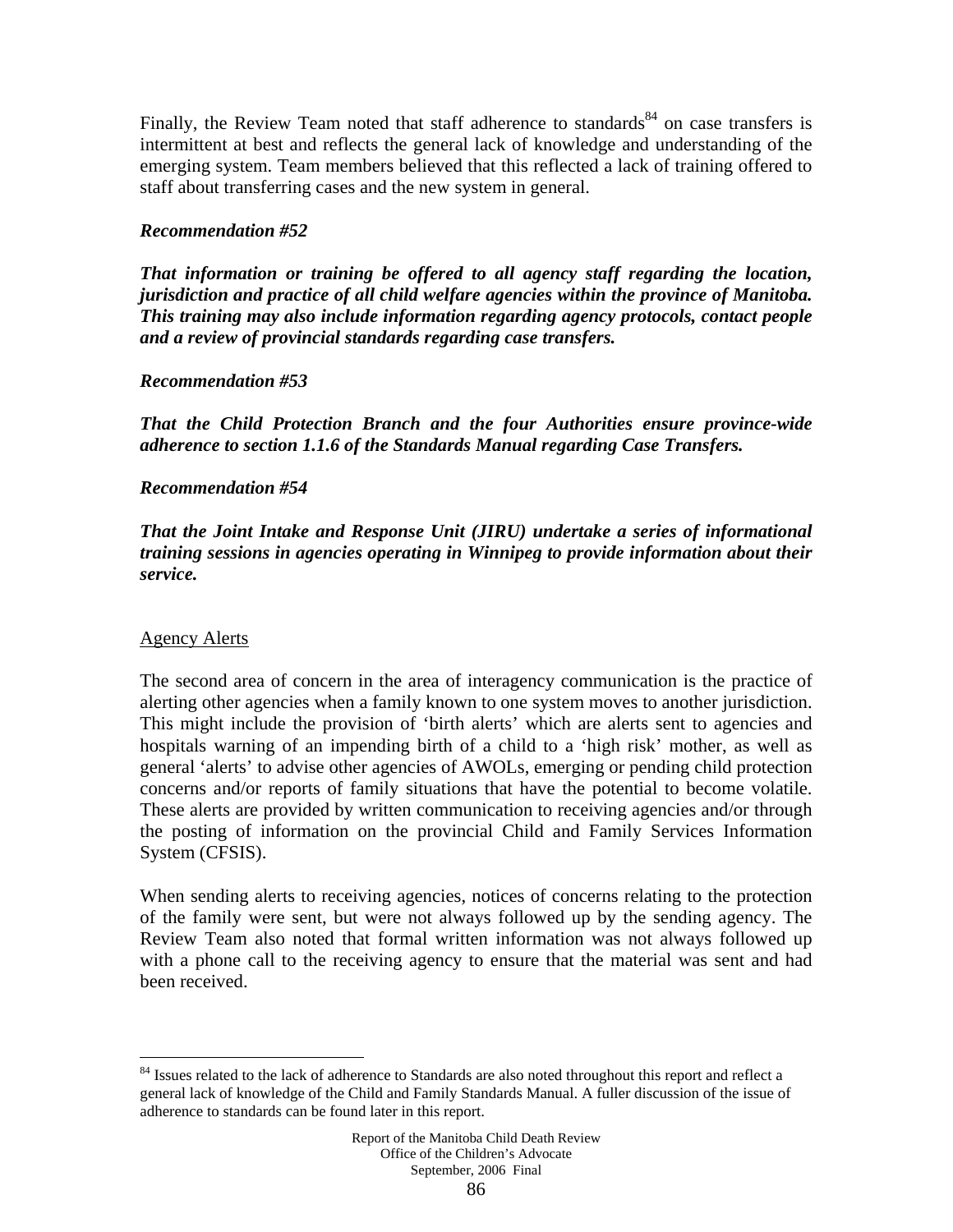Workers also told the Review Team that the information offered through the Child and Family Services Information System (CFSIS) was limited and sometimes incorrect, making it difficult for receiving agencies to gain additional information when a child protection issue presented itself in their jurisdiction. Finally, it was noted that CFSIS was not universally available and used in all agencies in Manitoba, leading to gaps in the collection of information regarding 'high risk' families.

The Review Team experienced first-hand some of the issues with the inconsistent collection of CFSIS information in its own review. In many cases, information regarding the family situation, including important reports and agency contact people, was found to be outdated and/or wrong. This led to some frustration on the part of the Review Team who noted that inconsistent and/or incomplete record keeping had the potential to lead to a far more serious concern when and if an agency worker was attempting to obtain additional information regarding a volatile situation in a timely manner. Not having easy access to this type of information could ultimately lead to children, youth and families being put at risk that, in turn, could lead to serious injuries or the death of a child.

While there continues to be protocols for the dissemination of 'alerts', provincial standards regarding the use of 'alerts'<sup>85</sup> has been absent from the Program Standards Package since January 2000. As the system has experienced a large influx of new staff representing new and expanding agencies, it seems useful to update the Standards Package to include protocols in this area.

# *Recommendation#55*

*That the Child Protection Branch reinstate standards regarding 'Alerts' in the Program Standards Manual.* 

## *Recommendation #56*

*That the Child Protection Branch develop protocols that ensures that child welfare agencies be required to undertake a complete background check when families requiring service move into their jurisdiction or have changed service providers.* 

# **9.2 Communicating with Collateral Agencies**

The expansion of the child welfare system has led to a corresponding increase in the use of community-based supports. These supports can aid the child welfare worker in ensuring that children and families develop healthy support networks within their own community. In his study of family functioning in an urban setting, Fuchs noted that parents with more connections within the community have healthier relationships and are overall better parents to their children.<sup>86</sup>

 $\overline{a}$ <sup>85</sup>Standards on Alerts can be found in Section 325.10 in the 1994 Provincial Standards Package.

<sup>&</sup>lt;sup>86</sup> Fuchs, D. (1995). Preserving and strengthening families and protecting children: Social network intervention, A balanced approach to the prevention of child maltreatment. In Hudson J. & Galaway B.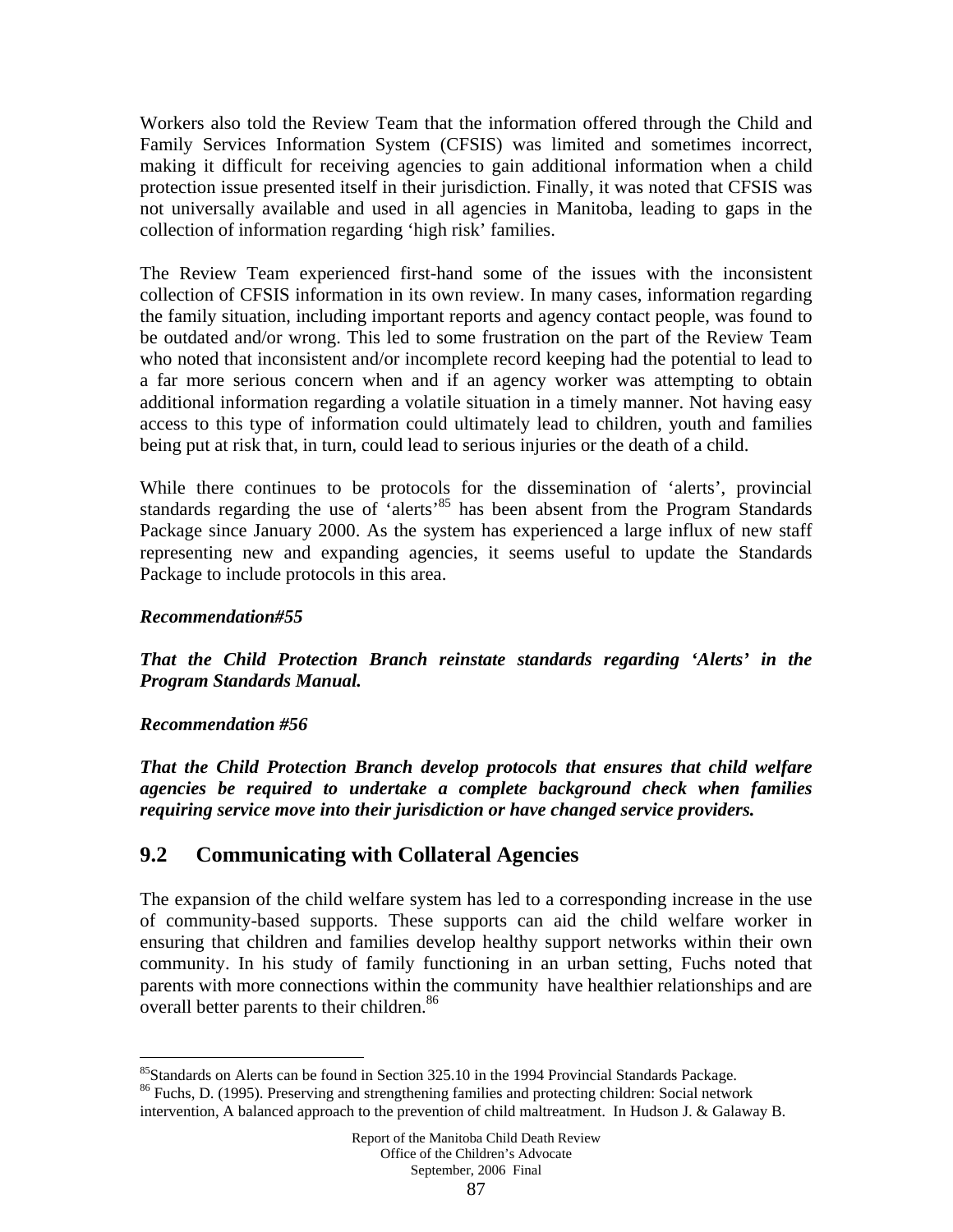In order for a community-based child welfare service to be effective, it must also rely on information regarding the safety of children received from external organizations, children's services and schools. Early and effective reporting not only protects children from ongoing harm, but also helps agencies intervene with the family as early as possible so that they are able to receive the support needed to ensure that their children receive the attention and care required so that the parents can re-establish their role as guardians of their children.

The Schmidt Inquest explored the issue of communication between secondary resources and effective reporting to authorities when child safety is at risk. The report made eight recommendations, five of which dealt directly with standards regarding communication between outside agencies and the child welfare system. Unfortunately, this study found that despite the publicity surrounding the need to be more proactive in the area, concerns regarding the relationship between community agencies and the child welfare system still persist.

#### Use of Secondary Resources

Secondary resources are community-based child or family resources offered outside of the child welfare system which are designed to enhance services to high-risk children and families. Services considered to be 'secondary resources' include specialized treatmenttype group or foster homes, parent support programs, treatment resources, daycares and shelters, and medical services for mothers or children. Ideally, these agencies link together to form a team or web, in which each provides their portion of the service needed as well as working in tandem with other supports, to build a strong support network for the child and family. Implicit is the notion that these services do not and should not take the place of statutory services as required by *The Child and Family Services Act*.

While in theory, the role of secondary resources appears clear, in practice some agencies struggle with their role within the system and, in particular, with the families accessing these services. Teamwork within the support network breaks down when there is an unclear definition as to what role each community agency plays in the provision of services to the child or family. This issue becomes far more complicated when there is no clear contract regarding the role of each member of the treatment team, when workers do not share information about issues related to the client with the child welfare worker, and/or when mandated child welfare workers do not maintain a visible presence within the treatment team. This is of particular concern when a child's safety has been compromised by poor communication between agency resources.

 <sup>(</sup>Eds.) *Child Welfare in Canada: Research and Policy Implications* (pp 113-122). Toronto: Thompson Educational Press.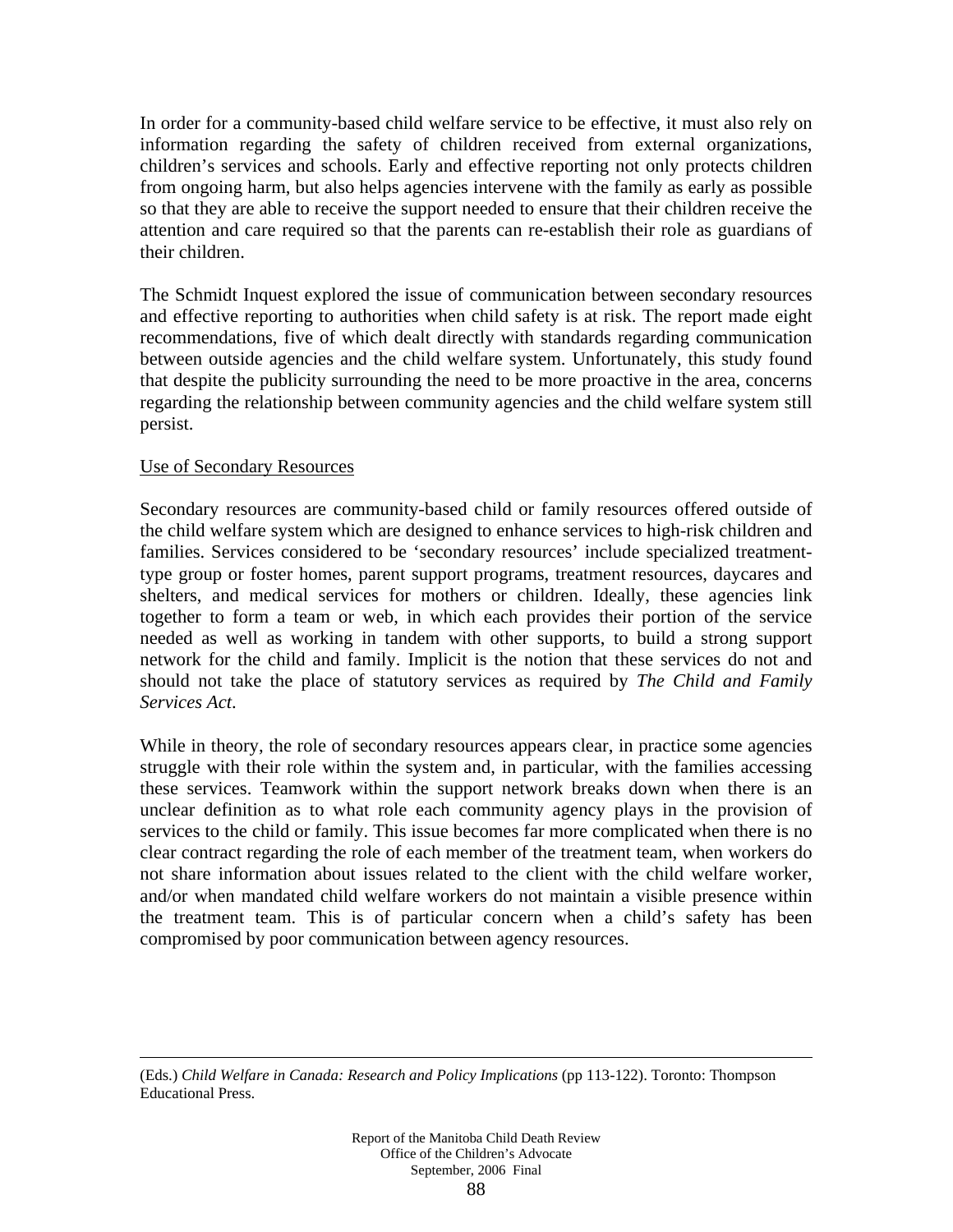Issues related to the role of staff in secondary resources became a central theme during the 2003 Schmidt Inquest. Judge Conner's fifth recommendation read:

"That the Minister immediately ensure that a service contract or a written confirmation is employed in every situation where there is an expectation on the part of a mandated agency that a collateral agency or service provider will report information and/or provide services. The service contract or written confirmation shall contain the mandated agency's reporting requirements and expectations as well as the collateral agency's or service provider's agreement to report the required information. In the case of the provision of service, the service contract or written confirmation shall contain a description of the service to be provided. The mandated agency should be required to include all essential conditions in the service contract or written confirmation."

The Review Team found that, despite the recommendations of the Schmidt Inquest, communication between agencies continues to be problematic. This review found that secondary resources to the child and family did not consistently provide the mandated agency with ongoing information about the family's progress and, in some cases, did not share with the child welfare worker that the child or family had refused services. This lack of information created a clear hazard for the child welfare worker whose case plan was premised on the notion that the family was attending and showing progress in support programs. In other cases, the collateral agencies performed services outside of the scope of their mandate that were in clear violation of *The Child and Family Service Act.*

It should also be noted that problems with clearly defined role definitions between team members is not solely the responsibility of the collateral agencies. The Review Team noted cases in which the mandated child welfare worker did not perform the prescribed statutory duties to meet with a foster child on a monthly basis assuming that the agency providing secondary services was supervising the foster home. Once again, it should be noted that monthly visits by the assigned child protection worker are mandated by *The Child and Family Services Act.*

In general, in spite of the recommendations regarding clarification of the role of each team member contained in the Schmidt Inquest, confusion still exists when these resources are used.

#### *Recommendation #57*

*That the Child Protection Branch reaffirm to agency directors the necessity to follow agency standards regarding home visits, on-going communication with collateral agencies and regular service meetings when using secondary resources as part of a child or a family's case plan.*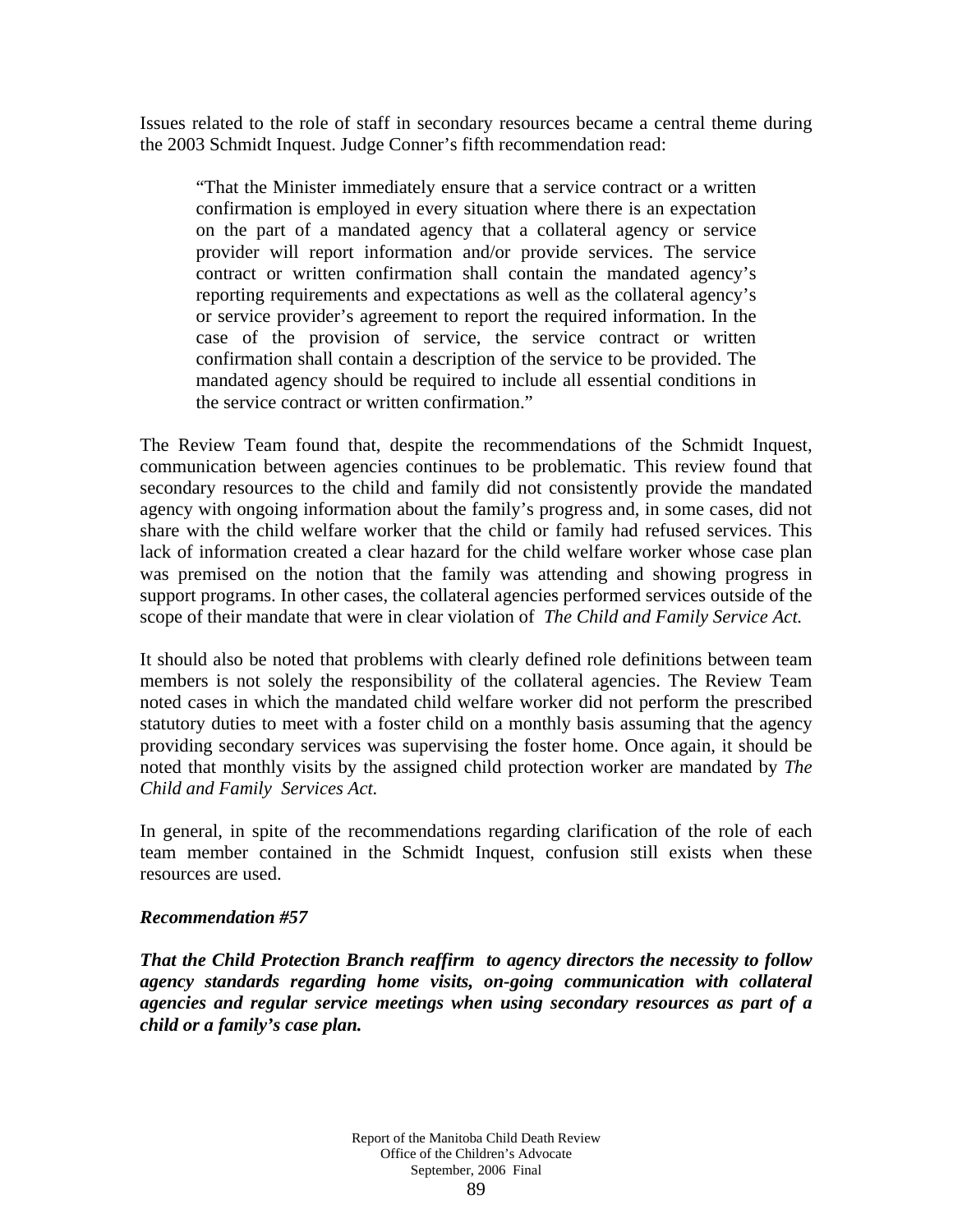## Duty to Report

Section 3(18) (1) of *The Child and Family Services Act* outlines issues related to the duty to report when an individual believes a child is in need of protection. The section reads as follows:

"Subject to subsection (1.1), where a person has information that leads the person reasonably to believe that a child is or might be in need of protection as provided in section 17, the person shall forthwith report the information to an agency or to a parent or guardian of the child."

Training in the area *of The Child and Family Services Act,* specifically an individual's 'duty to report,' is offered in most professional schools, as well as in agency handbooks and other professional materials. Despite this, some confusion still exists as to when and how to report suspected abuse. In some cases, this reluctance is based on a desire not to get 'involved'. In other cases, professionals believe that reporting abuse will compromise their professional relationship with the child or parents. Others have told the Review Team that under *The Freedom of Information and Protection of Privacy Act (FIPPA),* they are obligated not to disclose any information about their clients or their children.

The *Child and Family Services Act* provides for the reporting without compromising confidentiality as outlined in the Freedom of Information and Privacy Act. Clause 86.1 reads:

"Conflict with *The Freedom of Information and Protection of Privacy Act*

86.1 If a provision of this Act is inconsistent or in conflict with a provision of *The Freedom of Information and Protection of Privacy Act*, the provision of this Act prevails."

In reviewing the situation of the children in this study, there were at least four instances in which staff from community agencies struggled with reporting situations in which a child was in a dangerous situation because they did not understand their obligations and duty to report this suspected abuse. In two other situations, medical professionals failed to report patients who were in imminent danger because they believed that under FIPPA, they could not release information about a patient without the permission of the child's parent(s).

Failing to report situations in which a child is in danger puts children at risk for ongoing abuse and/or serious injury or death. For example, in one tragic case, the child's physician commented to the agency worker that she had concerns about the child when the child had been seen in the doctor's office. This had been shared after the child's death. In the event that the physician had shared that information with the case manager in a timely fashion, crisis services could have been put into place that might have prevented the death of the child.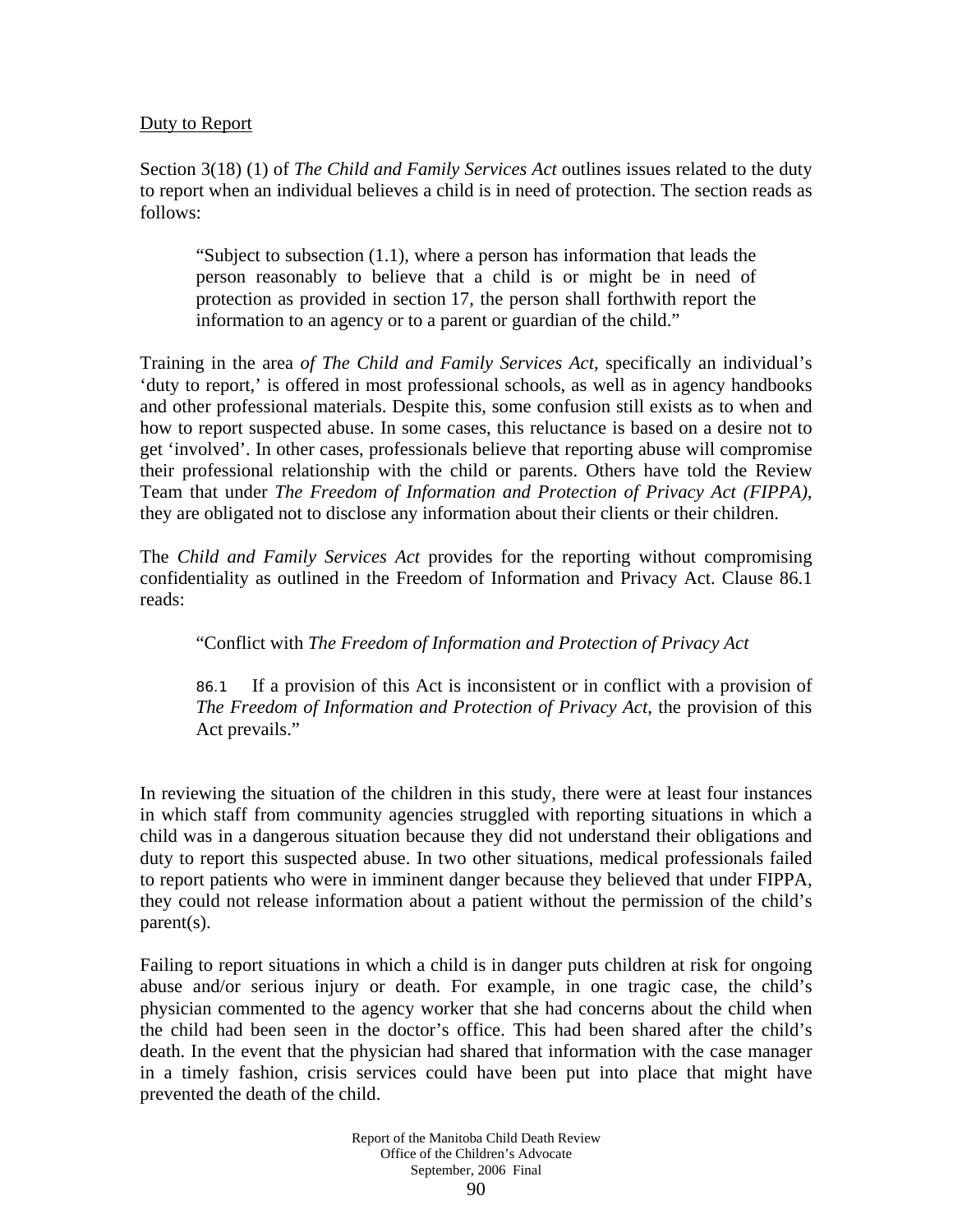It is unfortunate that more professionals are not aware that in the case of suspected child abuse, the provisions of *The Child and Family Services Act* overrides FIPPA legislation.

Section 4(2)(b.1) of *The Act* states:

"(b.1) require any person who in the opinion of the director is able to give information relating to any matter being investigated by the director.

- (i) to furnish information to the director, and
- (ii) to produce and permit the director to make a copy of any record, paper, or thing that, in the opinion of the director, relates to the matter being investigated and that may be in the possession or under the control of the person.

In 1999, the Province of Manitoba issued guidelines for reporting child protection to external parties in order to inform externally of the obligations to report child protection issues. These guidelines were revised and reissued in 2001. In the preamble, the updated guidelines state:

"The Ministers of Family Services and Housing; Justice; Education; Training and Youth; and Health jointly have issued these guidelines in recognition of the need for a community-based multi-disciplinary team approach to respond to child protection and child abuse. They explain the basic obligations under *The Act* to report a child in need of protection and outline the steps to be followed by the various disciplines involved in the investigation and management of child abuse and child protection cases."

It has now been five years since these guidelines have been issued. During that time, the child welfare system has gone through unprecedented changes that have led to the inception of new agencies with new duties and responsibilities. Updating and re-issuing guidelines regarding protocols for reporting abuse, as well as information reminding professionals that in cases of child endangerment, *The Child and Family Services Act* takes precedent over FIPPA legislation would be a useful undertaking at this time.

## *Recommendation #58*

*That a provincial directive be issued and that a training module be developed on the "duty to report" and on the role of the Privacy Act with respect to child welfare investigations.*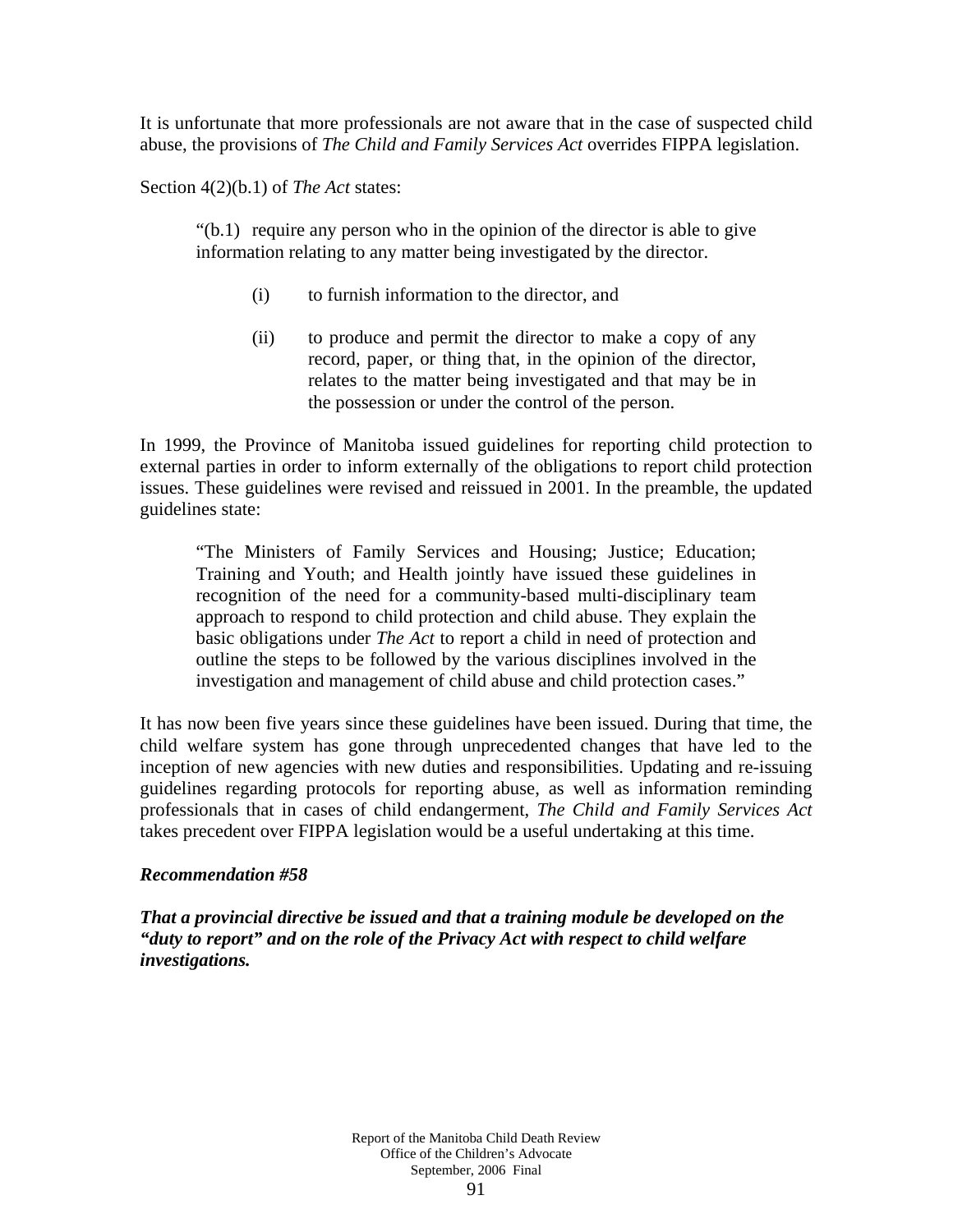## *Recommendation #59*

*That the booklet "Guidelines for Reporting Children in Need of Protection" be distributed by the Child Protection Branch to all pertinent professionals on a yearly basis.* 

## *Recommendation #60*

*That the Child Protection Branch develop a brief presentation and make it available to all community organizations through an information session on The Freedom of Information and Protection of Privacy Act (FIPPA) and Section 18 of The Child and Family Services Act with respect to their duty to report protection concerns of children.* 

# **9.3 Training and Compliance with Provincial Standards**

Mandates concerning the provision of child protection services in Manitoba are legislated through *The Child and Family Services Act*. Standards related to the manner in which those services are provided are outlined in the Manitoba Child and Family Services Standards Manual. These standards are generally related to the care and safety of children, and are considered within the field 'minimum standards' with the expectation that agencies will be able to customize standards to meet their own community's needs and expectations.

When working within a system with both significant powers and responsibilities, it is important to ensure that all staff is aware of, and comply with, both *The Act* and adjoining standards. When agency staff and management are not well schooled in the rules and standards of practice, children can be put at risk.

In meeting with many child welfare workers regarding the death of a child on their caseload, the Review Team was surprised to learn that the majority of staff reported that they were not as aware of their standards of practice as they should be. Most staff reported that they felt they had a good working knowledge of *The Child and Family Services Act,* but often depended on their supervisor to ensure that standards were met. This can create problems when front-line staff are not aware of a problem and are, therefore, unable to share concerns with their supervisor, or when workers must act immediately and do not have the time to properly consult with their supervisor.

It is the understanding of the Review Team that standards training is included in the Competency Based Training package offered through the Child Protection Branch. However, due to funding constraints and staffing shortages, child protection workers often start their first day at an agency with a full caseload of clients and do not have the time to attend training until well into their employment with the agency.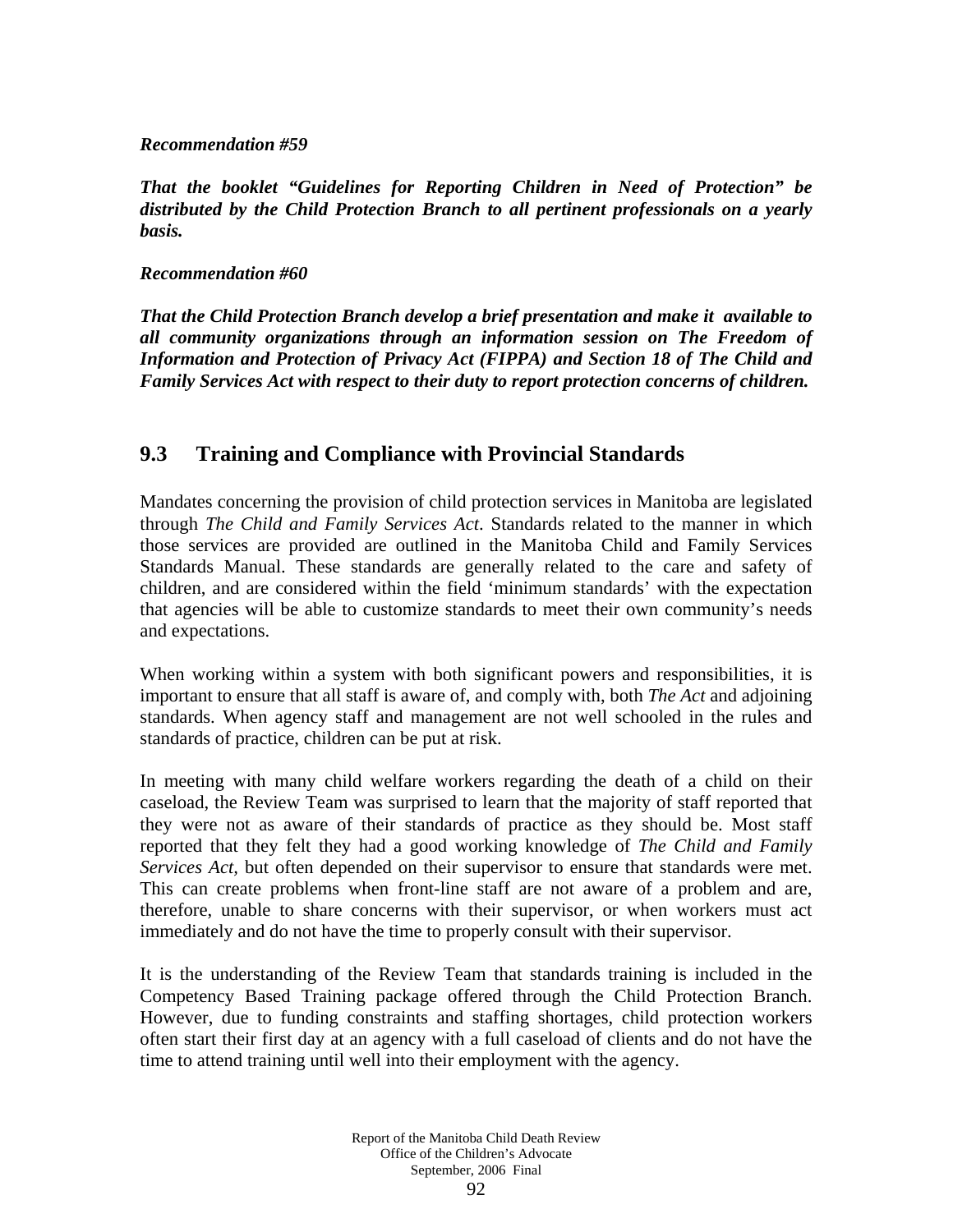Justice Conner speaks of this issue in the Schmidt Inquest:

"CFS experiences a high turnover of child protection workers, no doubt due largely to the inherent stresses of the position and the high workloads. This means that new workers are hired on a regular basis and must be trained in the specialized area of child protection work, which they do not receive in the general social work program. At present, when new workers are hired the demands of the workloads and lack of adequate staffing require that they be given near to full caseloads at the outset." (pg 163)

Workers also reported that high caseloads and increased responsibilities have drastically reduced the amount of time workers have to attend training. This issue was highlighted again in the 2003 Schmidt inquiry. In his final report Judge Conner writes:

"The potential consequences of continuing to operate with excessive workloads are extremely serious and far-reaching. From the public perspective, by representing that there are prescribed minimum standards of service being delivered to protect children in Manitoba, when those standards cannot practically be achieved, creates unrealistic expectations. From the perspective of CFS, the stress imposed on workers and supervisors of having to make choices and judgment calls on matters affecting the well-being of children is unacceptable. The practice has necessarily become one of "crisis management" rather than proper social work practice. More importantly, the protection of children is at risk. When a child is harmed or dies, the reality is that it is the conduct of the individual workers and supervisors that is placed under a microscope and judged on the basis of compliance with the Program Standards." (pg 163)

The Review Team felt that children and families would be safer if workers had a working knowledge of *The Child and Family Services Act* and Program Standards earlier in their career. Further, it was noted that the Child Protection Branch recommends that new workers should be given a smaller caseload when they begin their employment so that they have the opportunity to attend training and know and understand provincial laws and child welfare standards. The inquest reported:

"The Competency Based Training Tool Manual adopted by the Support Branch sets out the workloads that should be given to new workers during the first six months' of the worker's employment [Ex. 82, p. xiv]. The Manual provides that workers should maintain a reduced caseload, starting with three cases after the first 9 to 10 weeks and sequencing in new cases so that the worker will be responsible for 14 to 16 families, the recommended maximum for a child welfare worker, at the end of the six month period." (pg 163)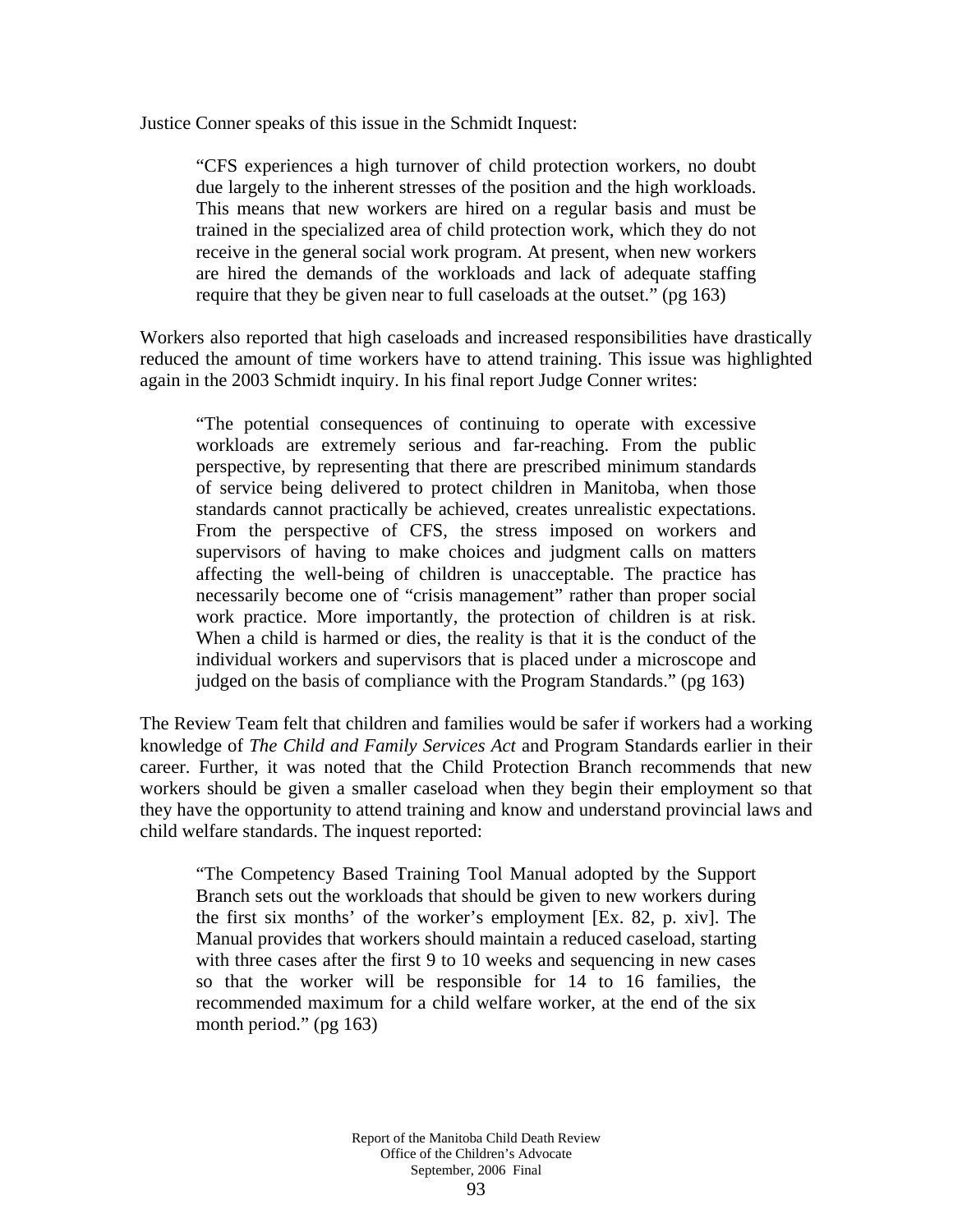Finally, the review noted that while the current standards manual has recently been upgraded to an 'easy access' Internet format, the manual is sometimes unclear and difficult to understand. Instead, staff must rely on portions of the 1993 manual, portions of the 1999 'remnant package' and an incomplete 2003 manual. The Review Team found that as they completed this study, it was often difficult to locate information about specific standards. It was believed that if people with many years of experience in the field were having difficulty, a new staff person under certain time constraints would likely find the current situation overwhelming as well. The Review Team strongly recommends that the Child Protection Branch prioritize the completion of the standards manual.

#### *Recommendation #61*

*That child welfare staff be required to complete the first module of the Competency Based Training Program within six months of beginning employment with a child welfare agency.* 

#### *Recommendation #62*

*That the Child Protection Branch prioritize the timely completion of the Provincial Standards Manual.* 

#### *Recommendation #63*

*That agencies follow the recommendations of the Schmidt Inquest and make as an agency policy, the reduction of caseloads for new staff during the first six months of their employment with the agency.* 

#### *Recommendation #64*

*That the Supervisors Competency Based Training Program include a module on mentoring front-line staff to ensure that workers are aware of and comply with provincial standards.* 

#### *Recommendation #65*

*That the Competency Based Training Program include a standard orientation to Child and Family Services including information about The Act, standards and operating procedures which child welfare staff would take as mandatory training prior to caseload assignment.*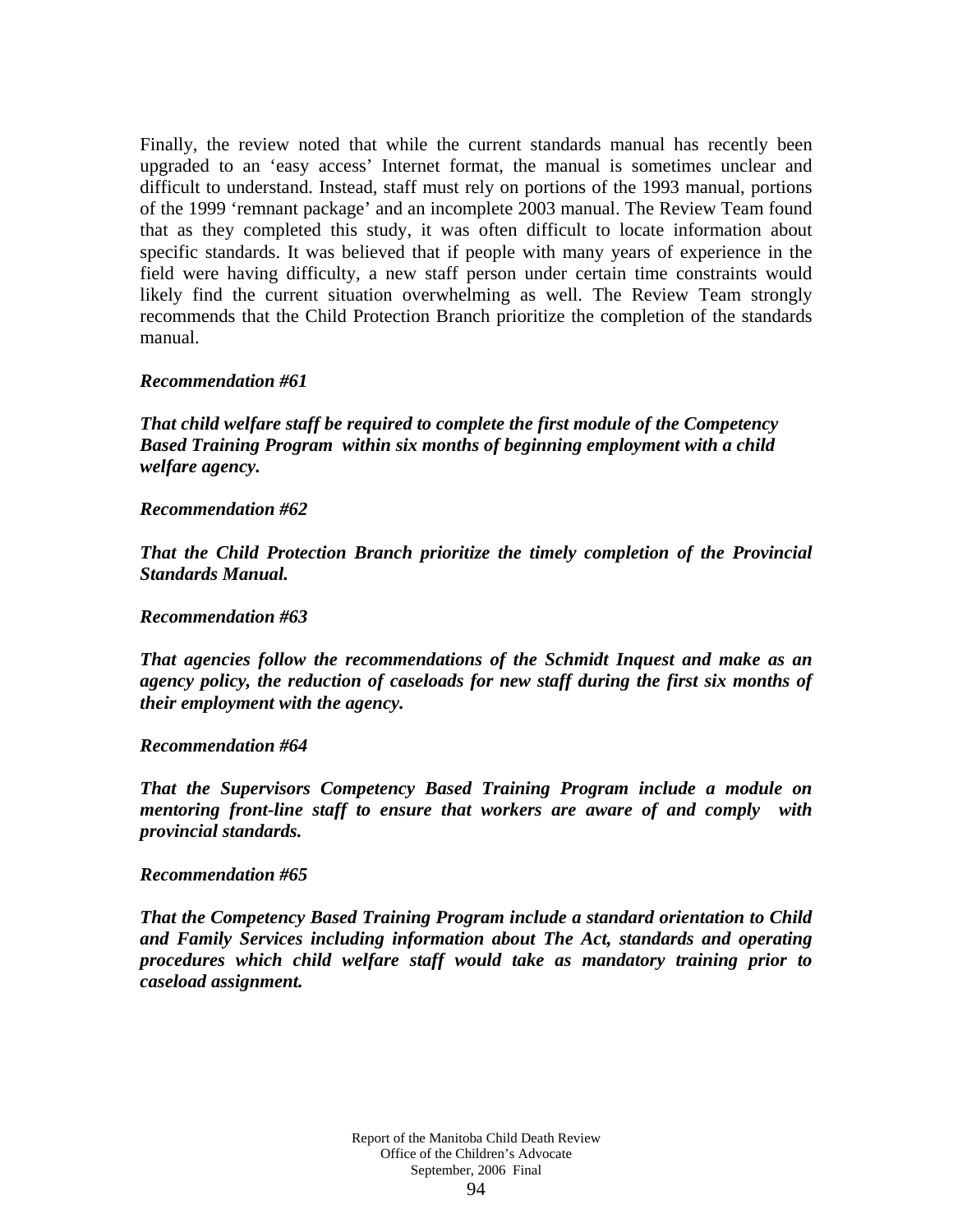# **9.4 Interjurisdictional Issues**

Changes in the child welfare system over the past few years have led to increased questions as to which agency has jurisdiction over the support of First Nation children in cases of child protection, child maintenance and specialized services. These issues are not new to the Manitoba child welfare system and did not 'begin' during the devolution of the child welfare system beginning in 2004. Previous to the 1980's, child protection services were provided through a combination of private agencies and the provincial government which served all Manitoba children, including children living in First Nation communities. Services were inconsistent and often resulted in the child being taken out of the community to receive services.

In the early 1980's, under a tripartite agreement between Indian Affairs and the Province of Manitoba, First Nation agencies began to provide services in First Nation communities. The rationale for the application of provincial child welfare legislation to these communities was provided under Section 88 of the Indian Act. Indian and Northern Affairs provided funding under a population-based funding formula known as Policy 20.1. The federal government has maintained that this role is not a fiduciary obligation but a matter of administration and that their provision of services for First Nation people is 'discretionary'. They have stated that:

"DIAND's perspective is that provinces delegate authority to agencies and are thus responsible to ensure that the agency operates pursuant to the established standards. Where deficiencies are observed it is the role of the province, as the substantive legislative authority for child and family services, to work with the agency to address the needed improvements. The department's role is limited to funding the provision of services delivered by agencies authorized by the province."<sup>87</sup>

First Nation agencies maintain that the populated-based funding model is outdated and does not reflect the costs of supporting children in remote, resource poor and isolated communities. This has led to a two-tiered system in which the costs of care for children deemed a federal responsibility are often subsidized by provincial dollars. This is particularly true of dollars allocated for prevention services. Often the lack of funding means that children must do without needed services. This is especially true for children with expensive needs and children from families who live transient lifestyles moving between a reserve community and the city. The Review Team noted that struggles in this area often affect children, families and communities that were the least able to find alternative resources and were among the most vulnerable in the province.

1

<sup>&</sup>lt;sup>87</sup> Excerpt from the First Nations Child and Family Caring Society of Canada (2005). Wen:De Coming to the Light. pg 89-90.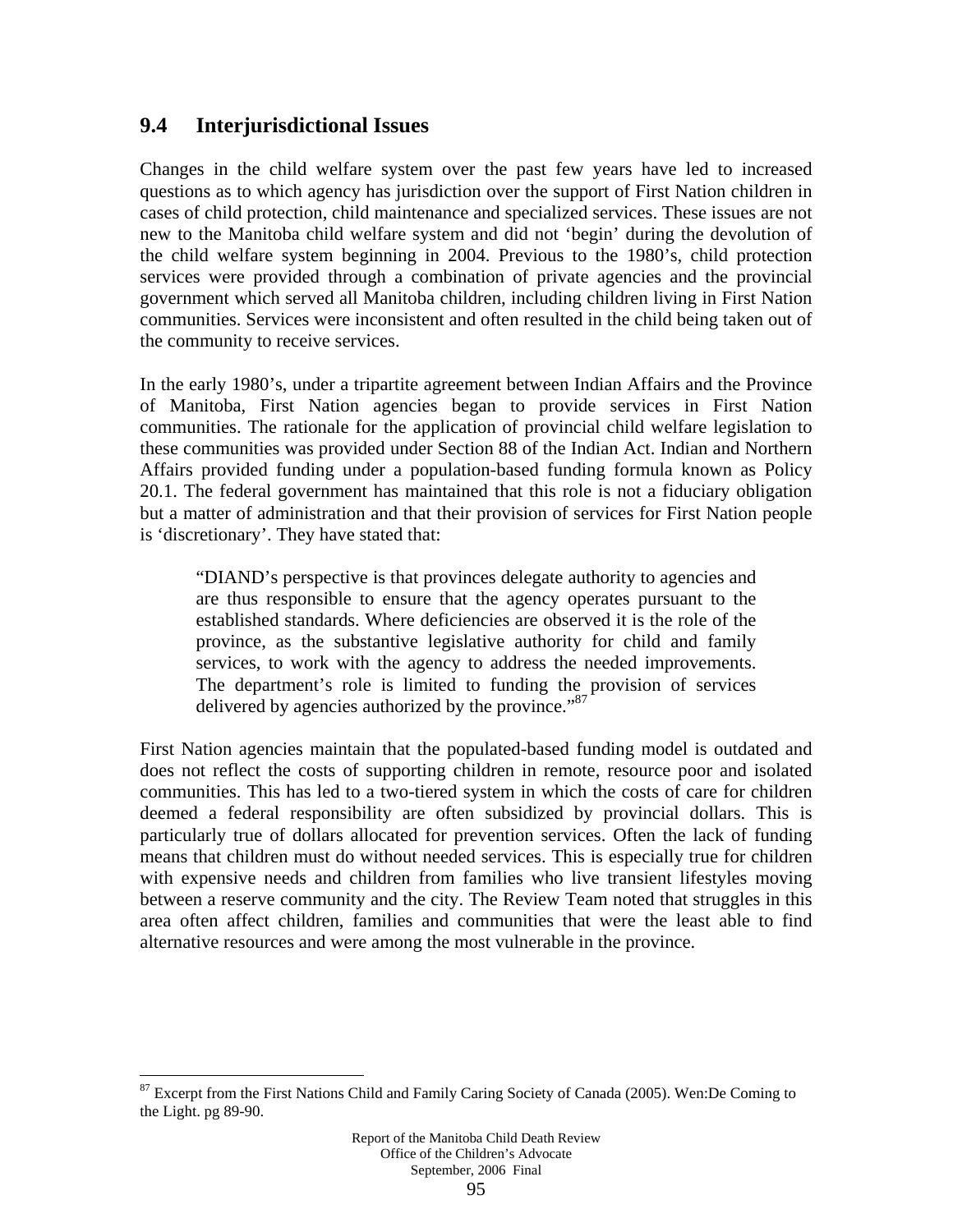Issues with jurisdictional 'debates' were observed in two specific areas: a) determinations of which agency was responsible for providing services, and b) struggles within agencies to provide for the needs of children with disabilities and/or medical needs. The Review Team found that, on occasion, debates about responsibility led to increased workloads for workers. In other cases, debates about responsibility led to more serious consequences.

Perhaps the most troubling example of this issue was an adolescent who continued to live in temporary shelters while two agencies disputed jurisdictional responsibility for the care of that child. The issue appeared to be related to the youth's address, as his mother moved between the city of Winnipeg and a First Nation community, and the fact that the child was seen to have very high needs related to his street level activities. At the time of death, the youth was under 16 years of age.

The Review Team observed that since 2005, issues related to jurisdiction have become more complicated and require agencies to maintain a high level of communication and collegiality between agencies and workers. In cases where a dispute cannot be resolved between the agencies, there needs to be a dispute resolution process that can assist in determining a solution to these problems.

## Children with Complex Medical Needs

<u>.</u>

In some cases jurisdictional debates between the federal and provincial governments are related to the lack of supports within First Nations communities for First Nation children with complex medical needs. The federal government, the funding body for child welfare services for on-reserve children, makes no provision for funding or providing extra supports for children with special needs.

The Province, in turn, argues that they have no mandate for the provision of services in First Nation communities which are a federal responsibility under the Indian Act.<sup>88</sup> Workers and agency representatives report that once a First Nation child with medical needs comes into care, it often takes many hours and a great deal of patience on their part to try and determine which level of government is responsible for both the provision and payment of necessary services. This is both frustrating and time-consuming, and often results in the worker having less time to spend with other children on her/his caseload.

Support to First Nation children with complex medical needs has been a subject of debate, reviews and legal challenges for many years. In previous years, a committee made up of federal, provincial and agency representatives met regularly to develop an agreement for service delivery with little success.

In 2006, funding from Health Canada resulted in a report developed by the Assembly of Manitoba Chiefs entitled *Addressing Gaps in Services for On Reserve First Nations* 

J. (undated). *Promising Practices in First Nation Child Welfare: Kinosao Sipi Minisowin Agency Creating a Community Response for Special Needs Children* for an excellent discussion on the effects of

<sup>&</sup>lt;sup>88</sup> See Ducharme, C., Muskego, D., Muswagon, A., Paupaneckis, C., Muswagon, M., Spence, W., Ramdatt,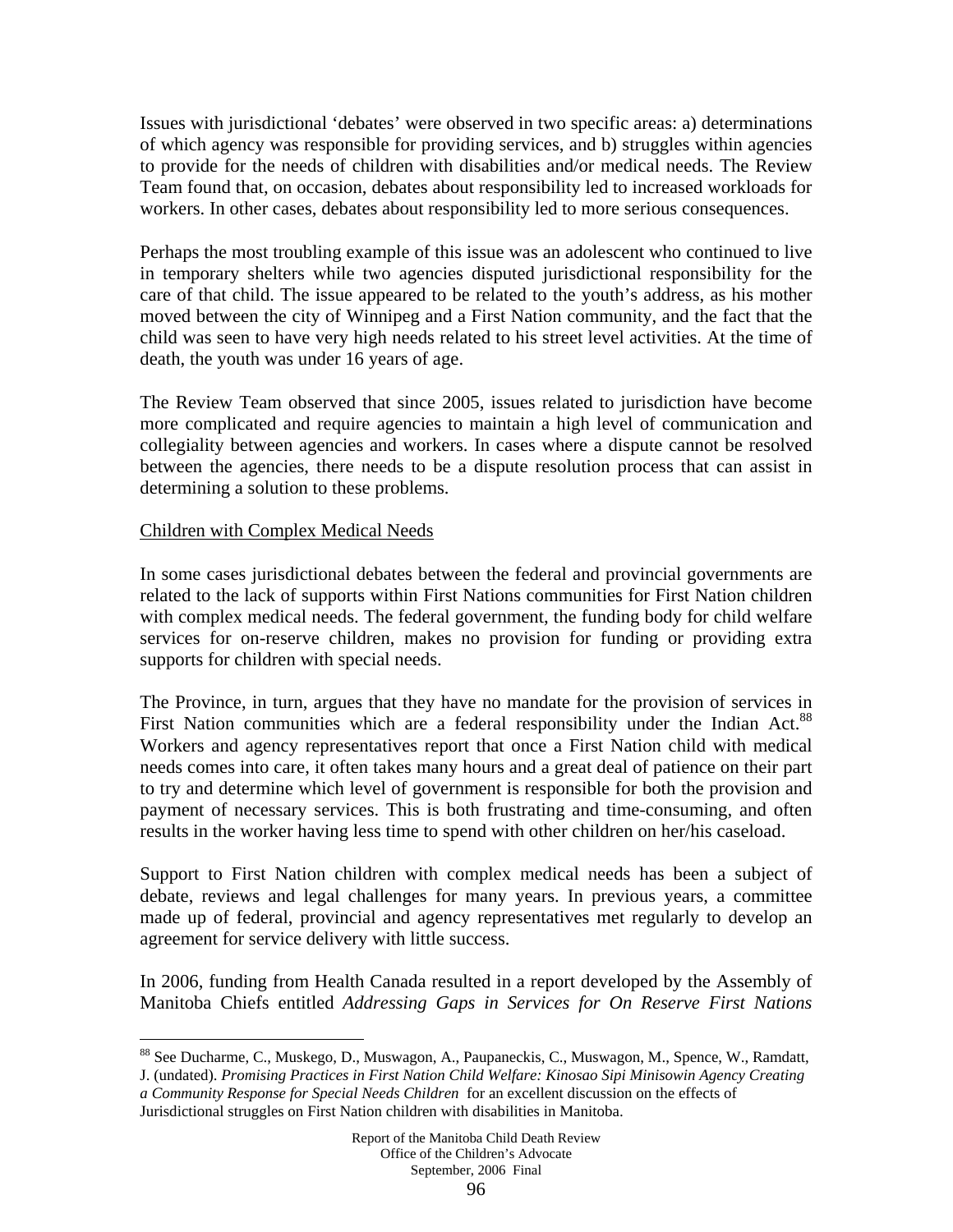*Children and Adults with Disabilities and their Families*. This report examined gaps in services and called for better partnerships between both levels of government. Nationally, the Assembly of First Nations and other child welfare organizations have passed and supported the application of '*Jordan's Principle*<sup>,89</sup> which suggests, in part, that no child should have to come into care and leave their family simply because they have high medical needs.

In their recent report,<sup>90</sup> the First Nation Child and Family Caring Society of Canada states:

"This situation is unacceptable and it is a violation of this child's basic human rights. Every child has the right to be raised in a family, to have their needs met and to receive quality care."

The team agreed with these comments and believed that children with special needs deserved the same quality of services as other children. The provision of that service would include ensuring that children do not have to come into care unnecessarily, that children are placed in their home community when at all possible and that all Manitoba children be provided with the same level of services no matter where they live.

The gaps between federal and provincial responsibility for the provision of child welfare services are unacceptable. Further, agencies and families should not have to wait for governments to determine who has jurisdiction over the provision of services before services can begin. This review strongly supports the provisions of '*Jordan's Principle*' and strongly recommended that the Province of Manitoba immediately adopt '*Jordan's Principle'* and immediately work towards eliminating the current impasse between the federal and provincial government.

## *Recommendation #66*

*That the Department of Family Services and Housing either appoint an independent arbitrator or constitute a committee made up of a representative of each authority, a representative of the Child Protection Branch, and up to three community representatives to act as a dispute resolution body in cases where jurisdiction is in question.* 

<sup>&</sup>lt;u>.</u> <sup>89</sup> 'Jordan' was a four year old First Nation boy from Winnipeg who was removed from his home at birth due to his high medical needs and placed in a hospital under a First Nation Child Welfare agency. Despite attempts by the agency and family to develop appropriate services, Jordan was unable to move into a family home due to jurisdictional issues between the Department of Indian Affairs and the Province of Manitoba. Further information about 'Jordan's Principle' can be found on the web at www.fncfcs.com. <sup>90</sup> Excerpt from the First Nations Child and Family Caring Society of Canada (2005). Wen:De Coming to the Light. pg 98.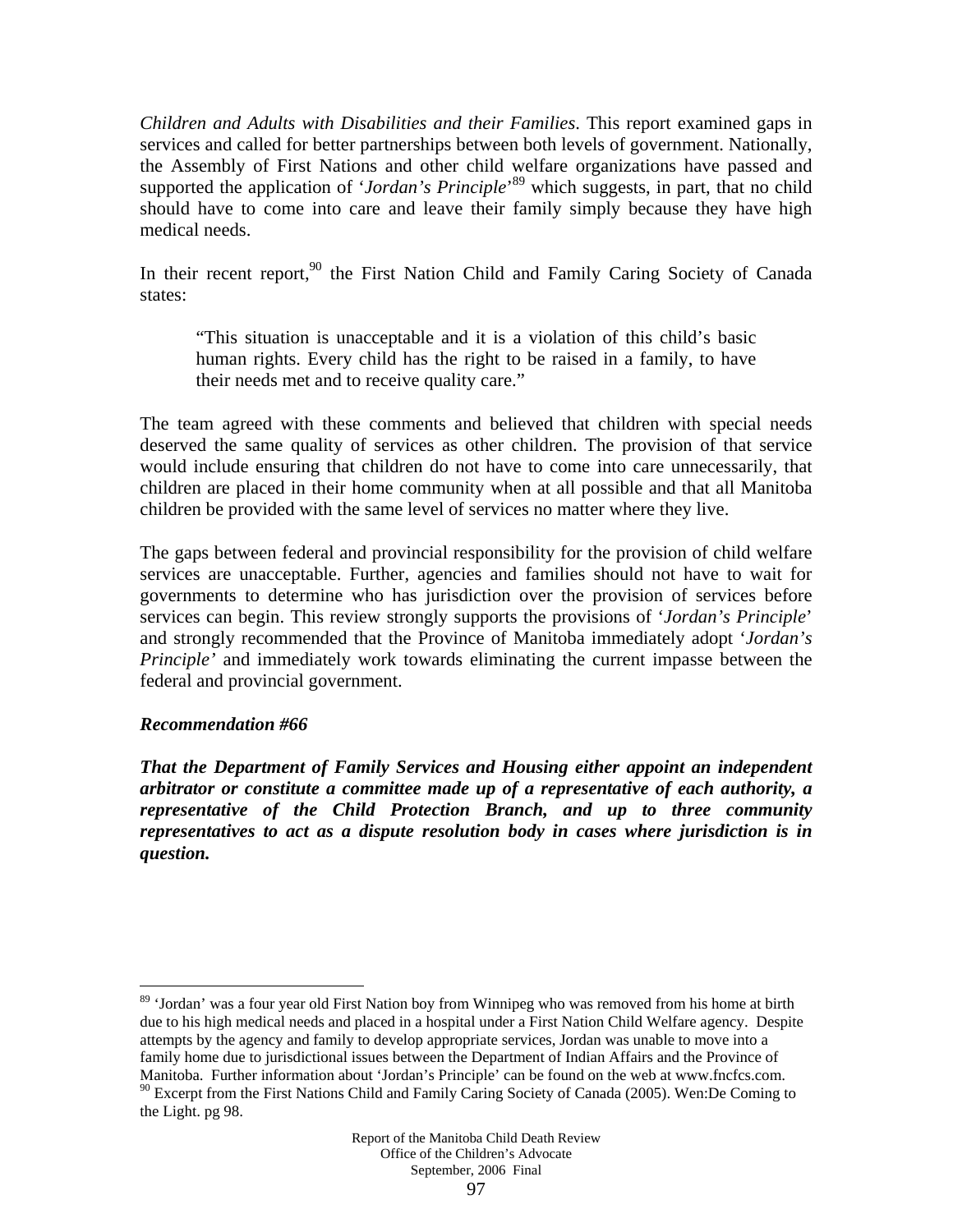#### *Recommendation #67*

*That the province of Manitoba adopt 'Jordan's Principle' of 'Children First' as it relates to ensuring the provision of uninterrupted services to children while awaiting resolution of interjurisdictional funding disputes.* 

# **9.5 The Northern Experience**

Child welfare services to northern residents creates its own challenges due to isolation, the high cost of travel and the lack of available resources. While these challenges extend to non-Aboriginal as well as Aboriginal communities, Aboriginal agencies also experience the jurisdictional issues outlined above, as well as widespread social problems which are prevalent in many northern Aboriginal communities in Canada.

Northern First Nation child welfare agencies reported to the Review Team that they often have to extend their services beyond simply providing statutory child protection services due to the shortage of professional services in the North. This may include paying the travel and treatment costs for an addicted child to attend a treatment program, and providing other necessary services as required including anger management courses to comply with court orders to ensure that mothers and children are safer. While southern agencies are able to make use of resources in neighbouring communities or band together to share a single resource, these resources are either not available within the region or, due to travel costs, cannot be shared. This directly affects the ability of the agency to employ alternatives to taking children into care.

However, workers also indicated a high level of commitment to the preservation of the family unit and expressed trepidation at having children placed in permanent care, or outside of their home community. Agency staff often play a "juggling game" to decide if the best interest of the child is staying at home and monitoring the situation or moving the child out of the community in light of the possibility of that child becoming involved in undesirable activities in the city.

Agencies are also under a great deal of pressure to provide services that are culturally sensitive and reflective of the experiences of First Nation communities. Agencies struggle in maintaining the balance between retaining culture and community while carrying out a mandate to protect vulnerable citizens. This may mean that agencies must develop their own resources that reflect the cultural and social demands of the community while recognizing the limited available resources. AWASIS agency, for example, has taken steps to train staff in risk estimation systems that are in keeping with the agency philosophy, to develop case management techniques which are more consistent with community norms and values.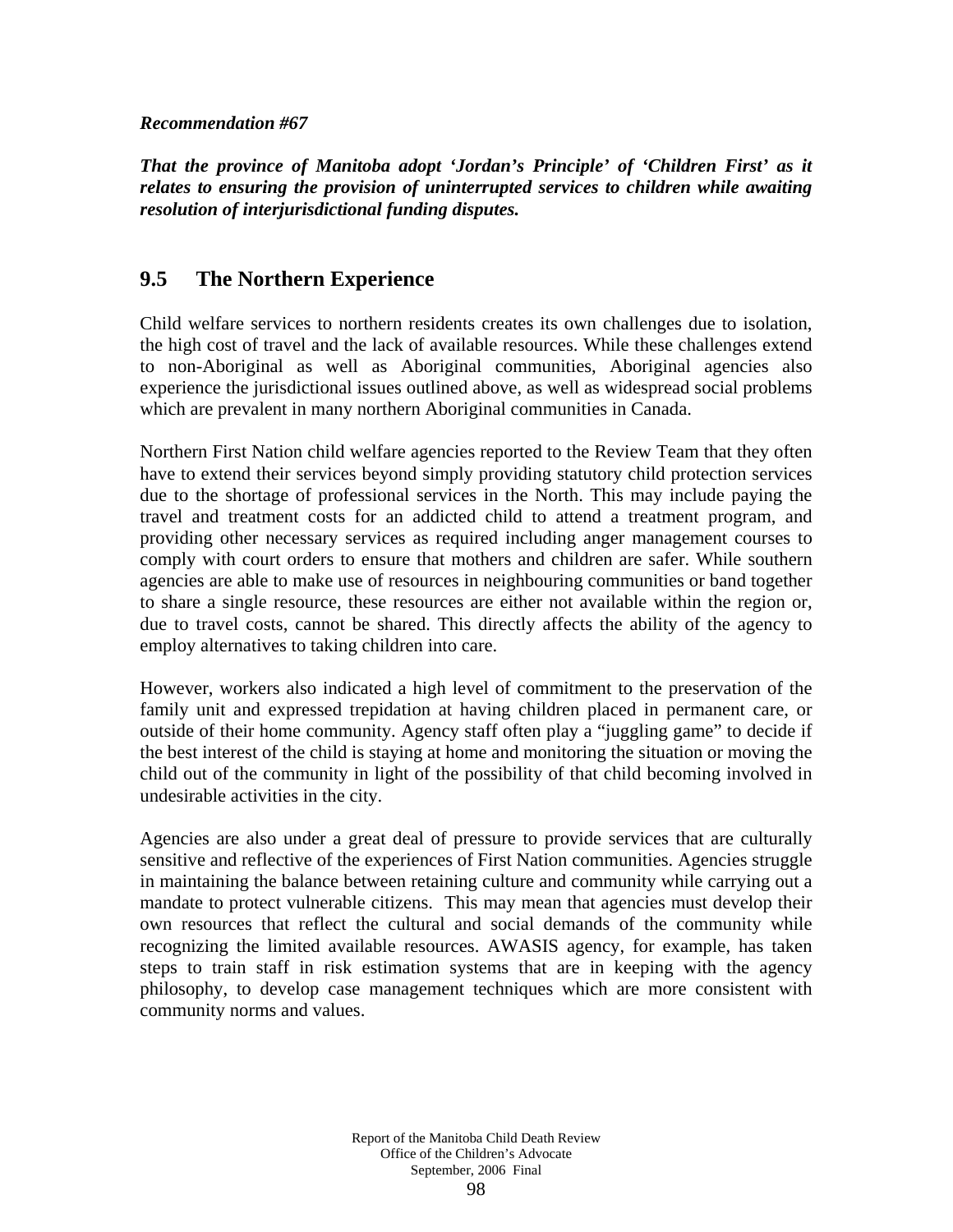In meetings with staff in the North, three workers had indicated that it was often difficult in small remote communities to find workers who possess the qualifications necessary for the intensity of child welfare work. In many cases, agencies have to rely on workers with many years of 'life experience' and less formal education. However, these workers, while quite committed to the families and children, face challenges without the formal knowledge and skills provided through an education setting. Workers suggested that this problem might be reduced if they had access to objective supervision, case planning support and interpretation of provincial regulations to help override the tendency to comply with community norms in small remote and isolated communities. One agency, in particular, outlined the need for a highly trained worker to spend time in each of their remote communities training and advising community workers. This would alleviate pressure on community workers, give them an opportunity to consult on particularly complex cases as well as ensure good case management.

In at least two of the children's deaths, the children had been returned to their biological family despite long-standing chronic alcohol and neglect issues. It would appear that the hesitation of workers to permanently fracture a family may have translated into a child's return to an unprepared environment. However, had the agency been able to use the services of a trained case management specialist and/or could access appropriate services within the community, these deaths may have been prevented. These services are expensive in the short run but may help reduce the risk to children.

## *Recommendation #68*

*That due to the high number of new or redeployed staff, agencies receive funding for and employ the use of a case management specialist whose duties would be to educate, train and organize case management in accordance with agency philosophy and resources. This individual would be expected to provide this training in the communities to which they provide services.* 

## *Recommendation #69*

*That a committee comprised of community health professionals, child welfare workers and community members be developed in northern, rural and remote areas to ensure a seamless delivery of services to children and youth living on and off reserve communities.*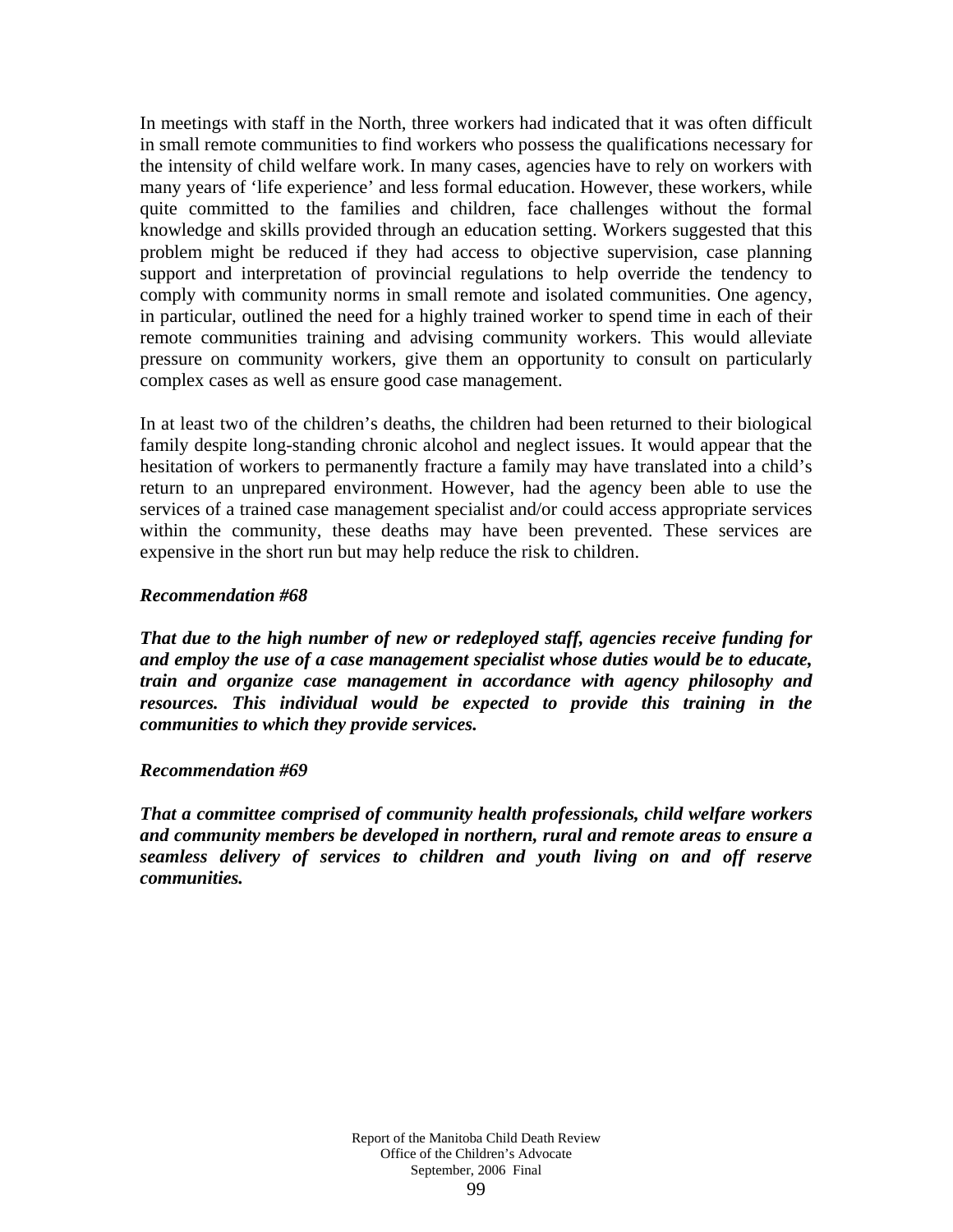# **9.6 Resources**

The reduction, or 'capping' of agency resource funding over the past number of years has had a profound effect on an agency's ability to provide the type of quality services that supports families, reduces the number of children coming into the care of an agency and maintains the emotional and physical health of the agency staff. It also has an effect on the ability of the worker to be able to develop and undertake case plans that not only support a child damaged by abuse but also aid in the healing of that child. This is especially important in the case of children at risk for suicide that need the active involvement of their case manager in ensuring that they have the mental health services and other resources to ensure their safety until they are able to keep themselves safe from harm. The review noted two areas that have been adversely affected by funding reductions and suggests that changes must be made in these areas to prevent any further deaths.

# Caseload Size

The issue of caseload size has been a subject of debate in three recent inquests in Manitoba.<sup>91</sup> In each case, reports called for a review of caseload size in relation to ensuring that agency staff are given the time to commit to ensuring that all children in their care are provided with the time and attention they need to be safe, healthy and supported. Judge Giesbrecht remarked in the 2003 Redhead Inquest that:

"It is recommended that in order to move away from a crisis style management to a situation where childcare workers have adequate time to properly manage their cases and to provide appropriate long-term planning for the children in their care, family services agencies ensure that workers have a reasonable caseload. Where a caseload consists of high needs children, a caseload in the range of 20 cases per worker should be the goal of the agency."

The Child Welfare League of America recommends a maximum caseload of 17 especially when children have needs that require intensive supports.<sup>92</sup> It is the review's understanding that this number is related to the number of families and the Manitoba case count reflects work with each individual child. Regardless, workers in this review routinely cited caseloads of between 30 to 50 cases which is far too high. Because these workloads are so high and lead to missed opportunities to intervene, poor case management, case planning and overall poor service to children and families is experienced.

 $\overline{a}$ 

<sup>&</sup>lt;sup>91</sup> Patrick Redhead (2003), Sophia Schmidt (2003) and Susan Redhead (2004).

<sup>&</sup>lt;sup>92</sup> Standards downloaded from the Child Welfare League of America website

<sup>(</sup>http://www.cwla.org) on Sept 11, 2006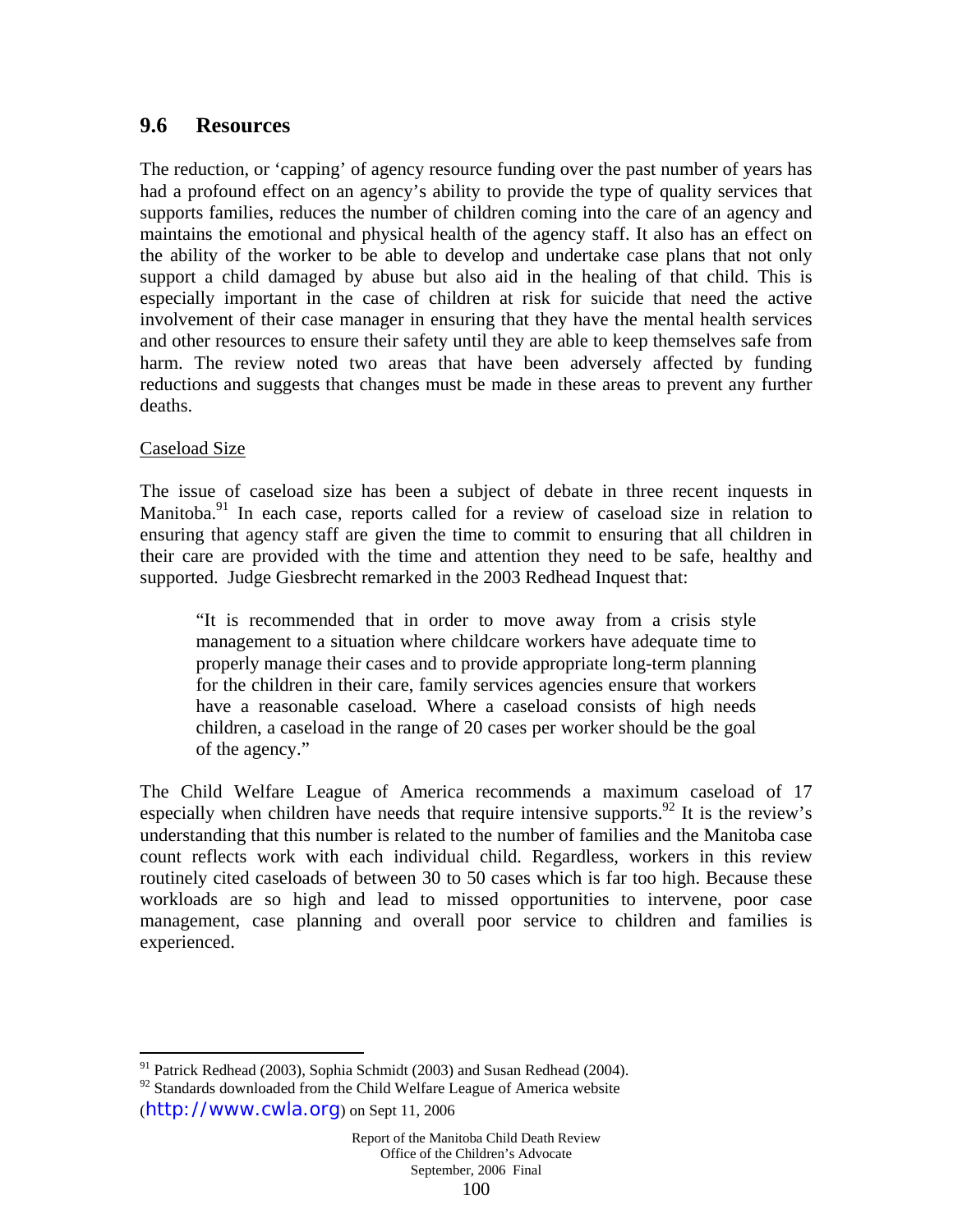#### *Recommendation #70*

 $\overline{a}$ 

#### *That the Department of Family Services and Housing work towards ensuring that workloads are at a manageable level.*

#### Prevention and Support Services for Families

Certainly one of the guiding principles in the child welfare field is the provision of prevention services to prevent children from coming into the care of a child welfare agency. Not only are prevention services less expensive than maintaining a child in the child welfare system, but offering targeted services early may lead to healthier children and families. Jackson (2000) supports this assertion by suggesting that:

"Child welfare interventions are costly, time consuming and have lifechanging consequences for the people involved. Their immediate purpose may seem self-evident to prevent children from suffering harm, and in the last resort, to remove them from families who are unable to provide a minimally acceptable standard of care for them. Family preservation has displaced rescue as the intervention of choice as evidence has grown of the risks involved in separating children from their families and communities."93

Workers also indicated that while their mandate was to ultimately protect children, their philosophy was that their work would enable families to function in a healthy manner without child welfare involvement. Placing children in care, away from parents, was seen as a solution secondary to the ultimate solution of having children safely reside in their own homes. In order to realize these goals, time and resources are important tools to building relationships with clients and to keeping families together in a safe setting.

*The Child and Family Services Act* makes provision for funding of prevention and family support programs to preserve the family unit as a discretionary service provision. In 1992, changes were made to Aboriginal Agency funding which resulted in funding for Services to Families being issued in grant allocation.<sup>94</sup> Workers in the interviews have indicated that the capping and subsequent reductions in funding to services to families have resulted in the elimination of many family support programs and a return to agencies providing only child protection services. The submission from Awasis Agency at that time stated: $95$ 

"What began in 1983 as a new vision of child welfare services to Indians within the Province of Manitoba, focus on prevention and family services,

 $93$  Jackson, S (1995). Looking after children better: An interactive model for research and practice (pgs 324-336) . In Hudson, J. & B. Galaway (Eds.). *Child Welfare in Canada: Research and Policy Implications.* Toronto: Thompson University Press.

<sup>&</sup>lt;sup>94</sup> As sited in AWASIS agency (1993) Research Brief into Federal Funding Changes Regarding Services to Families Dollars Submission to First Nation Child and Family Task Force.  $^{95}$  IBID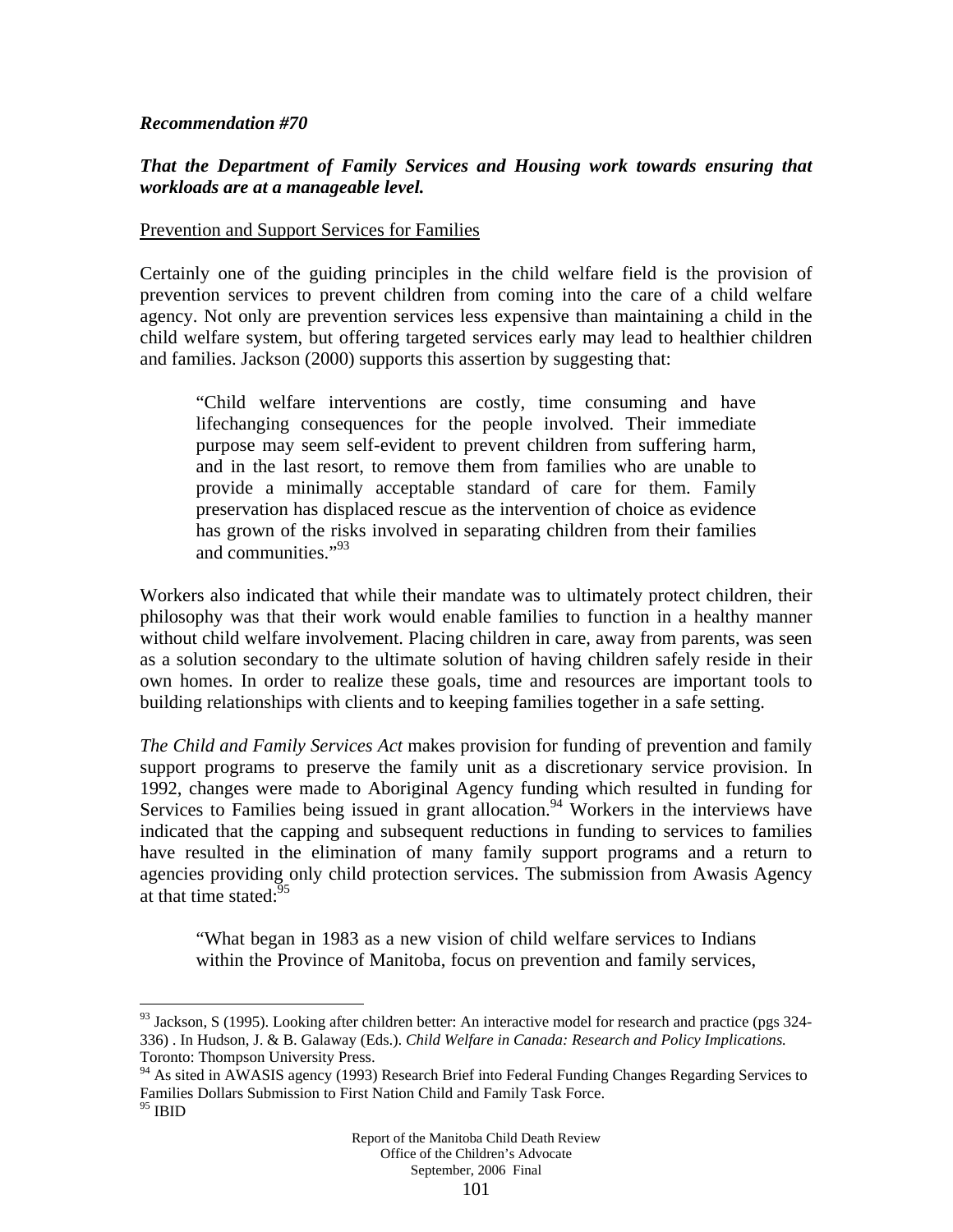is being eroded through unilateral funding changes that, through a process of elimination, places the emphasis once again upon protection services." (pg 16)

The provision of homemakers and interveners may be more useful than to simply support families in crisis. They also help agencies develop insight into family dynamics, which may alert agencies to conditions that required attention. This may have been preventative in a number of the accidents and homicides of young children whose deaths appeared to be as a result of parent neglect or abuse, issues that a worker could have intervened with before the child died.

In one particular example, a child was returned home to the biological family who had a lengthy history with Child and Family Services. In an effort to end the cycle of involvement with Child and Family Services, the worker had returned the child to the parent with some informal supports in place. If formal supports had been employed, the agency may have been alerted to difficulties that the mother was having with parenting the child prior to the child's death.

In other instances, children had been returned to their natural families with case plans indicating that the caseworker would regularly visit the family at undisclosed time frames. In an ideal case plan, a homemaker or support worker would regularly attend the home to ensure the safety of the children. When asked about the adequacy of the case planning, both agencies cited lack of availability of in-home service funding as the rationale for the case planning. Both children died in the homes of their natural parents.

## *Recommendation #71*

*That funding for prevention and family support programs in the North be increased to ensure that adequate funding is available to provide services that are equitable to services available in the South.*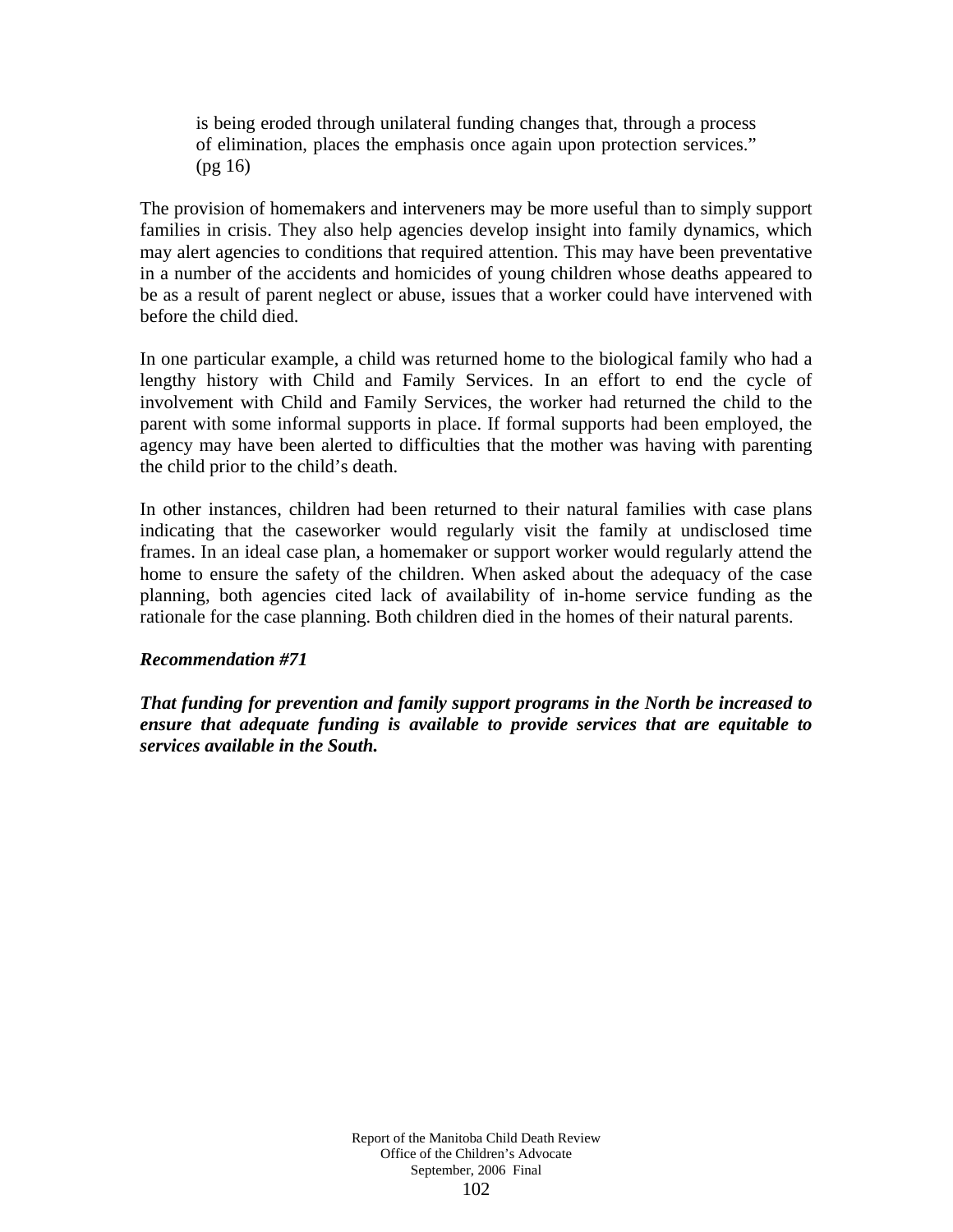# **10.0 Supports after the Death of a Child**

The unexpected death of a child is always a tragedy. This tragedy is often compounded when survivors are not given the opportunity to grieve the death in a constructive and supportive manner.<sup>96</sup> Unfortunately, when a child involved with a child welfare agency dies, the number and complexity of relationships, the addition of administrative and investigative responsibilities and the possible involvement of the media can increase the stress experienced by all individuals involved with the death. These issues add additional challenges and additional stress when agency staff attempt to find ways to meet all of the emotional and physical needs of the survivors.<sup>97</sup>

## Child Welfare Workers

 $\overline{a}$ 

In conducting the review, the Review Team met with child welfare workers regarding their experiences after the death of a child on their caseload. All of the workers in this study expressed high levels of stress related to the event. This stress increased when the worker was asked to apprehend other children in the home and/or when family members became angry or threatening after the death of their child. Workers expressed the opinion that death may ignite resentment towards the agency and agency staff, increasing the worker's risks of personal harm in the community. This is particularly true in small isolated settings and/or in settings where the worker and their family live in the same community as the victim and their family. Many workers suggested that their fears would be reduced if they had additional training in the area of personal safety.

Section 1.7.4 of the Manitoba Program Standards manual sets out policies regarding the reporting process upon the death of a child known to the child welfare system. This standard, formally known as Section 182, as well as a chart outlining the steps undertaken in reviewing the death of a child known to the child welfare system, is found in Appendix 2 of this report.

Many workers reported that they found the process of writing lengthy reports so quickly after the death was often overwhelming. They felt that the reporting process did not allow them the opportunity to grieve and/or fully understand the issues that led to the death of the child, and that important details were often missed as a result. They felt that the current standards and protocols needed to change to allow them extra time to reflect on the issues that led to the death. Further, they felt that it would be helpful if another agency worker was available to help the front-line worker during this initial crisis period.

 $96$  Cook, P., White, D., Ross-Russell (2002). Bereavement support following sudden and unexpected death: guidelines for care. *Archives of Disease in Childhood 87*. Pgs. 36-38.<br><sup>97</sup> For the purposes of this section of the report, the term 'survivors' includes family members, foster

parents, foster families, other foster children in the home and foster children previously living with the deceased child.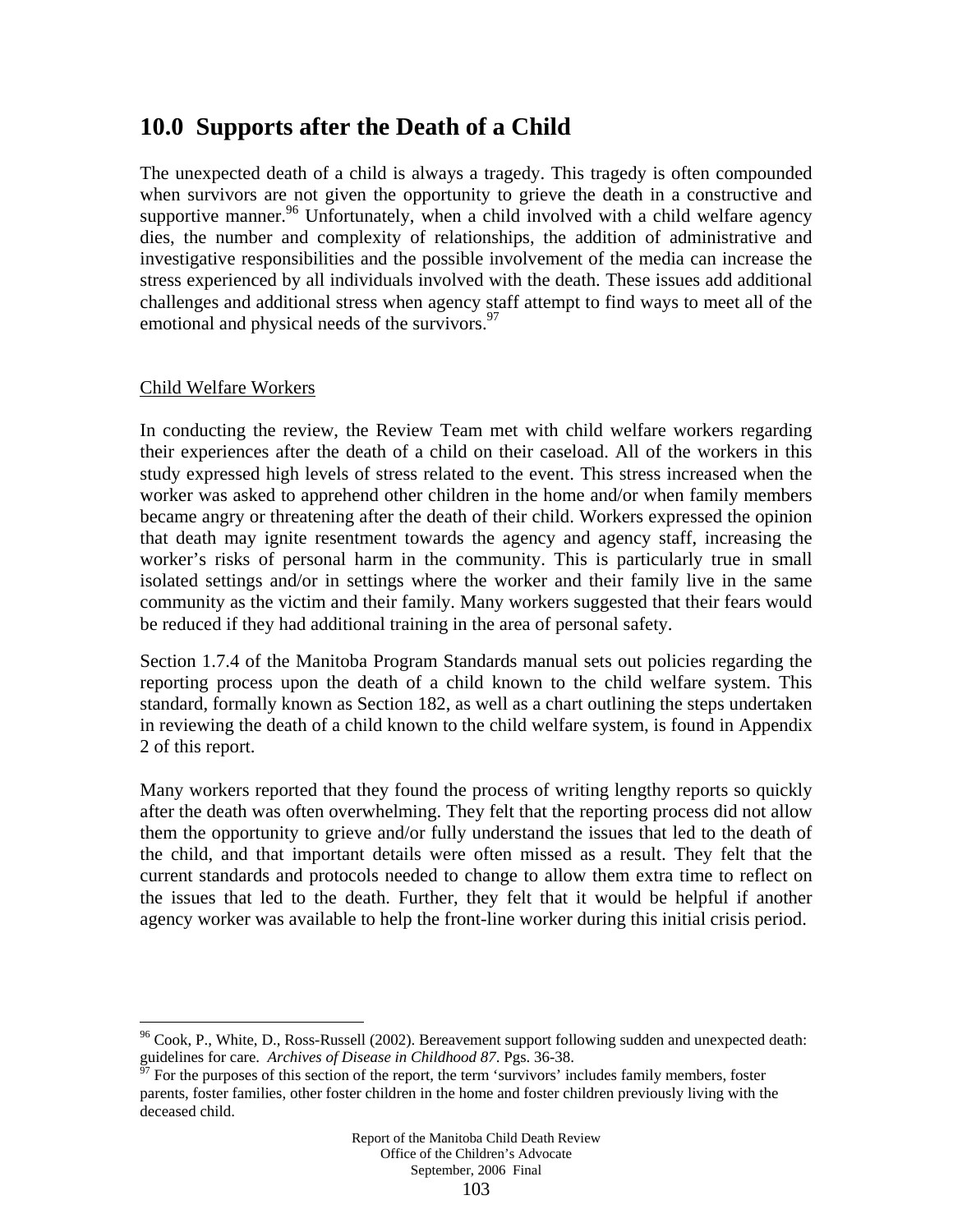When conducting the review, the Review Team found that a high number of agency staff had not been informed about the death of a child who had previously been on their caseload. It also noted that a very high number of the children in the study were not listed as deceased in the Child and Family Services Information System (CFSIS), and did not have a Section 182 report attached to their file. This placed the Review Team in the uncomfortable position of having to support the worker while attempting to collect additional details related to the circumstances of the death.

While most workers spoke of the high level of stress they experienced after the death of a child, few took advantage of opportunities to debrief and deal with the vicarious trauma of the situation. It appeared that most were offered, but declined counseling from the Employee Assistance Program (EAP), and that some were invited to take a 'couple of holiday days off' if they chose. Most reported that time off was difficult as there was no back-up staff to cover their caseloads while they were away. Others advised that it was sometimes easier to debrief with their co-workers who understood how they were feeling.

However, as one agency administrator reminded us, while the staff may not have taken time off immediately after the death, a high number ended up taking extended time off for stress-related illnesses within a year of the death of their client.<sup>98</sup> This added to the overall costs to the agency with respect to short and long-term disability insurance, and created a much larger problem in attempting to find staff who were able to cover for a sick worker on extended leave.

Overall, there is concern about the inconsistent agency protocols regarding supporting agency staff immediately after the death of a client. The Review Team found that only two agencies had crisis debriefing teams and protocols in place to support survivors in the case of a death or serious injury in the community. The Review Team felt that poor protocols in this area led to higher levels of stress and burnout in agency staff. This burnout not only led to higher levels of short and long-term disability claims, but also compromised the overall care of all children within the agency.

It is felt that protocols regarding the death and/or serious injury of clients needs to be instituted and supported throughout the child welfare sector. This would include some type of crisis debriefing, support for the front-line workers in organizing and writing the 'Section 182' report and follow-up counseling for all involved agency staff.

Likewise affected staff should not be expected to use holiday time to mourn the death of their client. Holidays are designed for workers to relax and recharge with their families and should not be used as a time to mourn the death of a client. The Review Team believes that all staff involved with a crisis such as the death of a child should be provided with up to two paid days' bereavement immediately after the death or serious injury of a child on their caseload.

 $\overline{a}$ 

<sup>98</sup> An excellent article on the effects of stress in the child welfare field can be found in: Gustavsson, N. & A. MacEachron (2004). When a child welfare client dies: An agency-centred approach. Child Welfare 83 (4). Pgs 317-340.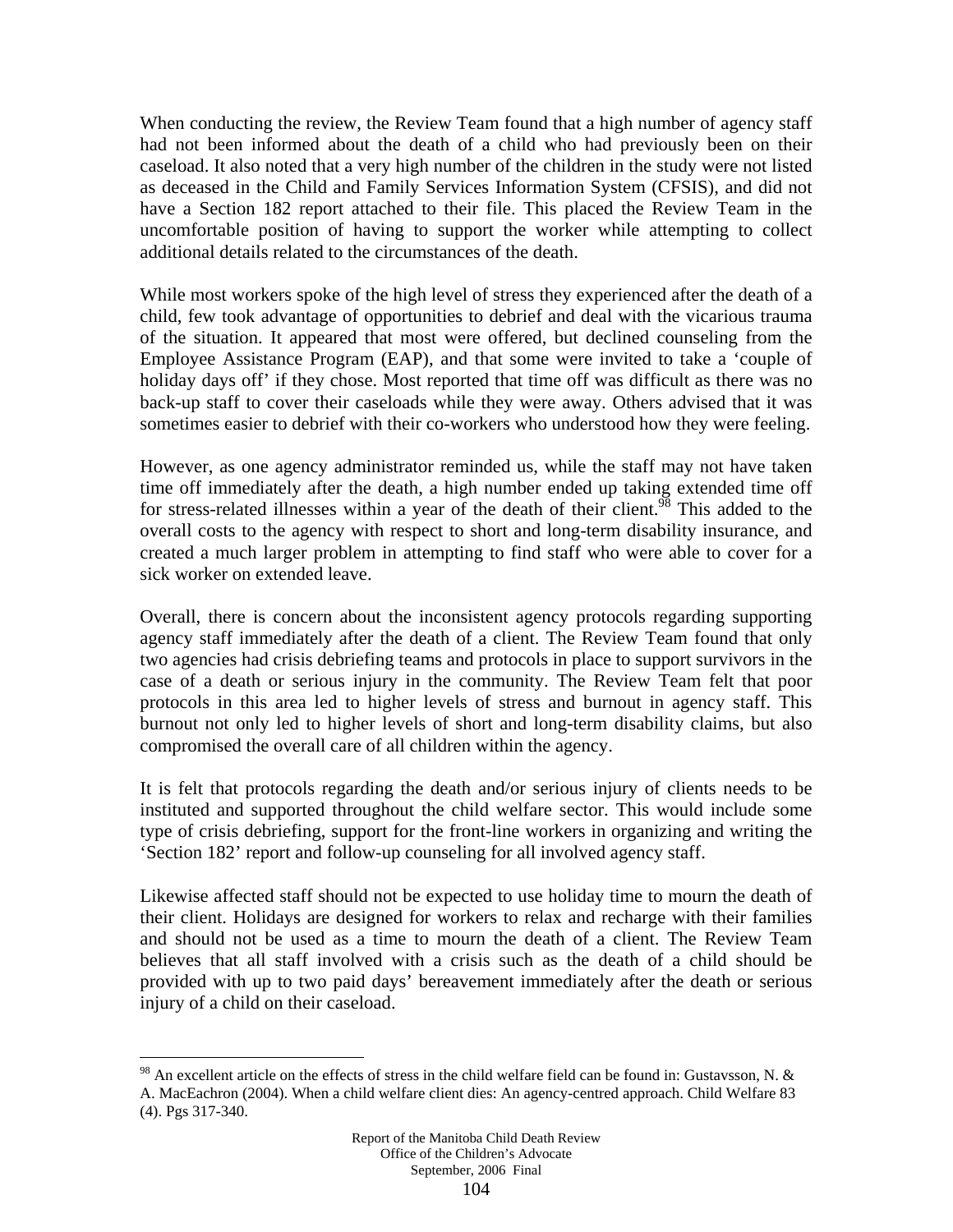#### *Recommendation #72*

*That the four Authorities ensure that all agencies have upgraded their CFSIS files to reflect the death of any children in their care, and that these files be maintained in the system on a weekly basis. Funding for this initiative must be made available to ensure compliance in this area.* 

#### *Recommendation #73*

*That the Child Protection Branch draft standards regarding protocols for supporting agency staff in the event of an unexpected death of a client. These protocols should include: a) protocols for informing staff (current and previous), foster parents (current and previous) and family members of the child, b) up to two paid days' bereavement leave for involved staff after the unexpected death of their client, and c) protocols for supporting all survivors including foster siblings of the child who died.* 

#### *Recommendation #74*

*That the Child Protection Branch immediately develop a Crisis Debriefing Team that will be dispatched when a child involved with that agency dies or is seriously injured. This team will work closely with agency workers, family, foster parents and other foster children to ensure that all individuals affected by the death are supported and any necessary paperwork is completed.* 

#### *Recommendation #75*

*That a module in Crisis Debriefing be added to the Competency Based Training Program as a supplemental training and that at least one staff member from each agency be encouraged to attend this training.* 

## *Recommendation #76*

*That agency staff be given training in safety planning and skills in de-escalating dangerous situations within six months of joining the agency, with refresher courses every two years.* 

Supporting the Survivors (Foster Parents, Other Caregivers, Foster Siblings and Birth Families)

Children involved in the child welfare system often have complex lives with a myriad of family-type relationships that may include birth families, foster parents and foster siblings. The death of one of their family members is traumatic for all of these persons. It is often up to the child welfare worker and agency to mediate these relationships in a way in which all feel validated and supported after the death of a child known to the child welfare system.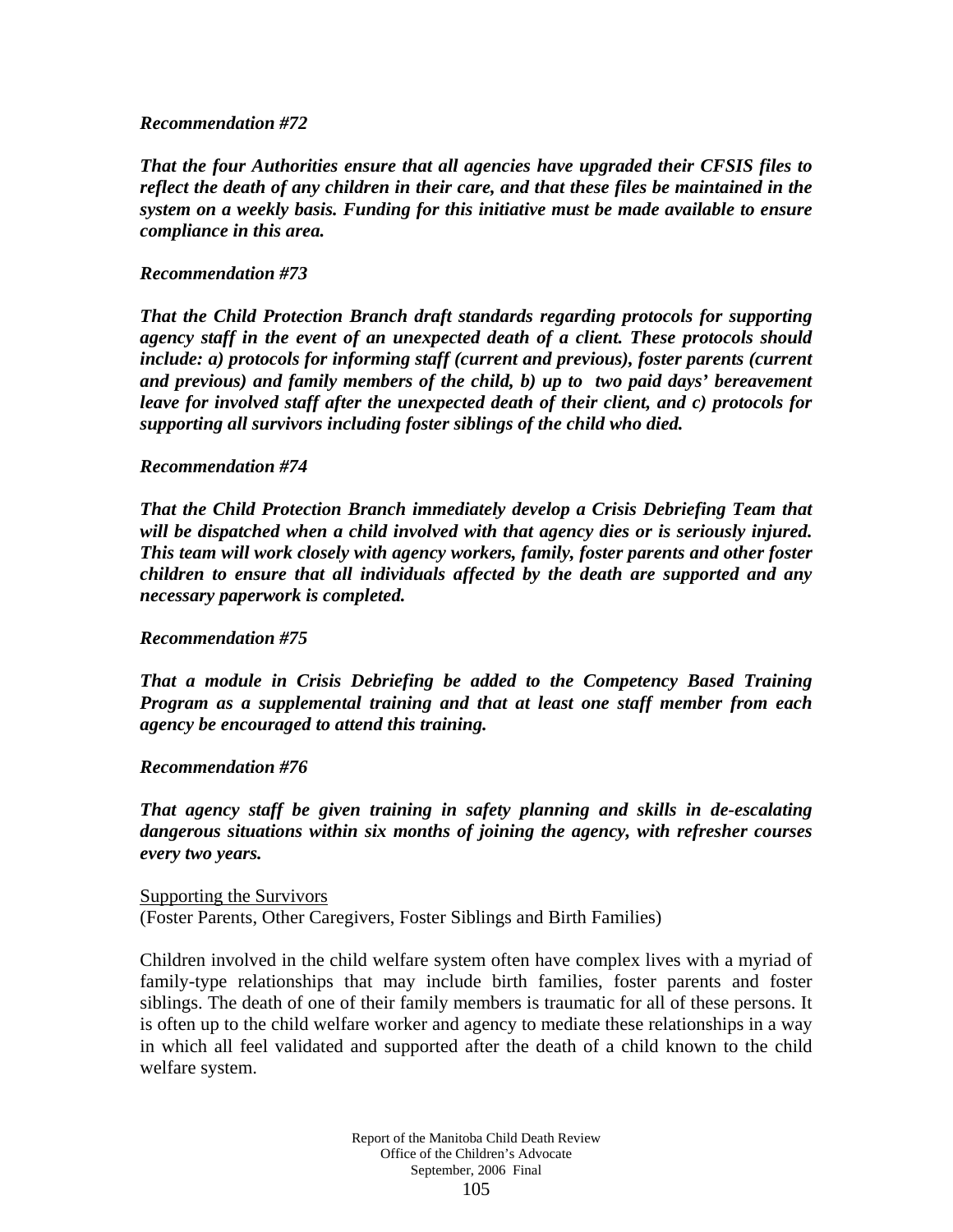Certainly one of the more important relationships for the child is their birth family. Family members reported having many unresolved feelings about the agency and guilt related to the child's manner of death. The Review Team believed that some of these issues may have been better resolved if the family was offered counseling after the death of their child.

The death of a child can also be very traumatic for foster parents and group home workers, especially in cases where they find the body and/or in cases in which they were aware of the child's depression or involvement in dangerous activities that ultimately led to their death. In several cases, foster parents expressed anger or frustration when the death resulted from the recent return of the child to their birth family and/or if the child had recently been removed from their home. Conversely, the Review Team was encouraged to hear stories in which foster parents were honoured and supported by the agency and birth family. Team members were told of foster parents, agency staff and birth families actively working together to ensure that every person had an honoured role in the funeral process. In at least one case, the foster mother prepared and presented a 'life book' to the birth family of the deceased child who, in turn, invited the foster family to their reserve community to meet the extended family.

Finally, it was recognized that the families of children living in care are often complex, and many foster children have 'sibling-like' relationships with other foster children in the foster or group home. It is also noteworthy that foster and group homes may have children from a number of agencies living in the same home.

The Review Team recognized the important role that all of the surviving family played in the life of the deceased child. While counseling may be offered to all survivors after the death of the child, agencies are often expected to cover those costs without reimbursement from the Province. This is especially true when the survivor does not have a current legal relationship and/or the survivor is a ward of a different agency than the deceased child. All survivors who request supports to deal with the death of a child currently or previously in their care, ought to be provided with counseling at no cost to that individual or the agency. This may include one-to-one counseling, couple counseling and/or counseling for any children and youth known to the deceased child.

Guidelines for covering the costs of funeral and burial services for the deceased child is set out by the Manitoba Funeral Service Association, with some additional costs covered by the Department of Family Services and Housing. However, agency staff have pointed out that the costs of wakes, funeral meals, travel and accommodation for family members is far below the actual expenditures. In First Nation agencies, these costs can be substantial if families must come from distant places and/or if the family requests a traditional funeral.

Agencies told the Review Team that they often absorb those costs within the agency budget. This creates a situation in which other services may be reduced to cover shortfalls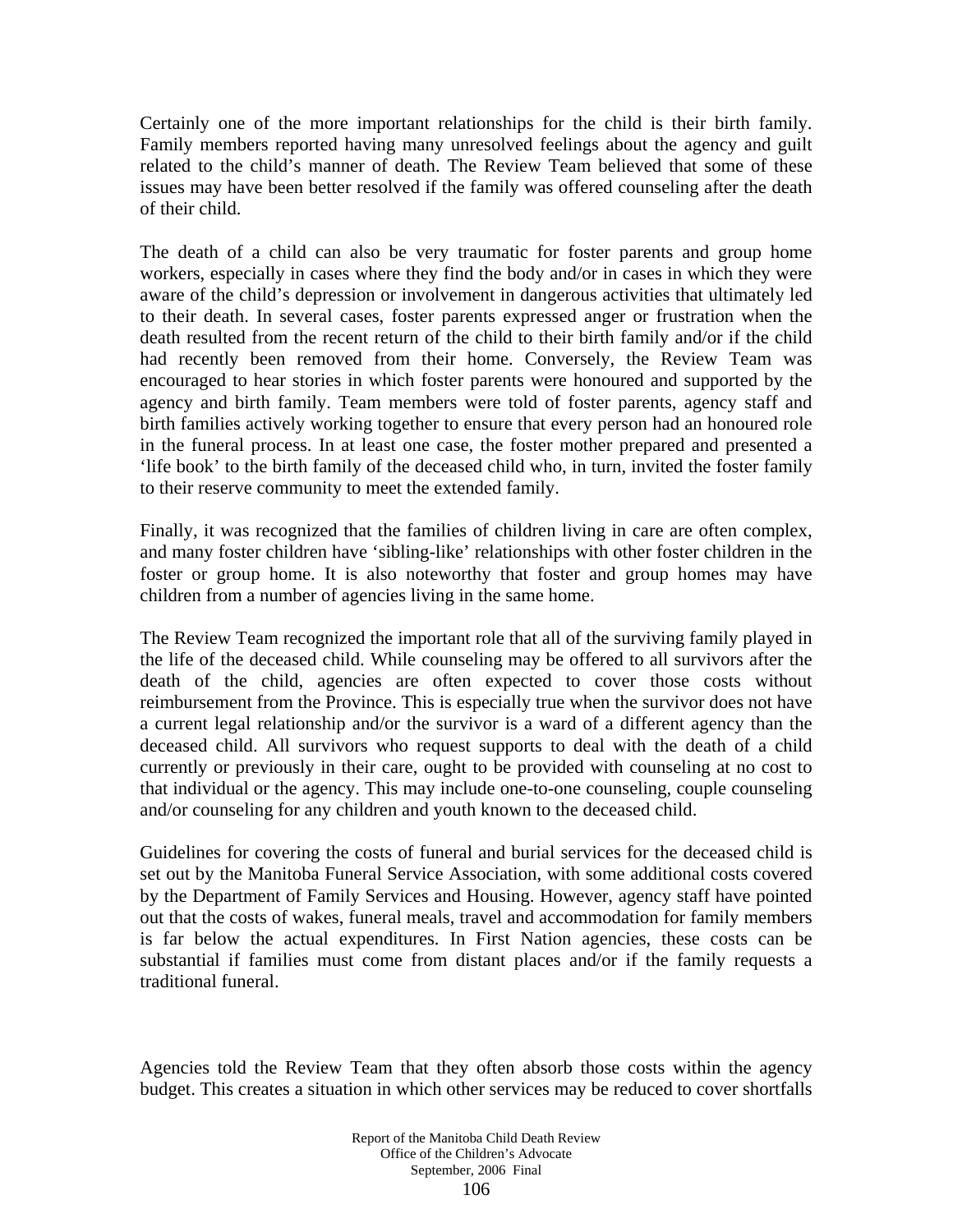in this area. It is strongly recommended that the Department of Family Services and Housing raise their supplemental allowances to include the costs of wakes, travel and meals after the funeral.

## *Recommendation #77*

.

*That the Department of Family Services and Housing make up to \$5,000 available to agencies to provide counseling for foster parents and group home staff after the death of a child placed in their home or facility. This funding would be dispersed upon presentation to the Department of Family Services and Housing all counseling bills related to the death of that child.*

#### *Recommendation #78*

*That the Department of Family Services and Housing raise their supplemental allowances of up to \$1,000, with the submission of receipts, to cover the supplemental costs of: a) funerals, wakes and other traditional ceremonies, and b) travel for immediate family members of children in care to attend the funeral, wake or traditional ceremony.*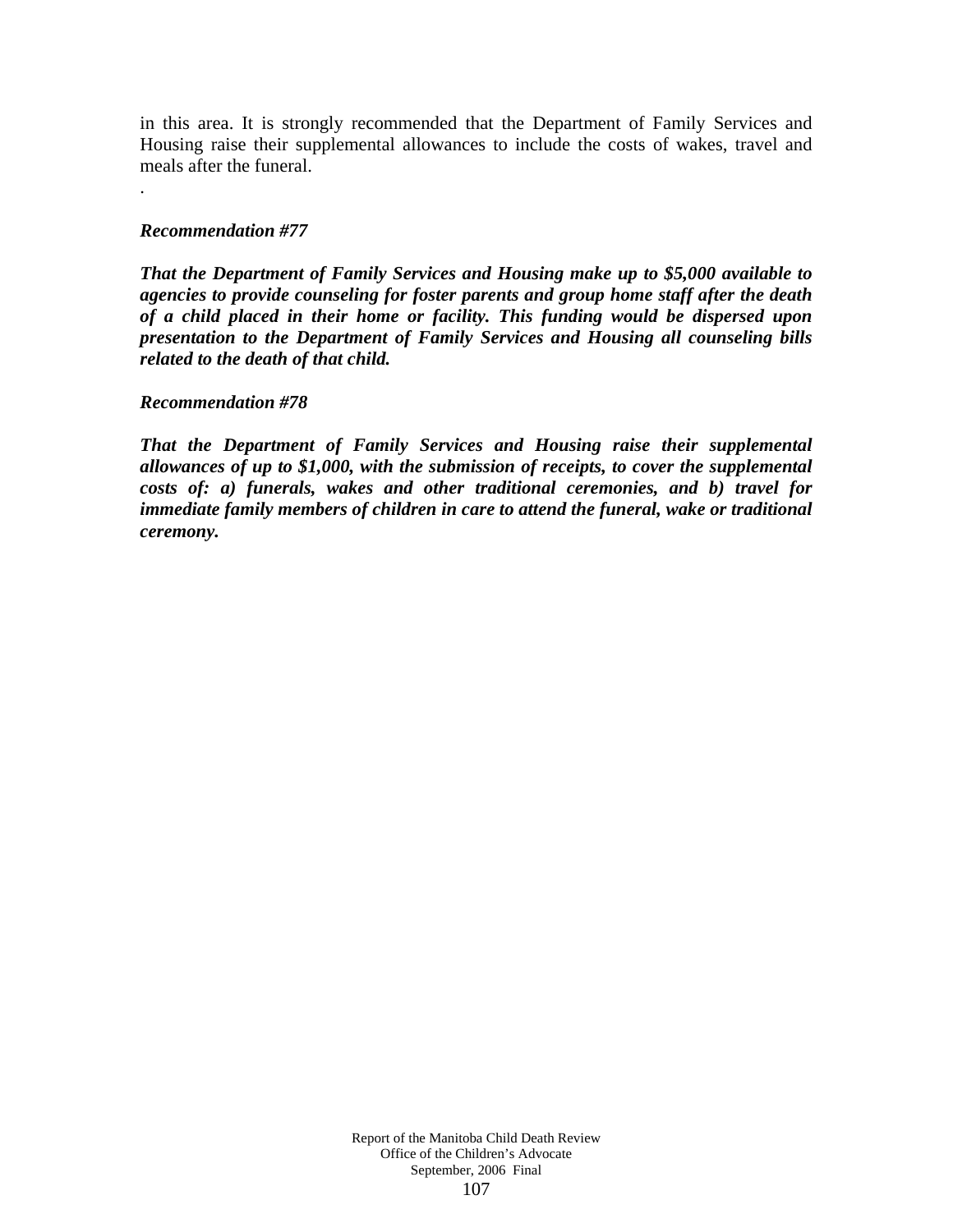# **11. Conclusion**

In the past four months the Child Death Review Team reviewed the files of 99 children, met with over 50 child welfare staff and supervisors and representatives of communitybased programs for children and youth. The review generated 78 recommendations that ranged from warning about altering baby safety devices to reforms in transition planning for youth leaving the child welfare system. This report is the culmination of that fourmonth process.

Throughout this review, the team was struck by the commitment of child welfare staff to develop their practice to improve the entire system. This is despite the fact that the child welfare system has gone through unprecedented change that has impacted both the staff workload and the work environment.

In general, the Review Team found no instances in which worker or agency error led directly to the death of a child. It did find that, in many cases, the lack of available community resources and poor coordination between systems created an environment that may have contributed to a death. The review noted that support systems for children and youth must move towards a 'seamless' delivery of services to ensure that no child, youth or family "falls between the cracks" when attempting to access the supports needed.

The review found that, in particular, there is a growing need for available, accessible and affordable mental health services for children and youth. It recognized that adolescents were particularly 'high risk' and made recommendations regarding the development of a better model of support for adolescents and children leaving the child welfare system.

The Review Team also noted that more than half of the children and youth who died within a year of receiving services from the child welfare system had either been or were suspected of being affected by prenatal alcohol and/or drug use. The child welfare system must begin to develop initiatives that will better support pregnant women to reduce their alcohol consumption, as well as to find better ways to support children and youth already affected by FASD.

In reviewing the ages of children in this study, children under five were more likely to have died in their home, while children over 12 were more likely to have died as a result of their activities in the community. This study recommends that the system needs to be more consistent in the use of 'risk estimation' measures when developing case plans for children under the age of five, particularly before placement decisions are made.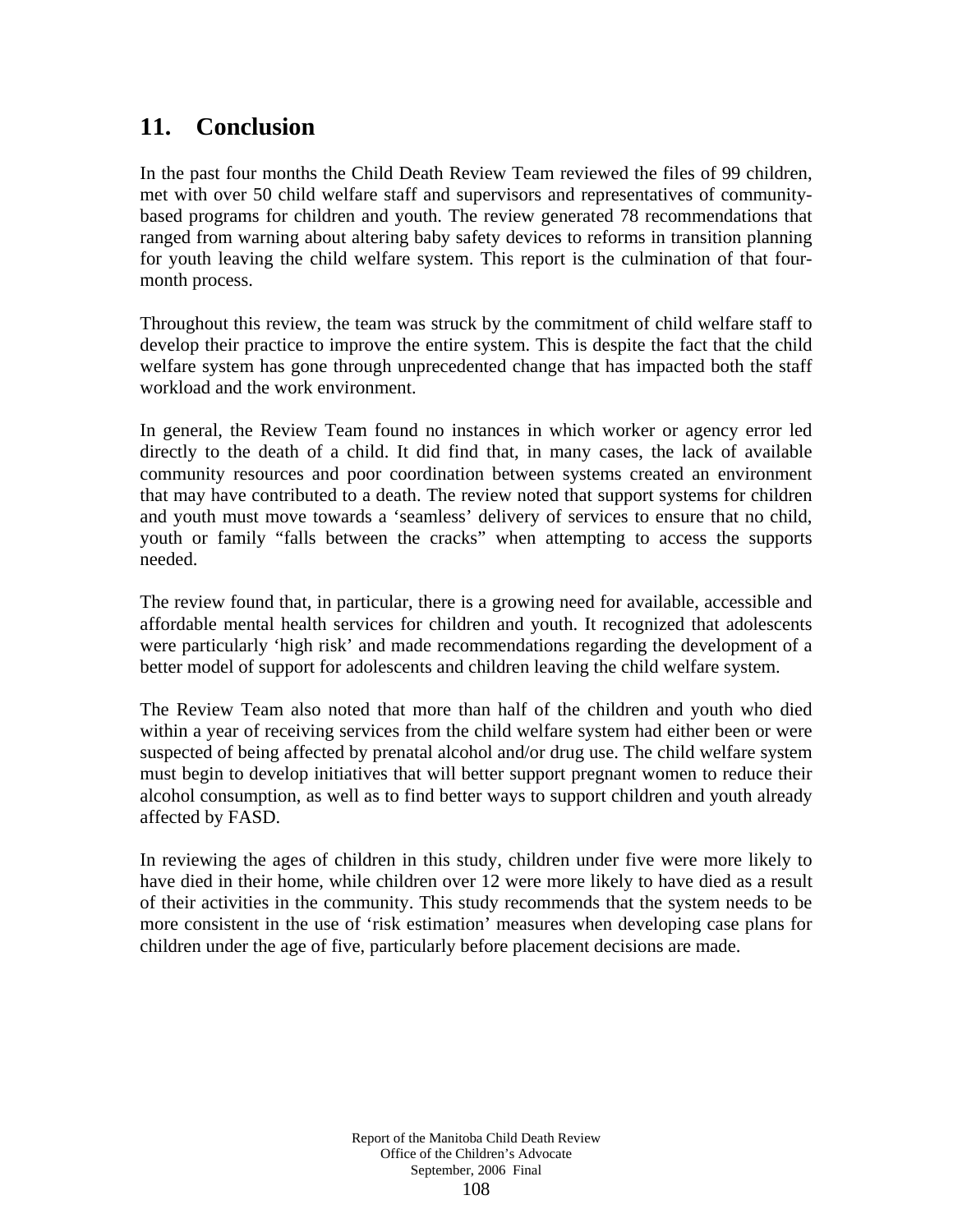Finally, the Review Team believes that increases to prevention funding, which specifically targets 'at risk' youth and adolescents, will result in a reduction of adolescent accidents, homicides and suicides. These recommendations are in keeping with what is known about the importance of developing a 'healthy community' approach for children and families.

Through the process of the review, the team was reminded that, while this report represented a group of children who had died, it does not speak to the numerous children who were seriously injured as a result of childhood sexual and physical abuse, accidents, drug and alcohol use, gang and street involvement and attempted suicides. Perhaps this is a topic for further review at a different time.

In closing, this review began with the death of Phoenix Sinclair. It will end with recommendations that, when implemented, will strengthen supports for children and youth within the child welfare system, as well as children within their family structure. It is hoped that this report will provide some comfort to the families who continue to mourn the death of their children.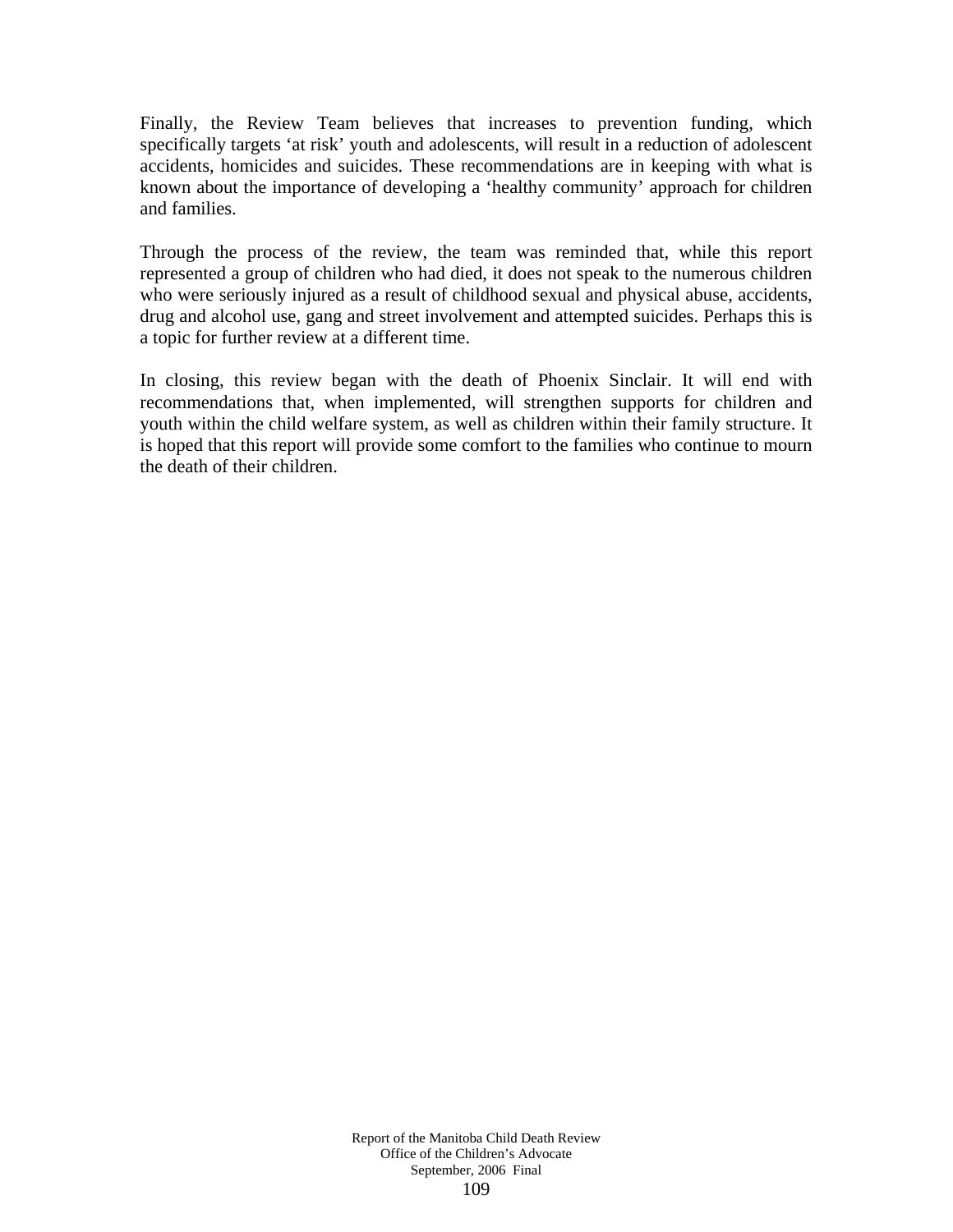# **Appendix 1: Research Tools**

| <b>Child Death Review</b><br><b>Review Notes</b>                                                                                                                                                            |
|-------------------------------------------------------------------------------------------------------------------------------------------------------------------------------------------------------------|
| Assigned $#$ <sub>_____________</sub>                                                                                                                                                                       |
|                                                                                                                                                                                                             |
|                                                                                                                                                                                                             |
| <b>Type of Death:</b> Natural $\Box$ SIDS $\Box$ Suicide $\Box$ Homicide $\Box$<br>Accident $\Box$ Unknown $\Box$ Undetermined $\Box$                                                                       |
|                                                                                                                                                                                                             |
| Age of Child: under $1\Box$ 1-4 $\Box$ 4-8 $\Box$<br>at Death: 9-12 $13-16\Box$ 16-18 $\Box$                                                                                                                |
| <b>Gender:</b> Male $\Box$ Female $\Box$                                                                                                                                                                    |
| Cree $\Box$ Ojiibway $\Box$ Dakota $\Box$ Aboriginal (other) $\Box$<br>Métis $\Box$ Caucasian $\Box$ Other $\Box$ Unknown $\Box$<br>Race:                                                                   |
| <b>Child's Disability:</b> None $\Box$ FASD $\Box$ ADHD $\Box$ Mental Health $\Box$<br>Physical Disability $\Box$ Sensory Disability $\Box$<br>(Check One)<br>Intellectual Disability $\Box$ Medical $\Box$ |
| <b>Prior Suicide Attempts:</b> $0 \Box 1-2 \Box +2 \Box$ Unknown $\Box N/A \Box$                                                                                                                            |
| <b>Prior Suicidal Ideations:</b> Yes $\Box$ No $\Box$ Unknown $\Box$ N/A $\Box$                                                                                                                             |
| Sex Abuse History: Yes $\square$ No $\square$ Unknown $\square$ N/A $\square$                                                                                                                               |
| <b>Physical Abuse History:</b> Yes $\Box$ No $\Box$ Unknown $\Box$ N/A $\Box$                                                                                                                               |
| Child Substance Abuse: Yes $\Box$ No $\Box$ Unknown $\Box$ N/A $\Box$                                                                                                                                       |
| <b>Child Involved in</b><br><b>Criminal Justice System:</b> Yes $\Box$ No $\Box$ Unknown $\Box$ N/A $\Box$                                                                                                  |
| Was the child impaired at death? Yes $\Box$ No $\Box$ Unknown $\Box$ N/A $\Box$                                                                                                                             |

Report of the Manitoba Child Death Review Office of the Children's Advocate September, 2006 Final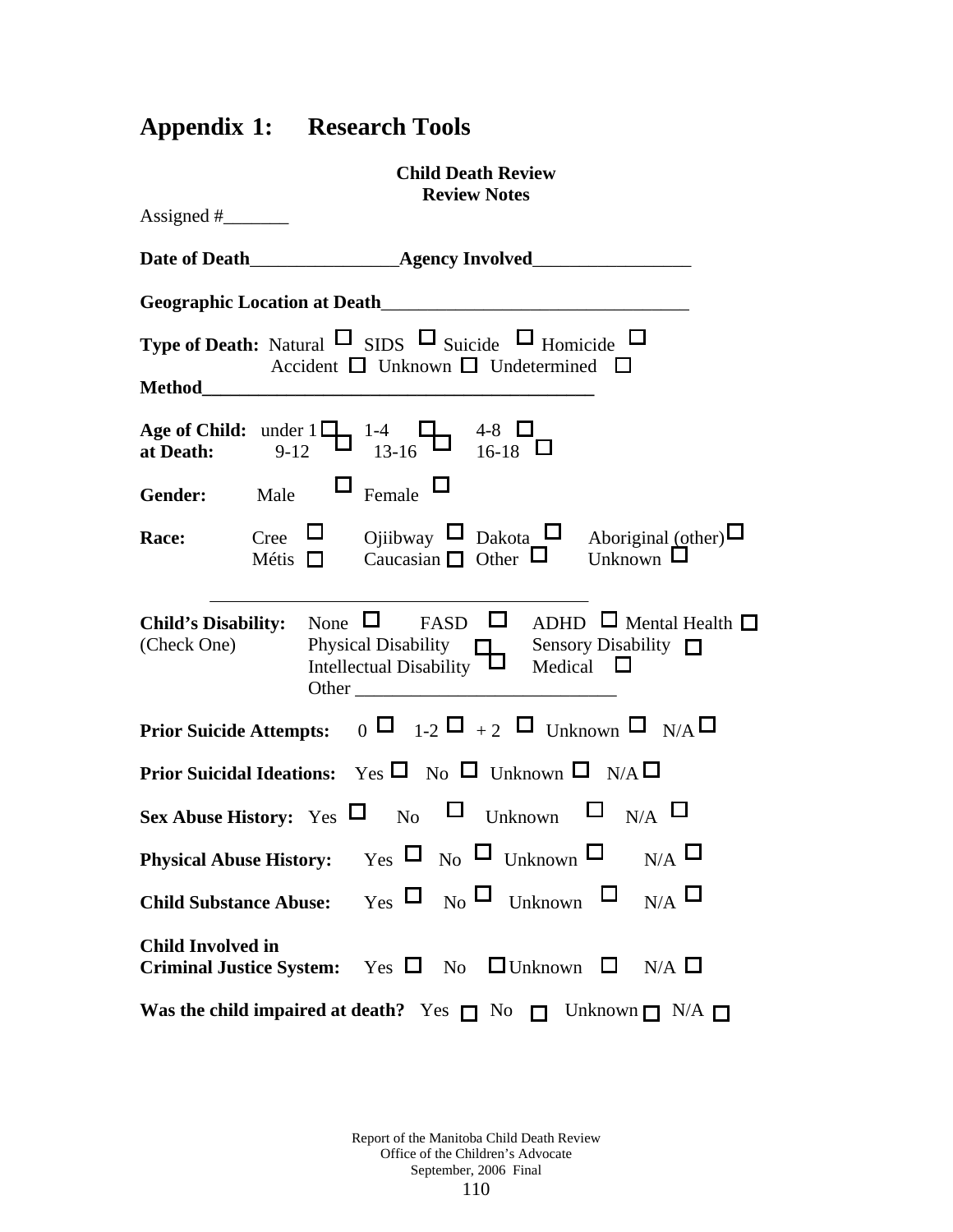#### Child Welfare Involvement

| <b>Legal Status:</b>                                                                                   |                    | $_{\rm PW}$ $\square$ $_{\rm VPA}$ $\square$ $_{\rm Family\, File}$ $\square$ $_{\rm Previous}$ |                |                                                            |                                    |                                                 |                                                        |  |
|--------------------------------------------------------------------------------------------------------|--------------------|-------------------------------------------------------------------------------------------------|----------------|------------------------------------------------------------|------------------------------------|-------------------------------------------------|--------------------------------------------------------|--|
| <b>Type of Placement:</b> Child not in Care                                                            | <b>Foster Home</b> | <b>Relative Placement</b><br><b>Outside Agency</b><br><b>Independent Living</b>                 |                | $\Box$<br>I I<br>□                                         | Family Home $\Box$<br>Other $\Box$ |                                                 | Group Home/Facility $\Box$<br><b>Borrowed Resource</b> |  |
| <b>Issues Leading to CFS</b><br><b>Involvement:</b><br>(check all that apply)                          |                    | <b>Parental Addictions</b><br>Family Violence $\Box$<br>Neglect<br>Services to Family $\Box$    |                | Other                                                      | $\Box$                             | Child Abuse<br>Sex Abuse $\square$<br>Parenting |                                                        |  |
|                                                                                                        |                    |                                                                                                 |                |                                                            |                                    |                                                 |                                                        |  |
| <b>Number of Placements</b>                                                                            |                    |                                                                                                 |                |                                                            | N/A                                |                                                 |                                                        |  |
| <b>Number of Times</b><br><b>Reunification Attempted</b>                                               |                    |                                                                                                 |                |                                                            | Unknown                            | $\Box$                                          | $N/A$ $\Box$                                           |  |
| <b>Family of Origin Visits:</b>                                                                        |                    | None $\Box$ Weekly $\Box$ Monthly<br>Occasionally $\square$<br>$N/A$ $\Box$                     |                |                                                            | Unknown                            |                                                 | $\Box$ 2-3 a year $\Box$                               |  |
| <b>Number of Workers:</b>                                                                              |                    | $1 - 3$<br>N/A                                                                                  |                |                                                            |                                    |                                                 | 4-8 $\Box$ 8+ $\Box$ Unknown $\Box$                    |  |
| <b>Number of Visits by Worker</b><br>in 3 Months Prior to Death                                        |                    |                                                                                                 | $0\Box$<br>N/A |                                                            |                                    |                                                 | $2-3$ +3 $\Box$ Unknown $\Box$                         |  |
| <b>Caseload of Worker at Time of Death</b>                                                             |                    |                                                                                                 |                |                                                            |                                    |                                                 | Unknown<br>T N/A                                       |  |
| <b>Collaterals</b><br><b>Numbers of Presentations</b><br>to Medical Personnel<br><b>Prior to Death</b> |                    | $\overline{0}$<br>$3+$                                                                          | 1              | 2<br>Unknown                                               |                                    | 3                                               |                                                        |  |
| <b>Professional Involvement:</b> Therapist/Counsellor                                                  |                    | <b>Extra School Supports</b>                                                                    |                |                                                            |                                    | Psychiatry<br>OT/PT/Speech                      |                                                        |  |
|                                                                                                        |                    | Other<br>None                                                                                   |                | Unknown $\Box$                                             |                                    | N/A                                             |                                                        |  |
|                                                                                                        |                    | Report of the Manitoba Child Death Review                                                       |                | Office of the Children's Advocate<br>September, 2006 Final |                                    |                                                 |                                                        |  |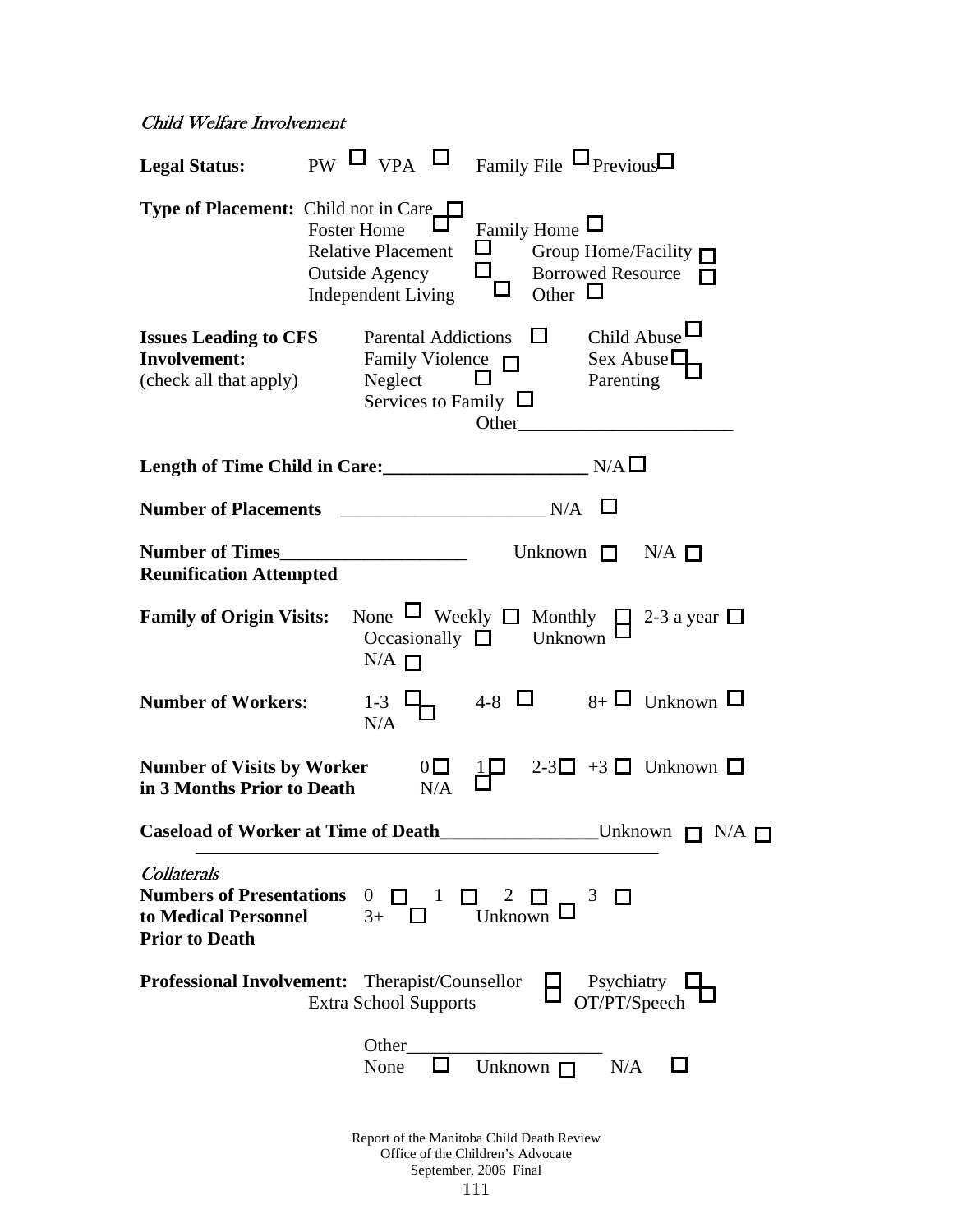| <b>Child Death Review</b><br><b>Review Notes</b> |                                                                                                                               |  |  |  |  |
|--------------------------------------------------|-------------------------------------------------------------------------------------------------------------------------------|--|--|--|--|
|                                                  |                                                                                                                               |  |  |  |  |
|                                                  |                                                                                                                               |  |  |  |  |
|                                                  | Address at time of Death                                                                                                      |  |  |  |  |
| Type of Death:                                   | Natural $\Box$ Suicide $\Box$ Homicide $\Box$ Accident $\Box$<br>Unknown $\Box$                                               |  |  |  |  |
|                                                  | Agency Responsible for Care                                                                                                   |  |  |  |  |
| Type of Placement:                               | Foster Home $\Box$ Family Home $\Box$ Relative Placement $\Box$<br>Group Home/Facility $\Box$ Independent Living $\Box$ Other |  |  |  |  |
| Legal Status:                                    | $PW \nabla$ VPA $\Pi$ Family File $\Pi$                                                                                       |  |  |  |  |

**Issues with Placement** (level of support, number of other children in home, expectations and skill of foster parent etc.)

**Worker Aware of Issues/Worker Response** (level of service to home, training offered, respite offered etc.)

Agency Adherence to Standards (foster home, foster parents, risk assessment complete etc.)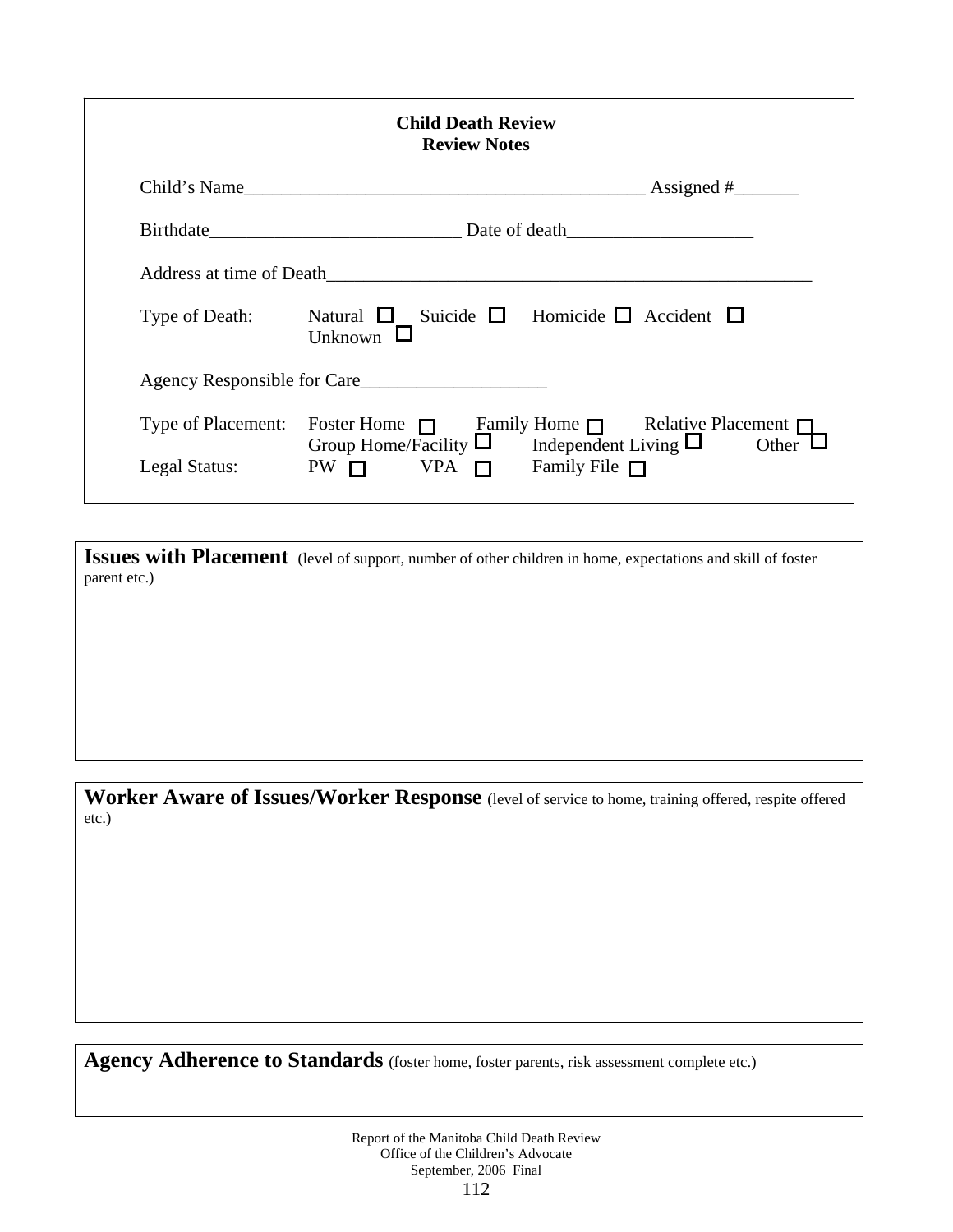**Outside Professional Involvement** (therapists, advocacy organizations, homemakers, etc.)

**Child's Needs** (disability, level of need, prior issues in placements, sexual orientation, etc.)

**Worker Training/Experience - Worker Caseload** (education, years of practice, # of active cases etc.)

**Last Known Case Plan** 

**Observations**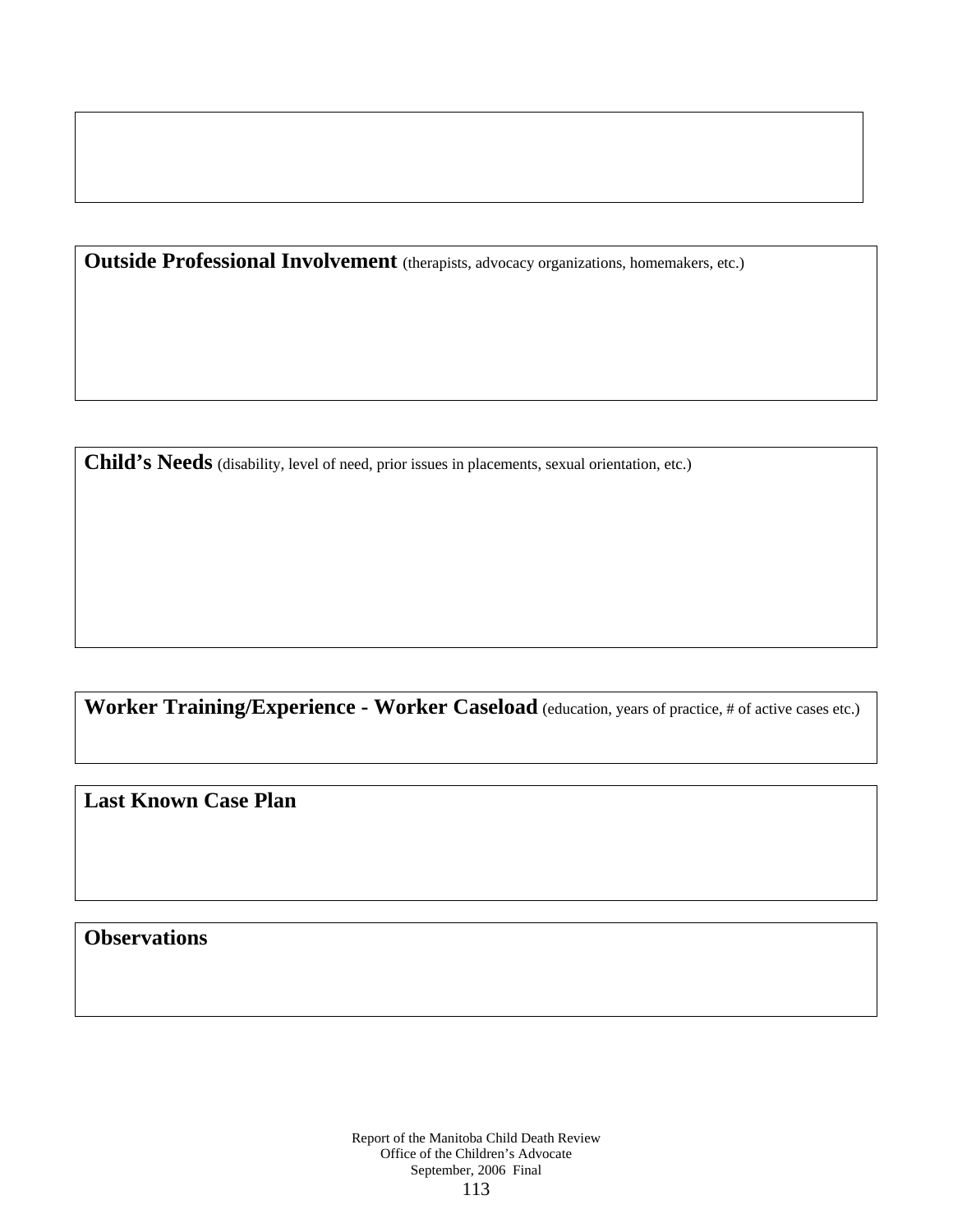## **Appendix 2: System Protocol When Child Known to the Child Welfare System Dies**

#### **Child Death Occurs\***

| 1 hour/ $10:00$ am the next<br><b>Business Day</b> | If a child in Care, Section<br>182.1 report is completed by<br>Agency and sent to the<br>Authority and the Branch.                                                                                                                              | Agency completes 182.1<br>Authority is notified<br><b>Branch is Notified</b><br><b>Chief Medical Officer</b><br>Investigates |
|----------------------------------------------------|-------------------------------------------------------------------------------------------------------------------------------------------------------------------------------------------------------------------------------------------------|------------------------------------------------------------------------------------------------------------------------------|
| End of the Next Business Day                       | If a child is not in care but<br>open to an Agency, Section<br>182.3 report is completed by<br>Agency and sent to the                                                                                                                           | Agency completes 182.3<br>Authority is notified<br><b>Branch is Notified</b><br><b>Chief Medical Officer</b>                 |
| End of the Next Business Day                       | Authority and the Branch.<br>Upon receipt of Section 182<br>report where the<br>circumstances of the Childs's<br>death are unusual or likely to                                                                                                 | <b>Investigates</b><br><b>Branch prepares Briefing Note</b><br>for the Minister                                              |
| 2 Hours                                            | draw media attention, the<br>Branch prepares a briefing<br>Note for the Minister.<br>If serious injury that may<br>result in death or permanent<br>injury occurs to a child in care,<br>Section 182.4 report is<br>completed by Agency and sent | Agency completes 182.1<br>Authority is notified<br><b>Branch is Notified</b>                                                 |
| 24 Hours                                           | to the Authority or Branch.<br>Agency takes reasonable steps<br>to notify the parent or next of<br>kin of the death or serious                                                                                                                  | <b>Agency notifies</b><br><b>Autopsy Chief Medical</b><br><b>Officer</b>                                                     |
| 48 Hours                                           | injury of a child in care.<br>Additional information<br>regarding the circumstances of<br>the child's death and agency<br>involvement is forwarded by<br>the agency to the Authority                                                            | Authority is notified<br><b>Branch is Notified</b>                                                                           |
| 30 Days                                            | and the Branch.<br>Agency conducts a<br>management review of the<br>case and provides a written<br>report to the Authority and the<br>Branch.                                                                                                   | <b>Internal Review</b><br>Authority is notified<br><b>Branch is Notified</b>                                                 |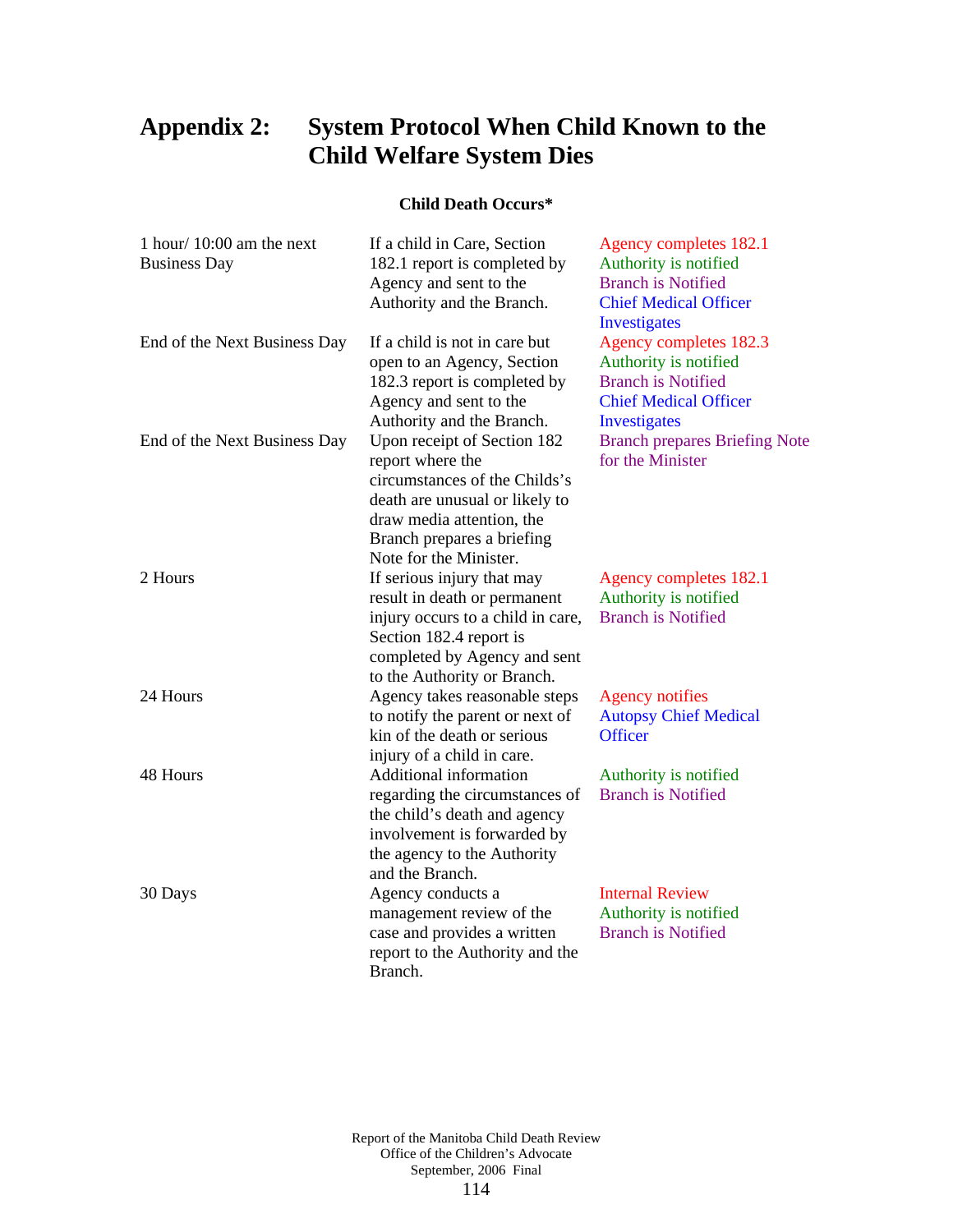| Ongoing      | Information concerning the<br>autopsy results, the Agency's<br>internal investigation, the<br>outcome of any policy<br>investigation, and the<br>Agency's plan of action are<br>reported to the Authority and<br>the Branch in a timely manner<br>(Section 182.6).                                   | Agency completes 182.6<br>Authority is notified<br><b>Branch is Notified</b>                                                                        |
|--------------|------------------------------------------------------------------------------------------------------------------------------------------------------------------------------------------------------------------------------------------------------------------------------------------------------|-----------------------------------------------------------------------------------------------------------------------------------------------------|
| 30-60 Days   | Child's death is discussed at<br>the Children's Inquest<br>Committee.                                                                                                                                                                                                                                | <b>Chief Medical Examiner</b><br><b>Office Child Inquest</b><br>Committee                                                                           |
| 60-120 Days  | Additional information may be<br>sought from the Agency<br>(requested via the Authority)<br>either by letter or, if<br>warranted, through a formal<br>Section 4 review, as a result of<br>the CIRC discussion and the<br>Branch's Analysis of the Case.                                              | <b>Child Protection Branch</b><br><b>Section 4 Review</b><br><b>Chief Medical Officer may</b><br>call inquest at completion of<br>criminal trial    |
| 120-? Days   | Section 10 Report from the<br><b>Chief Medical Examiner's</b><br>office received by the Minister<br>and forwarded to the Branch,<br>the Authority, and the Agency.<br>Recommendations are<br>reviewed and a response<br>within 60 days from each<br>identified system is requested<br>by the Branch. | Agency receives report<br>Authority receives report<br><b>Branch receives report</b><br><b>Chief Medical Officer</b><br>completes Section 10 Report |
| 180-?? Days  | Response from Authority and<br>Agency with regard to Section<br>10 recommendations is<br>assessed and addressed by the<br>Branch.                                                                                                                                                                    | <b>Agency response</b><br>Authority response<br><b>Branch assesses</b>                                                                              |
| $180 +$ Days | Branch reviews and follows<br>up with any recommendations<br>made in Section 4 review or in<br>inquest report (if these<br>activities have occurred).                                                                                                                                                | <b>Branch assesses</b>                                                                                                                              |
| $240+$ Days  | Branch responds to the<br>Ombudsman with regard to<br>any recommendations made in<br>an inquest report.                                                                                                                                                                                              | <b>Branch assesses</b>                                                                                                                              |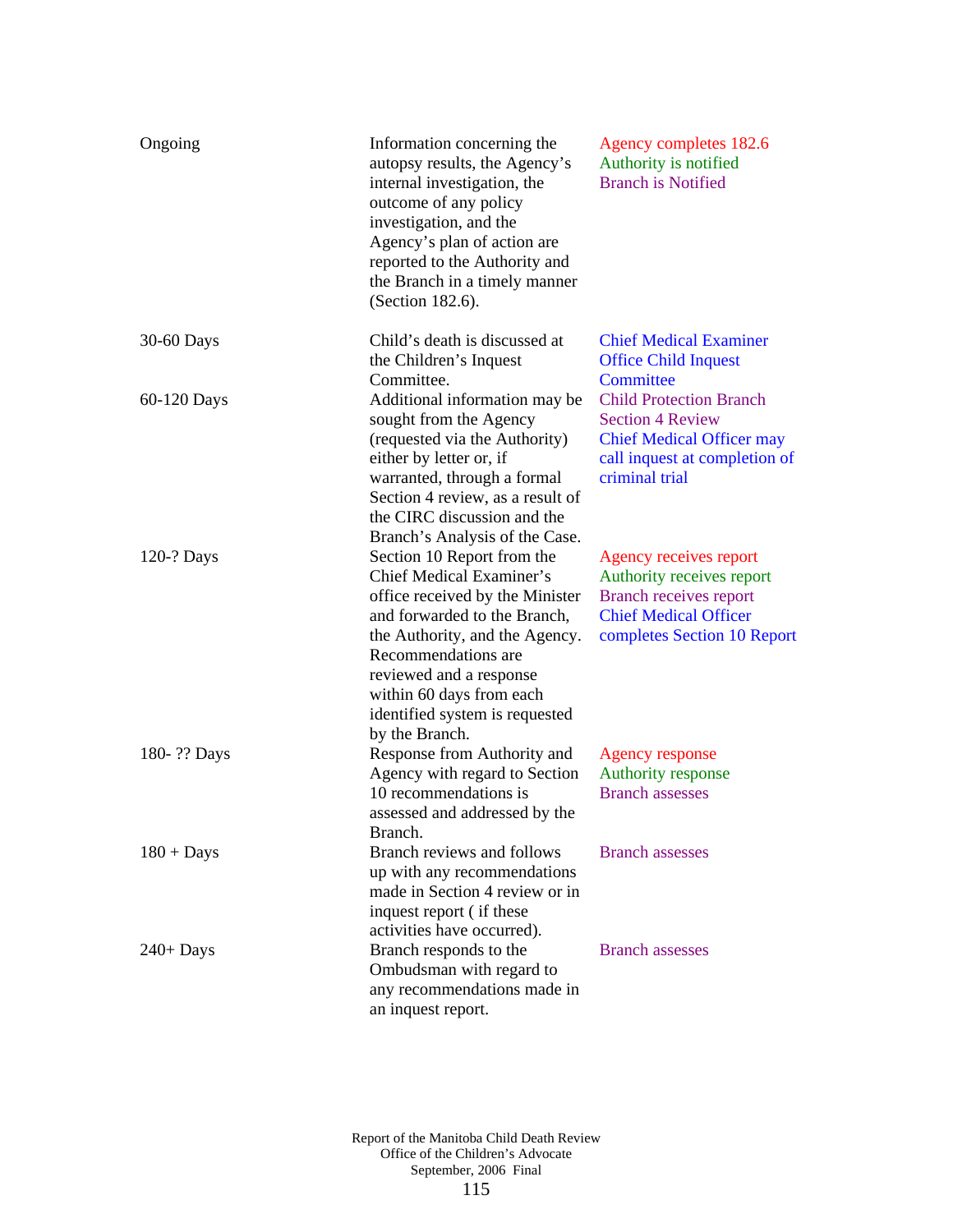### **Appendix 2A: Standard 1.7.4** (formally section 182**)**

#### Reporting to Director and Authorities after the Death of a Child

- 1. **Reporting Agency** Unless another agency agrees to report the death of or serious injury to a child, the agency that was supervising a child in care or providing services to the family of a child not in care reports the death or injury. If a child was returned to the care of his or her family and the family file was closed within the one year period before the death of a child, the agency that closed the case is responsible for reporting the death.
- 2. **Reporting Death of Child in Care** The reporting agency notifies the director and its mandating authority within one hour of learning that a child in care has died or, if the information is received in the evening or on a weekend, by 10:00 A.M. of the next working day. This initial report may be by phone, facsimile or e-mail and must include:
	- o name, birth date and legal status of the child
	- o names and addresses of the child's parents or guardians
	- o name of the placing or guardian agency if different than the reporting agency
	- o names of workers and supervisors assigned to the child and the child's family
	- o how the reporting agency was informed of the death of the child and by whom
	- o known circumstances surrounding the death including date, time, place, and unusual circumstances
	- o any information suggesting the child may have died as a result of abuse
	- o a summary of agency' involvement with the child and the child's family
	- o persons notified by the agency, for example, police, parents, guardian agency
	- o any other action taken
- 3. **Additional Information on Death of Child in Care** Within 48 hours of the initial report under Standard 1, the reporting agency provides any additional information on the death of a child in care to the director and its mandating authority including:
	- o name, address and type of placement at time of death
	- o any updates on information given in the initial report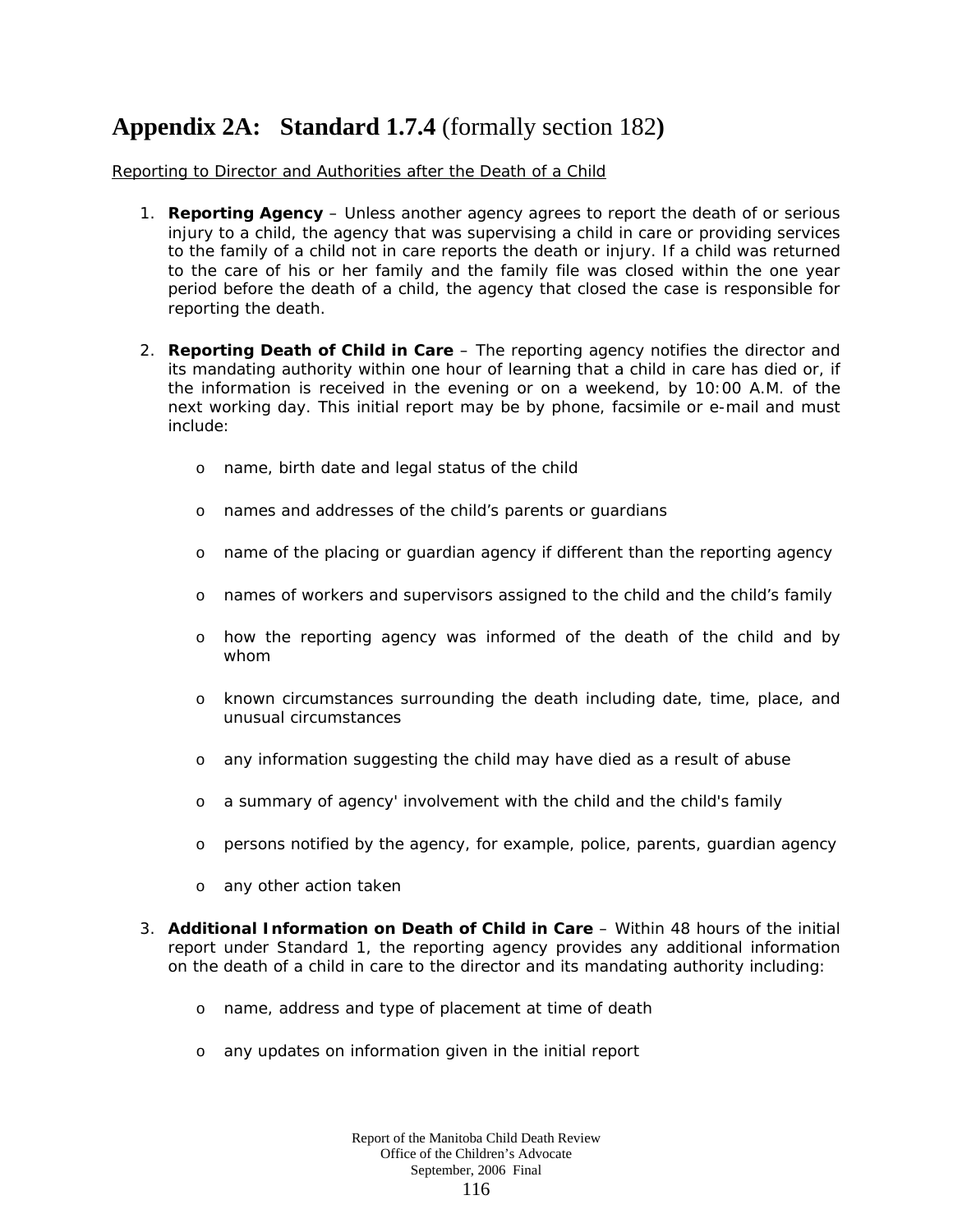- o a detailed statement of the child's placement history and the reporting agency's involvement in the case
- o information obtained to date from an investigation by the agency or the police
- o names and ages of other children in home where the child who died was placed and whether these children are at risk
- o anticipated action by the reporting agency
- o whether an autopsy has been or will be performed
- o whether charges under the *Criminal Code* (Canada) have been laid or are anticipated
- 4. **Reporting Death of Child Not in Care** The reporting agency notifies the director and its mandating authority by the end of the next working day on learning of the death of a child from a family that has received services from the agency during the past year. This report may be by phone, facsimile or e-mail and must include:
	- o name, birth date and legal status of the child
	- o names, address and involvement of the parents or guardians, and of persons with whom the child was living
	- o names of workers and supervisors assigned to the family
	- o how the reporting agency was informed of the death of the child and by whom
	- o known circumstances surrounding the death including date, time, place, unusual circumstances
	- o a summary of agency involvement with the family
	- o any information suggesting the child may have died as a result of abuse
	- o information obtained to date from an investigation by the agency or police
	- o names and ages of other children in the home where the child who died was living and whether these children are at risk
	- o if the child had previously been in care, a detailed statement of the child's placement history and the reporting agency's involvement in the case
	- o persons notified by the agency, for example, police, parents, guardian agency
	- o anticipated action by the reporting agency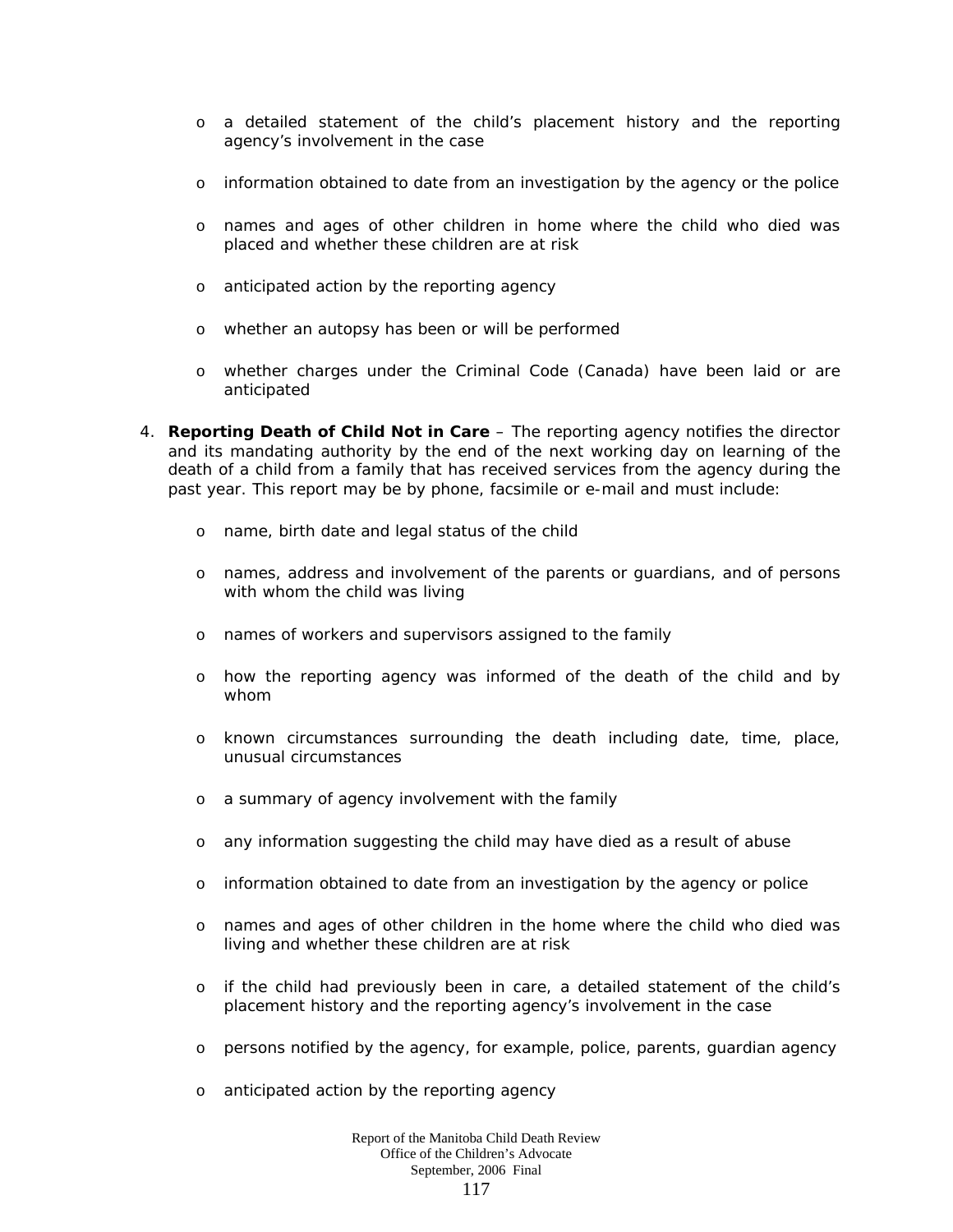- o whether an autopsy has been or will be performed
- o whether charges under the *Criminal Code* (Canada) are anticipated or have been laid
- 5. **Reporting Serious Injury to Child in Care** The reporting agency notifies the director and its mandating authority by the end of the next working day on learning that a child in care has suffered serious injury that could result in death or permanent disability as determined by a physician. This report may be by phone, facsimile or e-mail and must include:
	- o name, birth date and legal status of the child
	- o names and addresses of the child's parents or guardians
	- o name of the placing or guardian agency if different than the reporting agency
	- o names of workers and supervisors assigned to the child and the child's family
	- o how the reporting agency was informed of the injury to the child and by whom
	- o known circumstances surrounding the death including date, time, place, unusual circumstances
	- o any information suggesting the child may have been injured as a result of abuse
	- o a summary of agency involvement with the child and the child's family
	- o information obtained to date from an investigation by the agency or police
	- o names and ages of other children in the home where the child who died was living and whether these children are at risk
	- o persons notified by the agency, for example, police, parents, guardian agency
	- o anticipated action by the reporting agency
	- o whether charges under the *Criminal Code* (Canada) are anticipated or have been laid
- 6. **Notifying Parent or Next of Kin** On learning of the death of or serious injury to a child in care, the reporting agency or, when applicable and agreed to by both parties, the placing or guardian agency, notifies the child's parent or next of kin within 24 hours or as soon thereafter as reasonably possible on learning of the death of or injury to a child in its care.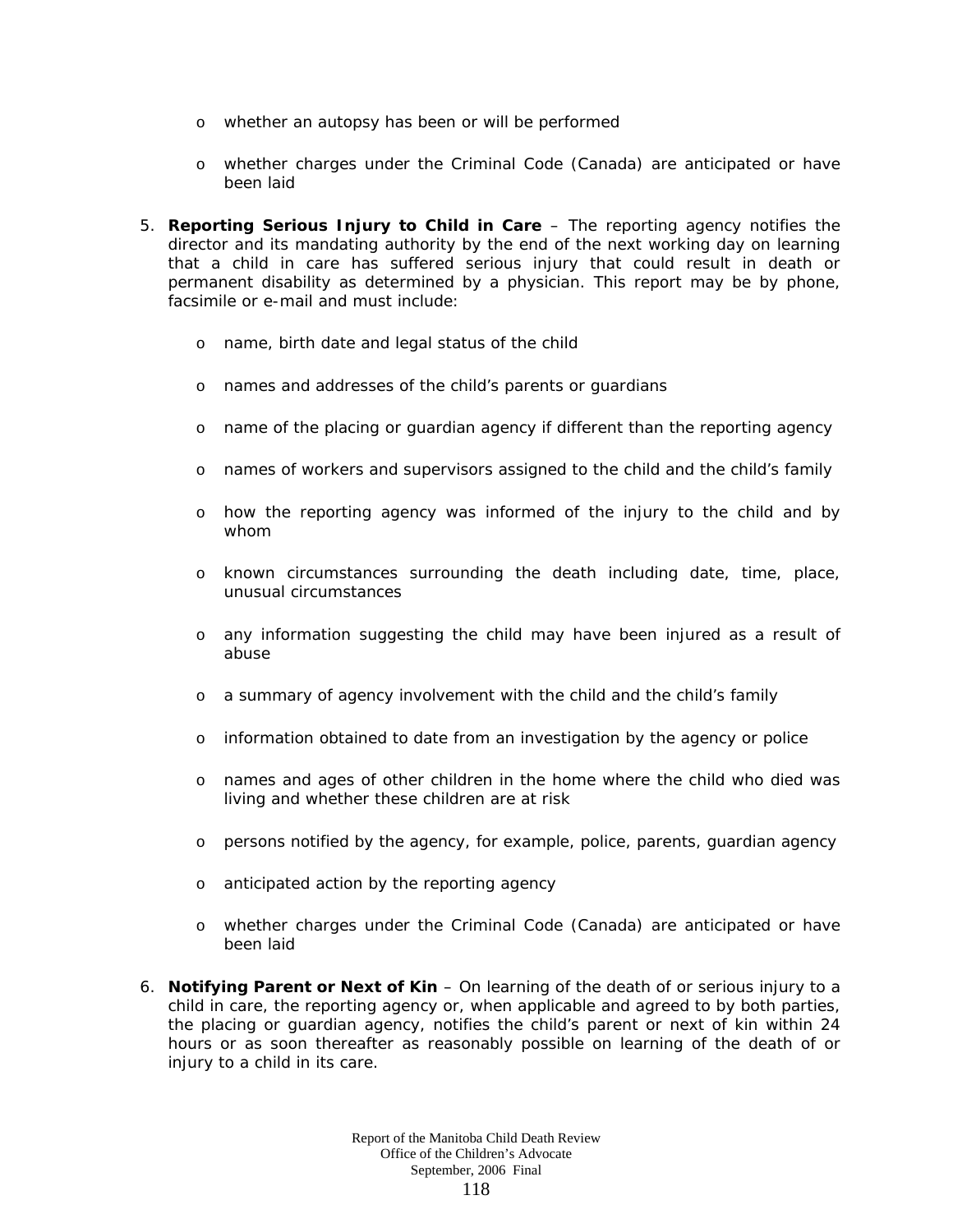- 7. **Further Reports to Director** Upon receiving additional information regarding the death or injury to a child, the reporting agency authority of the reporting agency or, if applicable and agreed to by both parties, the authority of the culturally appropriate agency forwards the information to the director. Such information includes:
	- o in the case of a deceased child, the results of an autopsy as to the cause of death
	- o the results of any medical examinations as to the cause of serious injury
	- o the results of agency investigations
	- o the results of any policy investigations including the laying of criminal charges
	- o any further actions indicated or planned by the agency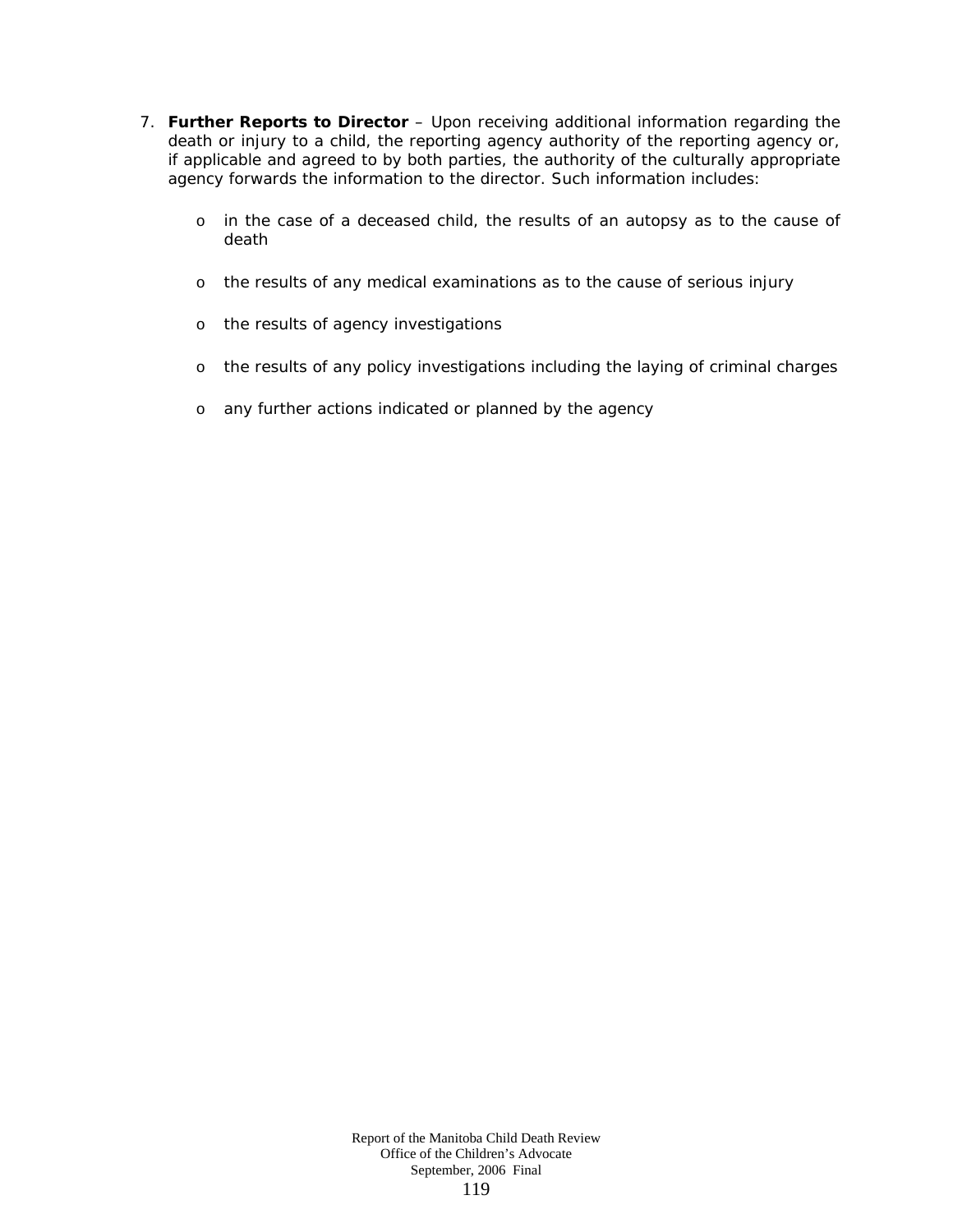### **References:**

Amnesty International (2000). *Stolen Sisters: A Human Rights Response to Discrimination and Violence Against Indigenous Women in Canada*. Report downloaded from: www.amnesty.ca on Thursday August 24, 2006.

Assembly of First Nations (undated). *Acting on What We Know: Preventing Youth Suicide in First Nations: The report on the Advisory Group on Suicide Prevention.* Available from the Assembly of First Nations, Ottawa.

 Awasis Agency of Northern Manitoba (2005). *Report of 7th Annual General Meeting. Meeting held in Peter Ballantyne First Nations*.

 AWASIS agency (1993) *Research Brief into Federal Funding Changes Regarding Services to Families Dollars Submission to First Nation Child and Family Task Force.* Unpublished report available from the AWASIS agency of Northern Manitoba.

 Besharov, D. (1994.). *When Drug Addicts Have Children: Reorienting Child Welfare's Response* . Washington: Child Welfare League of America.

Bishop, A. (1994). *Becoming and Ally: Breaking the Cycle of Oppression.* Halifax: Fernwood Publishing

 Callahan, M. (2001). Debate: Risk Assessment in Child Protection Services-No: These tools…do not reduce risk for children. *Canadian Social Work Review 18*(1), pgs. 157-163.

Carlson, B. E. (1984) Children's observations of inter-parental violence. In A. R. Roberts (ed.), *Battered Women and Their Families*. New York: Springer.

Chenier, N. (1995). *Suicide Among Aboriginal People: Royal Commission Report.*  Government of Canada:Library of Parliament.

Choca, M., Minoff, J., Andene, L., Byrnes, M., Kenneally, Norris, D., Pearn, D., Rivers, M. (2004). Can't do it alone: Housing collaborations to improve foster youth outcomes. *Child Welfare 82* (5). Pgs. 469-492

Chudley, A (1991), Fetal Alcohol Syndrome: A Preventable Cause of Birth Defects and Mental Retardation. *Manitoba Medicine 61(2).* Pgs. 53-56.

Chudzik, J. (1999, April). *Report on the Office of the Child Medical Examiner (OCME), Child Death Reviews involving Child and Family Services.* Unpublished report available from the Office of the Chief Medical Examiner, Manitoba, Canada.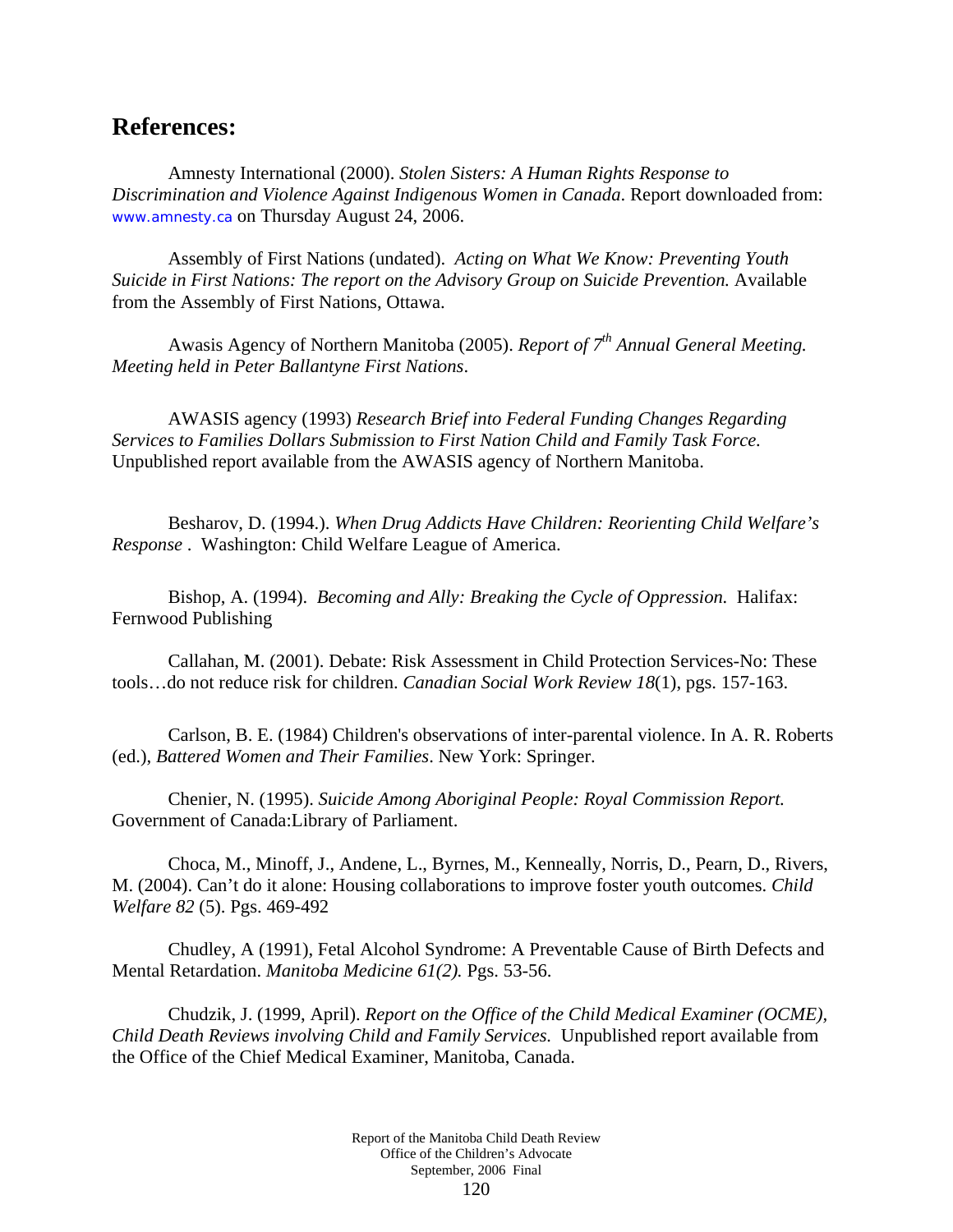Cook, P., White, D., Ross-Russell (2002). Bereavement support following sudden and unexpected death: guidelines for care. *Archives of Disease in Childhood 87*. Pgs. 36-38.

Courtney, M., Piliavin, I., Grogan-Kaylor, A., Nesmith, A. (2001). Foster Youth Transitions to Adulthood: A Longitudinal View of Youth Leaving Care. *Child Welfare 80* (6). Pgs. 685-717.

Dawson, R. (2001). Debate: Risk Assessment in Child Protection Services-Yes:An integral part of casework practice. *Canadian Social Work Review 18*(1), pgs. 151-155.

Demas, D. (2006). *Addressing Gaps in Services for On Reserve First Nations Children and Adults with Disabilities and their Families*. Report prepared and available from the Assembly of Manitoba Chiefs.

 Ducharme, C., Muskego, D., Muswagon, A., Paupaneckis, C., Muswagon, M., Spence, W., Ramdatt, J. (undated). *Promising Practices in First Nation Child Welfare: Kinosao Sipi Minisowin Agency Creating a Community Response for Special Needs Children.* Downloaded on July 27, 2006 from the First Nations Child and Family Caring Society of Canada (www.fncfcs.ca)

Erikson, E. (1968). *Identity, youth and crisis*. New York: Norton Books.

First Nations Child and Family Caring Society of Canada (2005). *Wen:De Coming to the Light.* Downloaded from http://www.fncfscs.com on July 28, 2006

Fuchs, D. (1995). Preserving and strengthening families and protecting children: Social network intervention, A balanced approach to the prevention of child maltreatment. In Hudson J. & Galaway B. (Eds.) *Child Welfare in Canada: Research and Policy Implications* (pp 113- 122). Toronto: Thompson Educational Press.

Fuchs, D., Burnside, L., Marchenski, S., Mudry, A. (October, 2005). *Children with Disabilities Receiving Services from Child Welfare Agencies in Manitoba.* Downloaded on July 17, 2006 from the Canadian Centre of Excellence for Child Welfare website (www.cecw-cepb.ca).

Gilgun. J. (1994). A Case for Case Studies in Social Work Research. *Social Work 39* (4). 371-380.

Goldney, R., (2005). Suicide Prevention: a Pragmatic Review of Recent Studies. *Crisis 26* (3). Pgs. 128-140.

Gustavsson, N. & A. MacEachron (2004). When a child welfare client dies: An agencycentred approach*. Child Welfare 83* (4). Pgs 317-340.

Health Canada (2005) *Acting on What We Know: Preventing Youth Suicides in First Nations.* Downloaded on July 20, 2006 from the Health Canada website.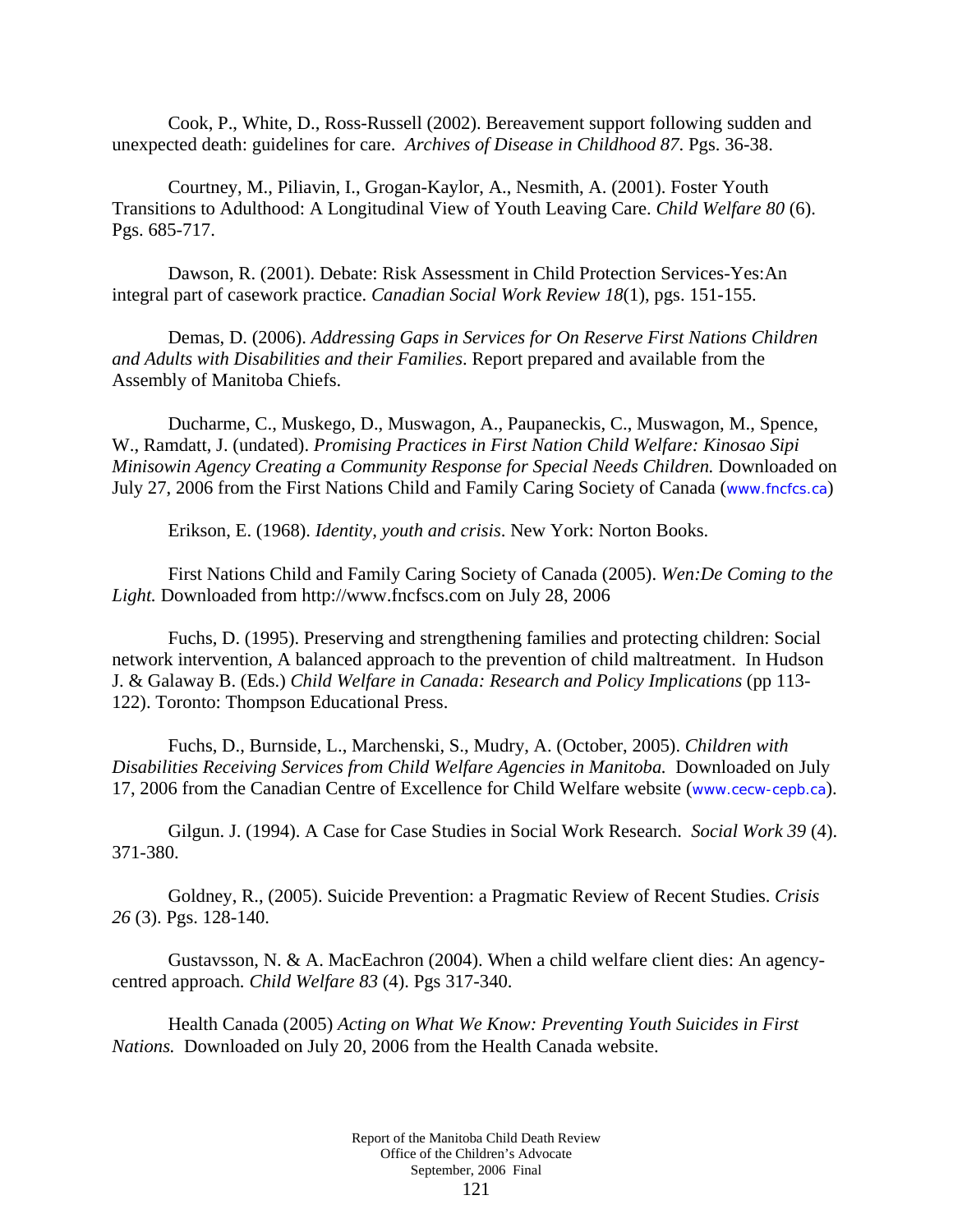Health Canada (1999). *Healthy Development of Children and Youth: The Role of the Determinants of Health.* Ottawa: Queen's Printer.

Hunt, C & F. Hauck (2006) Sudden infant death syndrome. *Canadian Medical Association Journal, 174* (13), 1861-1869.

Jackson, S (1995). Looking after children better: An interactive model for research and practice (pgs 324-336) . In Hudson, J. & B. Galaway (Eds.). *Child Welfare in Canada: Research and Policy Implications.* Toronto: Thompson University Press.

Jones, K. (2003). Successfully raising resilient foster children that have Fetal Alcohol Syndrome: What Works? *Envision: The Manitoba Journal of Child Welfare, 3* (1). Downloaded from envisonjournal.com on Sept 2, 2006.

Kunz, J & S. Bahr (1996). A profile of parental homicide among children. *Journal of Family Violence 11*(4), pgs. 347-362.

Lebson, M (2002). Suicide Among Homosexual Youth. *Journal of Homosexuality 42* (4), pgs. 107-117.

Levenkron, S. (1998). *Cutting, Understanding and Overcoming Self-Mutilation.* New York: W.W. Norton and Company

Lyons, P., Doueck, J., Koster, A., Witzky, M., Kelly, P. (1999). The child well-being scales as a clinical tool and management information system. *Child Welfare 77*(2), pgs. 241-257.

Manitoba Department of Justice (undated). *Project Gang-Proof: Gangs, A Handbook for Families and Community Members.* Available on line at crimeprevention@gov.mb.ca

Minore, B. & Hopkins, H. (2003). *Suicide Response Plans: A Comparative Cross-Jurisdictional Analysis.* Lakehead University: Centre of Excellence for Children & Adolescents with Special Needs.

(2003). *Child Protection and Child Abuse Manual: Protocols for Social Workers.* Available from Manitoba Family Services and Housing, Province of Manitoba.

(2001, Feb). *Findings of the Working Group on the Fatalities Inquiries Act Respecting Section 10(1) Reviews of Child Deaths.* Unpublished report available from the Office of the Children's Advocate, Manitoba, Canada.

Office of the Chief Medical Examiner, (2003) *Annual Report.* Justice Manitoba.

Office of the Chief Medical Examiner, (2004) *Annual Report.* Justice Manitoba. Joint statement from the Canadian Foundation for the Study of Infant Deaths, the Canadian Institute of Child Health and the Canadian Paediatric Society (1999) *Paediatrics and Child Health (3),* pgs. 223-4*.*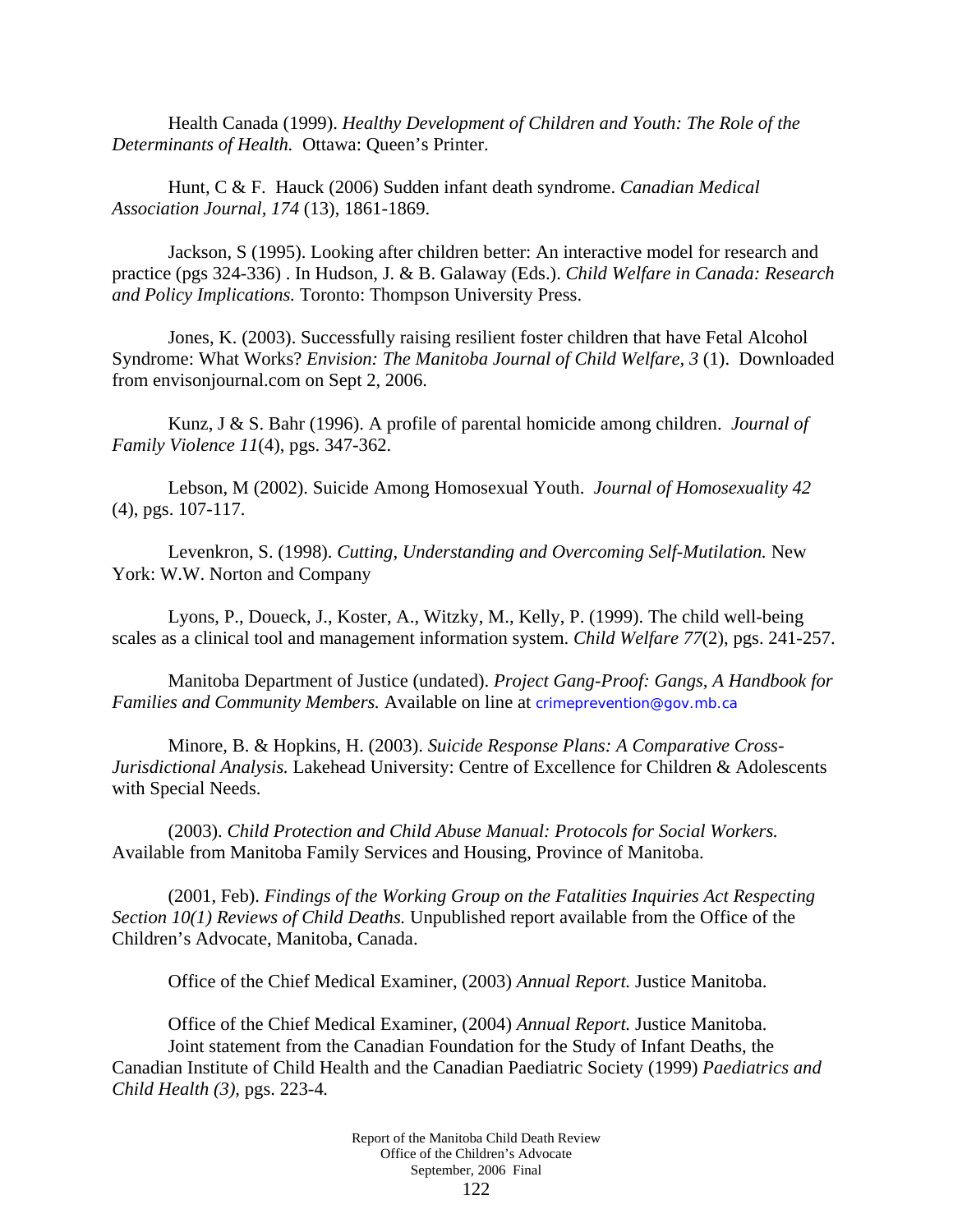*Preventing Drowning in Manitoba: A Review of Best Practices*. Prepared for Manitoba Health by Impact: the Injury Prevention Centre of Children's Hospital.

Province of Manitoba, (1990). *The Fatalities Inquiry Act* (C.C.S.M. F52). Retrieved on May 4, 2006 from http://web2.gov.mb.ca/laws/statutes.

Quinones-Mayo, Y., Dempsey, P. (2006). Finding the Bicultural Balance: Immigrant Latino Mothers Raiding 'American' Adolescents. *Child Welfare 84* (5). Pgs. 649-667.

Reid, G., Sigurdson, E., Christianson-Wood, J., Wright, A. (1995). *Basic Issues Concerning the Assessment of Risk in Child Welfare Work.* Report available from Grant Reid, Faculty of Social Work-University of Manitoba.

Shaffer, D (1988). The epidemiology of teen suicide: An examination of risk factors. *Journal of Clinical Psychiatry, 49* (9, Supplemental), pgs 36-41.

 Stratton, K., Howe, C.& Battaglia, F. (1996). *Fetal Alcohol Syndrome: Diagnosis, Epistemology, Prevention and Treatment.* Washington: Institute of Medicine, National Academy Press.

 Spirito, A & C. Esposito-Smythers. (2006). Attempted and Completed Suicide in Adolescence. *Annual Review of Clinical Psychology 24*. pgs. 237-266.

Streissguth, A., Barr, H., Kogan, J., Bookstein, F. (1997) Primary and secondary disabilities in Fetal Alcohol Syndrome. In Streissguth, A., Kanter, J. (Eds.) *The Challenge of Fetal Alcohol Syndrome: Overcoming Secondary Disabilities.* Washington: University of Washington Press.

The Task Force on Suicide in Canada. (1994). Suicide in Canada: *Update of the Report on the Task Force on Suicide in Canada*. Government of Canada: Ministry of National Heath and Welfare.

 Torrence, C. & Horns, K. (1989). Appraisal and caregiving for the drug addicted infant. *Neonatal Network 8*(3). 49-59.

Umlah, C. & T. Grant (2003). Intervening to Prevent Prenatal Alcohol and Drug Exposure: The Manitoba Experience in Replicating a Paraprofessional Model. *Envision, The Manitoba Journal of Child Welfare* 2(1), pgs 1-12. Available from Envisionjournal.com

Wesley-Esquimaux & Smoleski (2004). *Historic Trauma and Aboriginal Healing.* Ottawa: Aboriginal Healing Foundation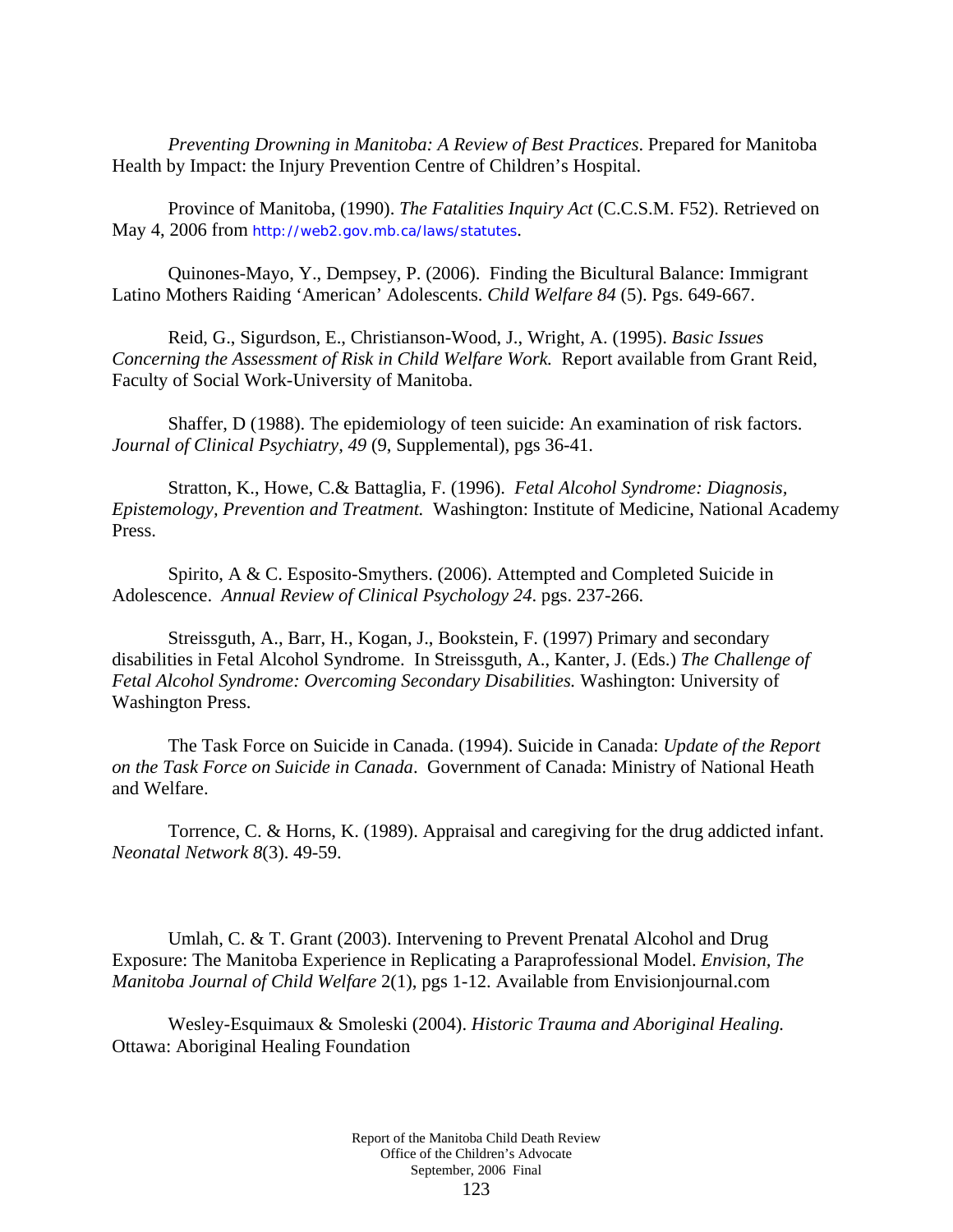Willinger M., James LS, Catz C. (1991) Defining the sudden infant death syndrome (SIDS): deliberations of an expert panel convened by the National Institute of Child Health and Human Development. *Pediatric Pathology 11*, 677-684

Wolf, A. (1991). *Get Out of My Life but first could you drive me and Cheryl to the mall-A Parent's Guide to the New Teenager.* HarperCollinsCanada Press.

> Report of the Manitoba Child Death Review Office of the Children's Advocate September, 2006 Final 124